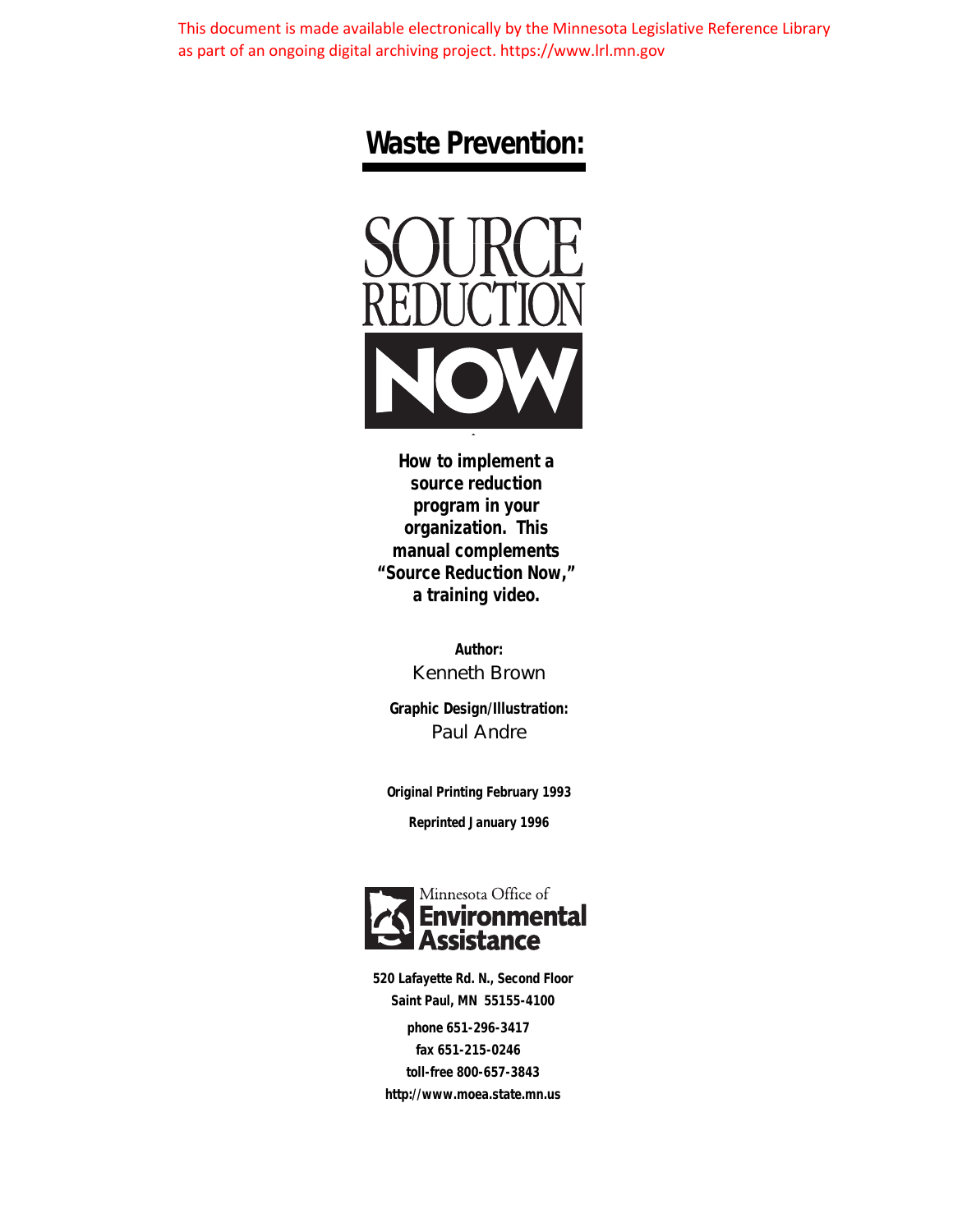### **Acknowledgement**

Developing the information contained in this manual was a collective effort. Special thanks are due to the managers and staff of the Sawmill Inn, the Itasca Medical Center, the Herald Review and the Itasca County Courthouse of Grand Rapids, Minnesota. With OEA assistance, over a hundred people were involved at these organizations to learn how to implement and measure source reduction programs.

Almost two hundred people were contacted across North America to help develop a source reduction logo. Correspondence and conversations with these people was invaluable.

Over thirty people were involved in the review of different parts of this manual. All comments were helpful. Special appreciation goes to the staff of Dakota County, Olmsted County, the City of Fridley, the Minnesota Pollution Control Agency, the Metropolitan Council and the Office of Environmental Assistance for ongoing dialogue and support throughout the development of this project.

### **Copyright information**

© 1993 by the Minnesota Office of Environmental Assistance (OEA). The OEA gives permission for reproduction of part or the whole of this manual provided acknowledgement is given to the OEA. For example, if Chisago County pays for reproduction and distribution to its citizens, the sentence "Presented through cooperation between the Minnesota Office of Environmental Assistance and Chisago County," is appropriate. The county's logo may also be used.

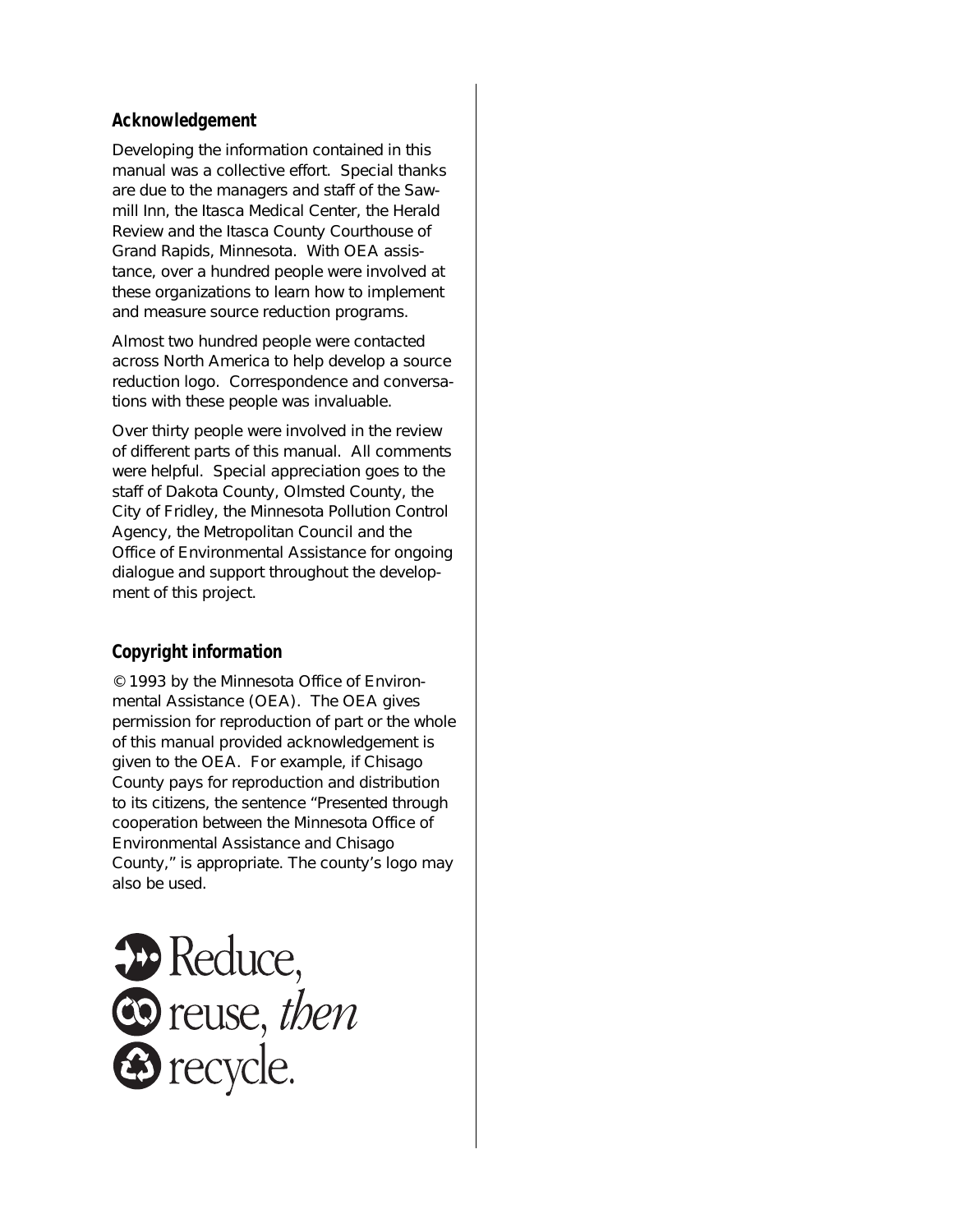### **Source Reduction Now Waste Prevention:**

### **How to use this manual**

The manual is arranged in sections that follow the changing needs of an ongoing program. The sections can be distributed individually to address specific needs as they arise. **An outline of steps** and **Detailed steps** (marked with  $\mathbf{D}$ ) contain the basic elements to implement a source reduction program.

- **Introduction** (pp. 1-6) provides general information on solid waste issues. It identifies problems and provides reasons for implementing a source reduction program. Routing this section helps employees recognize the need for a program.
- **Waste management methods** (pp. 7-8) informs staff of the ways their waste may be presently managed. If this information is routed after employees have read the introduction, it generates interest for the program.
- **Source reduction** (pp. 9-12) defines source reduction in a comprehensive manner. It provides people with common ways to prevent waste at the source.
- **An outline of steps** (pp. 13-14) is for management and people interested in developing a reduction team. These two pages provide a brief overview of the steps necessary for a successful program.
- **Detailed steps for a program** (pp. 16-28) is useful for everyone organizing a program but is required reading for the facilitator of the team. It describes strategies to deal with common barriers and describes specific opportunities to overcome those barriers.
	- **Measurement** (pp. 29-40) describes methods for those wishing to quantify the results of their program. In addition, the information can be used to evaluate the waste generated through the use of different products. This section is designed for people who evaluate products and waste.
	- **Purchasing guidelines** (pp. 41-48) discusses factors to include in purchasing decisions to reduce waste. It should be distributed to people who make purchasing decisions as a part of their source reduction program.
	- **Case studies** (pp. 50-88) shows what can happen when programs take effect. It details cost savings and waste prevented at three organizations that used the model described in this manual. Though useful to everyone in an organization, case studies have proven particularly valuable for management in appraising the feasibility of implementing a source reduction program.
	- **Appendices A, B and C** give information on volume and weight conversions, lighting and waste audits. These are for people who evaluate and target products for source reduction.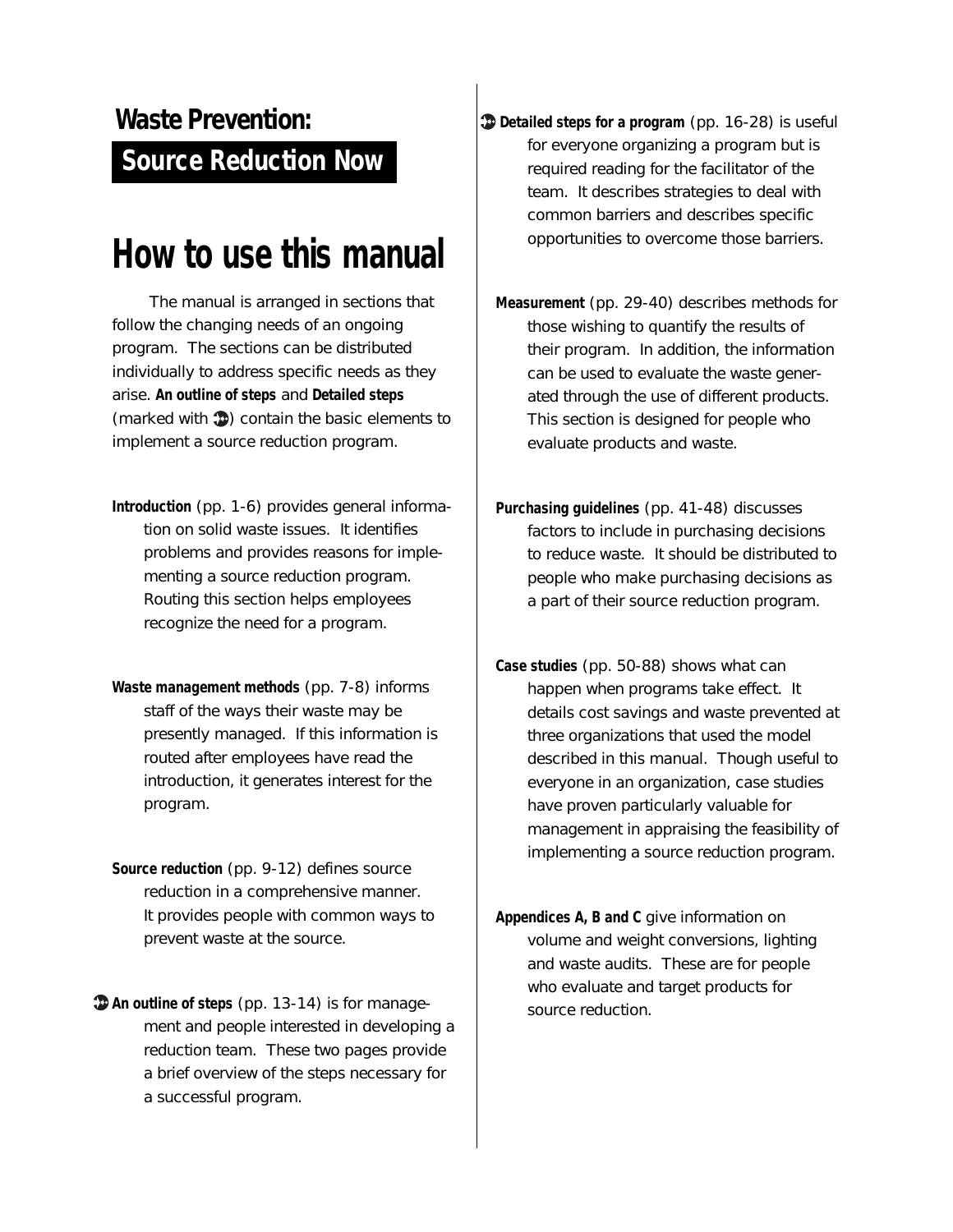- **Appendix D** helps team members realize the potential for preventing waste in their communities. The information outlines financial benefits for a community as a whole. It, along with other articles on source reduction, should be routed after the program is in place. This section is also useful to local governments.
- **Appendix E** fact sheets should be routed to employees during the program. Use them, as well as other articles, to keep the awareness of the program high.
- **Poster samples** for promotion of source reduction programs. These may be copied or used for gathering ideas.

# **Source Reduction Now Video**

**Source Reduction Now Video** is a 12-minute OEA training video designed to accompany this manual. The video provides an introduction to the concepts of source reduction, and explains how to set up a source reduction program in a commercial, industrial or institutional organization.



- **Borrow:** A copy can be borrowed from the Minnesota Office of Environmental Assistance. If you plan on using the video to help implement an organization's program, borrowing the video for a couple of weeks makes sense. It is then returned to the OEA for reuse. Call the OEA's Education Clearinghouse at 651-215-0232 or 800-877-6300 toll free.
- **Purchase:** The video can be purchased from the OEA for \$8.50 (tax and shipping included). This option is best if the video is needed for continued use. Send a check or money order made payable to the "Minnesota OEA" to: Source Reduction Now Video, Minnesota Office of Environmental Assistance, 520 Lafayette Road N, 2nd Floor, Saint Paul, MN 55155-4100.
- **Buy in bulk:** If more than five videos are needed it is cost-effective to order from the Duplication Factory directly by phoning 612-448-9912. This company provides original jackets and quality copies made from the master videotape.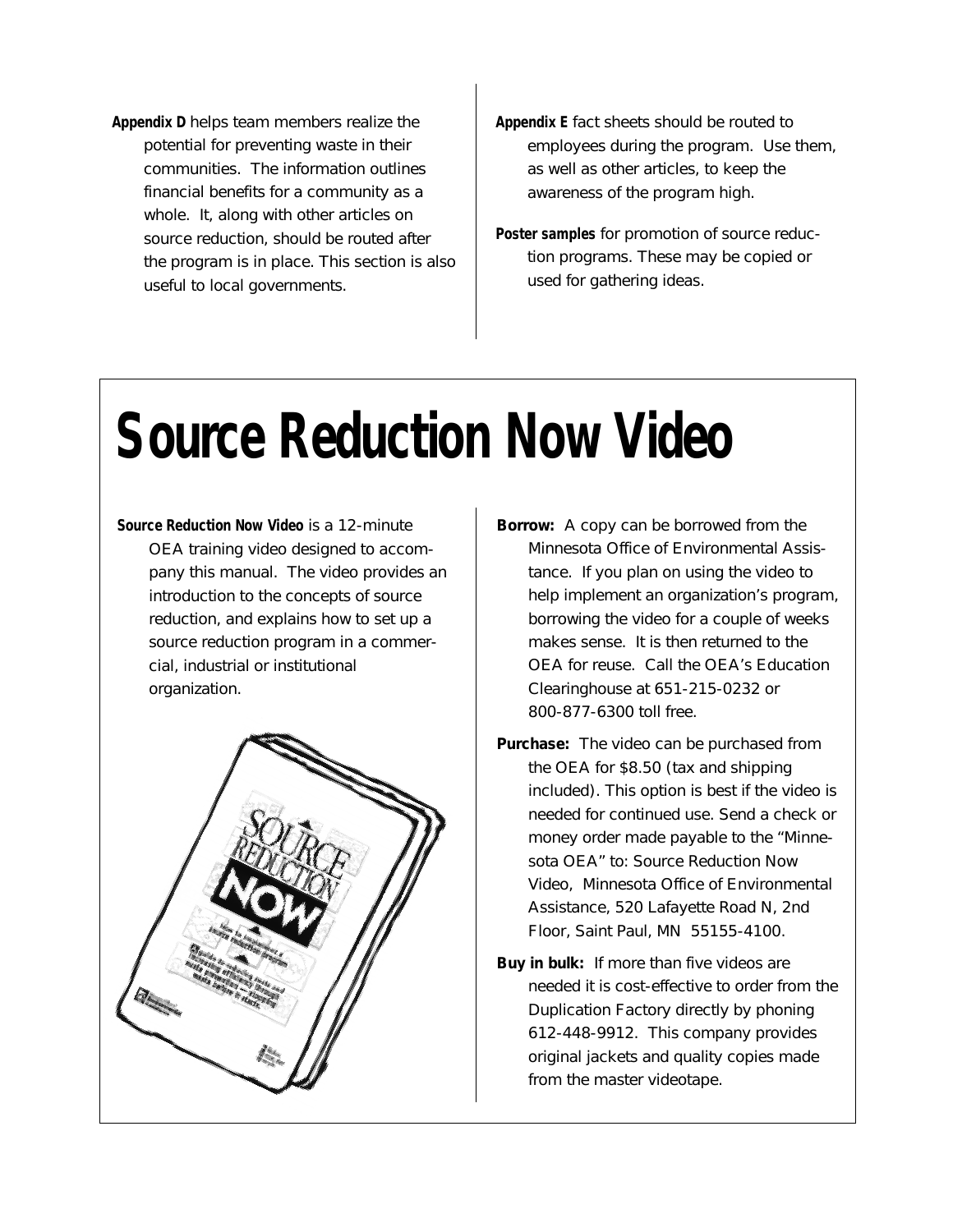## **Contents**

| <b>Introduction</b>                             | 1  |
|-------------------------------------------------|----|
| • Graphs                                        | 5  |
| • Waste Management Methods                      | 7  |
| • Source Reduction                              | 9  |
| An outline of steps to implement a program      | 13 |
| Detailed steps to implement a program           | 15 |
| <b>Measurement of source reduction</b>          | 28 |
| • Product-specific                              | 28 |
| • Facility-specific                             | 37 |
| <b>Purchasing guidelines</b>                    | 40 |
| Source reduction purchasing<br>guidelines chart | 46 |
| <b>Case studies</b>                             | 48 |
| • Hospital                                      | 49 |
| • Community newspaper                           | 65 |
| • County courthouses and garages                | 72 |

| <b>Appendix A: Commonly used formulas</b>                                     | 87 |  |
|-------------------------------------------------------------------------------|----|--|
| Appendix B: Compact fluorescent savings                                       | 88 |  |
| <b>Appendix C: Waste Audits and surveys</b>                                   |    |  |
| <b>Appendix D: Benefits of funding</b><br>community source reduction programs |    |  |
| <b>Appendix E: Fact sheets</b>                                                |    |  |
| • Source Reduction                                                            |    |  |
| • Popular ways for businesses to reduce waste                                 |    |  |
| • Prevent Waste: A source reduction checklist                                 |    |  |
|                                                                               |    |  |

- Packaging: Reducing waste and cost
- Source-reduced and reusable transport packaging

**Posters** [for promotion of programs](#page-115-0)

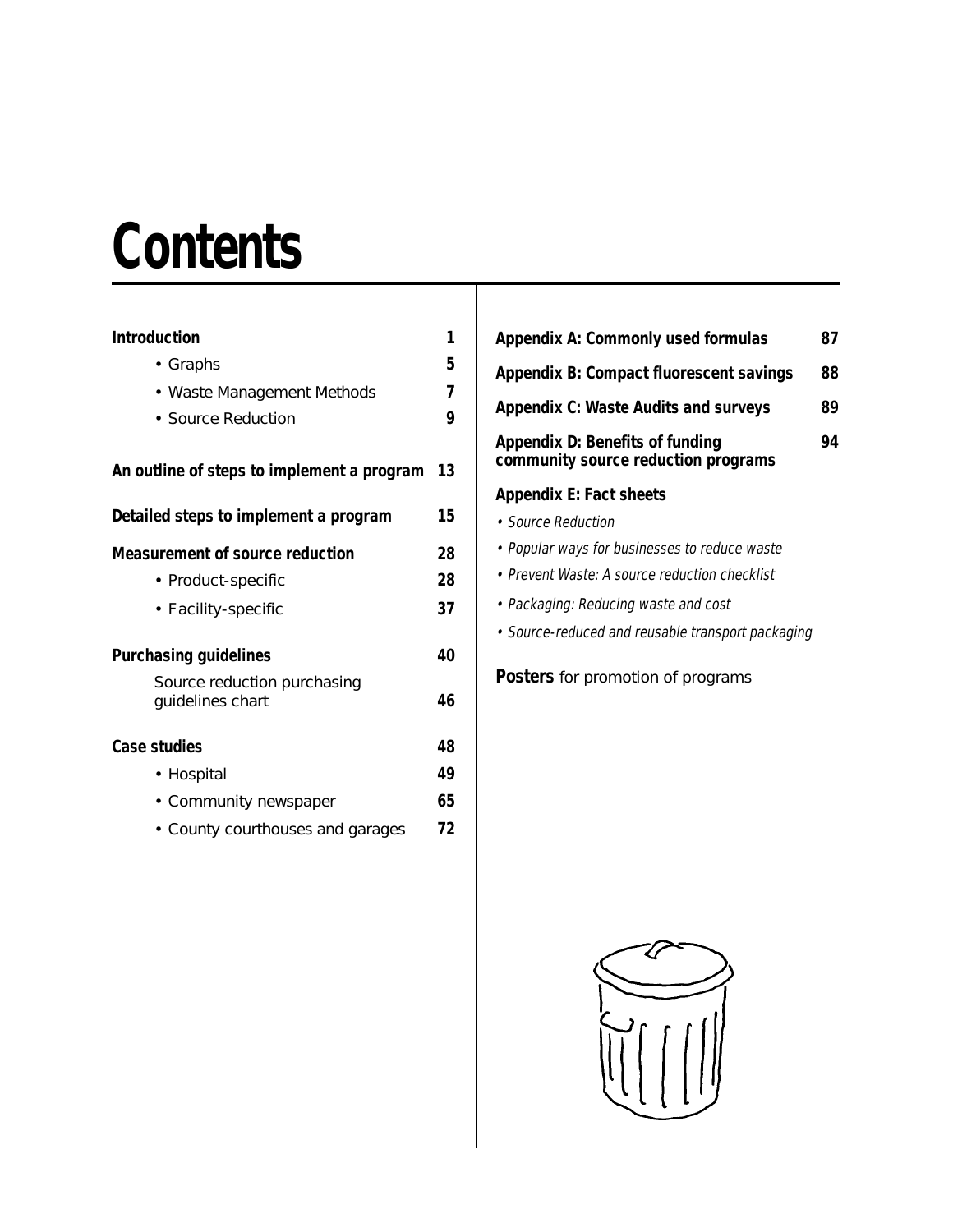### <span id="page-5-0"></span>**Source Reduction Now Waste Prevention:**

## Introduction

Preventing waste at its source — source reduction — is listed as the nation's highest priority among all ways to manage waste. Yet the extraordinary growth of our waste stream shows that creating waste, rather than reducing it, is more popular. It's also clear that the amount of money spent "disposing" of waste dwarfs the amount spent to reduce it. Why? Is source reduction one of those ideas that looks good on paper but doesn't work in the real world? If our words about source reduction are ever to change into action, then we must answer this question: "Does source reduction actually work?"

To explore this question, the Office of Environmental Assistance (OEA) undertook a series of case studies. At the core of the plan were two more questions. First, if a business or institution gets help to identify actions that reduce waste at the source, will waste generation change? Second, what is the best way to measure this change?



This manual summarizes almost three years of field research on these questions. It gives information on how to measure product and behavior changes that prevent the creation of waste. It gives guidelines on how to implement a successful source reduction program in an organization. It describes problems and suggests well-tested methods to solve those problems.

The OEA's field work demonstrates that when people realize how environmentally beneficial and cost-effective source reduction is, talk about it is changed into action. It demonstrates that source reduction not only works — it works well. It demonstrates that source reduction not only deserves to be listed first as our top waste management method, but it deserves to be used first.

### **Identifying problems**

Since evidence shows that reduction is an effective way to deal with waste, why aren't people rushing to find ways to do it? In a word, habit. Our habitual way of using resources and creating waste is hard to change.

Historically, in our land of "limitless" resources, incentive to conserve resources was minimal. In a land of abundant space, little incentive existed to change traditional disposal methods. Dumping and open burning have been popular ways to deal with waste for a long time. Not realizing the pollution problems we caused, these methods continued.

The problems dumping and open burning created are more apparent now for two main reasons.

### **1. The nature of our waste changed.**

**1**

The past four decades ushered in a new era of "disposables." Consumer demand for convenience, the widespread use of new packaging, and producer marketing swelled our production of waste. Many products are now less durable and repairable. In addition, mod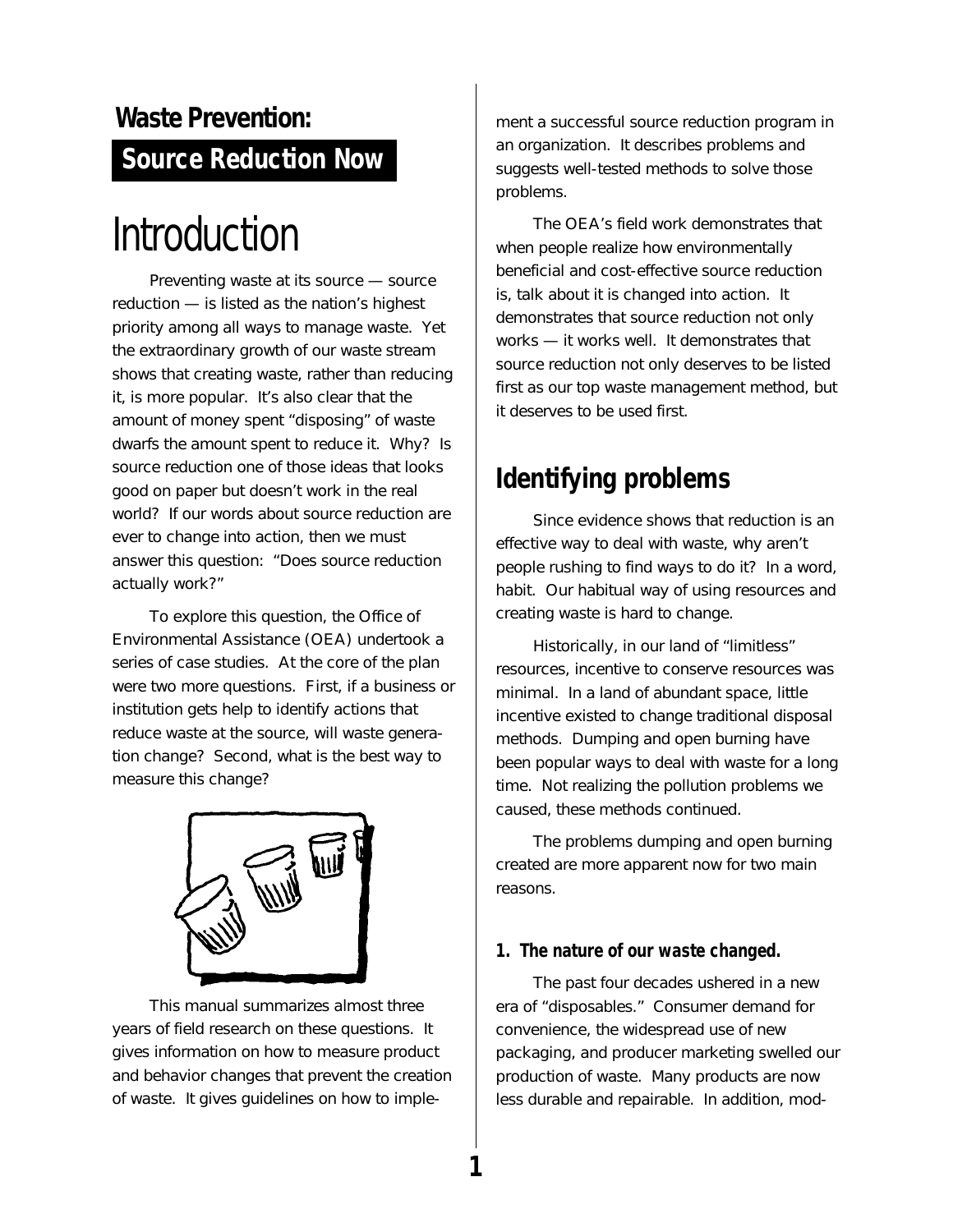ern-day products often contain more hazardous substances.



### **2. The number of products consumed increased.**

More people are using more products. Population increased from about 150 million people in 1950 to almost 250 million people in 1990. Each American generated about two pounds of waste per day in 1950. Today we each generate more than four pounds per day.

More and more products for more and more people stimulated the economy, but unfortunately our habitual ways of using resources and producing waste created problems.

We discovered that we were using natural resources faster than ever before and our domestic supplies of many resources, particularly petroleum, metals and forests, were limited. In addition, increased population and development within other countries caused increased consumption and demand for resources.

We discovered that millions of relatively short-life products and packages created unforeseen volumes of waste. Some modern landfills now cover more than 2,000 acres.

We discovered that the polluted water, called leachate, that seeped from our dumps into ground water was potentially contaminating our drinking water. We discovered that



great costs and hardships were caused by our traditional methods of managing waste.

### **Recognizing problems led to questions**

### **Is all this waste necessary?**

To answer this question we looked at similar countries with growing economies.

Work by the Congressional Research Services (McCarthy 1991) shows that the United States generates four pounds of waste each day for each person in the country. Germany and Japan, industrialized nations which have comparable standards of living, generate about two pounds of waste each day for each person, just half of what we generate. The information casts doubt on the premise that large amounts of waste are necessary for a healthy economy.

Citizens are also asking questions. Hans Beckman, a German veterinarian touring here in 1976, had this to say about cultural attitudes toward waste. "Americans seem so wasteful," he said, concerned. "But then

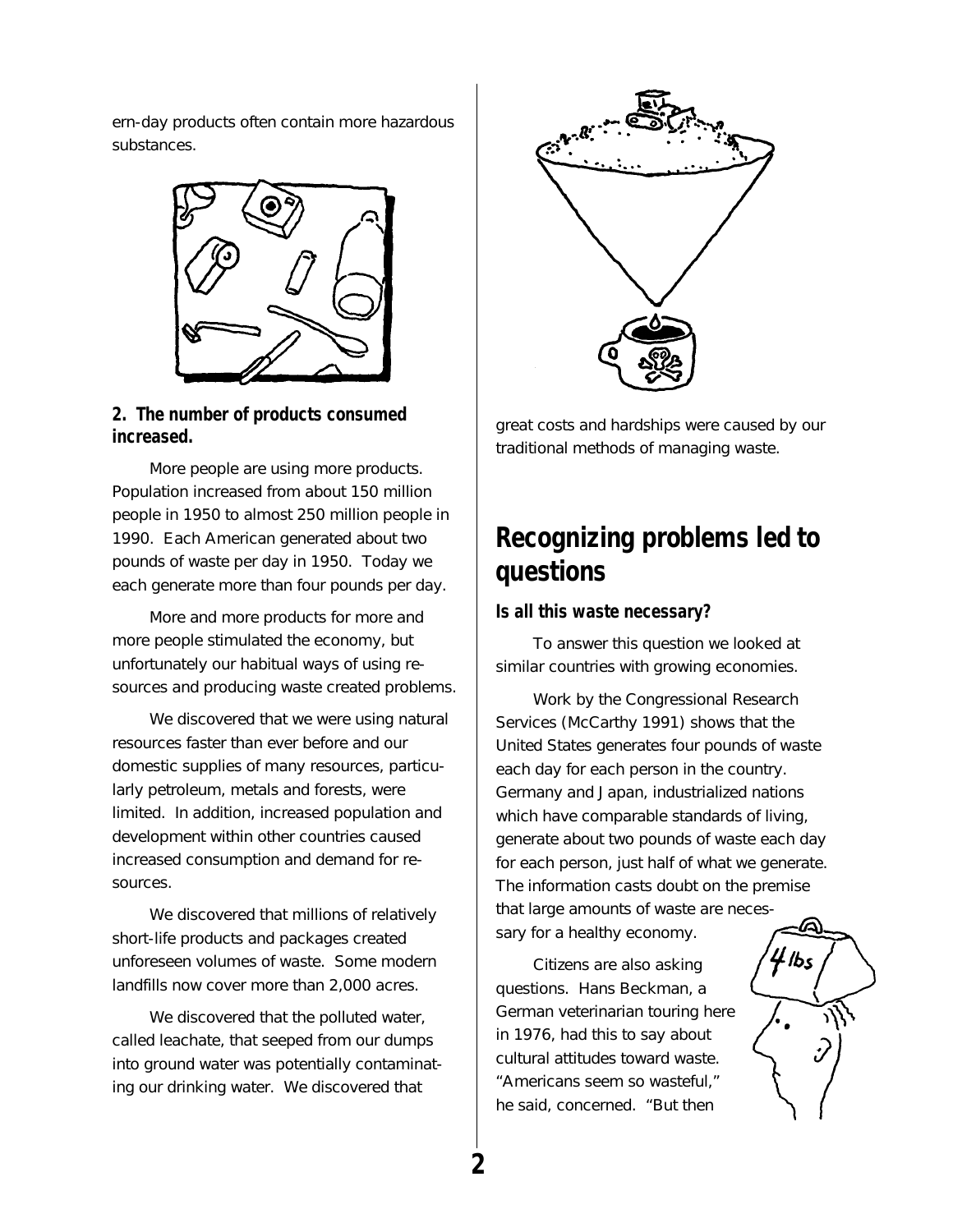again, America has cheap resources. Germany used up her cheap resources 100 years ago. We pay a premium for them now. So does Japan. To compete with you, we have to use them more efficiently. I wonder how America will do when you have to start importing resources like we do, when the playing field gets even?"

Observations like these showed that different countries have different attitudes

about waste. People raised with a need to import resources

design, manufacture and use products differently from people who perceive resources as unlimited. Singleuse aluminum beverage cans never



caught on in Germany; reusable, refillable beverage containers are still prevalent.

### **Can our economy benefit through source reduction?**

Recently, Americans began to realize the economic and environmental consequences of waste. The more waste produced to accomplish any task, the less efficient the process. The less efficient the process, the higher the environmental and economic cost.

The economy benefits through source reduction because less waste means more efficient use of resources and manufacturing processes, increasing competitiveness. Manufacturers are learning that reducing solid or hazardous waste in any manufacturing process usually lowers costs.

The need to use resources more efficiently and produce less waste is being felt in the marketplace. The marketplace will decide which products do this best.

Some businesses may object to source reduction if the product they manufacture is one that is viewed as more wasteful than a competitor's. Resistance to changing markets is not new. Due in part to resistance to change, some manufacturers of buggy whips didn't make the transition to leather gaskets and fittings for automobile production. Others did. Some buggy manufacturers decided not to make automobile carriages. Fisher was one that did, and "Body by Fisher" is an example of the success that can come through flexibility.

Many companies are developing products to fit today's "green" market. Baxter, a manufacturer of hospital products, now makes single-use and reusable surgical drapes. Papermate is increasing sales of its refillable "flexgrip" pen for the office. The number of companies remanufacturing copier toner cartridges is growing. Businesses are requesting reusable frames for forced-air filters. Caterpillar Tractor, Xerox and other companies are offering rebuildable rather than disposable components.

The marketplace is changing in response to long-term environmental and economic pressures. Economic opportunities come with market changes. These changes show that people care about the consequences of waste and are making purchases accordingly. Manufacturers, retailers and consumers can all benefit from source reduction, because efficient use of resources allows for long-term, sustainable economic development.

### **Can the environment benefit through source reduction?**

In addition to increasing efficiency and lowering costs, more and more companies are reducing waste because it helps protect the environment. The environment benefits through source reduction because as resources are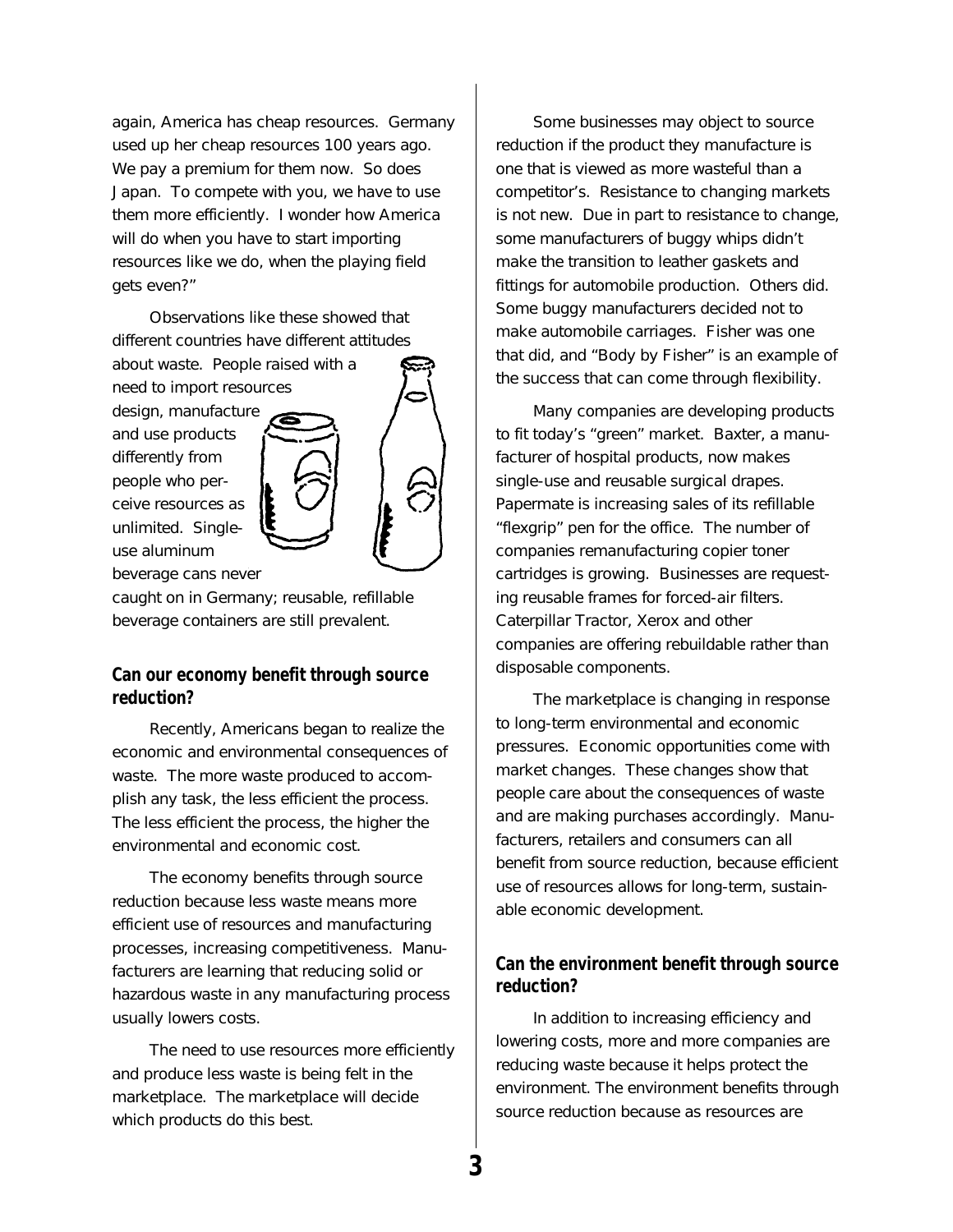used more efficiently, fewer resources are needed to do the same job. The need to manage less solid and hazardous waste decreases the need for waste disposal. This also decreases pressure on the environment.

### **What can be done about the waste we do produce?**

Citizens recognized the wisdom of reusing resources rather than discarding them; recycling, which uses waste to make products, has become very popular. Incinerating waste (waste-to-energy) to reduce its volume and capture the energy contained in it has recently become a common waste management tool. Composting a portion of our municipal solid waste has become another way to utilize waste. However, managing waste is costly. The residual waste from all of these management methods still has to be landfilled.

Dumping has been replaced by landfilling. To meet our environmental criteria, new landfills must have liners and sophisticated drainage and monitoring systems to prevent ground water contamination. Crow Wing County in central Minnesota spent \$500,000 per acre to build such a landfill. The costs of siting, building, operating and providing for long-term closure, liability and care for a modern landfill can easily approach \$1 million per acre.

Today, our waste management issues are much more complex than those of the past. Old answers no longer work, and we're struggling to find new ones. So far, the new answers are expensive, but not as expensive as ignoring the problem.

Sometimes a simple answer is the best way to begin solving a complex problem. If we simply produce less waste, our economy and the environment both benefit.

Common wisdom says that resources must be conserved for future generations to succeed and to preserve diversity of life. Further, if waste is reduced expenses for waste management can be reduced, freeing money for other programs and needs.

It is through the choices we make where we work, shop and live that these problems will either grow or diminish. Realistically, we have very old habits, and habits are hard to change. Historically, as nations depleted their resources, they conquered new lands to fuel their development. But today, there are no new lands. To fuel development today, the task is to use what we have more efficiently and create less waste.

Because we recognize these problems, habitual ways of viewing resources and waste are changing. They are changing because we see that our old habits will not carry our children into the future.



**The following graphs show what is happening in three important areas concerning waste.**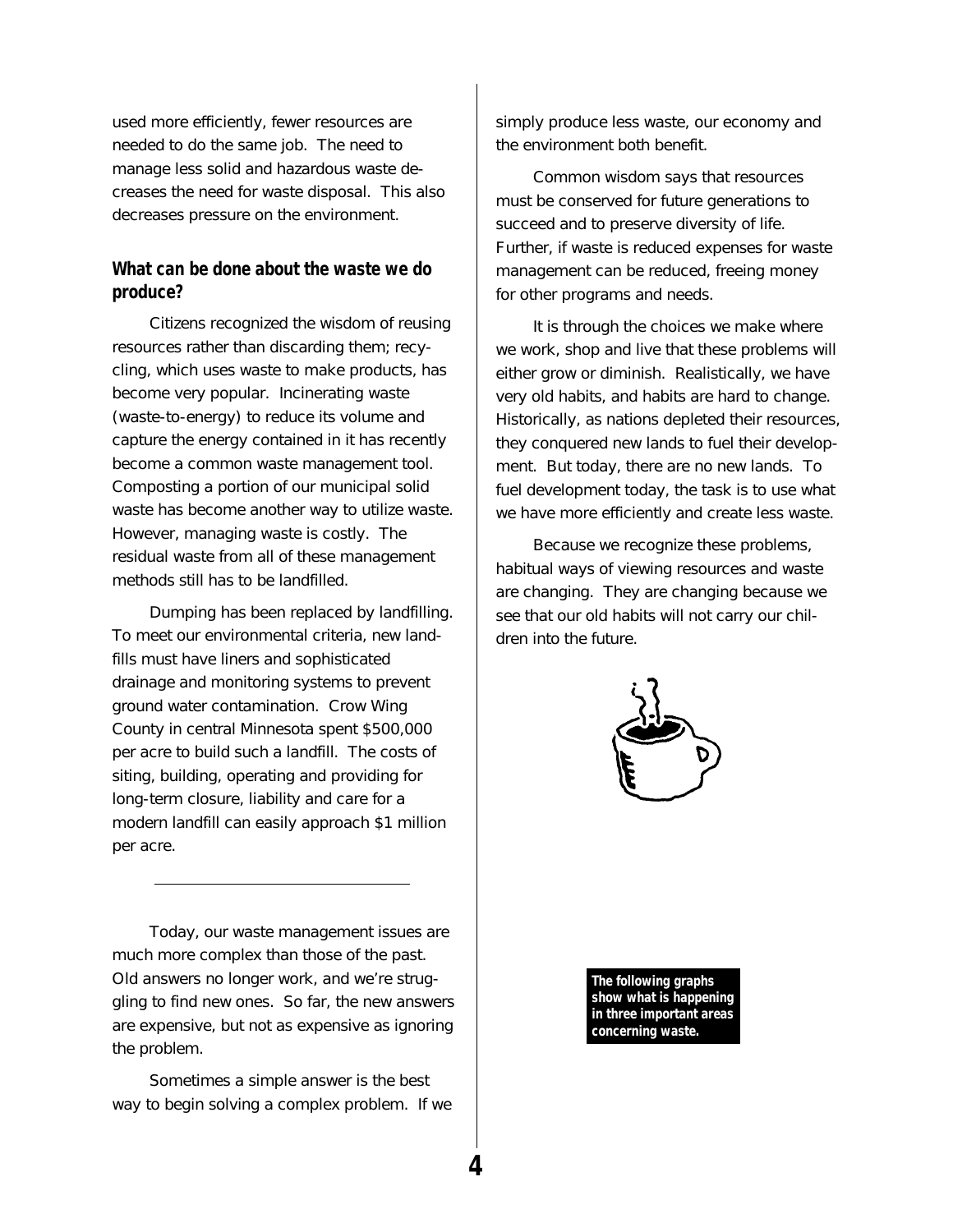

### **Weight of U.S. Municipal Solid Waste**

This graph shows we are increasing the amount of waste we must manage. The amount of municipal solid waste (MSW) America produces has more than doubled (87 million tons/yr to 180 million tons/yr) since 1960 for two main reasons: we generate more waste per person and we have more people. The dark band indicates the amount we're recycling.

Data and projections 1990 EPA Update



### **Declining number of landfills in Minnesota**

Reflecting a national trend, Minnesota landfills are closing.

The numerous, uncontrolled dumps of the past either closed or became regulated as landfills in the 1970s. Now the landfills that replaced the dumps are closing because they're full or are polluting ground water. Another factor leading to fewer landfills is the trend to close small, older, local landfills and replace them with large, sophisticated, regional ones.

\* Permitting of landfills began in 1970.

1993 figure projected by MInnesota Pollution Control Agency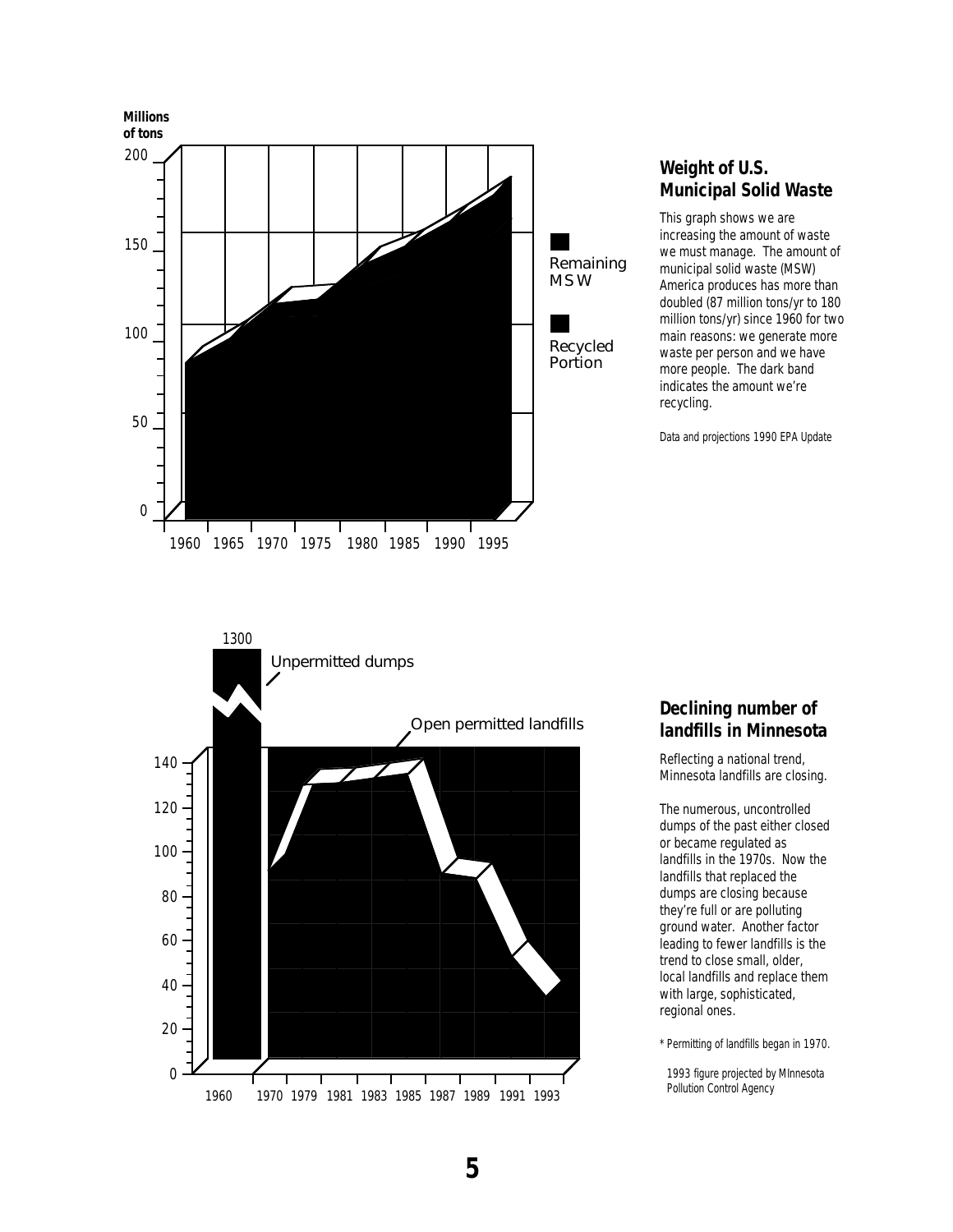

Hennepin County data

### **Waste management costs**

The cost of managing MSW is increasing. Open dumps of the 1960s and 70s were closed or converted to regulated landfills by the 1980s.

In the 1990s this county incorporated the true cost of programs for household hazardous waste, recycling, public education, waste sorting at transfer stations and efficient technology to manage remaining waste into its "tipping fee" (the fee charged to deposit or "tip" waste at the waste management facility.) If the costs are not paid through the tipping fee they usually are paid through taxes which can hide the cost of managing waste. The costs of collecting waste – estimated at an additional \$60.00 to \$90.00 per ton – are not shown.

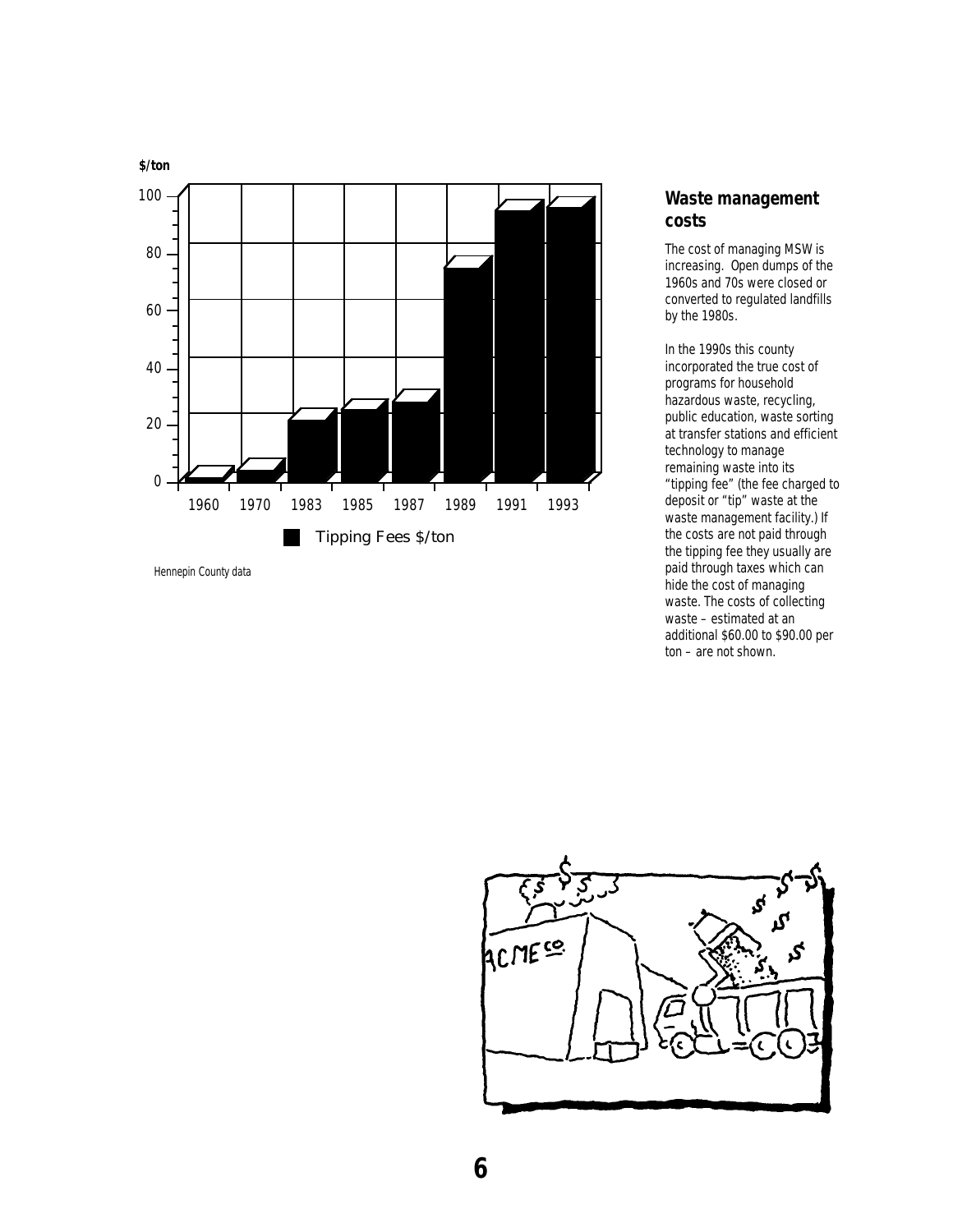### **Defining Choices**

### **Waste Management Methods**

Before proceeding with a source reduction program, it is important to understand common definitions. These are working definitions rather than technical ones, and are used because they have proven most effective with people who staff reduction and recycling teams. OEA research shows that when program participants understand both the benefits and consequences of managing waste, they are more motivated to reduce it.

#### **• Source Reduction**

Source reduction is an activity that prevents waste at its source. It may also be referred to as waste prevention. Virtually everyone can make a choice to reduce waste. In a sense, people are the source of waste, for it is through their activities that waste is either generated or prevented.

Source reduction includes:

**• Reducing** the amount of material used and/or the toxicity of the material used to accomplish any task.

- **Reuse** of a product in its **original** form.
- Use of **repairable, refillable, durable** products that result in a longer useful life.

It includes designing, manufacturing or using materials or products (including shipping containers and packaging) to reduce their amount or toxicity before they become waste.

The reduction of solid waste must not increase the toxicity of waste for the organization.

### **• Recycling**

Recycling is a choice available to most people, but to be effective it requires a coordinated infrastructure. Recycling uses waste in lieu of virgin material in the manufacture of a product. It includes collecting, processing and remanufacturing recyclable material and buying recycled products.

Some products can be recycled over and over again into the same products. For example, an aluminum or steel can is commonly made into a new can. A glass bottle is commonly made into another bottle. Other products may only be recycled once. PET plastic bottles can be recycled to make carpet. Paper may be made into facial tissues.

For recycling to succeed, people must purchase products made with recycled content. Post-consumer content is that portion of a product made from material that has been used by the consumer, collected and remanufactured into the product. Commercial and residential collection programs make postconsumer material available to manufacturers.

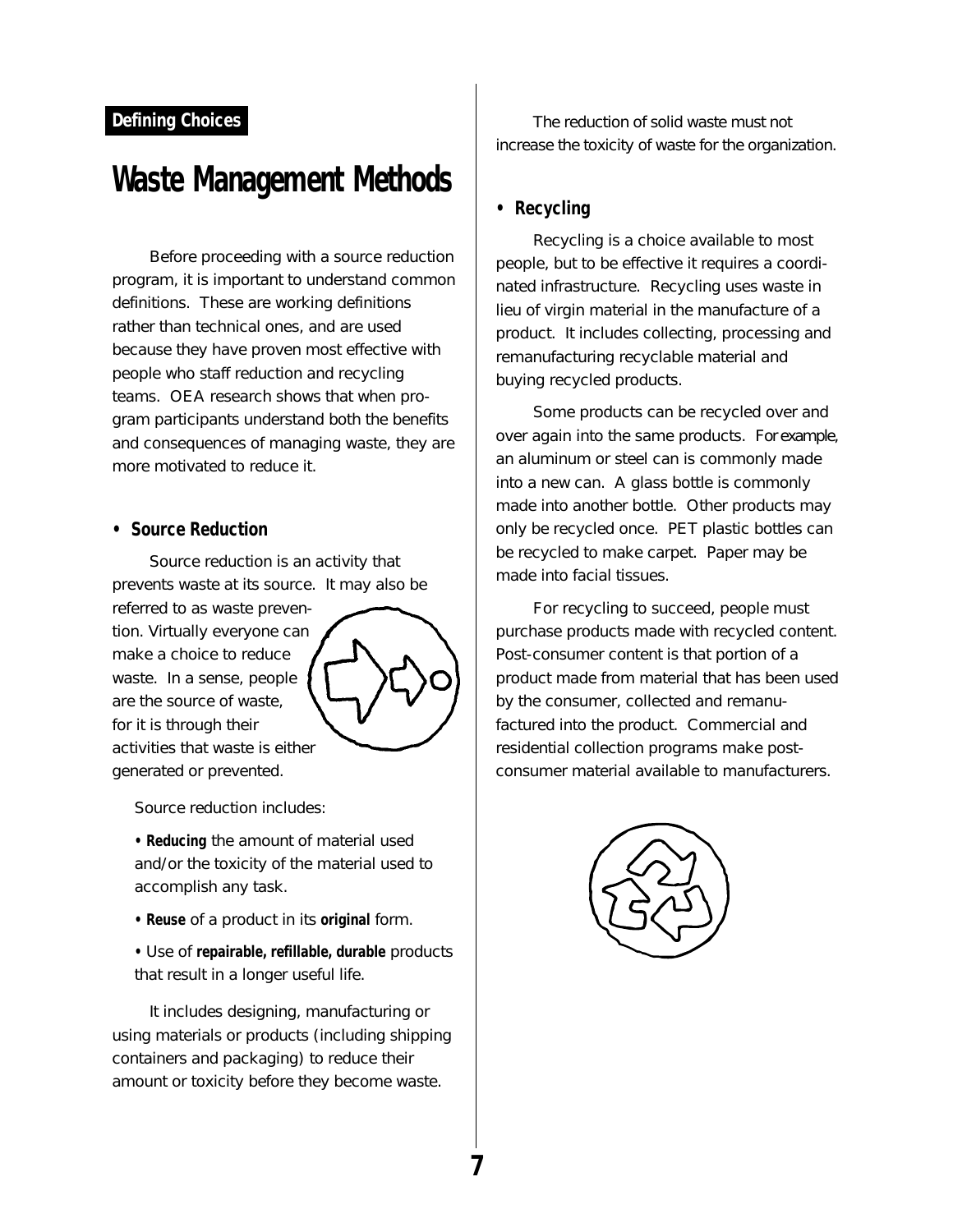#### **• Waste Management Facilities**

The following three methods are best used to manage waste that is not reduced or recycled. Because of the scale of these facilities, decisions to build and operate these systems are usually made by local governments. The definitions are brief to provide a general understanding of these methods.

#### **• Solid Waste Composting**

Municipal solid waste composting is a controlled process that creates a useful humuslike material through the biological decay of organic waste. To obtain the highest grade of compost, noncompostable materials such as glass, plastic, metal and hazardous materials must be removed by either hand-sorting or mechanical means. Modern solid waste composting facilities use complex systems to speed up the natural process of decay to provide a useful product.

#### **• Waste-To-Energy Incineration**

Burning municipal solid waste in burn barrels, fireplaces or open piles releases hazardous compounds into the air without environmental control. Waste-to-energy incineration burns waste in a controlled, hightemperature (between 1,800 – 2,200 degrees F) specialized furnace. Heat created from incinerating the waste is used to produce energy in the form of electricity or steam. Recyclable and compostable materials should be removed from the waste before incineration. To create the safest ash and reduce hazardous air emissions, hazardous materials should also be removed. Incineration results in up to a 90-percent decrease in the volume of waste, meaning less waste must be landfilled.



### **• Landfilling**

Not all waste can be recycled, composted or incinerated. There is waste such as sludge, slag or ash that remains from these processes. These wastes must be properly landfilled.

Municipal solid waste landfilling is burying of waste at an engineered site. New landfills are required to be located above the water table and away from streams and underground water supplies. They must be lined with clay or synthetic barriers to prevent liquid from seeping into the environment. Collection pipes must be in place to draw off liquid that collects at the bottom of the landfill. This liquid, called leachate, must be treated before its release. When the landfill is full it must be capped with a water-impermeable top, effectively entombing the waste. Equipment must be present to monitor methane gas production and water contamination.

To conserve landfill space and resources, it is best to process waste before landfilling. Unprocessed waste, the waste that we put in dumpsters and trash cans, may someday be restricted from going directly into any MSW landfill. This stipulation has applied to all metro area counties since January 1990.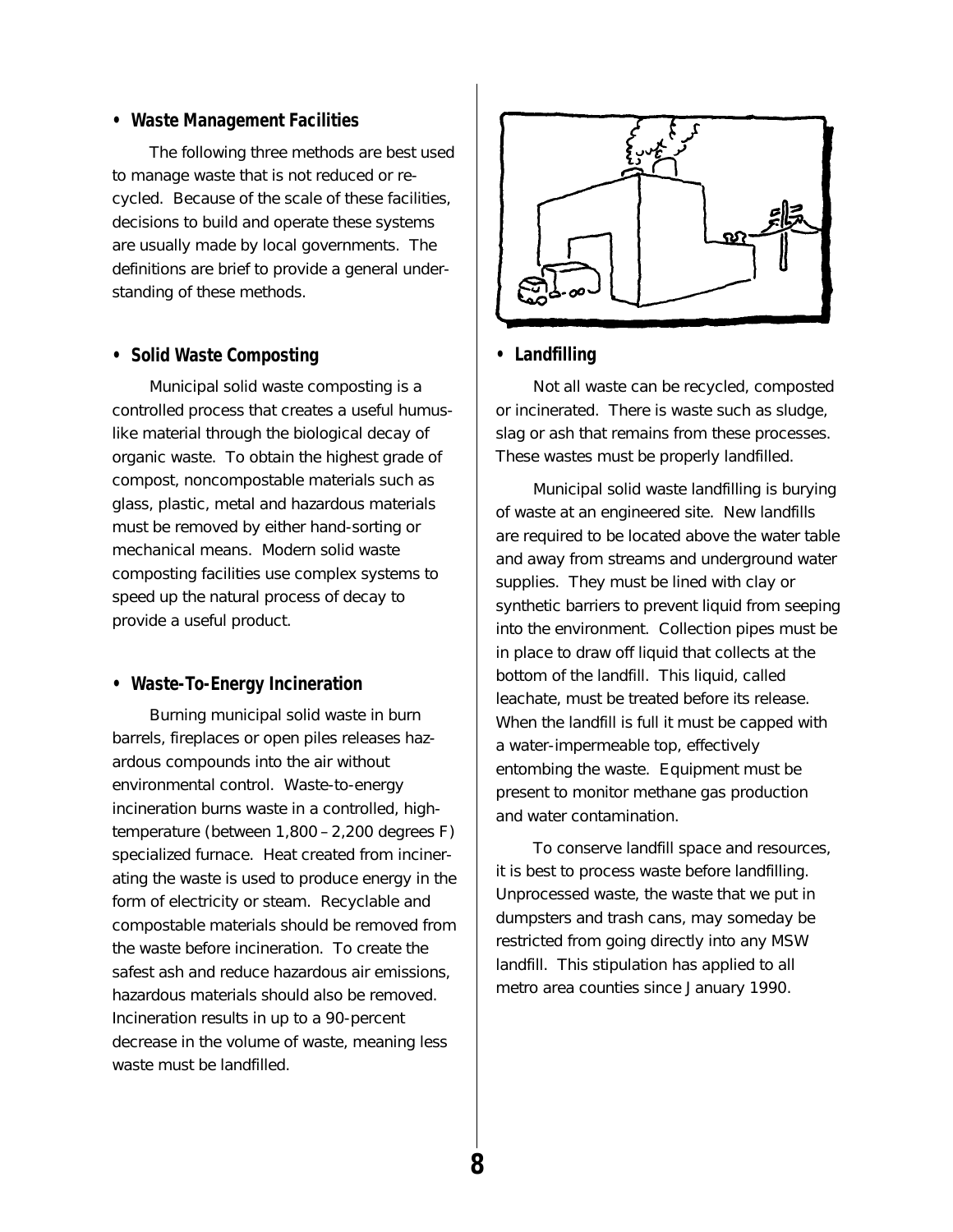Recycling is a physical activity. People throw cans into recycling bins. Source reduction is not so concrete. To help make reusing and reducing "physical" and be as prominent as recycling, a logo is used.





### **Source Reduction**

#### **The alternative to processing waste is to prevent it.**

Source reduction prevents waste at its source and is an effective tool for institutions, industries, commercial establishments and consumers. This tool can be used during any step in the creation or use of a product. Reduction can work during: Mining and processing raw material; growing and processing raw material; shipping; manufacturing; packaging; or use of the product.

Here are some ways to reduce waste through source reduction.

### ▼ **Reduce the amount of material used to accomplish any task.**

Office example: Many offices are using their computer networks to deliver memos. "Electronic mail" reduces the amount of paper that would otherwise be used to accomplish this task. In addition, when two printed pages are needed, one piece of paper is used, printed on both sides. For billing purposes, convenient

send-and-return envelopes are preferred. One envelope does the work of two. More people are requesting quality, hand-crank pencil sharpeners because they don't require motors or electricity.



Consumer example: Sometimes smaller is better. Compact products can sometimes do the same job as larger ones. Smaller cars use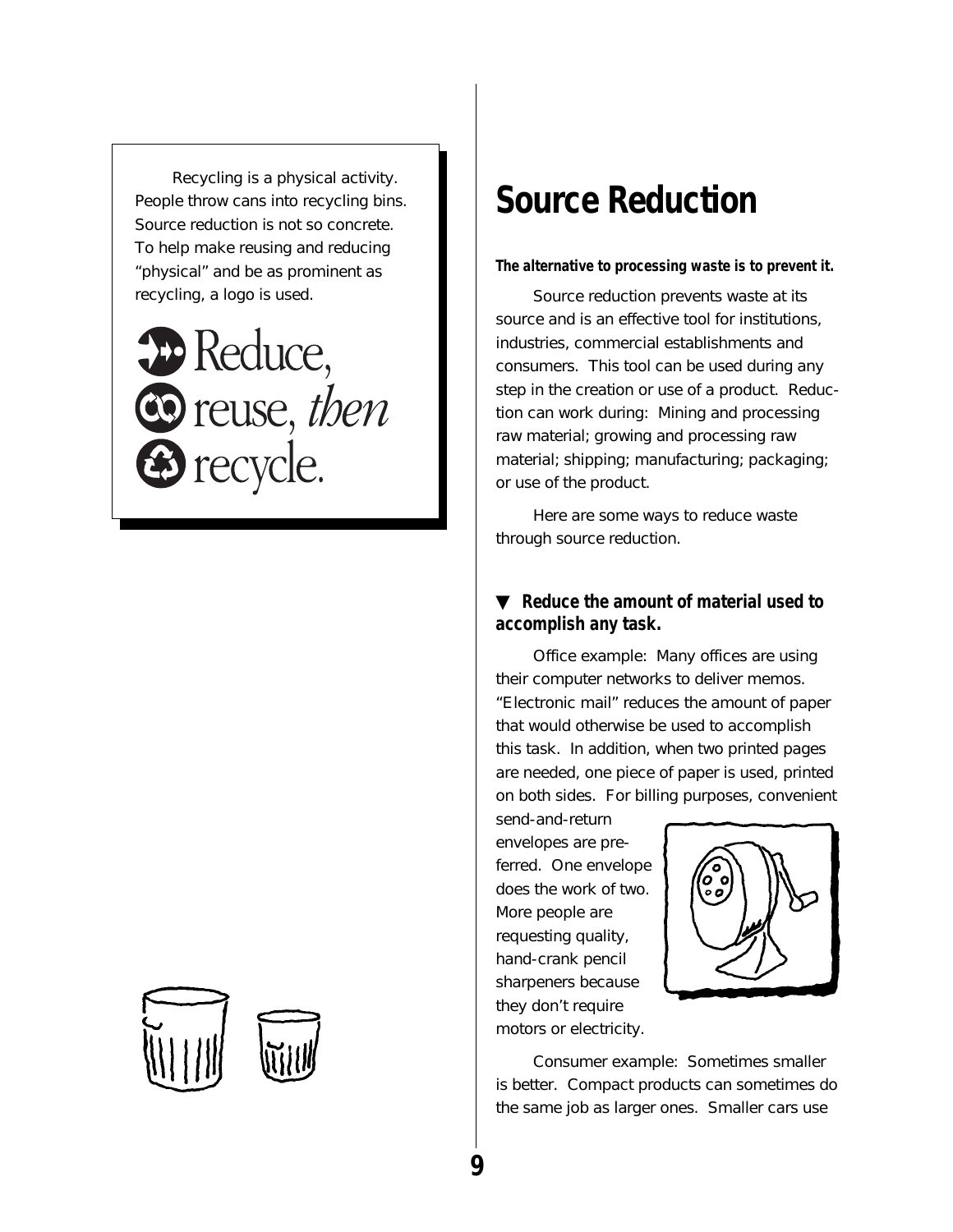less resources than larger cars. If they are equally durable and repairable, much less material is used over the life of the compact product. Quality and value can come in smaller packages and produce less waste.

Commercial example: Sometimes bigger is better. This happens with what's called "economy of scale." Buses, for example, are

less wasteful than cars – but only if the buses are effectively used by people who would otherwise drive cars. Multi-purpose buildings may be larger than buildings designed for a single purpose, but are less wasteful if well



designed and managed. Also, buying in bulk creates less waste, but only if the product is actually used. If demand assures use, economy of scale uses less material to do a job, and bigger is better.

Industrial example: Production lines that filled containers relied on operators to shut down the process when filling levels were incorrect. Hundreds of partially filled cans were thrown out. Now, many factories use automated flow-control equipment that constantly monitors the filling, producing less waste. Increased efficiency uses less material to do the job.

### ▼ **Reduce the toxicity of the material used to accomplish any task.**

Institutional example: By looking for alternatives to typical X-ray developing solutions, Itasca Medical Center found a non-toxic product that worked as well with no decrease in processed X-ray film quality.

Industrial example: Progressive ink manufacturers are making good progress eliminating the use of heavy metals for pigments in ink. In addition, vegetable-based inks are replacing many petroleum-based inks, decreasing toxicity of the product. Less hazardous paints and stains are increasingly popular.

Industrial example: Many businesses are reducing the need for chemical solvents by increasing efficiency or finding substitutes. John Roberts Company of Minneapolis now uses a less volatile chemical for cleaning purposes and saves \$20,000 each year. Demand for less hazardous cleaners is growing.



Consumer example: Solar powered calculators don't require batteries. Contrary to source reduction, some new products actually use more resources than their less "modern" counterparts. Many products, once free of C and D size batteries, now use them. Some cameras that automatically wind film use large batteries. The consumer cannot operate these cameras without batteries because no provision is made to wind the film manually.

Commercial example: Sometimes the "less toxic" choice is not clear. All compact fluorescent bulbs contain some mercury. Standard incandescent bulbs often contain small amounts of lead. Compact fluorescents commonly outlast incandescents 10 to one.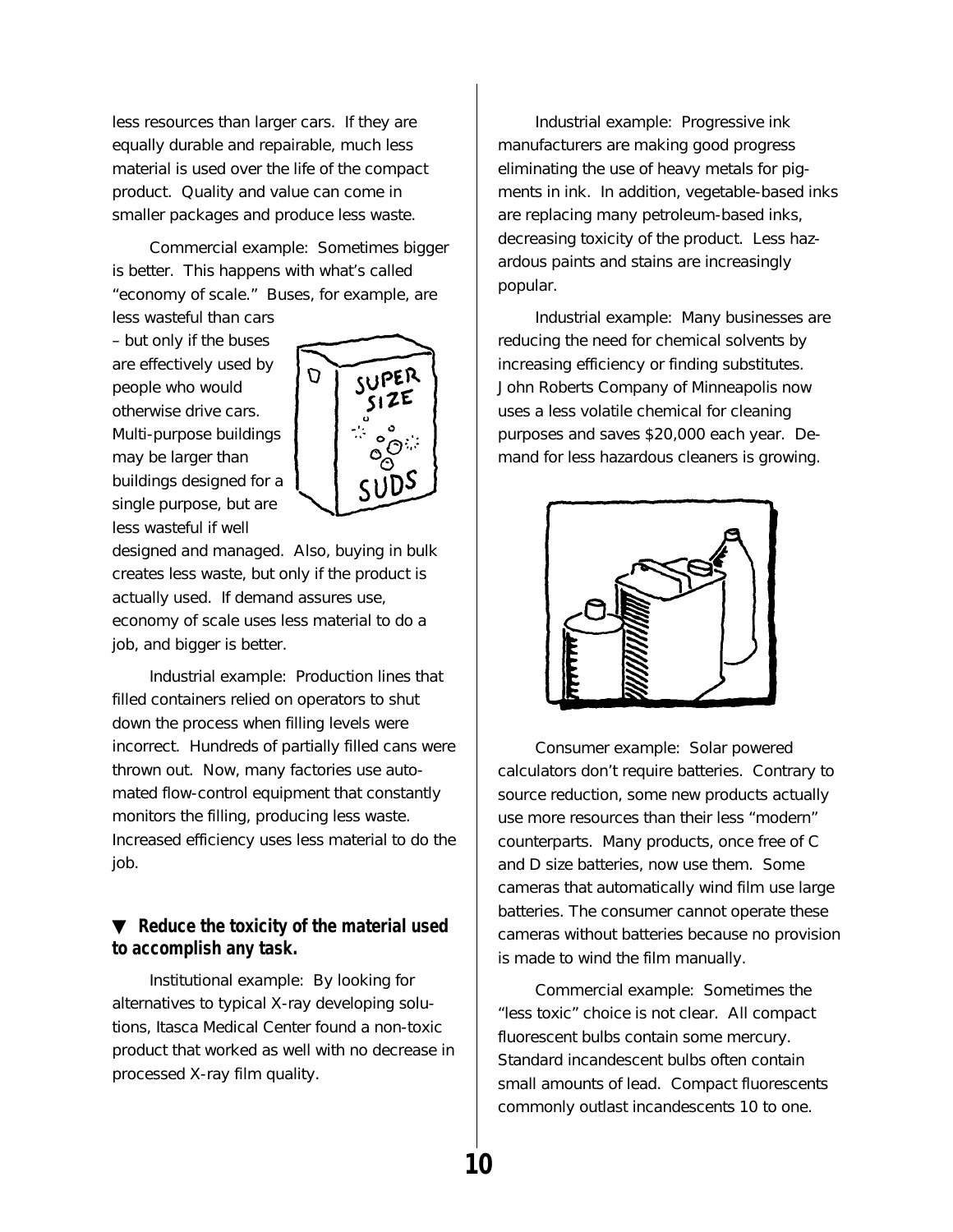Which is best? Work done by an independent research laboratory, Rocky Mountain Institute (RMI) in Colorado, gives guidance. The research states that 75 percent less electricity is required to run a compact fluorescent bulb compared to an equivalent incandescent. Coal burned to generate electricity releases mercury. The amount of mercury required for the operation of fluorescent bulbs is minuscule when compared to the amount of mercury released to produce 75 percent more electricity. Consequently, RMI concluded that where coal is used to generate electricity, compact fluorescent

bulbs result in the release of much less mercury. (It is worthy to note that even if hydroelectric or nuclear energy is used, 75 percent less would be needed to



power fluorescent than incandescent bulbs.)

This research of "toxicity" reduction went beyond "use and disposal" of the product by the consumer to include the impact of energy requirements. Because of a lack of data, these attempts to define toxicity are rare. Usually, toxicity assessments are limited to a smaller part of a product's life, such as the consumer's own use and disposal of the product.

#### ▼ **Reuse products over and over again.**

Many products designed for single-use can be reused.

Institutional example: The membership of Minnesota's Legislative Commission on Waste Management (LCWM) periodically changes. When this happens, stationery printed with the members' names becomes outdated. Rather than being recycled, the bottom and sides are trimmed to eliminate the names, leaving note

pads with LCWM letterhead that are used for appropriate correspondence.

Consumer example: The Tilsner Carton Company of St. Paul created a business

by collecting cardboard boxes, cleaning them and selling them for reuse.

Industrial example: Burlington Northern Railroad approached the suppliers of their coupling



air hoses and asked them if they would take them back for remanufacturing. One supplier agreed. Preference is given to this supplier. Thanks to this initiative, over 45,000 "like new" air hose couplings are reused each year by Burlington Northern.

Consumer example: Homeowners found they can use old carpet under landscape rock to prevent growth of unwanted vegetation. It also allows water to pass through.

Industrial example: Flint Ink Company of St. Paul gives its 55-gallon drums to a drum reclaimer that cleans and sells them for reuse.

Commercial example: Material exchanges are growing in number because businesses are finding that their waste may be a resource for another company. This reduces waste and saves money for everyone. Increasingly, "Find out another use, throwing out has little excuse," is saving dollars, resources and preventing waste.

Commercial example: Businesses that sell reusable office furniture, appliances, computers or construction material reduce waste and are viable because of people's effort to reuse.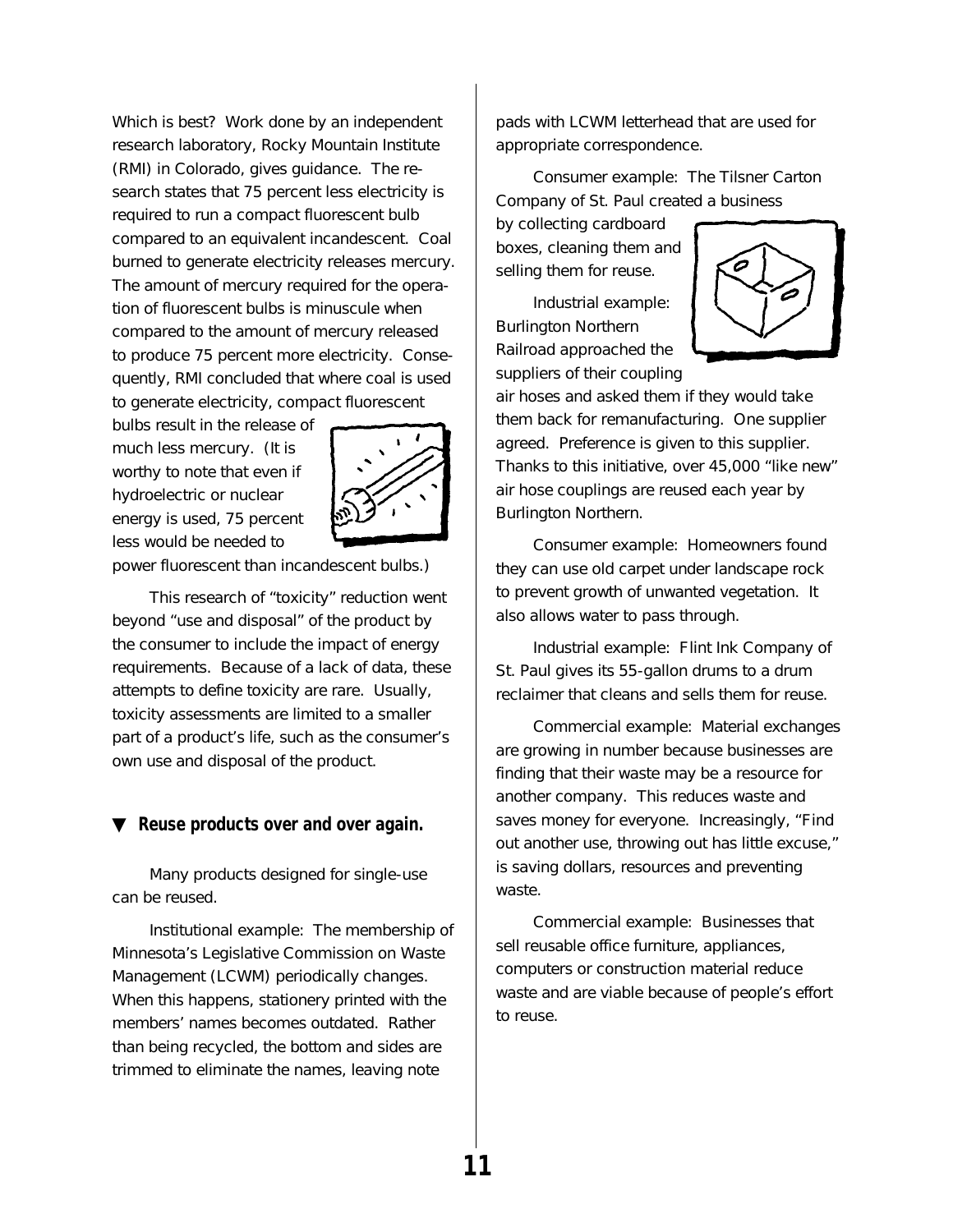### ▼ **Use repairable, refillable, durable products.**

The longer a product lasts, the fewer times it needs to be replaced.

Commercial example: Consumers and business people are requesting bids that include the cost of extended warranties. Products with long warranties tend to be repairable. Ease of repair is important.

Consumer example: Electronics is another area where short-life products are common today. Many are manufactured to be non-repairable and display this fact by using rivets instead of screws for fasten-

ing. The entire unit must be replaced when only a part of it needs repair.

Commercial example: Use of modular rather than individual parts is increasing. Toner cartridges for most photocopiers and printers are manufactured to be thrown out

when empty. New businesses are now remanufacturing these cartridges for reuse. Many power tools contain rechargeable batteries that are not replaceable. When the battery will no longer hold a charge, the entire tool is designed to be discarded. Minnesota law requires that tools and appliances have an easily removeable rechargeable battery after July 1, 1993.

Consumer example: Many non-repairable, non-refillable products are now available. These include common items such as flashlights, ink pens, razors and cameras. They are usually less expensive initially than more durable alternatives. However, because they often have shorter lives they often must be replaced much more frequently than their counterparts. Consequently, they are often

more expensive to use and usually create more solid waste over time.



Once aware of the true costs and consequences of non-repairable products, many businesses realize that the purchase price rarely reflects the full cost. Thanks to people who reduce the amount of the material or toxicity of the material they use to do their jobs, industry and consumers alike benefit.





**Washable dinnerware is making a return in many restaurants, cafeterias and schools.**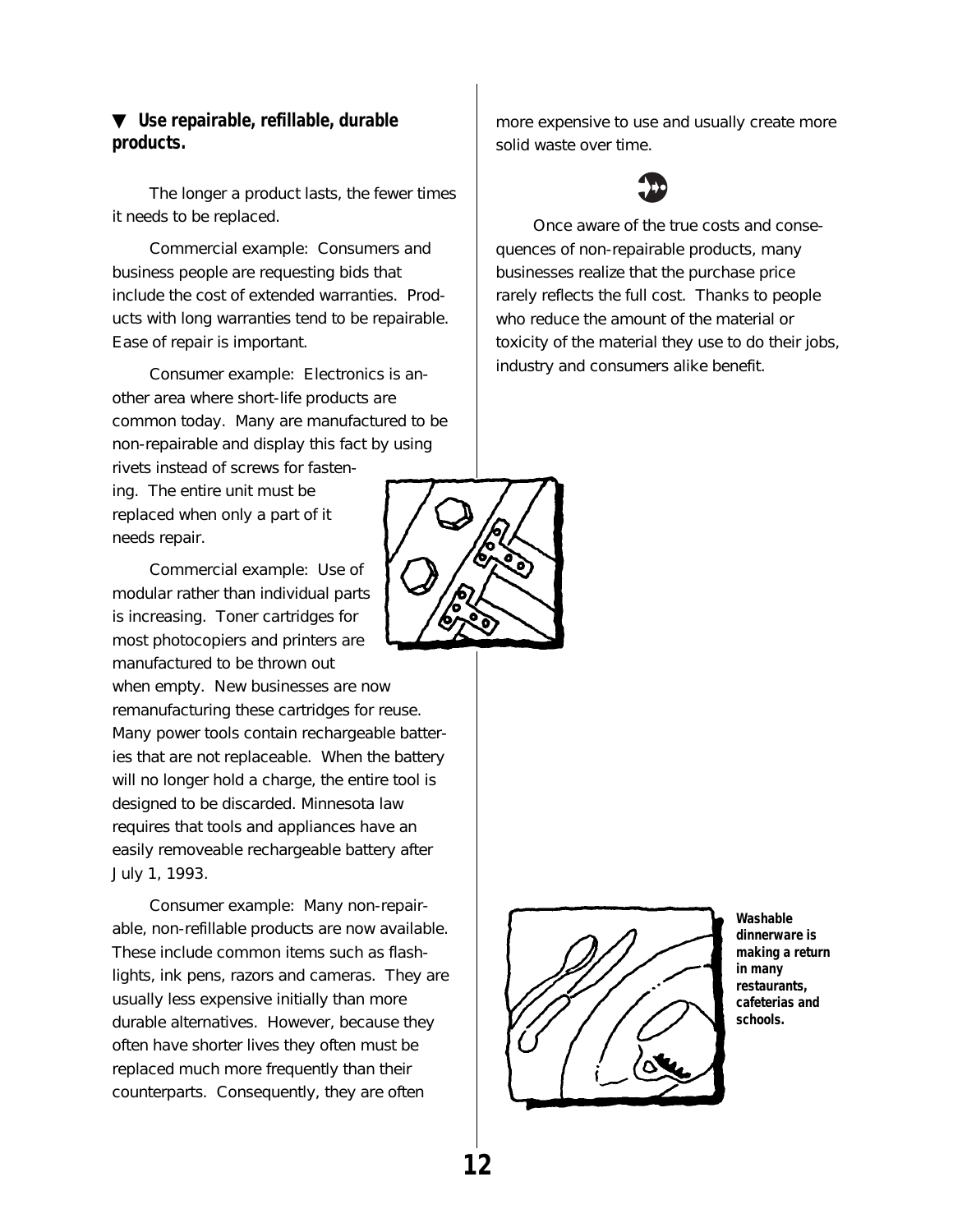<span id="page-17-0"></span>**The following outline summarizes eight steps to help implement a source reduction program within an organization. It is written for reduction teams and management.**

# **Outline of steps**

**to implement a source reduction program**

More and more organizations are finding that source reduction – preventing waste at its source – is an essential waste management method. Reducing the amount of waste generated is a practical way to reduce disposal and production costs as well as environmental impacts.

Source reduction does not require the construction of waste management facilities. What it does require is informed choices. Through the numerous small choices employees make each day, large amounts of waste can be prevented.

### **Why source reduction?**

The results of case studies by the Minnesota Office of Environmental Assistance (OEA) and volunteering organizations show that source reduction can substantially reduce waste and cost, and that the reductions are measurable. For example, the case studies show:

- ▼ Itasca Medical Center, a 143-bed hospital, prevents more than 245 cubic yards of waste and saves more than \$11,000 each year.
- ▼ The Grand Rapids Herald Review, a daily newspaper, prevents more than 25,000 pounds of waste and saves more than \$12,000 each year.
- ▼ Itasca County Courthouse prevents 10,000 pounds of waste and saves \$42,000 each year.

Source reduction can save money and the environment.

The following eight well-tested steps can help your organization implement an effective program. While written for larger businesses, they can be easily adapted for smaller businesses. A comprehensive description of these steps can be found in **Detailed Steps to Implement a Source Reduction Program** on page15.

### **Eight well-tested steps**

### 1. **Management declares support.**

Senior management must understand the need to prevent waste. Management can show its support by:

- ▼ Announcing its authorization for the program.
- ▼ Developing a mission statement and goal with the staff.
- $\blacktriangledown$  Seeing that periodic announcements and employee recognition take place.
- ▼ Staying concerned and involved.

By doing these things and by informing employees of cost and environmental waste issues, management communicates its concern to employees. This encourages involvement.

# 2. **Select a reduction team.**

It is important to get input from diverse interests within a business. If appropriate for the size of the business, managers may request a volunteer from departments such as purchasing, custodial, maintenance, manufacturing and clerical to form a team. The team members act as contacts for their departments. Businesses should ensure that team members represent all areas of the organization.

## 3. **Select a facilitator.**

The facilitator (or coordinator), needs strong organizational and communication skills as well as enthusiasm for the project. The facilitator collects information from outside sources, relays definitions and priorities, educates and tracks job assignments for the team.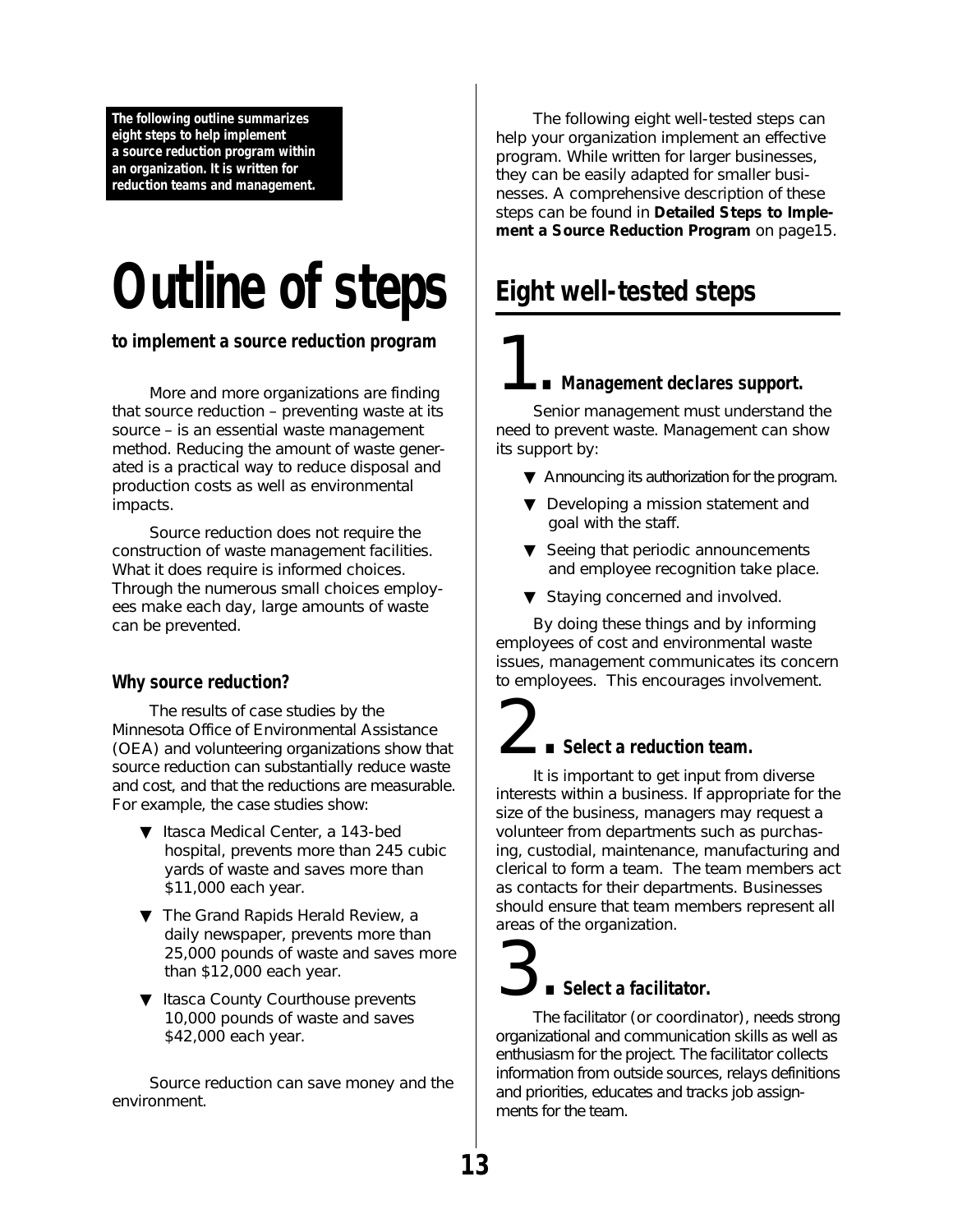# 4. **Educate everyone.**

There are three main phases to this step.

- ▼ First, management must be clear on waste issues and program goals. The mission statement is agreed upon with the team.
- ▼ Second, the facilitator teaches definitions, clarifies the mission statement and identifies waste issues and the program outline for the team. The facilitator provides focus. The team surveys all waste generated in the facility and becomes aware of its economic and environmental impact.
- ▼ Third, the team members take what they've learned back to their departments. Photographs taken during the facility waste survey help educate all staff members.

# 5. **Brainstorm source reduction ideas.**

Though many excellent ideas often come from the reduction team, many more ideas come from the entire staff. Avoid criticism of ideas in this step or ideas will not flow freely. Circulation memos or suggestion boxes work well.

The following questions can be used for brainstorming:

- ▼ Where can we reduce the amount or toxicity of the material used to accomplish anything we do?
- ▼ Can any single-use products currently in use be reused?
- ▼ Instead of single-use products, are there reusable products that do the same job?
- ▼ Are there alternative products that are repairable, refillable or more durable that give a longer useful life?
- ▼ Can concentrates or bulk purchases reduce our waste?
- ▼ Can we participate in a material exchange so that "waste" can be used as a resource?

## 6. **Evaluate the ideas.**

Prioritize the suggestions and evaluate them to determine how each suggestion affects waste and cost. Good record-keeping and a pocket calculator are usually sufficient to accomplish this. With several people researching different suggestions in cooperation with the purchasing department, this step can be accomplished quickly and decisions made as to which ideas to implement first.

## 7. **Implement the most promising ideas.**

Some suggestions can be implemented immediately. Use these ideas to add momentum to your program. This helps win support for more complex ideas, those that must be phased in over time. A month after implementation, the facilitator asks for comments from the staff on how the specific actions are working. The team writes up waste and cost changes achieved so far, and distributes the information to management and employees.

## 8. **Continue the program.**

Source reduction is an ongoing process. Periodic announcements on bulletin boards or in newsletters about the program help create enthusiasm. Give awards for innovative ideas. Inform new employees about the program. Remind staff about the suggestion box. Make sure that all implemented ideas are widely promoted.

Everyone has a part to play in reducing an organization's waste because everyone plays a part in creating waste. Involve everyone, senior management through entry-level employees, follow this outline, and your organization will very likely reduce waste and cut costs.

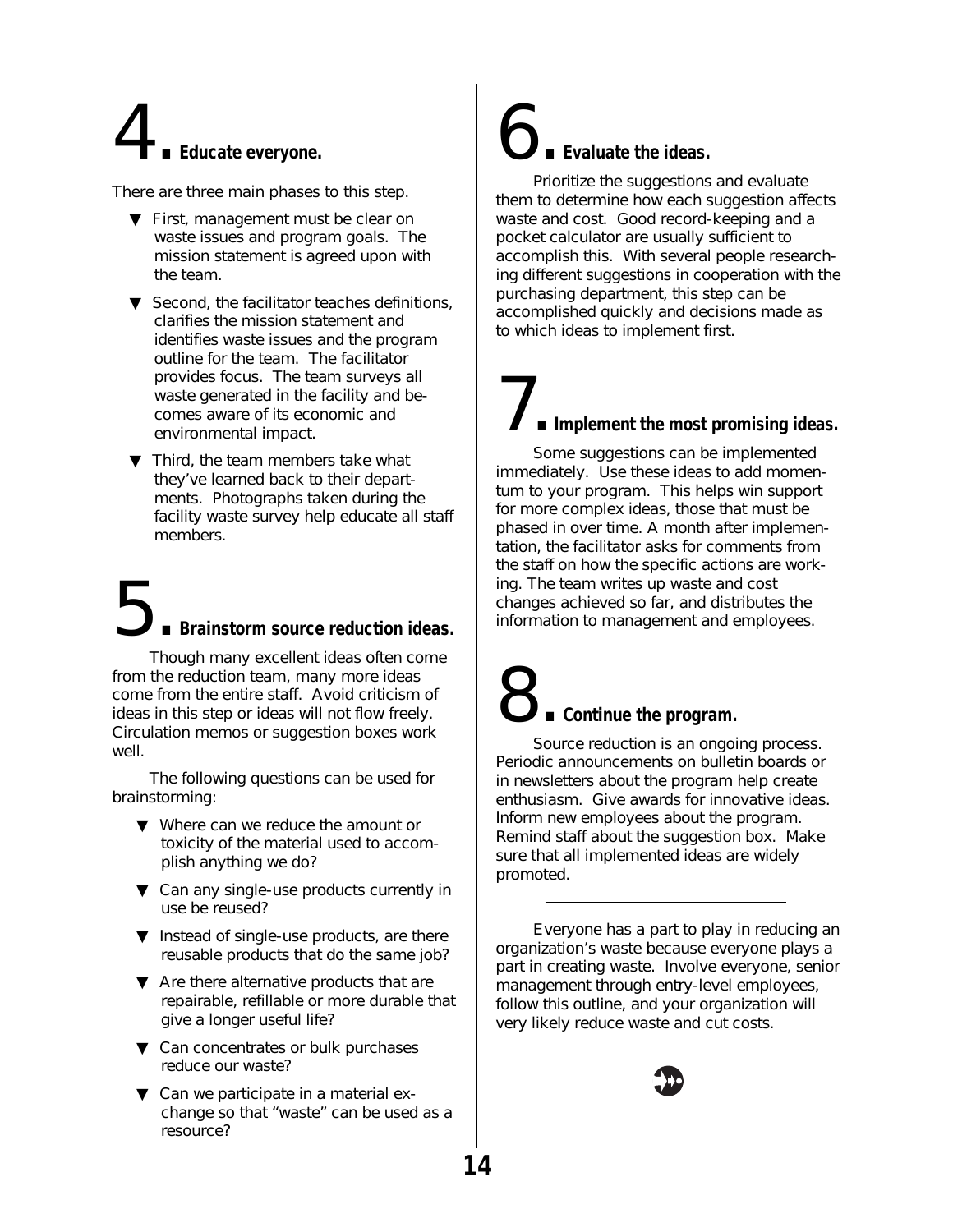<span id="page-19-0"></span>**The following chapter provides details that are helpful when setting up a source reduction program.**

**It is written for the facilitator. In some cases, it may also prove useful to reduction teams and management.**

# **Detailed steps**

### **To implement a source reduction program**

Actions taken to prevent waste have proven an effective way to reduce costs and impacts on the environment.

Implementing a program is rarely a complicated endeavor. The following steps to implement a facility-based program are detailed to address common issues of medium and large facilities. They can be tailored for use in smaller facilities. Experience shows that the basics remain the same no matter how large or small the organization.



It is senior management's role to support a structure that fosters implementation of the program. To foster broad-based support,

senior management should be aware and concerned about the waste generated by the facility. Their concern about waste's impact on business and community costs, as well as the environment, gives the program an excellent foundation to grow on.

If support from senior management is not strong, programs falter. Unless support of the program is demonstrated to employees, many do not assign necessary priority to waste prevention efforts. But how does management demonstrate that its support of its waste management program is strong? Here are some methods that have proven successful.

**Mission Statements:** Mission statements, done in cooperation with staff, are effective. They give importance to the program and define new company policy. The mission statement can be something as simple as:

> We make a commitment to reduce the waste we generate through our use and disposal of products. We do this by asking:

- Where can we REDUCE the AMOUNT of material we use?
- Where can we REDUCE the TOXICITY of the material we use?
- Instead of single-use, are there other products we can REUSE over and over?
- Are there products that are REPAIRABLE, REFILLABLE or more DURABLE that give a longer useful life?

The waste we cannot reduce, we make a commitment to recycle. We also agree to solicit products that have post-consumer recycled content.

We further agree to promote our results to others so that more people may be motivated to reduce waste.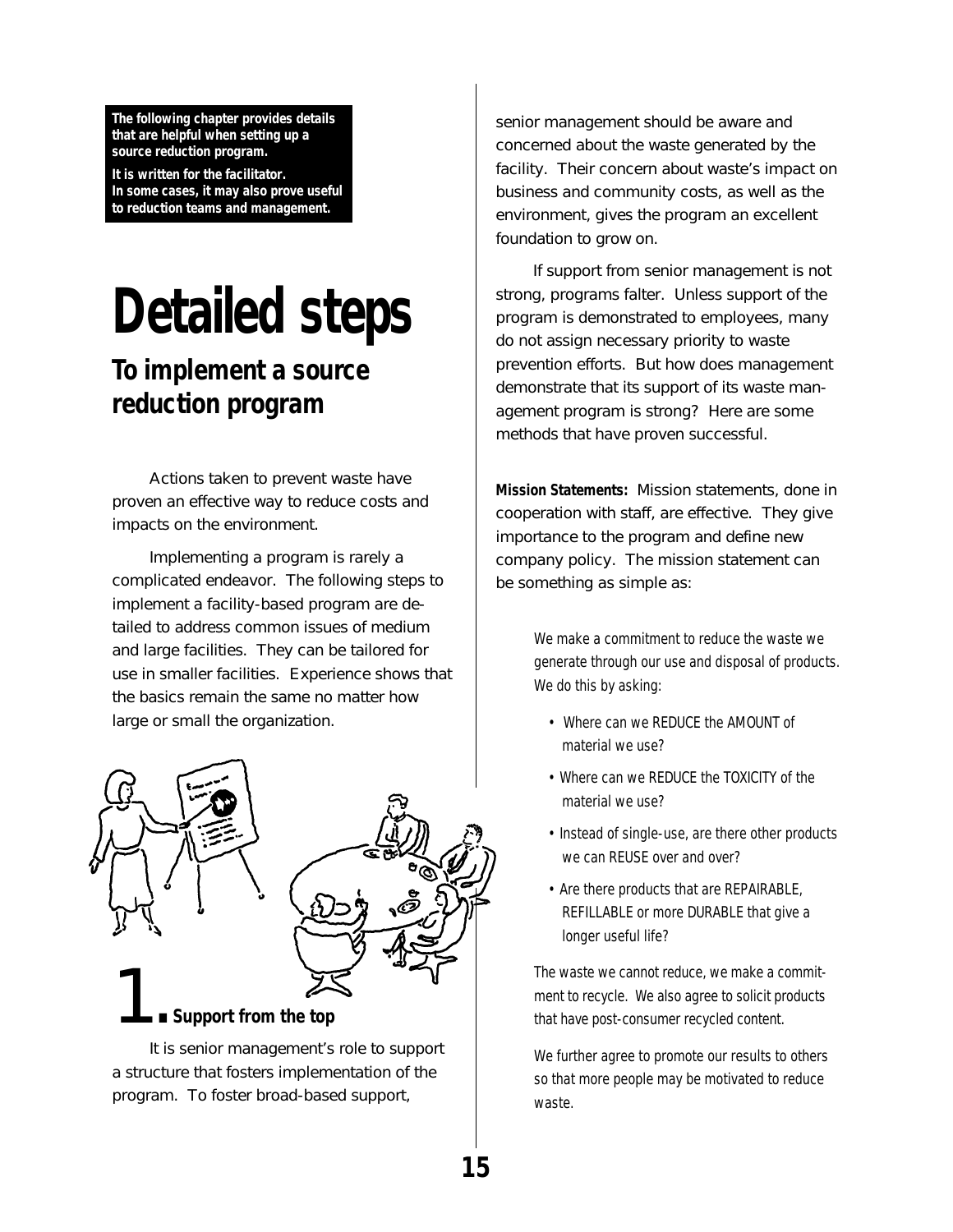The goal described in the first sentence provides direction. The questions that follow provide guidance. The last sentence connects the program to others, giving additional importance to the mission. When people know their ideas will be available to others, their motivations increase and the program becomes more effective.

Mission statements are effective whether they are short or more detailed. In general, the shorter and more concise, the better.

**NOTE: It is critical to the program that senior management endorse a mission statement. Involving staff in the creation of the mission statement can build teamwork.**

The following actions by senior management are also helpful, particularly if plans for them are revealed to the staff early in the program.

**Goals:** Sometimes management can create a motivational goal for the organization by identifying:

- A target number of implemented ideas.
- A specific volume or weight of waste prevented.
- A stated reduction in contracted hauling service.

**Slogans:** "Preventing waste protects the environment and our livelihood." or "Don't waste resources, our lives depend on them." are examples. Slogans help focus effort.

**Announcements:** Announcing the program in a company newsletter or memo emphasizes the campaign. Host a "kick-off" event.

**Recognition:** Written recognition of employees in these publications works well to keep motivation alive.

**Awards:** Staff meetings where awards are given to employees with winning ideas inspire more ideas.

**Updates:** Frequent updates at staff meetings and on bulletin boards demonstrate management support. Post the amounts of waste prevented.

Research conclusively shows that if management does not provide a supportive structure, program effectiveness is greatly diminished.

### **Further action needed by management**

▼ **Identify the scope of the program** – Senior management must also make the scope of the program clear. Are employees only to assess waste generated through the use of products in the organization, or are they to include waste generated by the manufacturers of those products? Lack of clarity on this difference can stop progress.

One company became bogged down when team members couldn't get adequate information from distributors on the environmental consequences of the manufacture of reusable plastic versus reusable ceramic mugs.

Limiting the mission to "reducing the solid waste our organization generates" gives a workable parameter to the program.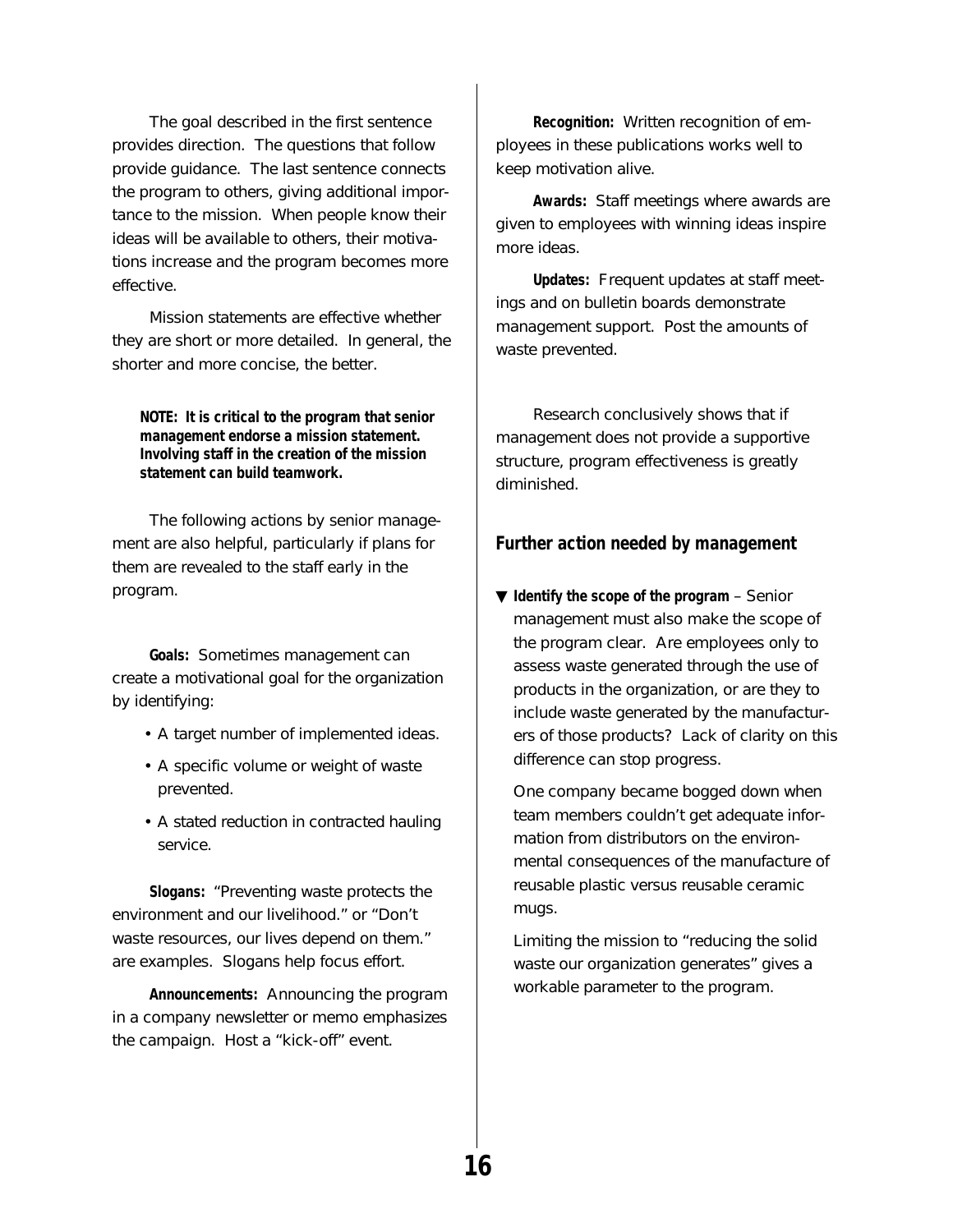- ▼ **Give Authorization –** Specific employees will be designated to attend meetings and research the feasibility of suggestions. If authorization is not clear, employees tend to put the program at the bottom of their workloads. Written authorization is most effective. Guidelines for estimating staff time are identified at the end of Step #3, page 19.
- ▼ **Senior management meets with the middle management –** Middle management – those managers that have daily contact with staff – must be made aware of their responsibilities. Each department has opportunities to reduce waste. For the program to succeed, senior management must effectively convey the program's importance to middle management. This helps assure that middle management will carry an effective message to the staff.
- ▼ **Middle management meets with staff –** Personally explaining the mission statement at a staff meeting is effective. Informing staff of the program by placing notices in mail drops will not suffice by itself. Middle management must emphasize the importance of the program if they expect the staff to realize the organization's commitment to reduce waste.

At the staff meeting, it is helpful if middle management gives some general information to staff. Commonly, people have no idea about the volume of waste that is produced at their organization or where it is disposed.

A request to the maintenance department or garbage hauler will provide information revealing how much waste is contracted for removal each month.

Your county government will connect you with your county solid waste department. This department knows how your county's waste is managed as well as the costs of managing it. Solid waste personnel can often inform groups of how these costs have changed over time and about local environmental concerns.

These two pieces of information serve to connect activities at the organization with the community's environment. When this information comes from management, it demonstrates that management is concerned about the community's environment. After this information is known, middle management outlines the program to staff.

Use proactive program introductions like: "Our jobs are changing a little bit today. The impact waste has on the environment is probably costing us more than we know. It's going to take a team effort to reduce our waste, and it can't be done without you."

Research shows that employees care about the environment. It is management's job to provide a supportive structure so this caring translates into less waste.

Doors de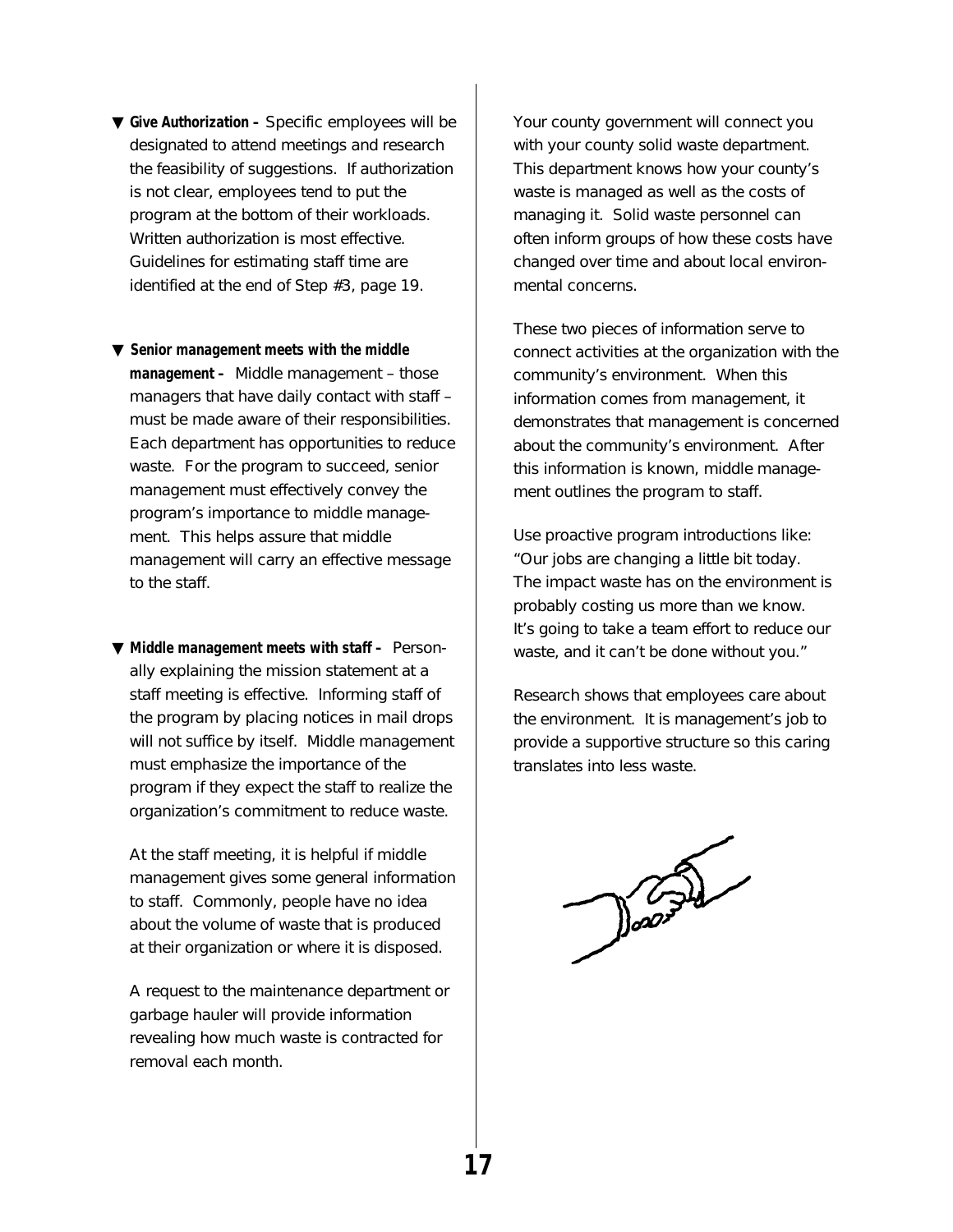

## 2. **Select a reduction team**

Small businesses may not need a formal team if coordinated "team work" can take place without one. However, if appropriate for the size of your business, establish a reduction team to assure success.

Each department — whether it be purchasing, maintenance, manufacturing, sales, food service, clerical, accounting or custodial produces waste. Including one representative from each department gives invaluable perspective to the program. The designated people provide an immediate contact for others in their departments, facilitating the flow of information.

To provide structure, managers should request a volunteer and an alternate from each department. Volunteers who have a personal interest in the program work best. Since volunteers are staff, other personnel in the organization are typically receptive to the program because it is implemented by peers.

# 3. **Select a facilitator**

One person is selected from the team of volunteers to be a facilitator or coordinator. This person has a key job and needs strong organizational and team-building skills. On occasion, city, county or state reduction/recycling coordinators can help facilitate individual programs. The facilitator investigates this option.

It is a critical part of the facilitator's job to know the difference between source reduction

and recycling. Actions suggested to reduce waste often include recycling. These suggestions are fine, but recycling uses waste — it does not prevent waste. The facilitator keeps the focus



on preventing waste, but never discourages ideas for recycling waste.

If the mission statement indicates, the facilitator limits the program to waste created through the organization's use and disposal of products, and refers discussion of manufacturing processes and wastes to other forums.

The facilitator functions as a designated link to other organizations or agencies. It is useful to gather existing examples of reduction actions and educational materials from sources outside of the facility. Although there may be exceptions during the "evaluation" step, having one person designated as the recipient of this information minimizes the risk of duplication.

The facilitator posts or routes the agenda for each meeting to team members and management. It is important to list the people who are going to do specific tasks for the program. Individuals will research the feasibility of a particular product change. Detailing who is doing what enhances efficiency. Job assignments are tracked and progress is reported. A good way to keep senior management informed is to send a copy of each meeting's minutes and agenda.

(Step 3 continued next page)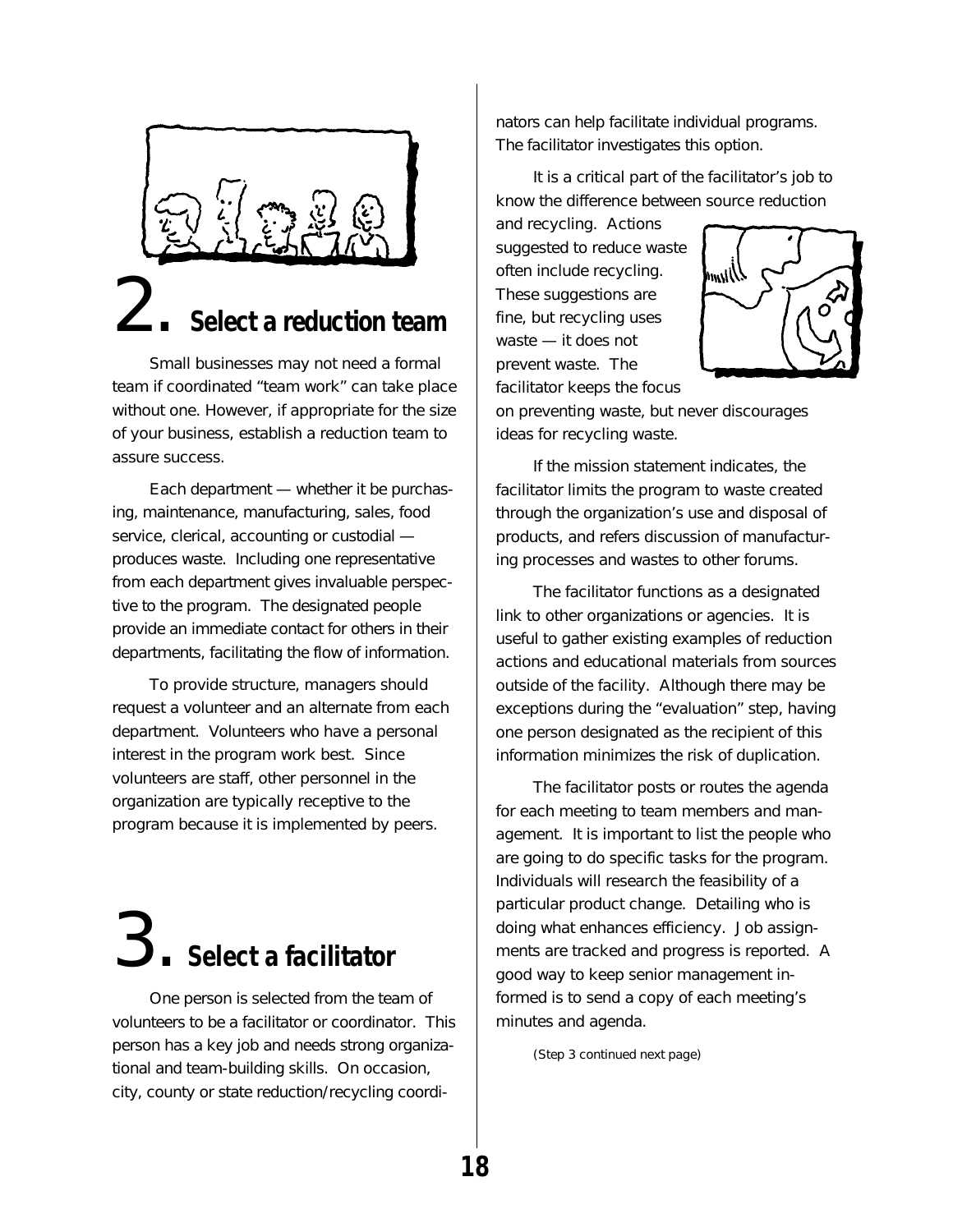#### ■ Labor for implementing a program

Staff time for implementing a program naturally depends on the complexity of the facility. There are guidelines to estimate labor.

- Senior management One meeting held with middle management to formulate policy and begin the program.
- Middle management One meeting with senior management and one meeting with staff.
- Staff One meeting with senior or middle management. Employees usually brainstorm while they are doing their usual jobs. The time spent writing down ideas is negligible.
- Reduction Team In general, the first three meetings are once a week, with subsequent meetings every other week. Programs normally show considerable results within six months. After six months, meetings can be once a month if effective communication is in place. Meetings are usually one hour in length.

As suggestions come in, their feasibility must be researched. Team members most often volunteer to research suggestions familiar to them. If there are too many suggestions for the team to research among themselves, other staff members can help. Research involves telephoning for information, getting sample products and writing up waste and cost information. It is very important that research does not become the responsibility of too few people. The time required to research suggestions depends on the complexity of the product or process involved.

• Facilitator - The major time required of the facilitator is to write minutes, meeting

agendas and job assignments. In general, the facilitator should not research products in addition to these duties.

If program work is distributed well, none of these tasks need take so much time that it detracts from the employees' regular jobs. However, it is important to acknowledge that these individuals have taken on more work.



There are several phases to the educational portion of the program.

#### **Phase I – Senior Management**

After elements listed in Step #1 are in place, the program can move on to provide detailed education for the reduction team. See to it that educational materials from state or county governments, other businesses and associations are made available to your team. Building on existing information saves valuable time.

### **Phase II – Reduction team**

Employees' efforts are important because without them, waste will continue. Employees' are often motivated to take action when environmental and economic waste issues are made clear.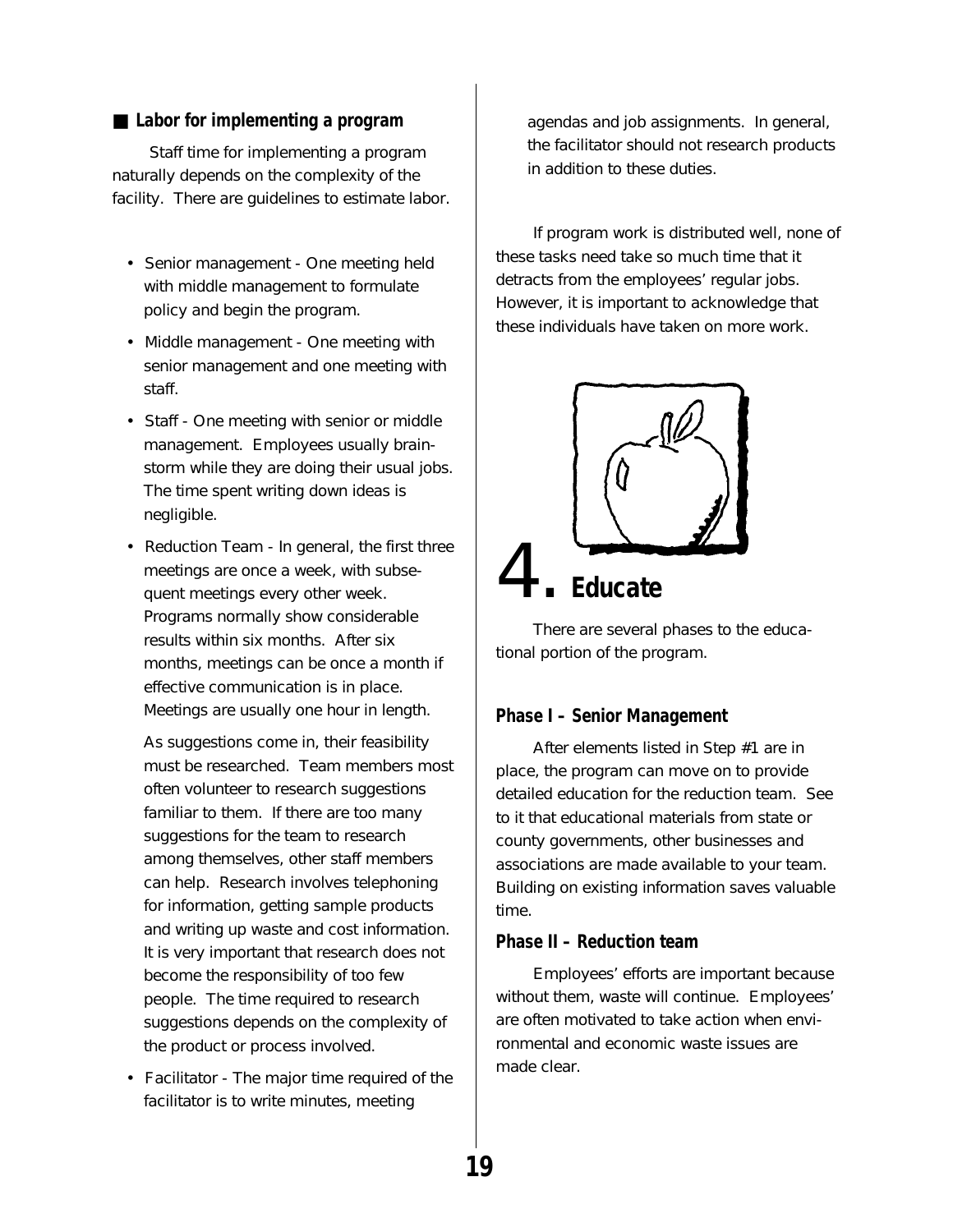Environmental motivation:

- ▼ Identify specific wastes generated by the facility.
- ▼ Demonstrate the fact that waste is not thrown "away," it's just thrown "out." Show pictures of where the waste goes after it leaves the organization.
- ▼ Waste from the organization has impact on the environment. "If you're not preventing waste, you're wasting the world," is one environmental slogan.

Economic motivation:

▼ Money spent managing waste is no longer available to be spent on social programs or on research and development. "Waste prevented can be a program saved," or "Waste costs jobs," are economic slogans.

#### **Team meetings**

Any member of the team presents a review of:

- The information gathered from the county solid waste department on cost and environmental issues.
- The amount of waste generated by the organization.

The facilitator:

- Defines source reduction and differentiates it from recycling.
- Outlines details of the program. Walking through the outline of a program furnished with this manual has proven effective.

• Gives specific examples of source reduction accomplished by other organizations. However, the facilitator should refrain from prescribing actions for the organization in which he or she works. Research conclusively shows that it is more effective to ask good questions and let suggestions come from others.

Before the team brainstorms ideas about reducing waste, it is helpful for them to see firsthand what waste is generated by the organization. This is easily accomplished by touring the facility. Photographs taken during the tour will be used later in the program.

The team:

- Tours the entire facility.
- Takes notes and photographs.
- Should read "Details of Implementing a Source Reduction Program."

The representative from each department takes the rest of the team through his or her area. These are some of the questions that can be asked:

- **?** What are specific wastes that are generated by this department?
- **?** What comments do employees in the department have about their waste? (quantity, toxicity or necessity)
- **?** Is the area free of easily avoidable waste such as spills, drips or inefficient use of materials?
- **?** Are there strong odors, perhaps indicating leaks, overuse or spills?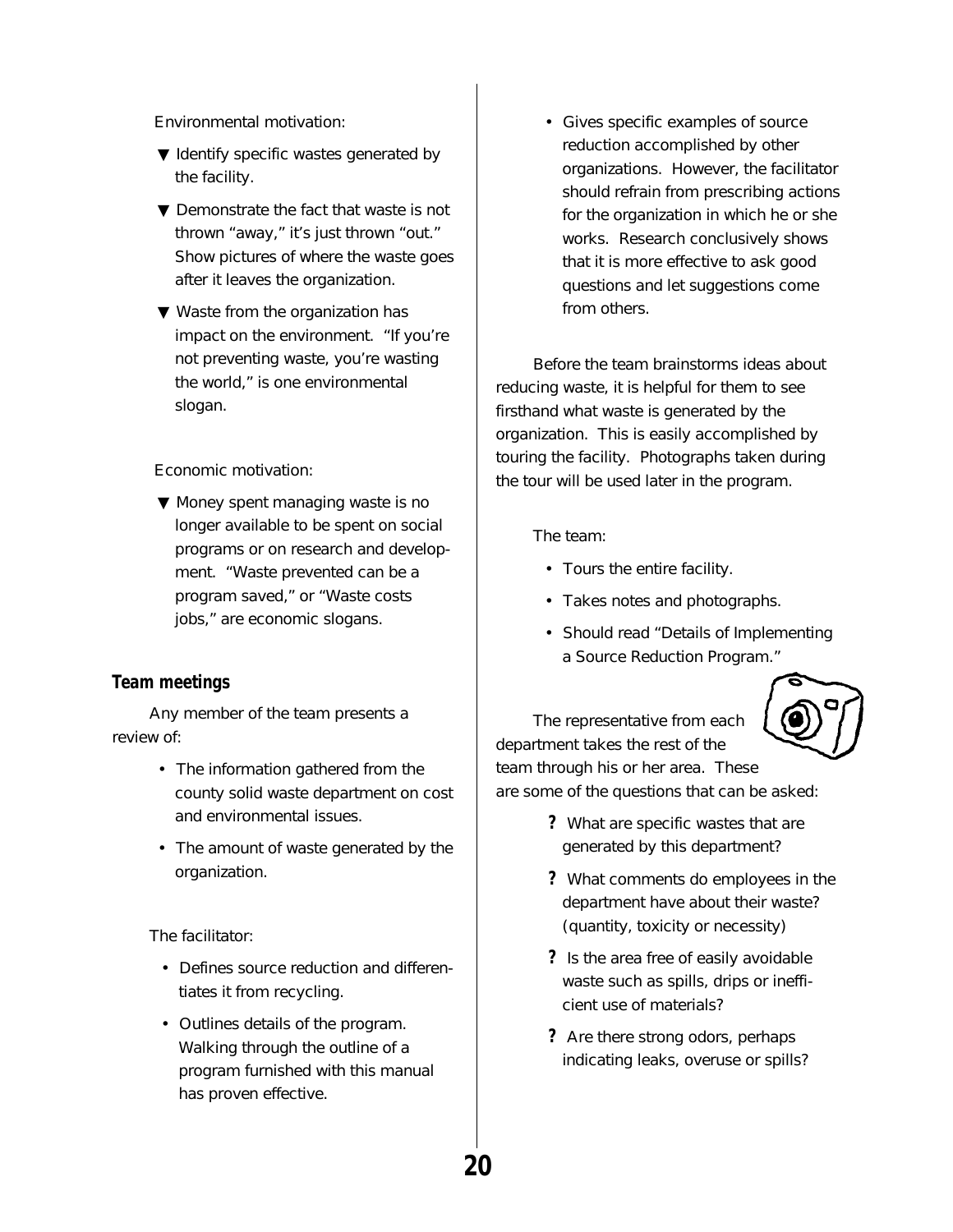**?** What are the waste materials found in the department's trash cans?

The answers to these questions are written on a survey form or note pad.

When the reduction team at the Sawmill Inn Hotel Convention Center did this, the networking that resulted between departments increased efficiency. In part: Reusable 30-gallon containers used in the kitchen were adopted for use by housekeeping; the maintenance department was able to learn of needs for lighting changes; old sheets were distributed as rags for use by all departments; and housekeeping relayed the use of refillable pump-spray containers to the maintenance department, replacing aerosols.

Sometimes the best ideas to reduce waste come from a fresh perspective. It is important that the entire team view the waste and product storage areas of each department.

After all departments are toured, a visit to the facility dumpster is in order. Upon surveying the collective waste, make note of its contents. **Sometimes, a day's waste can be set aside and surveyed before it is put into a dumpster. If safe, this waste can be dumped on a large plastic sheet for closer inspection and photographs.** This is an effective way to acquaint the team with the organization's waste. Clean-up is easy.

For educating and motivating the team, these simple waste surveys are effective. It should be noted, however, that unless repeated, these surveys only give a snapshot of the waste being generated. Many products may appear frequently but not daily, and these products may or may not be in evidence on the day of the survey.

If management wishes to track changes in the waste stream in detail, waste audits are used. In a waste composition audit, waste from departments or from the facility as a whole is separated, cataloged and weighed over a period of time. Professional waste management consultants are best used to accomplish this level of research. Results are helpful to target specific wastes. Though useful, money spent on waste audits is money not spent on actually reducing waste. People reduce waste; measurement does not.

**Additional team education** - If a landfill, MSW composting or incineration facility is conveniently located, a team visit is effective. The educational goal is this: Although we may throw out waste, it isn't thrown away. Our waste goes someplace for other people to manage. These waste management facilities are expensive to build and operate and they impact the environment. In addition, site visits show that a lot of natural resources are quite simply going to waste.

Some county solid waste officers can cooperate by contacting an organization's waste hauler and arranging to have the organization's waste dumped at a specific location at a waste management facility. When the team visits its waste "pile," education and waste surveys can take place. **Note:** Recording activities with camera or video equipment is possible. Pictures can be a great educational and promotional aid for the rest of staff and for other organizations.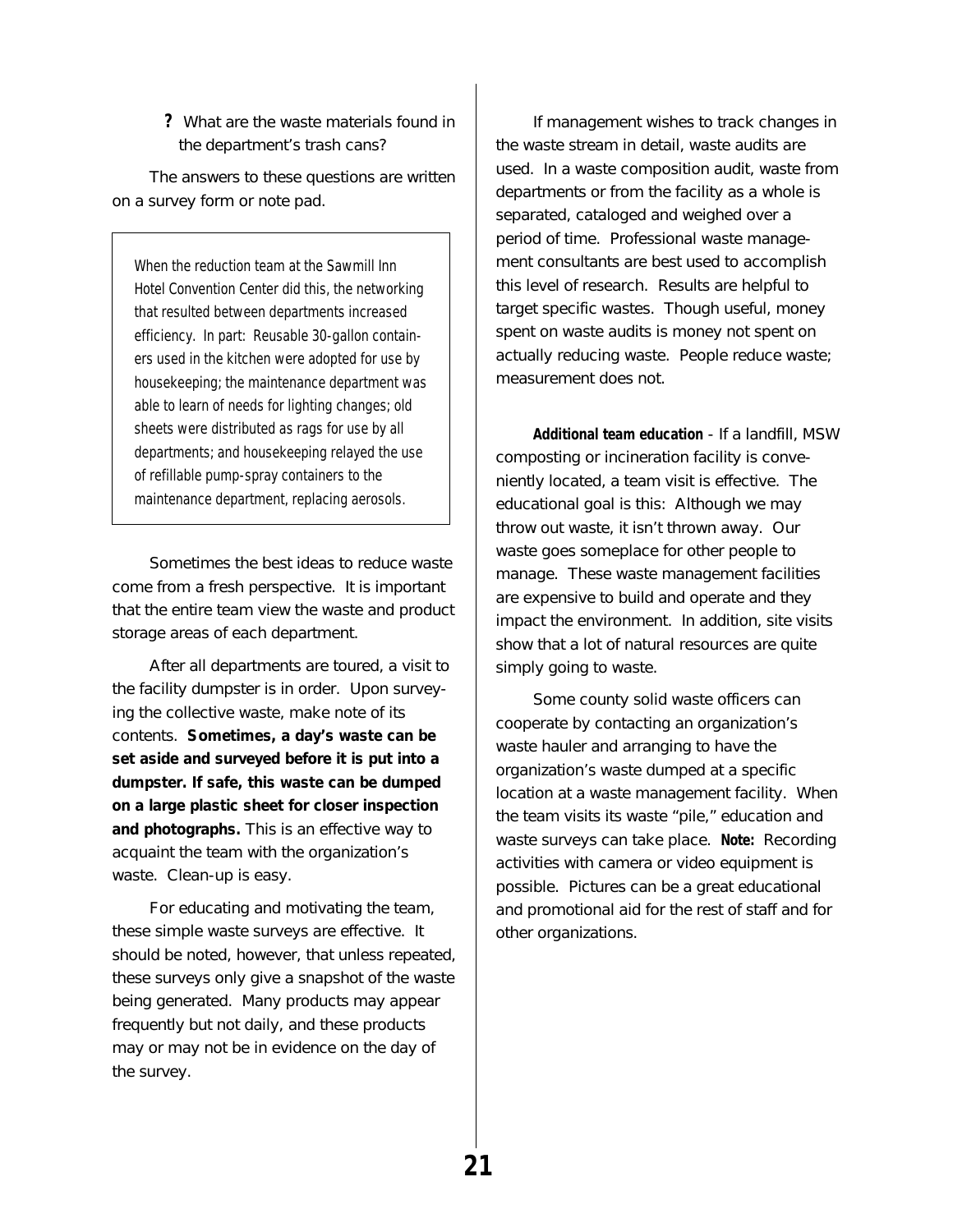#### **Phase III - Staff Education**

One person in each department is clear on definitions, waste issues and the program mission. Part of this person's job is to serve as the department's contact, be a non-threatening sounding board, encourage brainstorming, provide information and identify how ideas are to be gathered.

Next, a department staff meeting takes place. This meeting can often be accomplished as a part of a regular staff meeting. Sometimes, however, employers furnish lunch at a special meeting and the presentation takes place then. Depending on the size of the organization, a person from senior management may be present. For each department, the team member presents:

- Photographs taken during the team tour.
- Information and comments from county solid waste personnel.
- Information and comments on the department's and the organization's waste.
- Review of mission statement.
- Definition and examples of source reduction and how it differs from recycling.
- Program outline, including management's plan for recognizing contributions from personnel.

Independent of how the communication takes place, after outlining the program, one central point needs to be conveyed:

**The organization's employees are most knowledgeable about ways that waste can be reduced or even eliminated at the organization, and their ideas are essential.**



## 5. **Brainstorm**

**Ideas from the team** - Since emphasis is especially placed on educating the reduction team, good ideas to reduce waste often come from these people. Group brainstorming sessions involving the team are often very productive. All ideas are written down for later evaluation.

**Ideas from the staff** - The program's structure must make it easy for ideas to flow from as many people as possible. People who use products generate waste. These people are in the best position to generate ideas to reduce this waste. Management can assist by making it safe for employees to make suggestions without fear of criticism. All sincere ideas in brainstorming are good. Even though an idea may appear unworkable at first, it may lead to another more workable idea.

It is important to emphasize that this portion of the program has only questions, not answers. "Would it work if we reused our overlays?" is a question. **If people give their thumbs up or thumbs down "answers" to ideas too soon, the program will be harmed before ideas have a chance to evolve.** Judgment of ideas at this stage makes positions harden and curtails the flow of ideas. Don't let it happen to your program.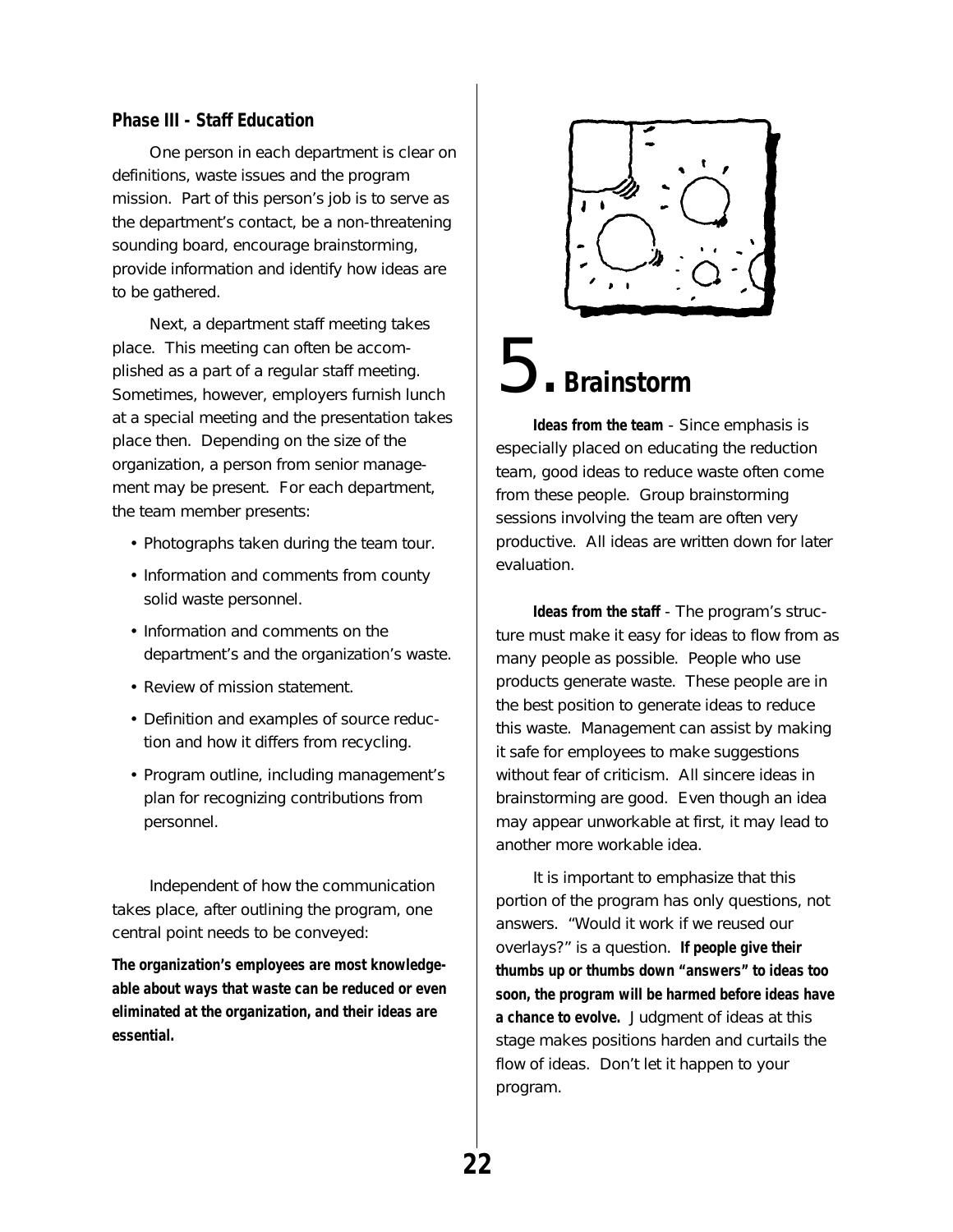One method that works well to gather ideas from personnel is use of a conveniently located suggestion box. If a suggestion box is used, encourage people to sign their suggestions so that credit can be given. (Requiring identification also minimizes the temptation to make frivolous suggestions.)

Use of a circulation memo is another method to gather ideas. Individuals add their ideas to the memo, sometimes building on ideas already listed.

If the facility is small, suggestions can be made directly to the reduction team members.

To help people generate ideas as they consider the products they use, it is very helpful to suggest that they ask themselves the questions listed under the sample mission statement in Step # 1. If the preceding steps have taken place, many ideas will flow.



## 6. **Evaluate**

During this step, answers begin. Some of the ideas suggested will be simple to assess; others may require an engineer. However, all ideas will have two things in common — each idea is designed to affect waste, and thereby costs. Here are some answers to commonly asked questions.

### **How are the suggestions prioritized for research?**

Prioritizing questions helps organize efforts. Give priority to those ideas that are likely to: (1) result in significant waste prevention; (2) result in significant cost savings; (3) be highly visible to aid promotional efforts.

It is important to determine if suggestions to reduce waste result in an increase in the toxicity of waste. Solid waste reduction must not increase toxicity of the organization's waste. Similarly, determine if reduction suggestions to help one area cause unacceptable waste for another. For example, switching to reusable cloth rags from single-use paper towels used to clean up oil spills may decrease solid waste. However, if the laundry cannot properly process oily rags, the change is not advised.

### **How much time passes before results are measurable?**

This often depends on how much cooperation exists between management, the reduction team and the purchasing department. Much of the data required for assessment must come from the purchasing department staff. These people have resources to identify many alternative products. For a program to function, it must be clear that information is gathered to aid the purchasing department in its decisions.

Likewise, maintenance department staff need to be included as ideas evolve. Without goodwill even the best ideas will not succeed. With cooperative rather than competitive attitudes in place, product evaluations proceed smoothly. Senior management demonstrates support of the program when it makes sure these potential barriers are addressed.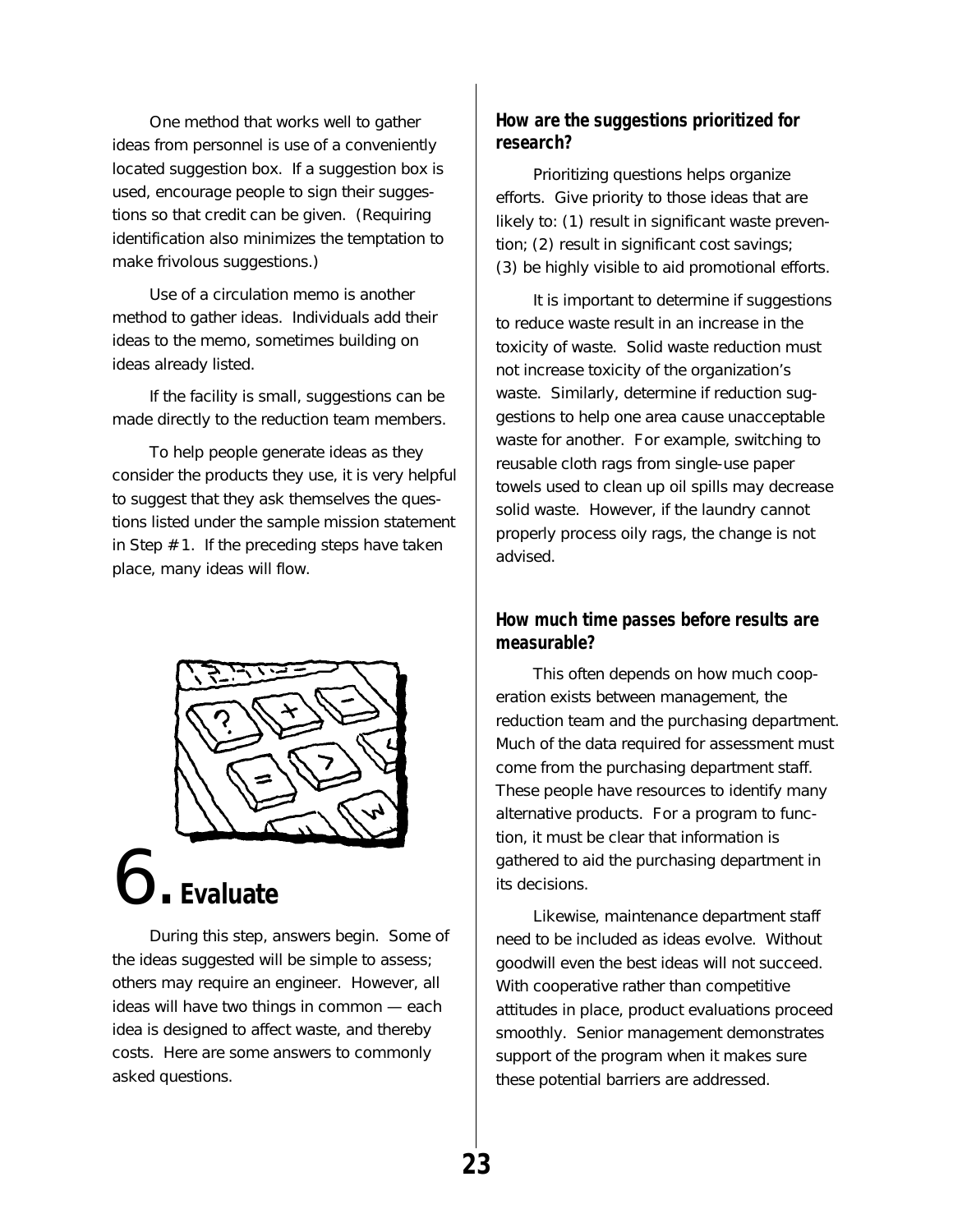With cooperation in place, measurable results are normally available within six months. These results can be used to motivate further change. Some program evaluation can also take place after this period of time. Barriers to the program can be addressed. Progress in implementing suggestions can be assessed. Reports on the success of product or behavior changes already implemented are made. Adjustments then take place.

#### **Can you actually measure waste and costs?**

Sometimes the prospect of measuring waste and costs is intimidating, and this potential problem should be dealt with. Assure people that a pocket calculator and basic math are usually adequate for the job. Engineers may already be on staff at the types of facilities that have complex waste issues. For normal applications, regular staff does quite well. Commonly used measurement conversions can be found in Appendix A.

### **How is waste evaluated?**

- ▼ Every product that comes into the facility has a weight and a volume. After that product is used for its purpose, a specific residual weight and volume of waste must be managed as it leaves the facility.
- ▼ The change to another product, or a change of procedure using the original product, will also result in measurable changes in waste.
- ▼ Any two products or procedures can be compared. Though they fulfill the same function, the amount of waste produced by different products or procedures can vary substantially.

▼ These different weights and volumes of waste can be readily measured.

#### **How are costs evaluated?**

Purchasing records give the quantity and cost of any product. These records establish the purchase cost and number used over a period of time.

The cost of alternative products is established by obtaining price information from distributors. However, the alternative product may have a different life span from the current product.

There are two main ways to establish life span of the alternative product.

- 1. Examine the warranty. Warranties give the minimum life span of the product, guaranteed by the manufacturer.
- 2. Evaluate information supplied by other organizations using the product, by inhouse staff that has experience with such products and by consumer or trade journals that evaluate such products.

This product evaluation procedure is not new. Most purchasing officers are accustomed to evaluating the functional life versus the warranted life of different products. Once functional life is evaluated, costs over time for use of the alternative product can be determined.

**Note:** Experience shows that one of the best sources for product life information comes from those who have purchased and are using the product. Distributors are usually quite willing to give a list of other firms using their products. Other users have little vested interest in your purchasing decision and are usually helpful with product evaluations.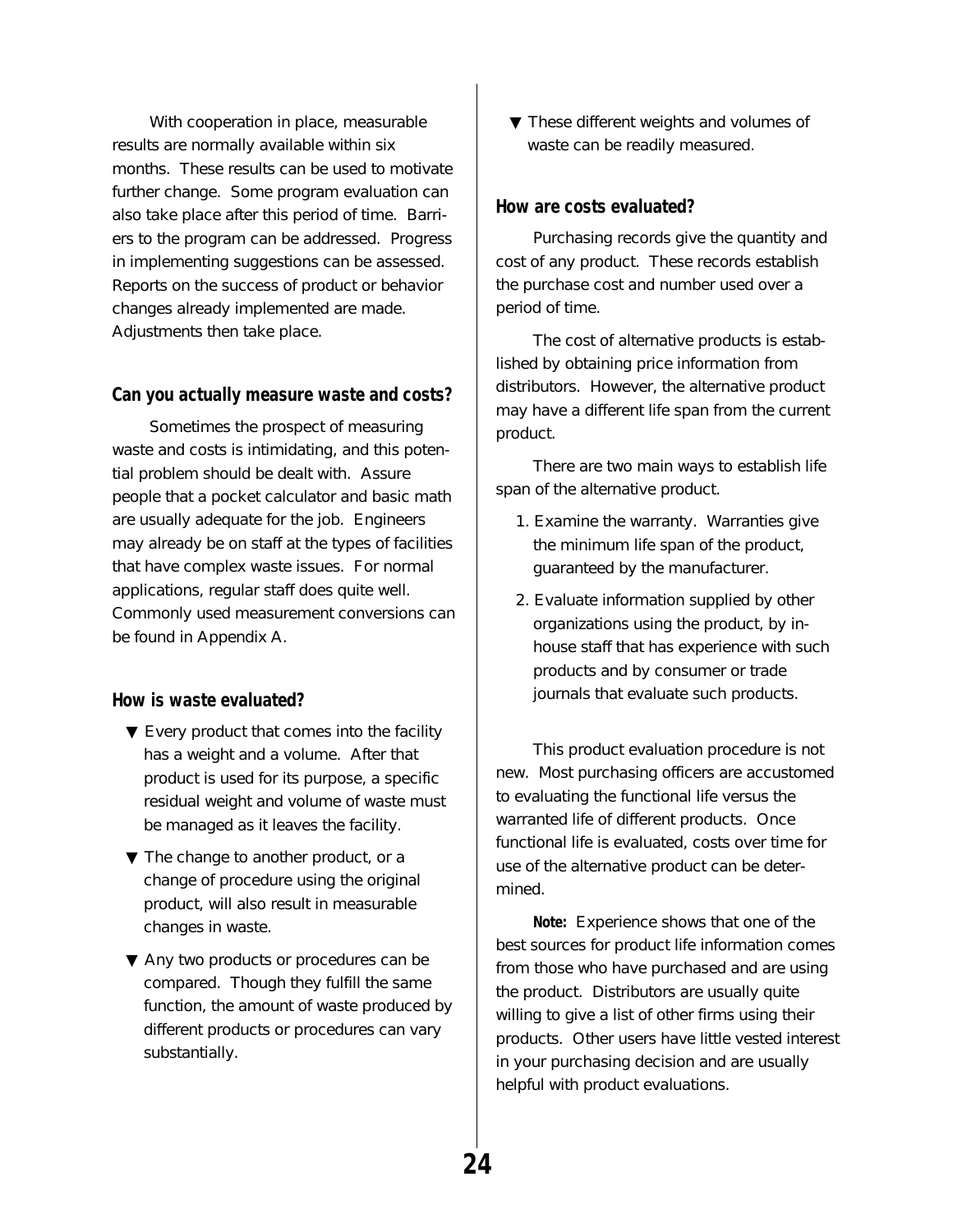### **Other factors**

Other factors to consider are energy, water, disposal and labor costs as well as toxicity, safety and training changes. These factors will be dealt with briefly here. A more comprehensive discussion can be found in the "Source Reduction Purchasing Guidelines" section of this manual (page 40).

- ▼ Energy requirements of different products can result in measurable cost changes for the organization. Energy for lighting, heating water and running appliances can vary between products.
- ▼ Water usage may also change with different procedures or products. Sewage fees are usually derived from the number of gallons of water used by a facility and should be included with water use costs.
- ▼ Disposal costs often change with product or procedural changes. However, most facilities pay for refuse removal by volume and not by weight. If the fee is based on volume, existing dumpster volume requirements may not change enough by one action alone to allow for a decrease in contracted hauling. Cost saving for solid waste disposal often becomes measurable only after several source reduction actions are in place and contracted hauling volume can be decreased. For this reason, cost savings for disposal are not included as a cost benefit for an individual action unless it is shown that the action by itself results in a decrease in contracted hauling volume. If the organization's fees are weight-based, savings come with each decrease in waste.
- ▼ Toxicity reduction will show a disposal cost savings if the change decreases waste handled as "hazardous waste." Disposal of

hazardous waste is usually paid for by the gallon or pound. Each gallon or pound reduction results in a cost savings.

- ▼ Labor costs may also change with product or procedure changes and these should be reported. Unless the labor change is so significant that it results in the addition or subtraction of staff, there is no actual cost change. Staff work adjustments are common, and it is potentially misleading to indicate that there is dollar amount of "labor cost savings" for a product change if there are in fact no changes in the total hours worked by staff.
- ▼ Safety and training are two other factors that come into play with product or procedure changes. For safety, evaluators must know if the alternative product is at least as safe as the old one. For training, evaluators assess how much, if any, additional staff training is required to implement the reduction action. The distributor, other organizations who use the product and trade journals are excellent sources of information.

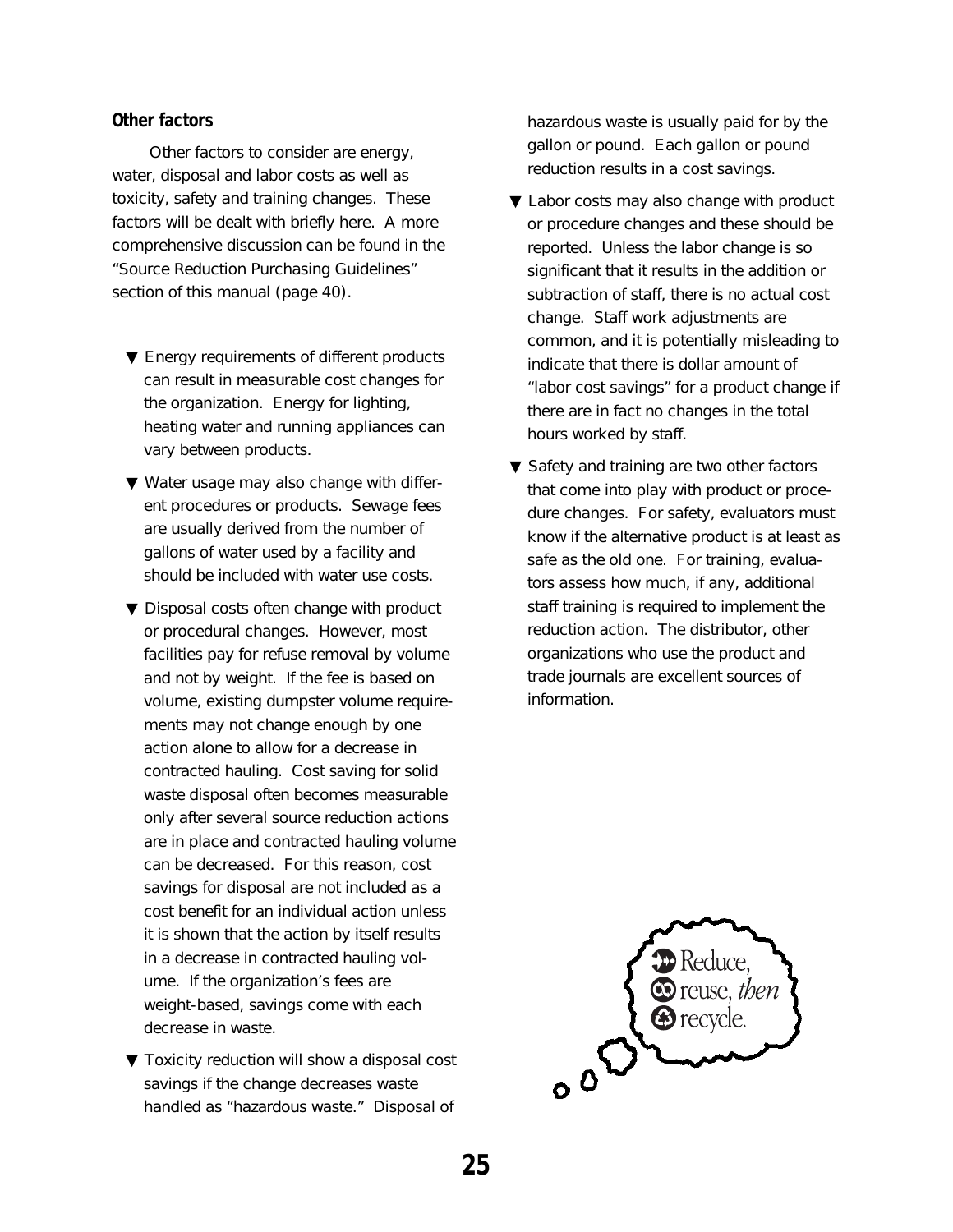

## 7. **Implement**

Researching ideas will show that if some of them are implemented, a reduction in waste will result. Many will also provide cost savings. Some actions will be able to be undertaken immediately. Use these ideas to add momentum to your program. This helps win support for more complex ideas that must be phased in over a period of time.

After a given action has been in place for a designated period of time, the facilitator asks for comments, positive and negative. All actions are written up in such a way that facts about the action can be conveyed to senior management. In this assessment, waste, costs and barriers to implementation are addressed. Barriers may be the result of complex issues involving distributors and manufacturers. With communication, even these barriers can be addressed. A barrier may be something as simple as, "Closed minds keep dumpsters open." Prompt follow-up on barriers is important. "Open minds can close them."

**• Take "before and after" slides or photographs for promotion.**



# 8. **Continue**

Effective support from upper management is essential to an ongoing program.

In addition to the commitments made in Step #1, these actions are also effective.

- ▼ Route relevant articles or fact sheets in Appendix E of this manual to employees periodically. This keeps program awareness high.
- ▼ Make sure the personnel department has training materials ready for new employees. Valuable new ideas can come from new people.
- ▼ City, county and state waste management agencies encourage promotion of source reduction. They may be willing to help write up your project as a case study, perhaps complete with slides and text. This presentation can be used by your organization or others to promote source reduction and your organization's program.
- ▼ Remind staff of the suggestion box periodically.
- ▼ Furnish employees with reusable beverage cups embossed with a brief message about the program.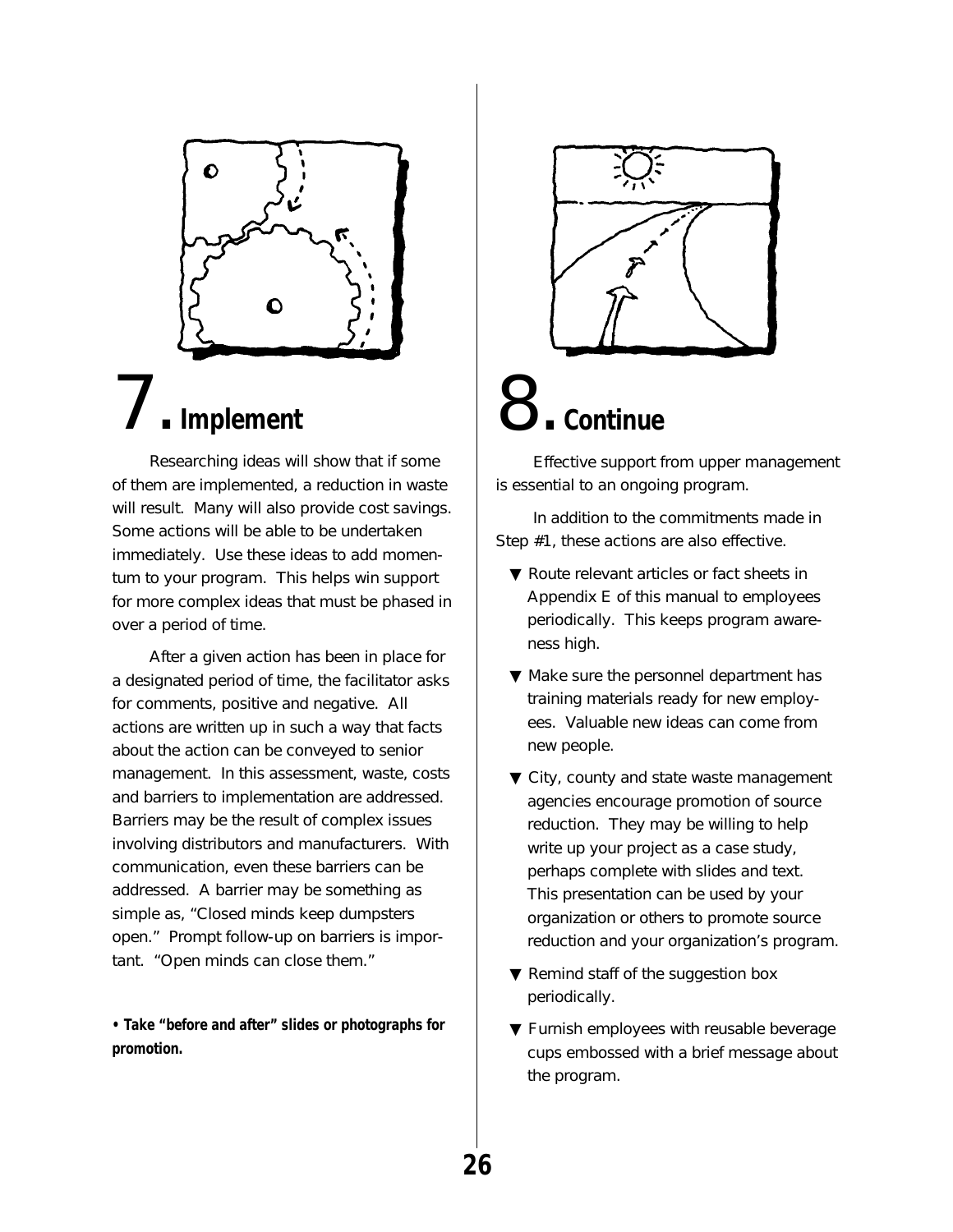- ▼ Provide speakers for community meetings, other organizations, business associations and waste management conventions.
- ▼ The media are also interested in sound environmental management. Reporters often seek these kinds of interviews.
- ▼ Make sure that the structure for recognizing additional source reduction activities remains in place. If this structure is not in place, ideas may be implemented without note and enthusiasm fades. Effective programs are self-perpetuating to the degree that management supports and promotes them.
- ▼ Make sure that all the ideas implemented are promoted to the entire staff.

Everyone has a part to play in reducing an organization's waste because everyone in the organization plays a part in creating waste. A waste prevention program is something that can foster communication and team-building. It has the potential to unite people from different departments in a common goal.

**Rita Meyer of Burlington Northern Railroad says,**

"As a result of our program, an employee noticed that we threw out boxes in one department and purchased boxes in another. Now we reuse the boxes, and we reduced waste for the departments by 20 percent. Now, 26 locations are reducing waste the same way."

**Employees share good ideas if they are given support to advance them.**



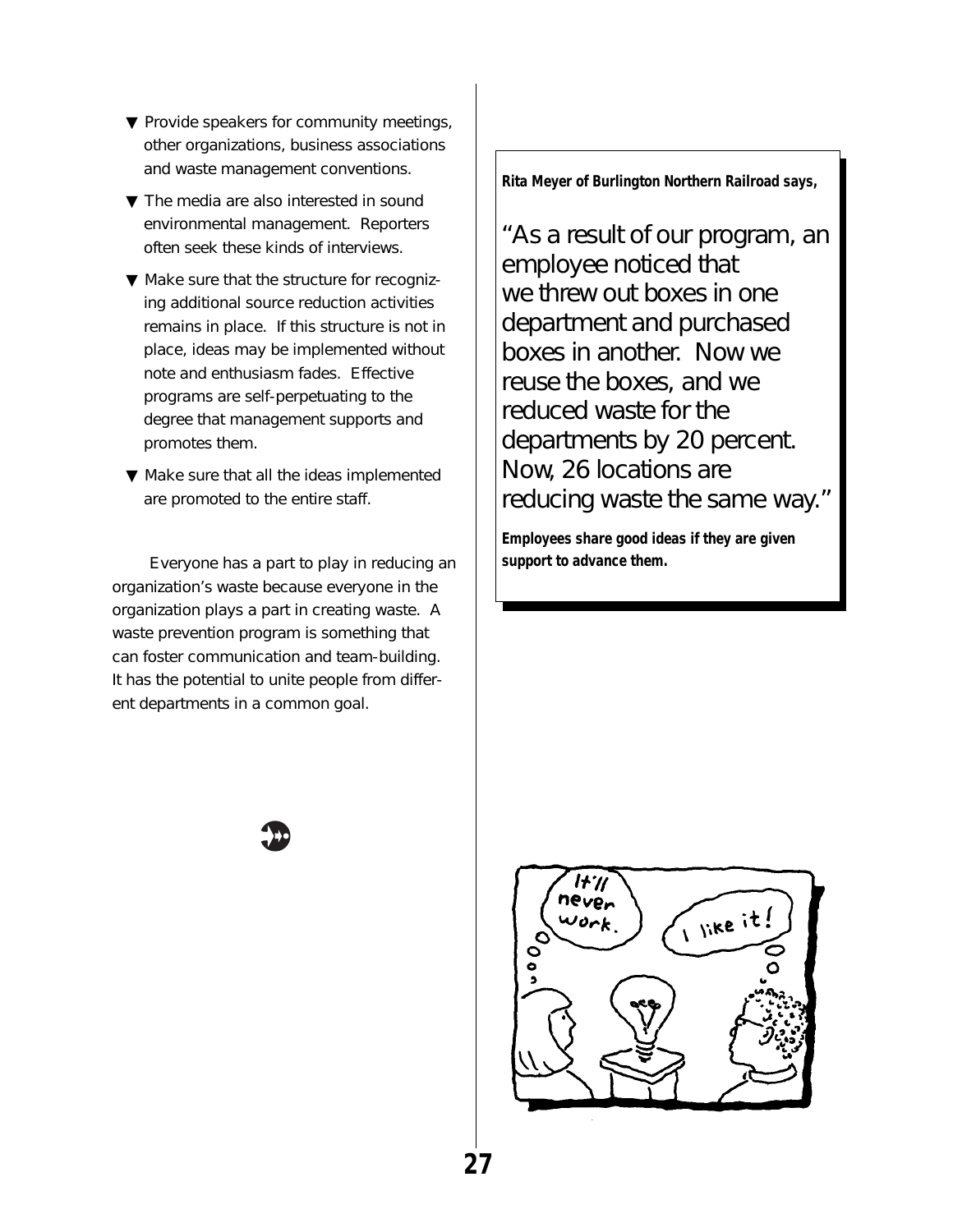<span id="page-32-0"></span>**The following chapter explains how waste volume, weight and cost changes are measured when comparing one product to another product.**

**It is written for the people who do these measurements as a part of their program.**



## **Measurement of source reduction**

Measuring the success of source reduction helps validate its effectiveness as a waste management tool. But, the question "How do you measure something that isn't there?" can be an obstacle to source reduction. In truth, there is always something to measure, even if there is less of it.

Source reduction is measurable. Although many issues need to be addressed, measurement is predominantly an economic rather than a technical problem. If people and equipment are available to measure waste, changes due to source reduction can be documented. Some possible measurement methods include: **product-specific** measurement, **facility-specific** measurement and **community- or county-specific** measurement. This chapter will discuss product- and facility-specific measurement.

### **Product-specific measurement**

OEA case studies show that reduction is measurable on a product-by-product basis. Volume, weight and cost changes associated with each product or behavior change can be accurately determined. The process is not complicated. Most calculations are easily accomplished with good record-keeping and a pocket calculator.

### **Basic information needed for productspecific evaluation**

Different products used to fulfill the same need can be compared. The information below is used to compare wastes and costs for these products and is simplified to the following components.

| <b>Product A</b>    | <b>Product B</b>    |
|---------------------|---------------------|
| Volume of one       | Volume of one       |
| discarded product   | discarded product   |
| Weight of one       | Weight of one       |
| discarded product   | discarded product   |
| Cost of one product | Cost of one product |
| Number used/year    | Number used/year    |
| Volume, weight      | Volume, weight      |
| and cost/year       | and cost/year       |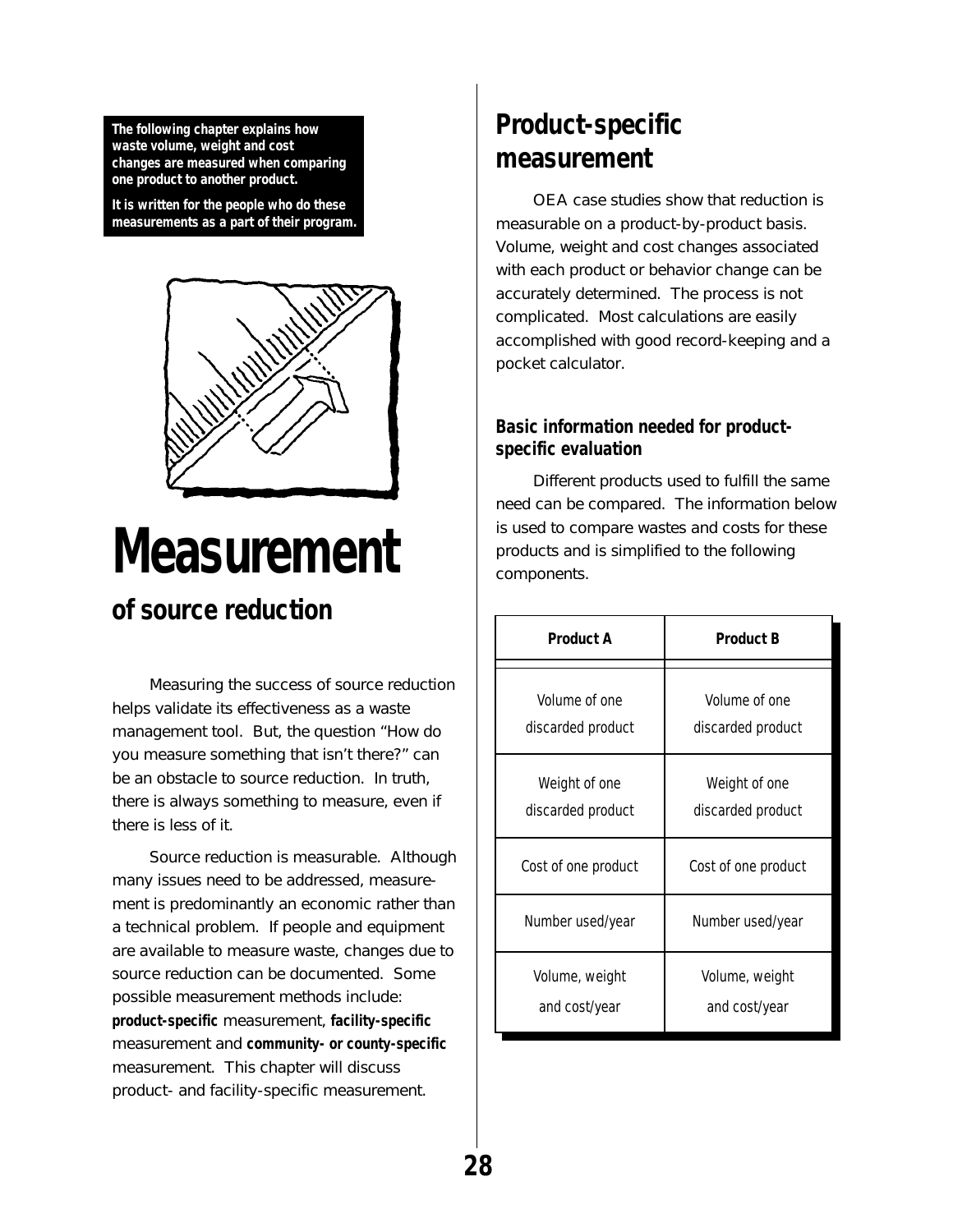An example from an actual case study follows. Many factors can be included in a measurement process. These measurements can be particularly detailed with laboratory-like procedures. In typical facility settings, however, the goal is to determine values to guide purchasing decisions only, and not to quantify absolutely all details of waste.



### **Waste volume**

Every waste product that leaves a facility has a measurable volume. The waste produced through the use of any two products designed to do the same job can be compared.

**Example:** Itasca Medical Center considered the possibility of changing from single-use cafeteria plates to reusable plates. To learn the feasibility of the change, the reduction team asked certain questions.

### **What is the annual disposal volume of the single-use plate in current use?**

When cafeteria customers finished with their plates, they threw them into a lined garbage can. The full bag was removed from the can and thrown into a dumpster, uncompacted.

To simulate actual disposal volume, 25 plates were thrown into a large box. The box was shaken to aid settling and the volume the plates occupied in the box was measured.

Length x Height x Width equaled 1,760 cubic inches for 25 plates.

With 500 plates in a case and a known disposal volume for 25 plates, the disposal volume of a case of plates was calculated.  $500/case \div 25 = 20$ . Twenty times the disposal volume of 25 plates  $(1,760 \text{ cu in}) = 35,200 \text{ cu in}$ ; the disposal volume for one case of single-use plates (not counting the shipping container).

35,200 cu in x 64 cases used/yr = 2,252,800 cu in/yr

Disposal volume for use of the single-use plates was established as 2,252,800 cu in/year.

500 plates/case x 64 cases/yr =  $32,000$  single-use plates/yr (or 88 plates/day.)

### **What is the annual disposal volume of the alternative product?**

The hospital chose to evaluate a reusable plate of the same size. It measured 8.5 inches in diameter x .375 inches in thickness. Volume was determined by multiplying  $\pi$  times the radius squared times height, or  $v = \pi r^2 x$  h;

3.14 x (4.25")2 x .375" = 21.26 cu" each

The actual volume of one plate was used as the disposal volume because these plates were thrown away one at a time and only if broken. Plates too worn for hospital use are kept until a number accumulate and are given to Goodwill for reuse.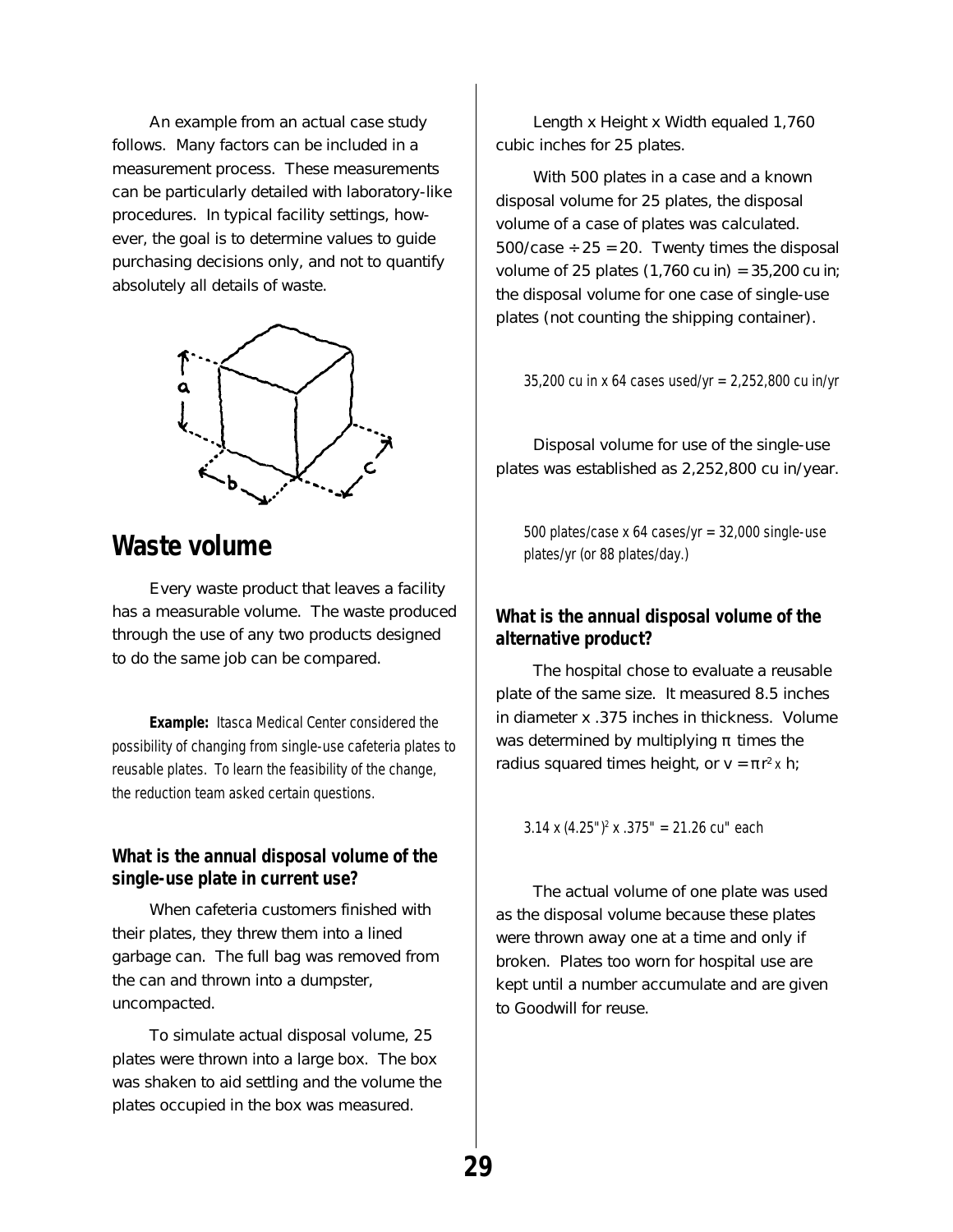### **How many reusable plates are needed to replace the disposable ones?**

The Dietary Department ordered 72 reusable plates for the cafeteria

21.26 cu inches each x 72 needed =  $1,531$  cu inches

### **How long will the reusable plate last?**

In order to determine amounts of waste and cost associated with the use of reusable plates, the life span of the plates must be known. After talking to the manufacture and staff who had experience using reusable plates of this type, a conservative life span of three years was assigned. (Approximately 1,000 uses per plate.)

1,531 cu in  $\div$  3 yr life span = 510 cu in of waste/yr

The average solid waste volume/year for reusable plates is established.

**Note:** These plates are not disposed of until after three years of service at which time they are actually donated for reuse.

### **What is the difference in waste volume between the two?**

2,252,800 cu in for single use - 510 cu in for reusable = 2,252,290 cu inch difference/year

**Note:** Some solid waste is generated by the soap container from which soap is drawn to wash the reusable dishes. Similarly, the trash bags used to haul the single-use plates to the dumpster result in additional waste, as do the shipping containers for all the products. These wastes were not added into this example because the amounts were not significant enough to affect the purchasing decision for the hospital. However, these peripheral wastes could be quantified if needed. Significant factors like water, energy and labor use are discussed later in this example.

### **What percentage reduction in waste volume would this change make?**

Percentage reduction is an important figure and it is easy to calculate. People in another organization can use it to estimate potential volume reduction after they establish a figure for use of their own single-use plates.

Percent =  $(x - y) \div x$ Percent =  $(2,252,800 \text{ cu in } -510 \text{ cu in}) \div 2,252,800$ cu in  $= 99.9\%$  volume reduction

Another organization can potentially decrease its solid waste due to single-use plates by approximately 99 percent if it changes to reusable plates.

### **How are cubic yards calculated?**

Waste is typically billed in cubic yards. There are 56,656 cubic inches in one cubic yard.

2,252,290 cu in  $\div$  56,656 cu in = 39.8 cu yd volume reduction/yr

### **What if a waste compactor is used?**

To decrease volume-based hauling fees, some organizations are using trash compactors. In this case, use the compacted volume measurement. Haulers are aware of this issue and often assign weight limits to cans and dumpsters. Increased use of compactors is increasing haulers' motivation to change to weight-based fees.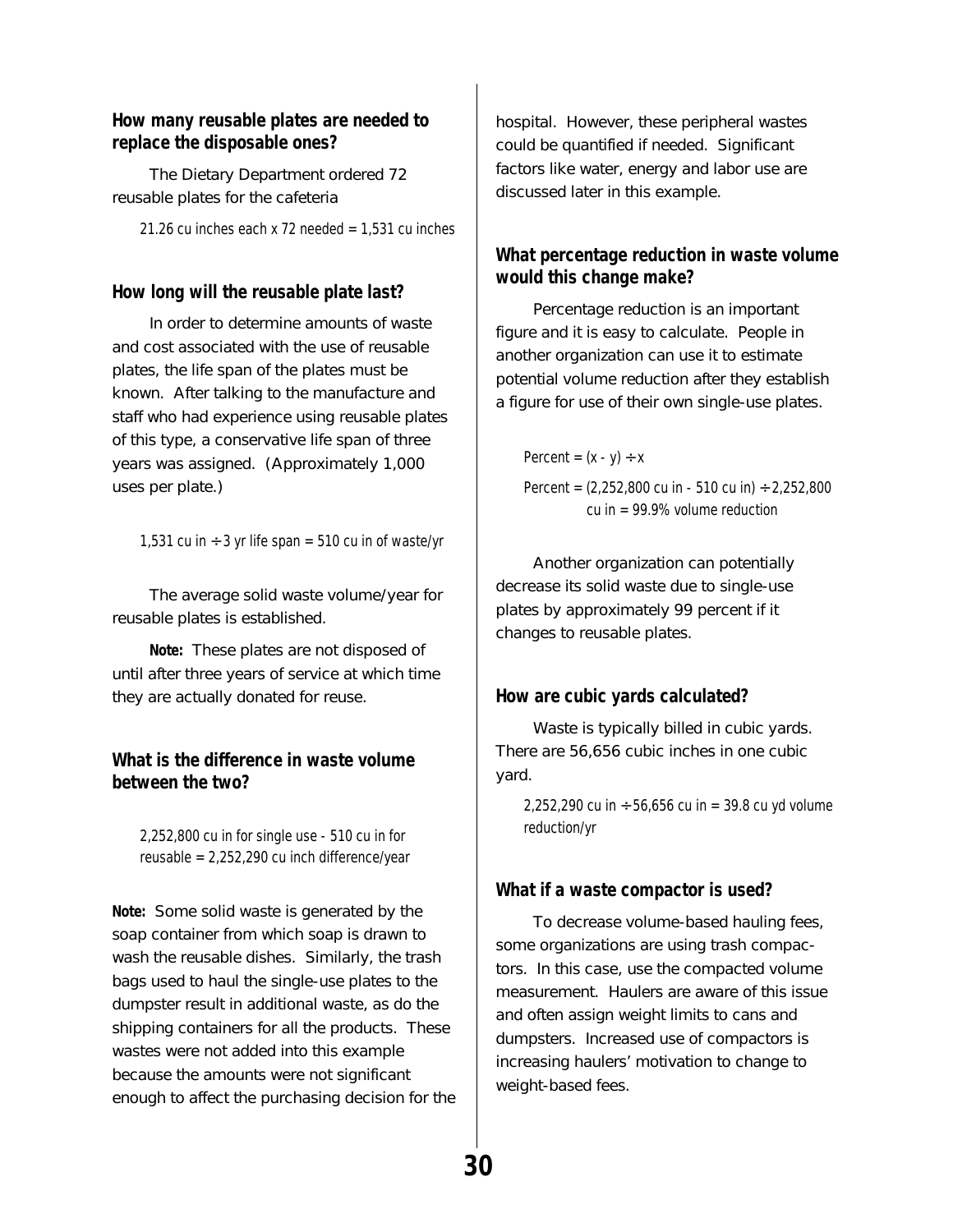

Every waste product that leaves a facility has a measurable weight. The weight of waste produced through the use of any two products designed to do the same job can be compared.

### **What is the annual disposal weight of the single-use plate in current use?**

The single-use plates weigh 20 lbs. for a case of 500. Sixty-four cases are used each year. Twenty lbs.  $x 64 = 1,280$  lbs/yr. (If shipping packaging is to be a part of the waste, the box is included as weight. If not, weigh an empty shipping container and subtract it from the weight of a full box.)

There are some products in which the shipping weight does not reflect disposal weight. For example, tires lose weight as they are used. Single-use diapers and other absorbent products gain weight.

### **What is the disposal weight of the alternative product?**

A reusable plate weighs 5.625 oz. 72 are needed and they have a 3-yr life. 5.625 oz x 72 ÷ 3 yr life =  $135$  oz/yr

135 oz/yr  $\div$  16 oz/lb = 8.4 lbs/yr

### **What is the difference in waste weight between the two?**

1,280 lbs - 8.4 lbs = 1,272 lbs/yr reduction

### **What percentage reduction in waste weight is this?**

 $(1,280$  lbs - 8.4 lbs)  $\div$  1,280 lbs = 99% weight reduction



### **Cost**

Cost for the use and disposal of any product can be determined. The cost of using any two products designed to do the same job can be compared.

### **What is the cost of the single-use plate?**

Purchase cost of 64 cases at \$36/case = \$2,304/year

Additional costs: The following factors are recognized but not included in hard costs because of the indicated reasons.

▼ Approximately 700 trash can liners/yr are used to handle single-use plate waste. For this case, liner cost and liner waste was not significant enough to be a part of the purchasing decision for the hospital.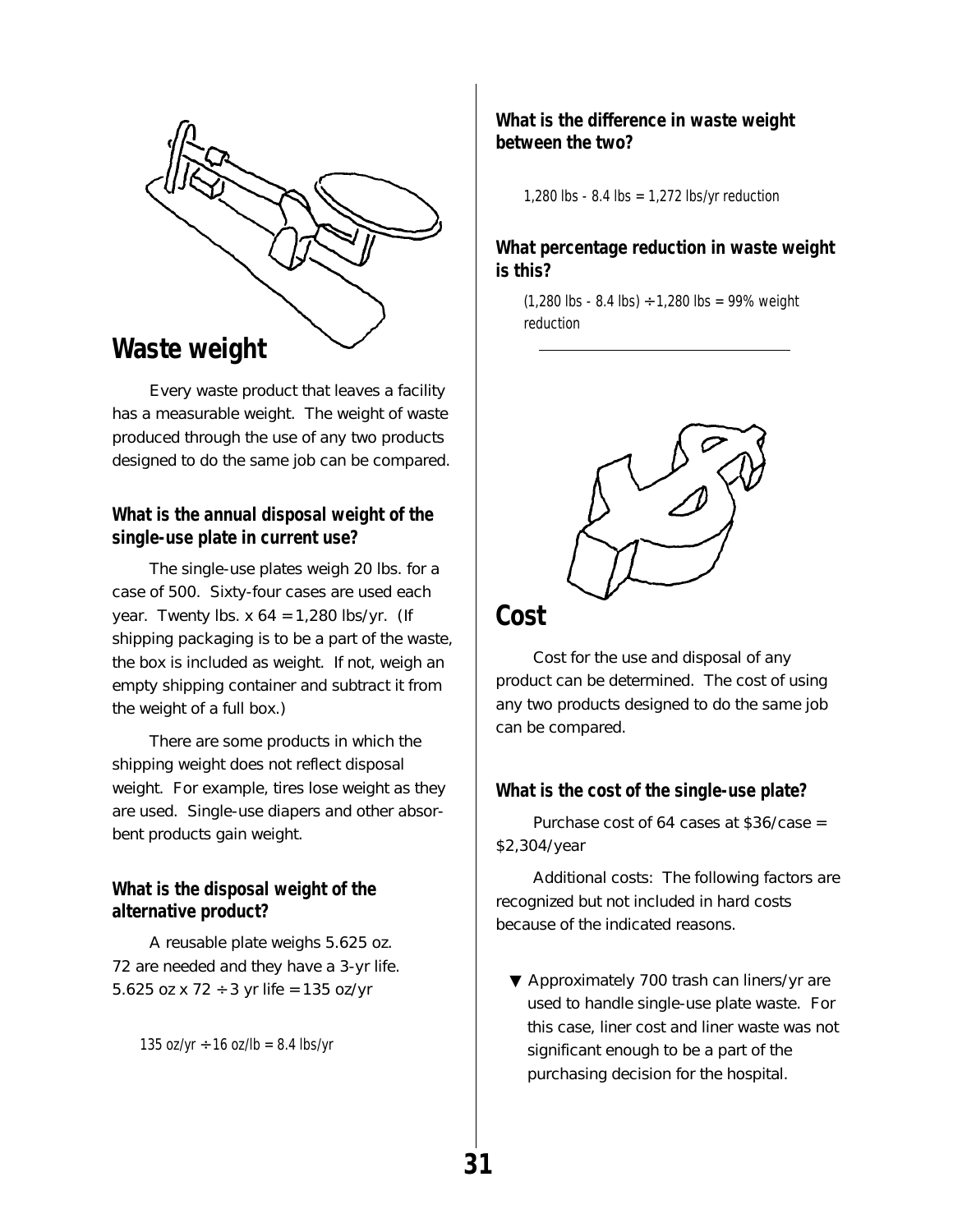#### ▼ Labor:

Labor required to order, stock, deliver and dispose of more than 32,000 singleuse plates was estimated by assigning time required to do specific tasks. By multiplying time by the employees' wages and benefits, labor costs are calculated. However, unless implementation of an action actually results in a change in staff hours worked for a department or organization as a whole, these changes do not change actual dollars paid out for labor.

Implementing a given source reduction action rarely results in the elimination of a staff position, though implementing several actions may. In the change from single-use to reusable plates, labor decreased for purchasing and maintenance departments but increased for the dietary department. The change was incorporated by existing staff. Even if total wages paid by an organization does not change, tracking labor requirements for the use of different products is useful so that workload changes for different departments can be monitored.

▼ Hauling waste costs: Volume-based fee

By knowing the number of cubic yards of waste that are contracted for removal, a cost for each cubic yard can be calculated. For example: \$260 to empty a 15-cubicyard dumpster = \$17.33 per cu yard. An annual reduction of 40 cubic yards in waste can mean 40 yds x \$17.33 /yd = \$693/yr savings. However, this figure does not translate into real dollars unless an actual reduction in hauling service is made. Most organizations have scheduled pick-ups that take place whether dumpsters are full or not. Several source reduction actions taken together usually create an opportunity to decrease contracted hauling service.

▼ Hauling waste costs: Weight-based fee

Because of the increasing cost of managing waste, more and more refuse hauling trucks are equipped with scales. Billing is determined by actual use, as is the case with other utility services such as electricity, natural gas or water. By knowing the charge for each pound of waste, disposal cost savings are readily determined. The number of pounds reduced times the cost per pound = cost savings.

#### **What is the cost for using the reusable plate?**

Purchase cost for 72 plates @ \$2.08 ea = \$150,  $\div$  3 yr life = an average of \$50/yr

Additional costs: The reusable plates had certain hard costs that were measurable. Washing the plates used water, electricity and soap. The dietary department was aware of the costs associated with dishwashing.

Washing cost: 14 plates fit on each rack; 2.5 gallons of water is used /rack; 1/15¢ of electricity is used /rack; 3.5¢ of soap is used / rack.

32,000 single-use plates were used/yr,  $\div$  14 plates/ rack =  $2,286$  racks/yr.

**Water:** 2,286 racks/yr x 2.5 gallons/rack  $= 5,713$  gallons/yr; water costs \$1.70 for 1000 gallons and sewer cost \$0.77 for 1,000 gallons, for a total of \$2.47 for 1,000 gallons. 5,713 gal used ÷ 1,000 gal x  $$2.47 = $14.11 / yr$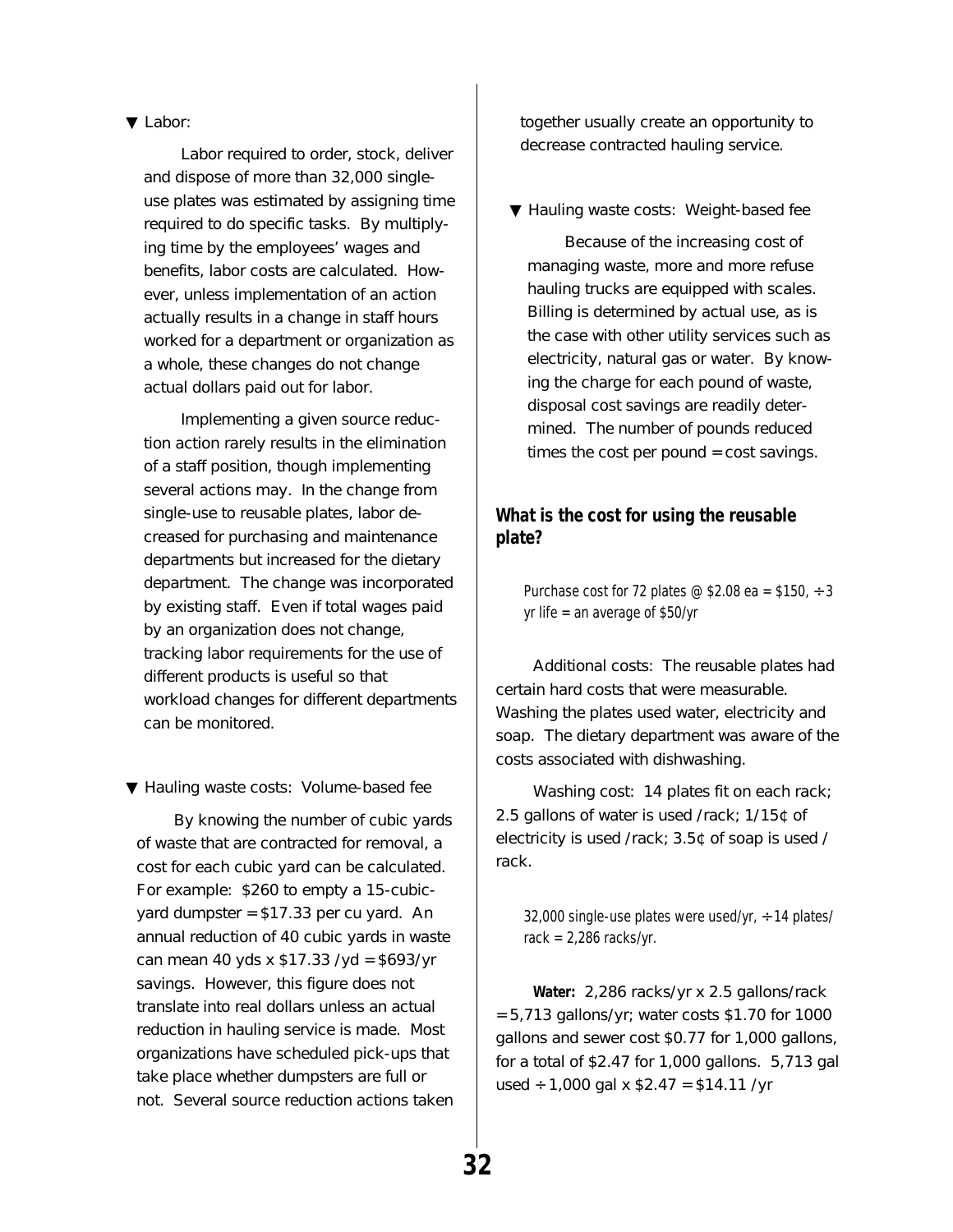**Electricity:** 2,285 racks/yr x 1/15¢ (or .066¢) used per rack ÷  $100¢$  /S = \$1.52 /yr

**Soap:** 2,285 racks x 3.5¢ (or \$0.035) used per rack = \$79.97 /yr

**Total /yr:** \$50 purchase cost + \$14 water  $+$  \$1.50 electricity  $+$  \$80 soap = \$146 /year

**Cost of dishwasher:** Independent of this action, hospital dishwashers are needed and are in relatively constant use. Equipment cost can be calculated by determining the number of cycles the dishwasher is projected to run before needing replacement. Manufacturers and service representatives can help determine this. By knowing the cost of the dishwasher and the number of cycles it is expected to run, a cost per cycle can be estimated. In this case, increased use of the equipment was not considered substantial enough to be significant so this was not calculated.

**Labor:** Existing staff accomplished this change. There were no labor cost changes for the hospital.

#### **What is the difference in cost between the two?**

Cost of single-use  $$2,304$  - Cost of reusable  $$146$  = \$2,158 savings /yr

#### **What is the percentage decrease in cost?**

 $$2,304 - $146 \div $2,304 = 94\% \text{ cost savings}$ 

It is important to note that these cost savings occur every year as long as the costs of the products stay consistent. Savings from source reduction continue into the future, and the money can be allotted to other needs.

The hospital also reduces waste by having cafeteria customers pay by the ounce for the salad they serve themselves. This cuts down on food waste. When single-use plates were readily available, they were sometimes grabbed for other purposes. Now that only reusable plates are available, inappropriate use is down. This points out an issue: Single-use products are often used in larger quantities than necessary whereas reusable products are usually not. For example: People are often observed grabbing more single-use towels than needed for the job, or making single-use plates more rigid by doubling them. The bottom plate is thrown out with the upper one.

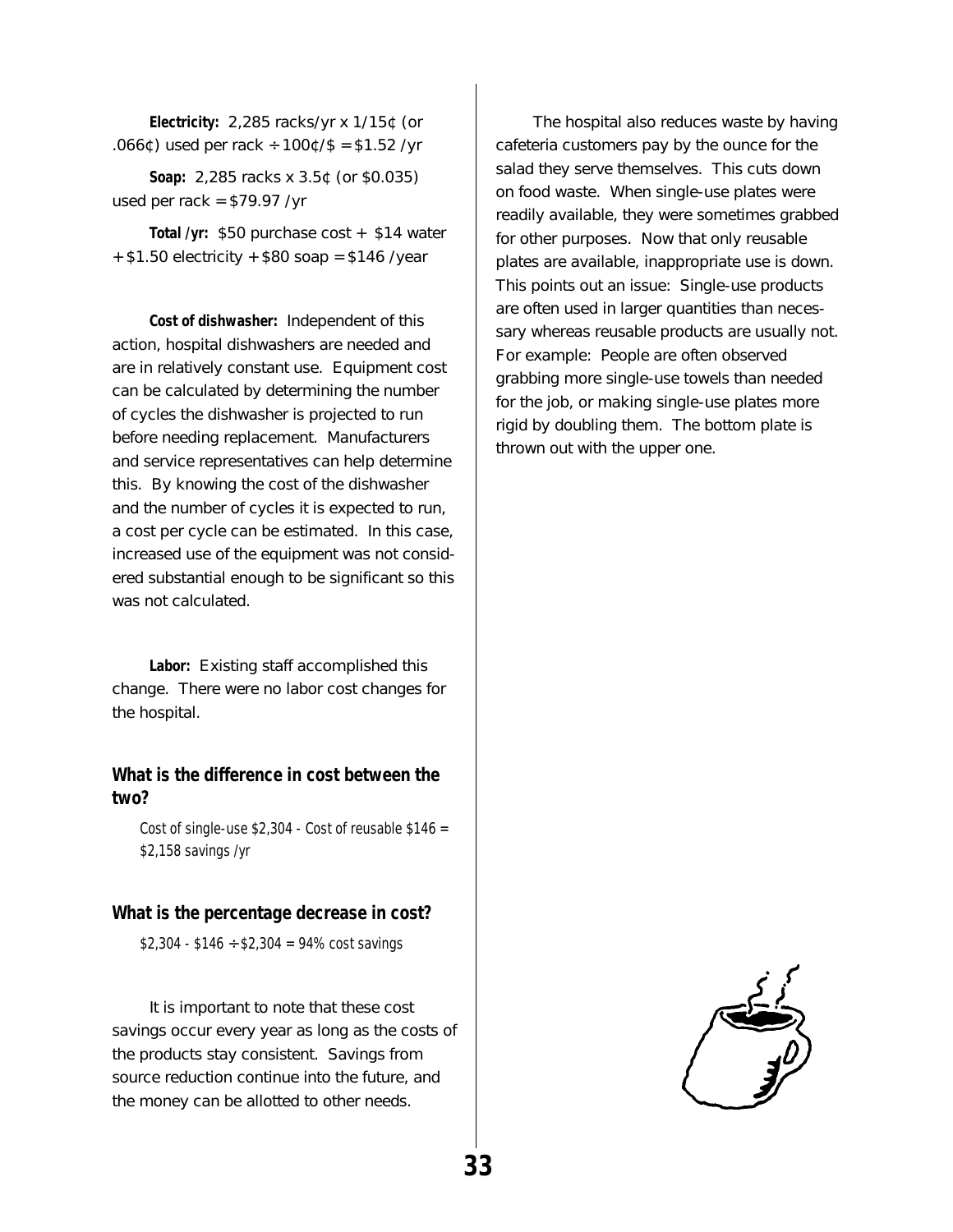### **Product-specific evaluation: Conclusion**

|             | <b>PRODUCT A</b>       | <b>PRODUCT B</b> |
|-------------|------------------------|------------------|
| Volume      | 2,252,800 cu inches/yr | 510 cu inches/yr |
| Weight      | 1,280 lbs/yr           | 8.4 lbs/yr       |
| Number used | 32,000 in 1 year       | 72 in 3 years    |
| Cost        | \$2,304 /year          | \$146 /year      |

Salad plates are needed by the cafeteria. A change from single-use to reusable cafeteria plates results in:

- ▼ Waste volume reduction of 40 cubic yards/year, a 99% reduction.
- ▼ Waste weight reduction of 1,272 pounds/year, a 99% reduction.
- ▼ Cost savings of \$2,158/year, a 93% reduction.

#### **Payback Period:**

When compared to the cost of an old way of doing business, how long does it take for the cost of a new way of doing business to pay off?

- ▼ It costs \$2,304 a year to purchase the single-use plates.
- ▼ It costs \$150 for the initial purchase of the reusable plates.
- ▼ It costs \$95 a year to use the reusable plates, (energy, water and soap) for a total first year cost of \$245. The

change was implemented with existing staff and equipment.

- ▼ By dividing the \$245 cost for the reusable plates by the \$2,304 yearly cost to use the single-use plates, the length of time required for payback is determined; \$245/yr for purchase and use of reusables  $\div$  \$2,304/year for purchase of single-use = 0.106 year. 0.106 yr x 365 days/year = 39 days for payback.
- ▼ After 39 days the organization will save: \$2,304 a year for single-use - \$95 a year for reusables = \$2,209 a year for the remainder of life of the reusables.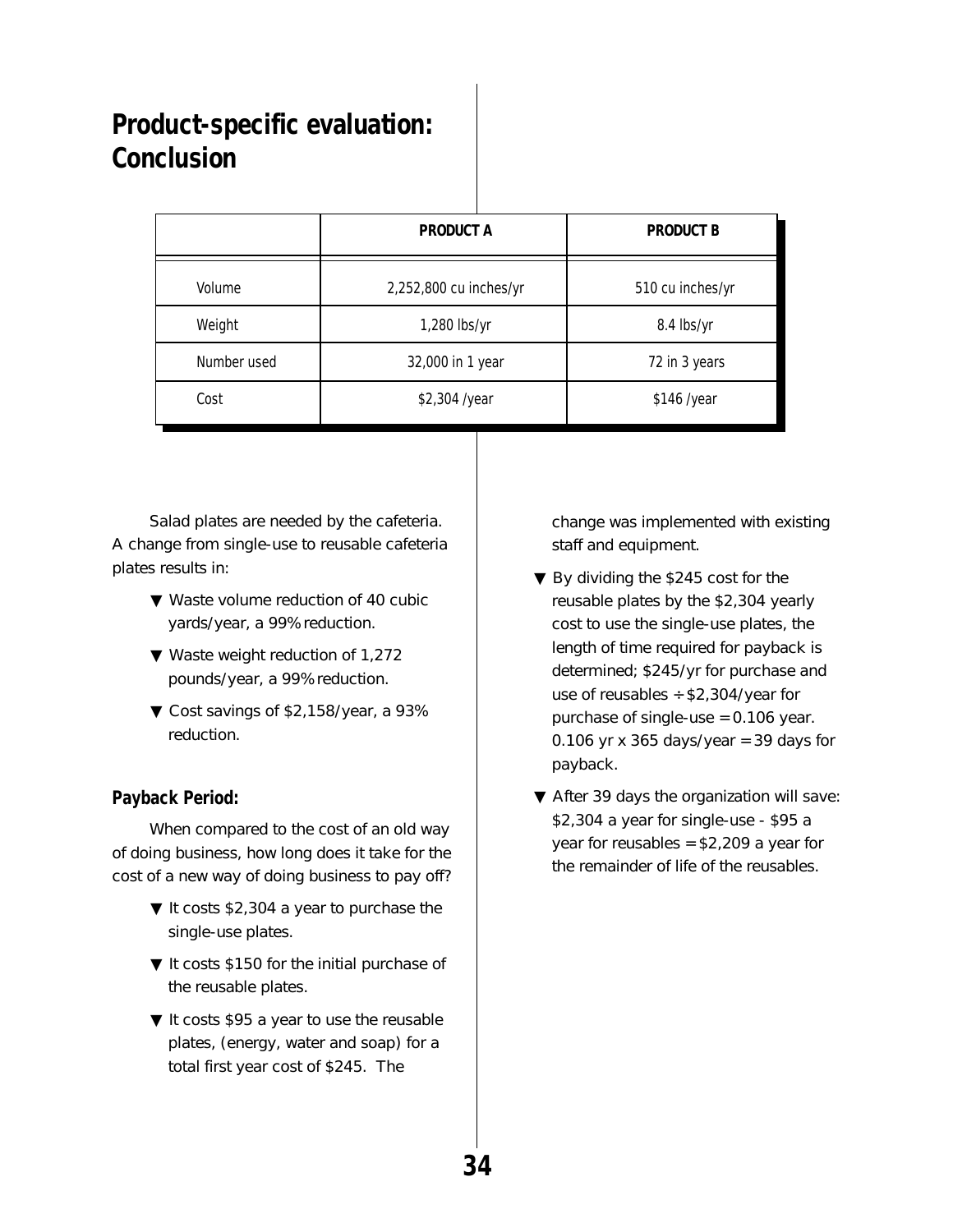#### **Other issues:**

#### **How does shipping volume relate to disposal volume?**

The shipping volume of a product is often different from its disposal volume. It is interesting to determine this difference. This is done by establishing both the shipping and the disposal volume of a product. For example:

To establish shipping volume, a factorypacked case of 500 plates was measured. The length times height times width equaled 3,316 cubic inches, and purchasing records showed that 64 cases were used each year.

64 cases/yr x  $3,316$  cu inches/case = 212,224 cu inches/year for shipping volume

The disposal volume of 64 cases of plates is 2,252,290 cu inches (see text).

To calculate the ratio of disposal to shipping volume divide the disposal volume, 2,252,800 cu inches, by the shipping volume, 212,224 cu inches.

Disposal volume is 10.6 times greater than shipping volume.

#### **What if the products being measured are of irregular shape?**

If products are of irregular shape, water displacement measurement is effective. Place the product in a thin plastic bag and submerge it in a volume-calibrated water-filled cylinder. The water displaced represents the volume of the product.

volume =  $\pi(3.14)$  x cylinder radius<sup>2</sup> x water height change

or you can weigh the displaced water, 1 gram  $=$ .061 cubic inch

#### **Conclusions about product-specific measurement**

There are some limitations to an organization's product-specific measurement of source reduction.

- $\nabla$  It is limited to the waste produced during use and disposal of those products only. It does not take into account the waste produced through the gathering of raw materials and manufacture of those materials into products.
- ▼ It does not indicate whether waste is increasing or decreasing for the community as a whole. If enough case studies are compiled for different waste generators, however, it may be possible to estimate the effect on the whole community's waste.

There are several strengths to productspecific measurement of source reduction.

- ▼ The data needed is usually available within the organization.
- ▼ Measurement of waste weight and volume, as well as cost changes, is practical.
- ▼ Since cost savings can be calculated before actual product changes are made, expenditures for an organization's source reduction program can be justified.
- ▼ Because products are compared to other products, calculations of baseline waste generation rates for the organization as a whole are not needed.
- ▼ Because alternative products are compared to the existing quantities of products used within the organization, the comparison is independent of external factors such as economic or population changes.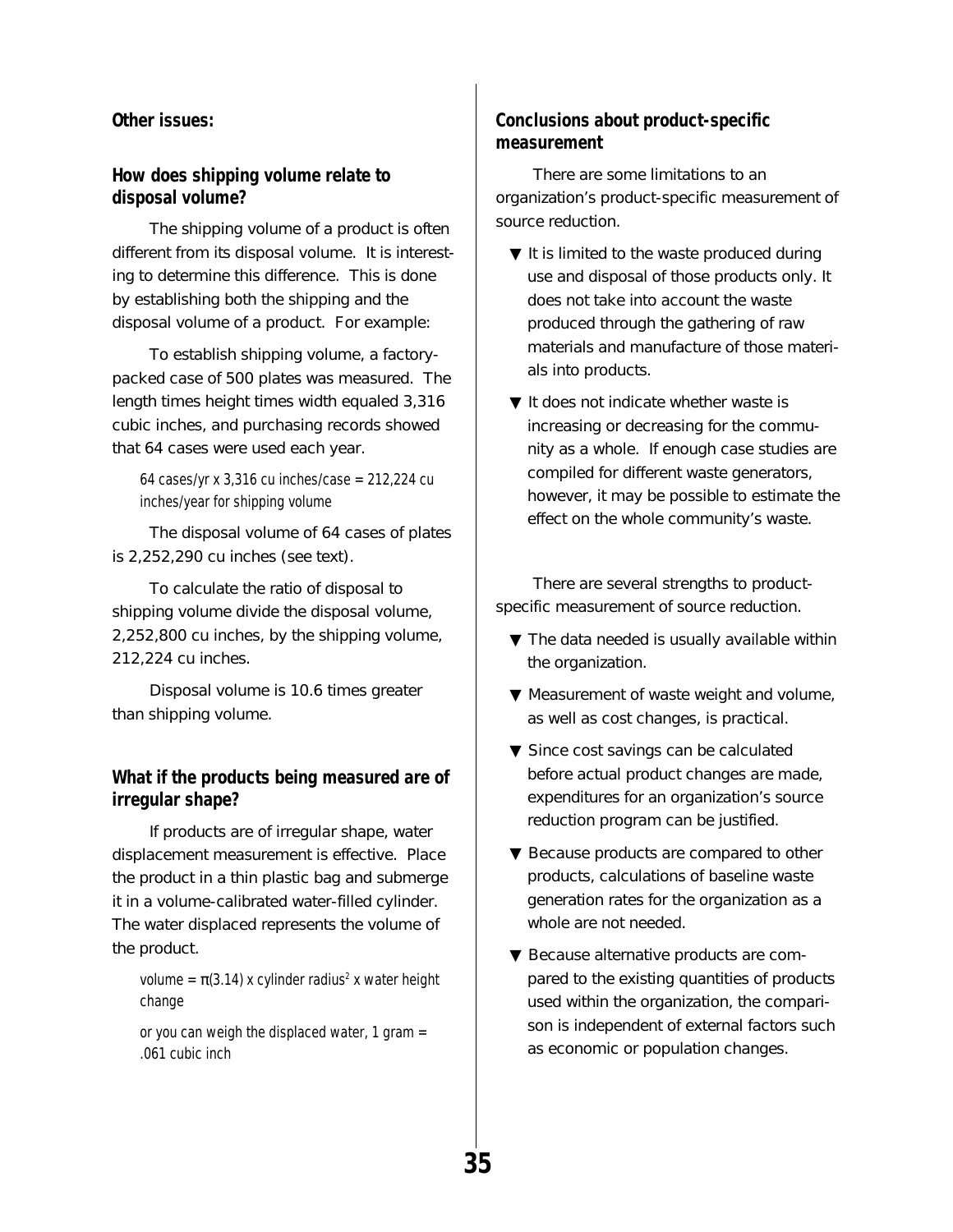- ▼ Comparisons of the products' toxicity are possible. This assures that a decrease in waste volume or weight does not increase toxicity of the waste.
- ▼ Comparisons can take place in any industrial, commercial, institutional or consumer setting.
- $\blacktriangledown$  Cross-media impacts, such as changes from solid to liquid waste can be taken into account.
- ▼ It proves that source reduction works without expending funds to measure progress on a regional basis.
- ▼ It empowers workers. Decisions to generate waste happen one at a time, product by product. This measurement method shows the impact of those individual decisions.

Commonly used measurement conversions are listed in Appendix A.





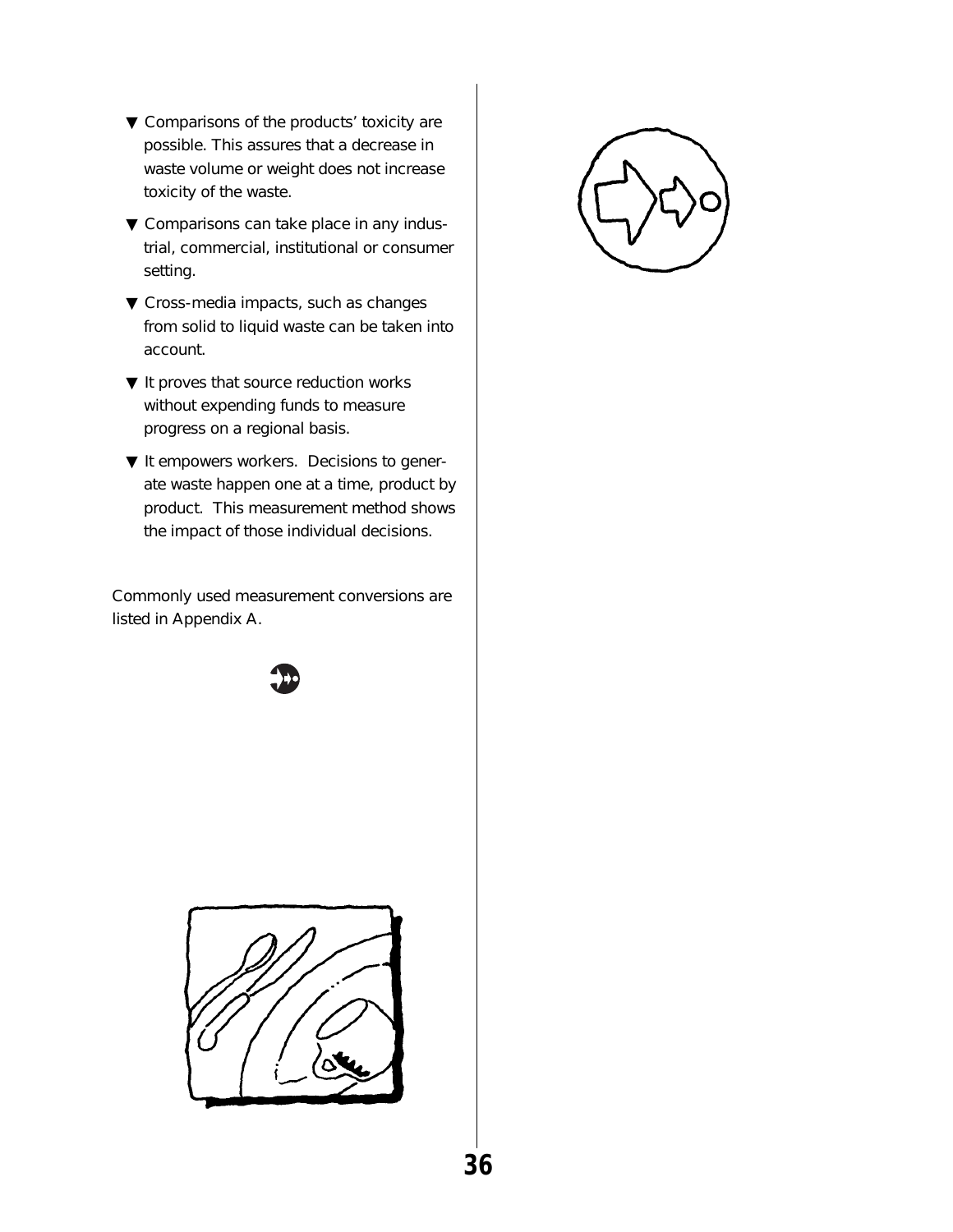**The following chapter gives guidelines to measure results of source reduction for an entire facility.**



# **Facility-specific measurement**

Progress in source reduction is measurable on a facility-wide basis. This measurement is possible when all of the waste leaving the facility is weighed or measured for volume.

**Weight-based measurement:** There must be the means to weigh the waste leaving the facility. This is most convenient when the waste hauler has scales on the hauling truck. All solid waste, including recyclables, is weighed over a period of time to establish a base generation rate. After a comprehensive source reduction program is implemented, weighing takes place again, over time. The drop in weight of waste may be due to source reduction.

**Volume-based:** Measurements take place over time. The longer the time period, the more dependable the figure. Before each dumpster or recycling container is emptied by the hauler, the volume of waste is measured. Yardsticks or tape measures can work well to

measure dumpster waste volume. Liquid waste is measured by the gallon. After a comprehensive source reduction program is in place and recommendations are implemented, measurement takes place again. The drop in volume of waste may be due to source reduction.

### **How can "may" be changed to "is" due to source reduction?**

It is important to realize that factors other than products and behavior influence waste generation. The number of people in the organization, the type of projects under way and rate of production also influence waste generation.

Number of people: The number of people in an organization can affect amounts of waste. To isolate this influence on waste generation, a "pounds of waste per person" calculation is made.

This is accomplished by taking an average of the number of people that were in the facility while the initial waste measurement was done. If the facility had conferences attended by people from outside of the organization or many employees absent, make sure this information is taken into account. Divide the average quantity of waste per day by the average number of people per day to get the average quantity of waste per person per day.

Contrasting "before and after" data for solid and recycled waste is straightforward because it is measured directly. Changes occurring with liquid waste must also be quantified. Waste water is most simply tracked by recording the number of gallons of water used by reading water utility billing statements. If the facility is served by a private well, a meter must be used. Changes in the purchase and use of other liquids, cleaners for example, should be noted. Quantities of hazardous waste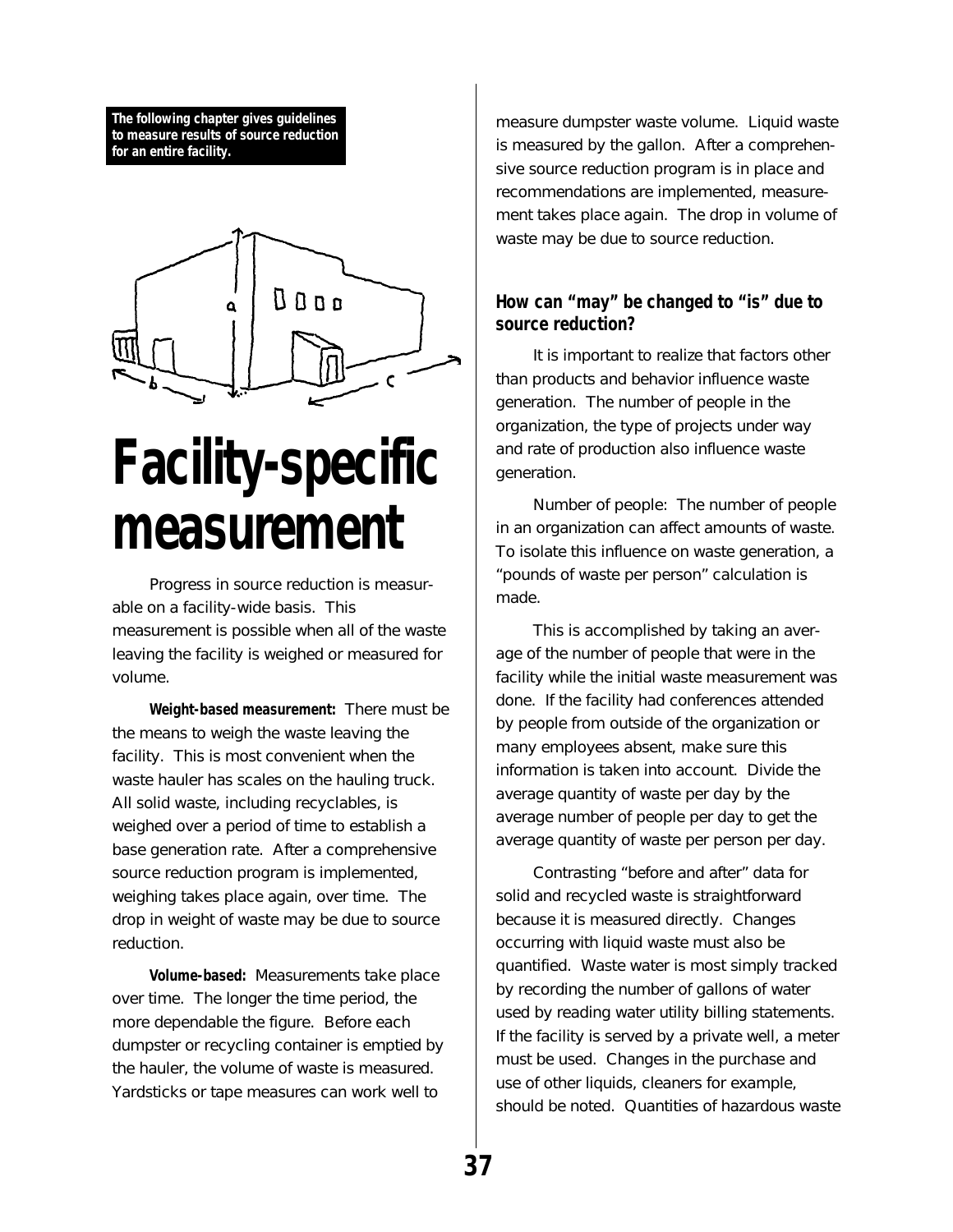are monitored. In addition, changes in energy consumption are tracked. After base generation rates for all of these waste media are established, progress can be measured. For some organizations this will be fairly simple, and for others it will be more complex. If people are assigned the job the data is available in either case.

It's possible that some organizations may be able to show decreases in solid waste generation by grinding waste and flushing it down the sanitary sewer. Similarly, burning waste reduces its volume but transfers waste into the atmosphere. Simply transferring waste from one medium to another is not source reduction.

After a program is in place and actions are implemented, repeat the measurement. The difference in the figures will give the change in the waste produced per person per day for solid, recycled and liquid waste.

Types of projects: Some projects produce more waste than others. Make note of unusual activities. Remodeling or production rate changes, including the number of printed reports, can make significant changes in waste generation that may overshadow results.

Rate of production: How rapidly products are produced affects waste generation. Production schedules show this information. If the organization manufactures a product, the average quantity of waste per day divided by the average number of products produced per day = waste per product. By contrasting the amount of waste produced before and after the program, the organization should be able to note improvements in efficiency.

#### **Conclusions**

There are some limitations in facilityspecific measurement of source reduction.

- ▼ Changes in waste generation are measured for the facility as a whole. This measurement does not quantify individual actions taken to reduce waste.
- ▼ It does not include cost changes due to individual actions or the program.
- ▼ It does not measure changes in the toxicity of individual products but can measure parts per million (ppm) of any element at the point of discharge.
- ▼ Estimates must be made to establish which changes are due to source reduction and which changes to other factors.
- ▼ Unless waste water and energy consumption is monitored, solid waste may be reduced without understanding consequences to another medium. For example, a change from single-use to reusable rags will reduce solid waste but may increase waste water.
- ▼ It does not indicate whether waste is increasing or decreasing for the community as a whole. If enough case studies are compiled for different organizations, however, it may be possible to estimate community potential to reduce waste.
- ▼ It requires establishing a base generation rate in all of the organization's waste media against which changes are compared.

There are strengths in facility-specific measurement of source reduction.

▼ The data needed is available from within the organization.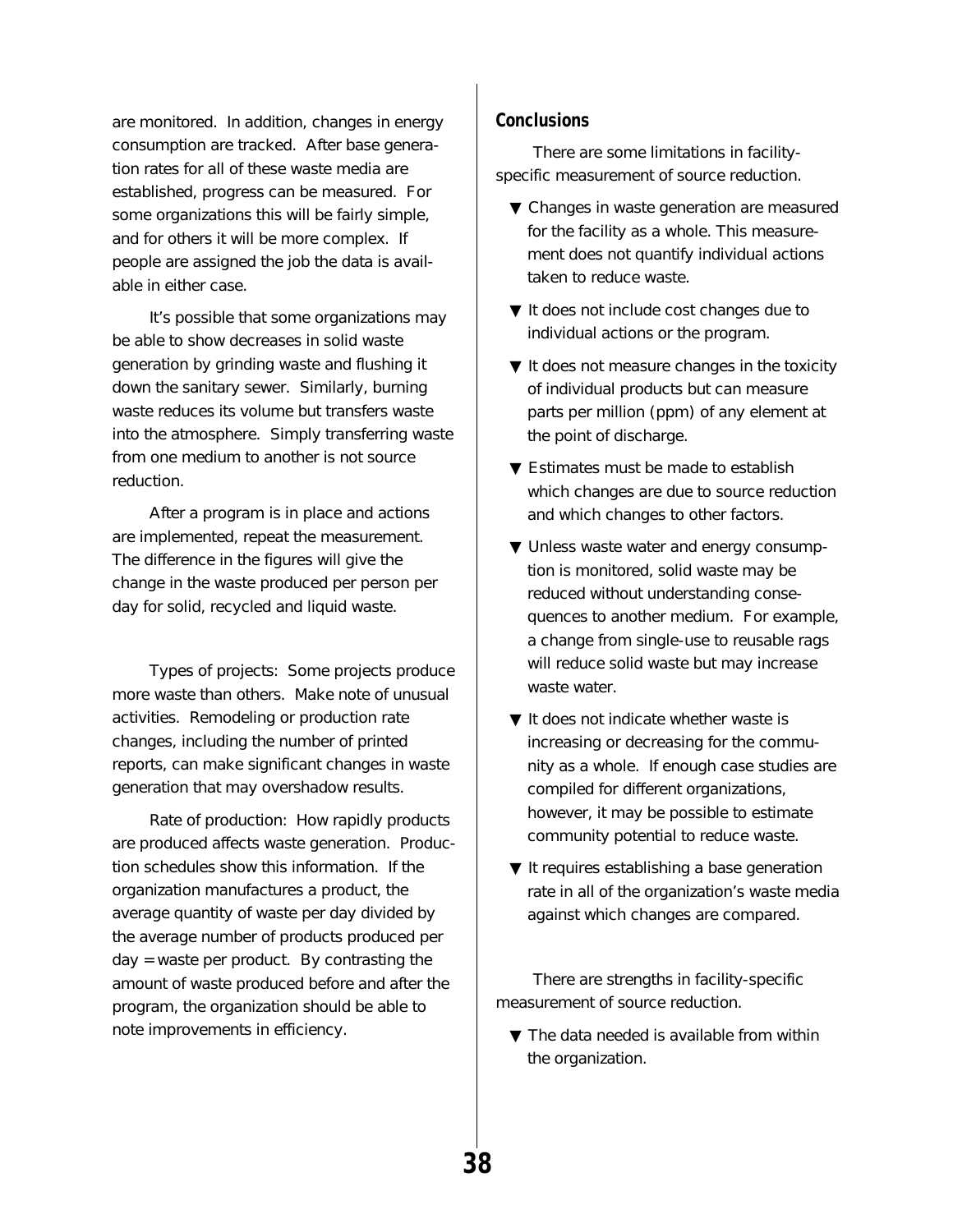- ▼ Weighing of waste is accomplished by a waste hauler or other individual. Staff time for measurement may be minimal.
- ▼ Measurement methods for waste weight and volume are practical and straightforward.
- ▼ To monitor cross-media impact, it is possible to monitor changes in amounts of sewered waste in addition to changes in amounts of solid waste.
- ▼ After allowance for internal population and production changes, the assessment is independent of external population or economic shifts.
- ▼ Because measurements are taken for all waste media, a valuable picture of wastes generated by the whole organization is obtained.

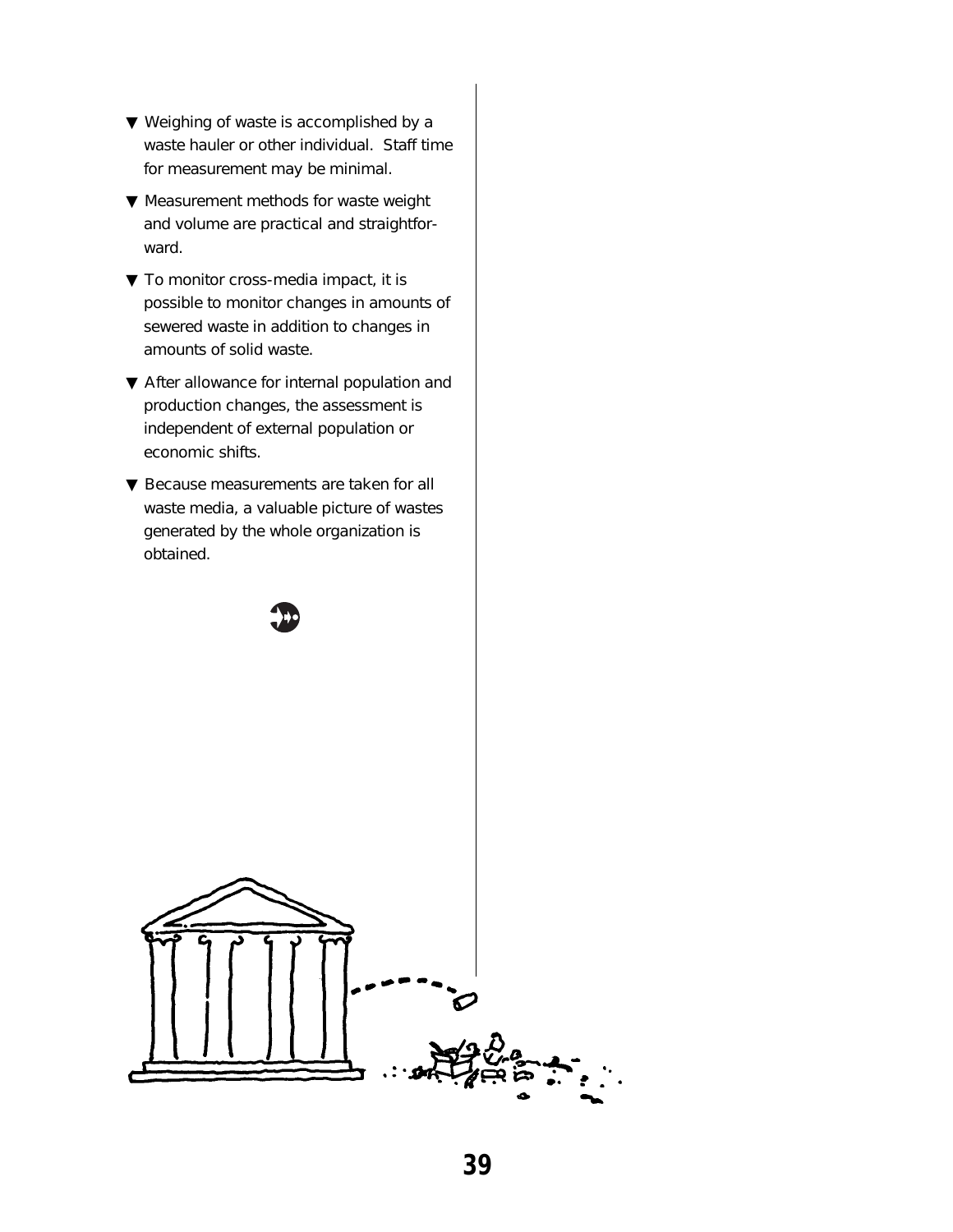**The following section gives guidelines to use when purchasing products that reduce waste.**

**It is written for people who make purchasing decisions as part of their source reduction program.**



## **Purchasing guidelines for source reduction**

Two factors that influence a purchasing decision are quality and value. When source reduction is included in these traditional elements, the meanings of "quality" and "value" gain depth.

More than ever, reducing waste is an important factor to consider in the search for products. This section provides guidelines that can be used in this search. It has both objective and subjective elements. It is designed to identify choices that will reduce waste for manufacturers, (they consume products from other manufacturers) as well as end-use consumers. Reducing waste can improve quality and maintain value of the environment.

#### **What types of products reduce waste?**

Use these source reduction cornerstones to evaluate products.

**Reduce** Products that accomplish the job with less material and less toxicity.



**Reuse** Products that can be reused rather than discarded after one use.



**Repair** Products that are refillable or repairable to give a longer useful life.



Increasingly, waste is a factor included in the bidding process. In general, the goal is to motivate manufacturers to take more responsibility for the waste created through:

> **Shipping, Use** and **Disposal** of their products.

**? How can manufacturers be motivated to care about shipping, use and disposal of waste when these wastes traditionally don't affect their bottom lines?**

Make it clear in writing to your suppliers that your purchasing decisions include waste as a factor. This tells them that the waste you must handle does affect their sales.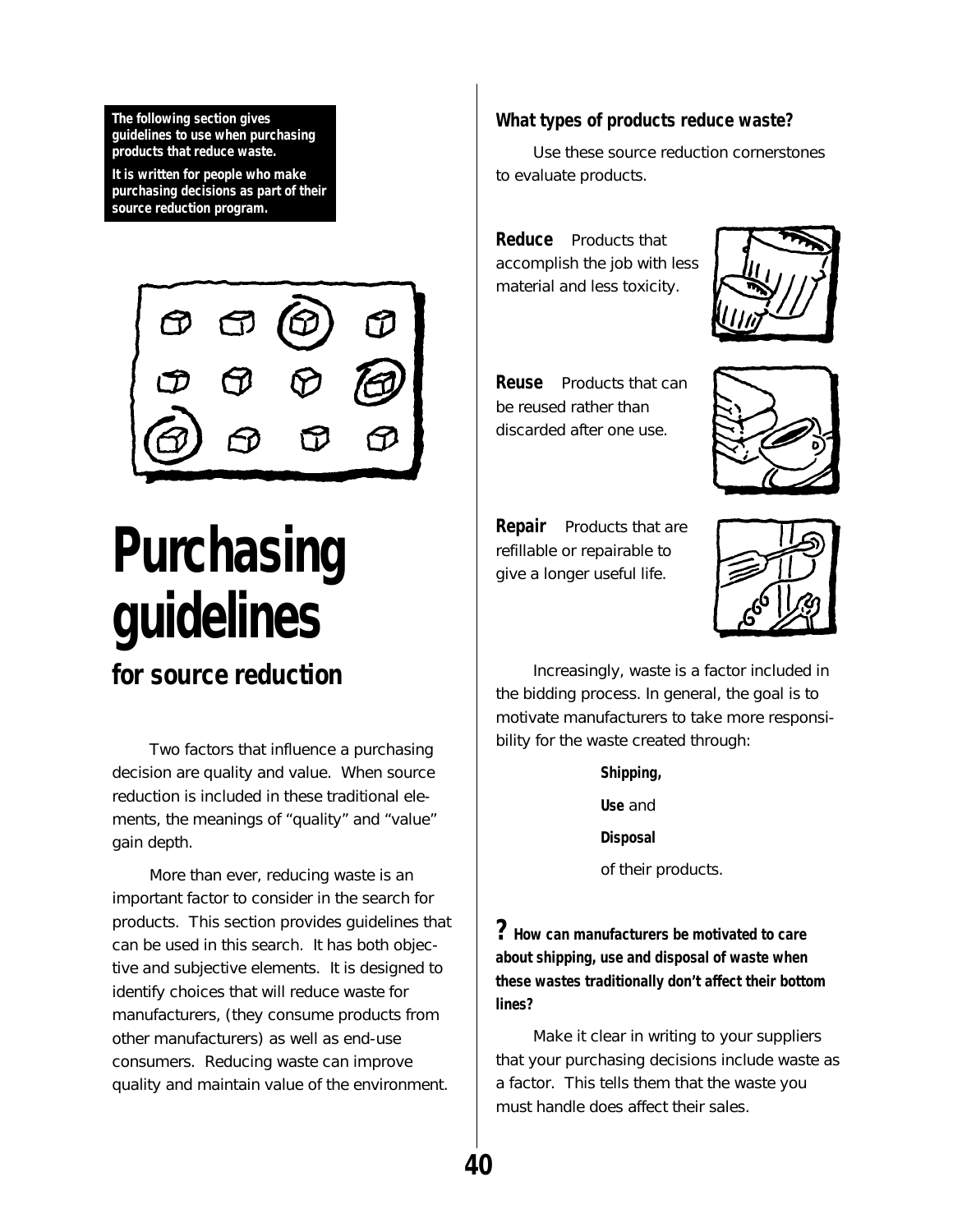### **Shipping, use and disposal**

The following suggestions are particularly helpful when integrated into the purchasing process.

**1. Shipping**: Apply source reduction cornerstones to shipping needs.

**Reduce:** Require manufacturers to state what they are willing to do to reduce the amount of material or toxicity of their shipping containers while maintaining protection of the product.

Examples to reduce material: Are shipping containers unnecessarily large or thick? If dividers are used, are they necessary? Are products individually wrapped? Can the products be sold in bulk? Can packaging ink or plastic be reduced?

Examples to reduce toxicity: Ask the manufacturer if less hazardous packing alternatives are available. Are plastic liners necessary? Are they glued to corrugated packaging?



**Reuse:** Require the manufacturer to state the possibilities for using reusable shipping containers and packaging. Is backhauling of shipping materials possible, so that they can be reused by the manufacturer?

If backhauling is not possible, are the shipping materials reusable by others?

**Repair:** If shipping containers and packaging are reusable, are they also repairable? Shipping materials designed for one-time use are not manufactured to be repairable.

**2. Use:** Apply source reduction cornerstones to the selection of products.

**Reduce:** Write into the bidding request, "Preference will be given to products that create the least solid or hazardous waste while fulfilling the desired function." Products that use less material, or result in the use of less material, fulfill this need. For example, concentrates use smaller containers than dilute solutions. Efficient products create less waste.



**Reuse:** Can the product be reused over and over? For example, durable products are more reusable than short-lived ones. Can the product be rented to others to offset the higher initial cost more quickly?

**Repair:** Is the product manufactured to be repairable, refillable or upgradable? If so, does the manufacturer repair and upgrade the product, or is repair done by independents? How accessible and cost-effective are parts? How many years are parts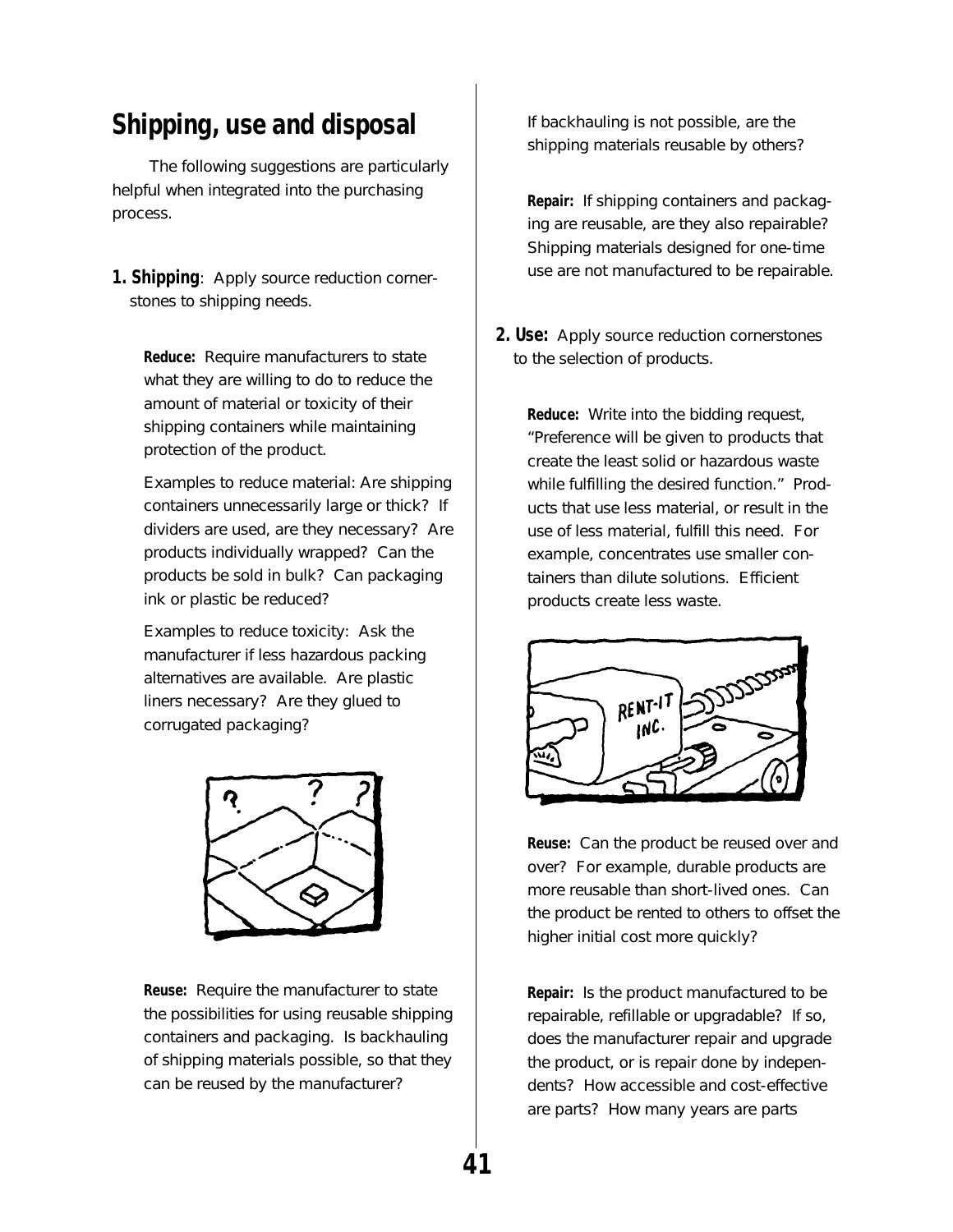guaranteed to be available? What is the product's warranty? Are extended warranties available for a reasonable price? Are quality, remanufactured products available for purchase rather than new ones?

**3. Disposal:** Apply source reduction cornerstones to the need for disposal.

**Reduce:** Upon disposal, is toxicity of the product a problem? If so, are less toxic alternatives available? Manufacturers supply Material Safety Data Sheets (MSDS) that can provide information on the toxicity of their products.

**Reuse:** After the product has reached the end of its useful life for the purchaser, can it be given or sold for reuse to others?

**Repair:** Will the manufacturer take the product back for remanufacture? If not, will other businesses remanufacture the product for reuse? If the whole product cannot be remanufactured, can parts of it be used to repair others?

#### **When specific products are compared, how are they evaluated?**

As products are compared to each other the following list of questions helps clarify purchasing decisions. General factors that are commonly part of existing purchasing guidelines are identified first. Guidelines used as needed are identified next. Three final factors reflecting concern about waste are added.

**The following section lists questions to ask when purchasing products that reduce waste**

### **Purchasing guidelines checklist**

#### **Commonly used factors**

- **Cost of product** The cost to purchase a product is at the core of many purchasing decisions. However, purchase cost does not include the cost to use and dispose of the product. These costs vary between products. Treat the cost of purchase as a base figure to which other costs are added.
- **Warranty** To calculate the cost of a product through its use, its life must be known. Two products of similar price but different useful lives can mean very different costs to the user. Warranties give the minimum life of a product as guaranteed by its manufacturer. If extended warranties are purchased, this cost is added to the cost of the product. The maximum amount of time a manufacturer is willing to extend its product's warranty is a good indicator of useful life.
- **Life of product** The life span of a product (how long the product can be used), is usually different from its warranted life (how long the product is guaranteed by the manufacturer). Purchase decisions are commonly based on life span. The life span is determined by gathering information from those who are familiar with the product. Maintenance people, manufacturers, distributors, the American National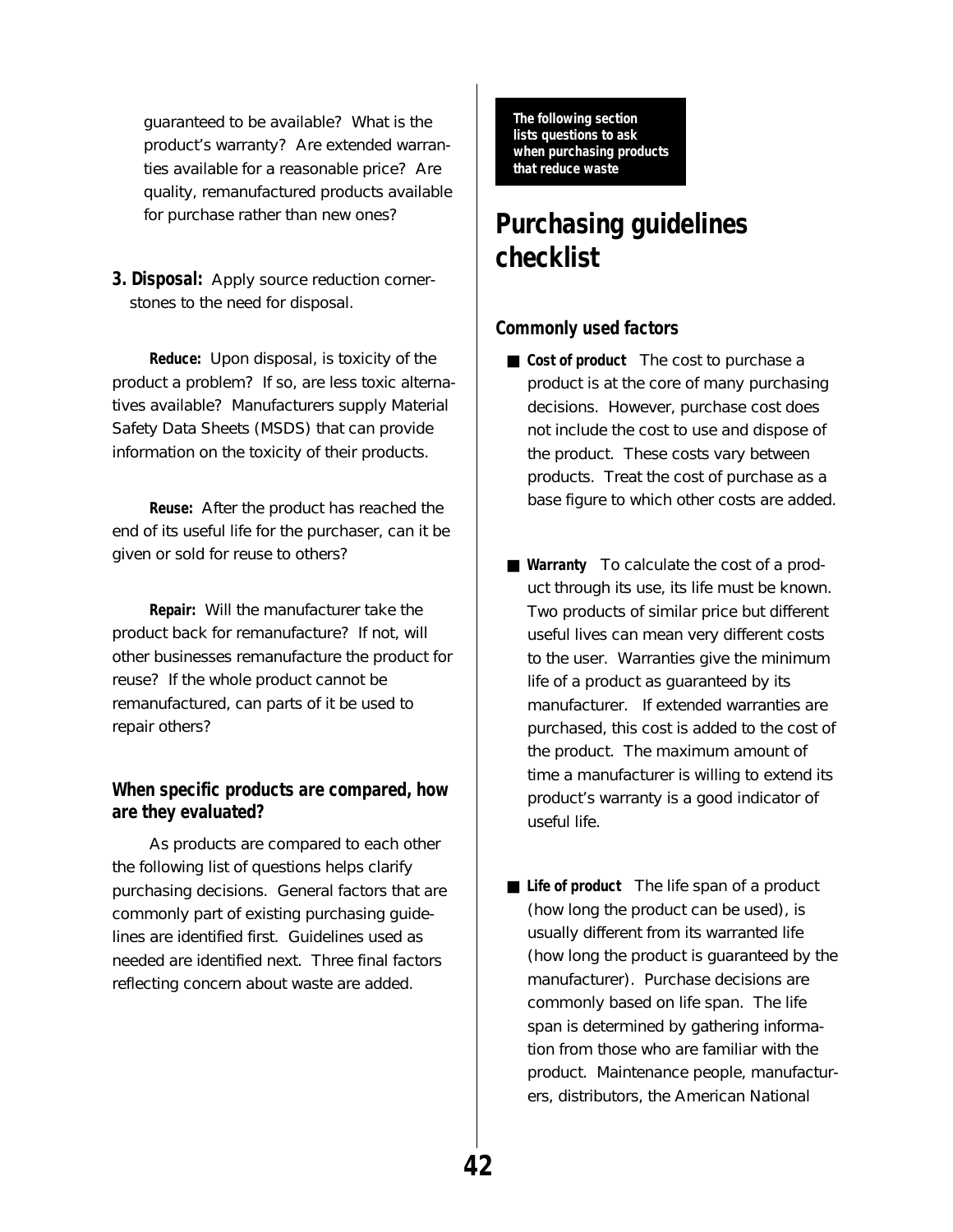Standards Institute and consumer publications are all resources for determining life span. Often, a distributor will furnish names of others who are using the product. These people are usually quite willing to tell others of their experience with the product.

- **Repairability** Is it cost-effective for the product to be repaired, refilled or remanufactured? Does the product have interchangeable parts with other models in use? Are remanufactured products available that can fill the same need as new ones?
- **Reusability** Can the product be reused over and over again? Does the product retain enough value so that it can be sold or given away for reuse? Can the product be rented to or from others? Can an agreement be formed so that its use and expense are shared with others?
- **Quantity needed each year** Each product will last for a given period of time. The different lives of different products result in different quantities needed each year. For example, if Product A lasts one day, 365 may be used each year. Similarly, if Product B lasts two years, half of the product is used each year.
- **Cost each year** The purchase cost of one product times the number needed in a year gives the cost for each year. For example, if Product A costs \$0.35 each and 365 are used each year, the purchase cost is \$128 each year. Similarly, if Product B costs \$80 and lasts 2 years, one-half of the

product is used each year resulting in an amortized purchase cost of \$40 each year.

#### **Factors used as needed**

- **Toxicity** It is important that changes made to reduce solid waste do not increase the toxicity of waste generated by the organization. Does the product produce toxins through its use and disposal? Must it be treated as hazardous waste? Information on product toxicity is available in the Material Safety Data Sheet (MSDS), provided by law from the manufacturer.
- **Safety** Any time two products are compared, user safety should be addressed. One product may be more hazardous and consequently less safe to use than the other. The frequency with which items must be handled, transported, serviced and disposed can affect safety.
- **Labor** The use and disposal of different products often require different amounts of labor. To assess labor requirements, estimate time required to order, stock, service and dispose of comparative products. With known labor costs and time required for each activity, labor costs can be effectively estimated. Note: Labor costs do not actually change for a facility unless staff hours are either subtracted or added to payroll as a result of the action.
- Other costs Product efficiency can be compared. What are the electricity, gas, water or other needs for different products? Are rebates available? For example, use of reusable dishes requires energy, water and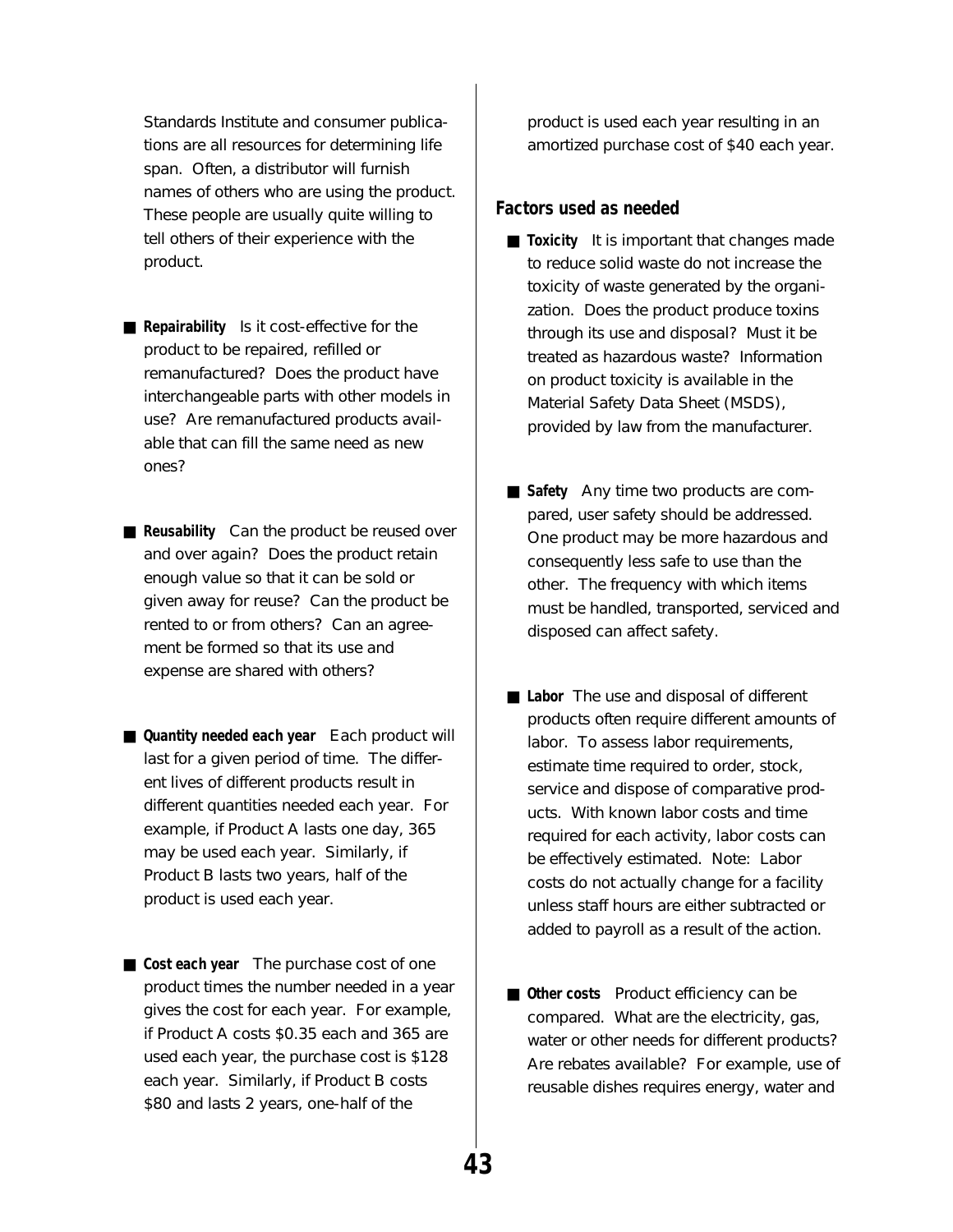soap (an additional product). The costs of these elements should be added to the cost of the product. Purchase of an energy- or water-efficient dishwasher may qualify for a rebate, affecting costs. Similarly, use of single-use dishes may require garbage bags (an additional product) not needed for the reusables. Sometimes the level of service provided by the supplier may affect costs. For example, in some cases they suppliers take responsibility for the disposal of their product.

#### **Added factors to assess waste**

■ Weight of waste each year (a waste factor) The number of products needed each year times the disposal weight of one product gives the disposal weight generated through the use of that product for one year. For example, if Product A weighs .05 pound and 365 are used each year, then 18 pounds of waste are generated each year. If Product B weighs 20 pounds and one product is used every two years, then an average of 10 pounds of waste is generated each year.

**Note:** Some products – absorbent paper products for example – gain weight when used. Weighing a representative sample of discarded products is the best way to determine disposal weight.

**?** What about packaging waste? If packaging waste is to be considered as a part of the waste created through the use of a product, then the weight of packaging is added to the weight of the product. This is accomplished by weighing the shipping container.

■ **Volume of waste each year** (a waste factor) The number of products needed each year times the disposal volume of one product gives the disposal volume generated through the use of that product for one year. For example, if Product A has a disposal volume of 6.25 cubic inches and 365 are used each year, then 2,281 cubic inches of waste are generated through its use each year.

**Note:** Some products gain volume as they are used. For example, products efficiently or tightly packed in a shipping container take up more volume upon disposal. Disposal volume is usually greater than shipping volume. Measuring a representative sample of discarded products, whether they be routinely stuffed in a bag or compacted, is the best way to determine disposal volume.

**?** What about packaging waste? If packaging waste is to be considered as a part of the waste assessment, disposal volume of the shipping containers is added to the disposal volume of the products.

■ **Disposal cost each year** (a waste factor) What is the cost for disposal of the product?

**Volume-based fee:** Multiplying the yearly disposal volume of a product times the cost per cubic yard for hauling service gives the annual disposal cost for the product. Note: Actual hauling costs only change when contract service is reduced.

**Weight-based fee:** By multiplying the yearly disposal weight of a product times the cost per pound for hauling service, the annual disposal cost for the product is determined. Cost decreases more with each reduction action.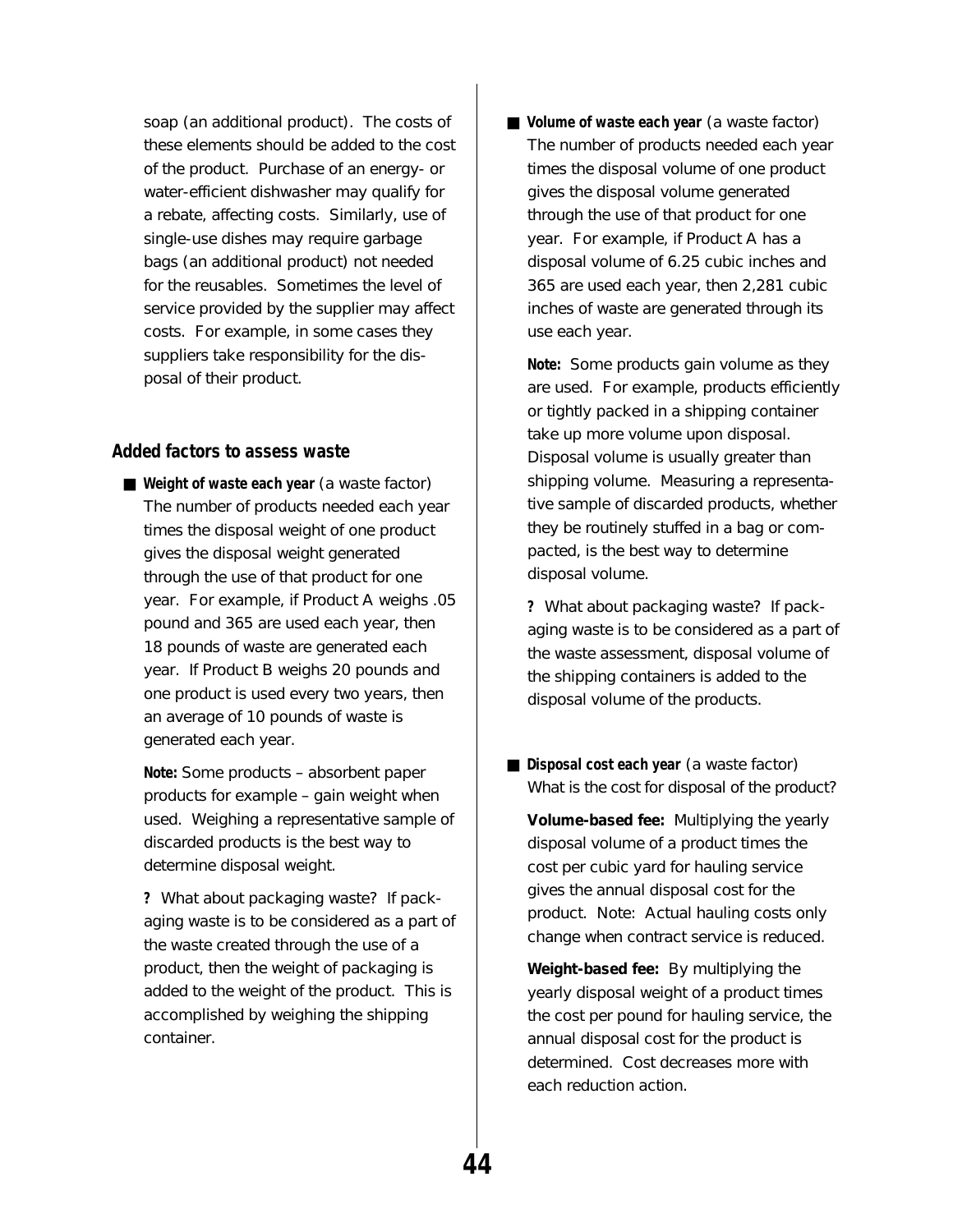■ **Recyclability** Although many containers are locally recyclable, most products are not. In general, locally recyclable products should be preferred over non-recyclable ones. Containers are much more commonly recyclable than products. Some facilities pay for recyclable material pickup while others do not. These factors affect costs and amounts of disposal waste.

■ **Recycled content** If consumers do not purchase products with recycled content, recycling will fail. Adding this statement, "Preference will be given to products containing post-consumer recycled content," helps inform manufacturers of the need for recycled products.

**? What's the best choice when a product contains recycled content but generates more solid waste than another product without recycled content?** Until evidence indicates otherwise, choose the product that creates less **disposal waste** for your organization. For example, ground coffee is available in steel cans or vacuum-sealed brick packs. The steel cans are recyclable, the multilayered brick packs are not. Yet, the brick packs represent an 85 percent reduction in waste weight compared to the can. Which should you choose?

If the cans are not recycled by your organization, use brick packs. If the cans are recycled, use cans. While this "disposal waste" assessment is a simple way to deal with the issue, collecting and remanufacturing the cans may actually result in more waste when entire life cycle of the product is taken into account.

Individual organizations rarely have the information available for this complex assessment. Unless it is available, limit focus to the disposal waste generated by the organization.

The chart on the following pages outlines the preceding factors and can be used as worksheet.

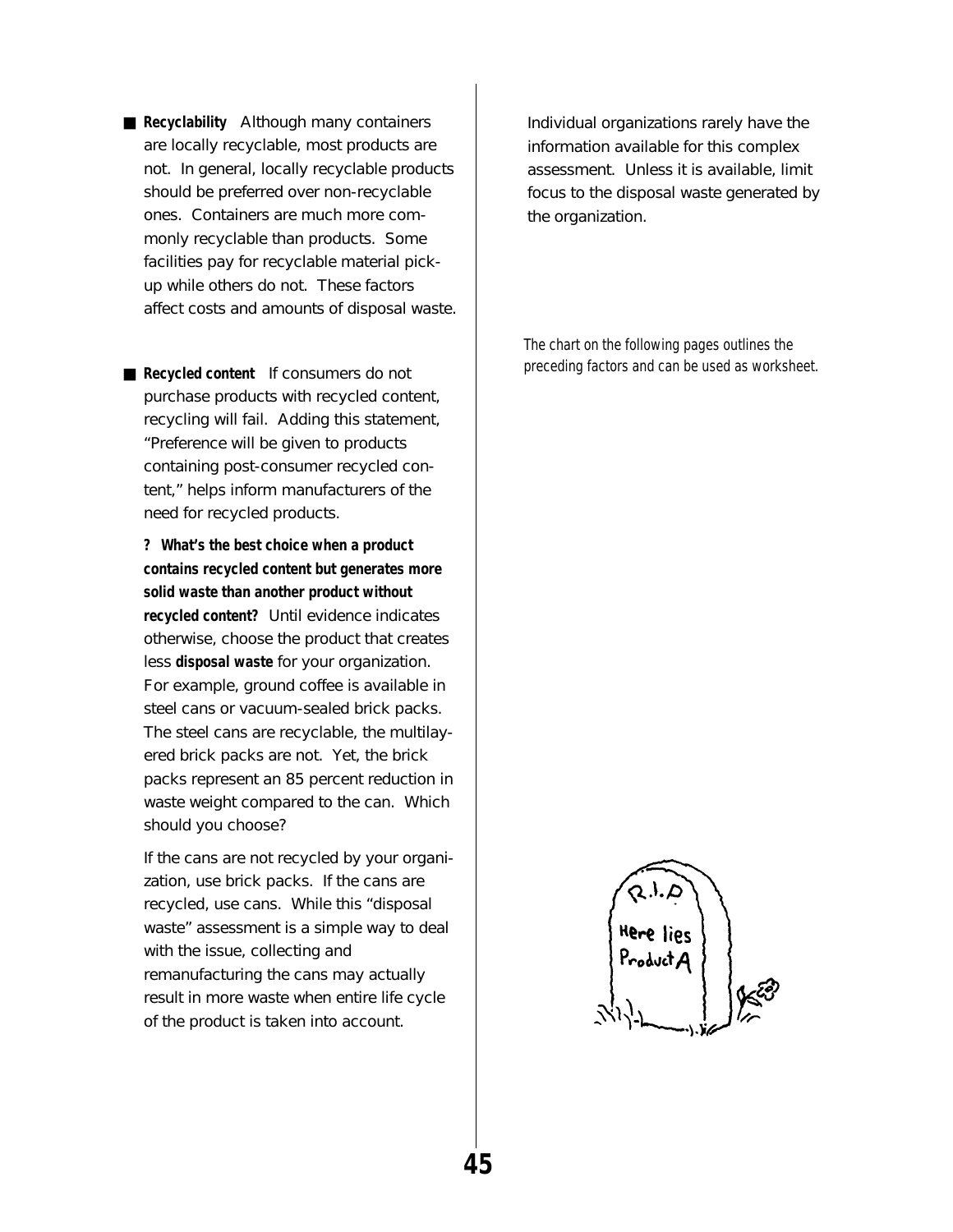## **Source Reduction Purchasing Guidelines Chart** (Side A)

| Factor                                                                                                                                                                                                                                                                                                                                | <b>Product A</b>                                                                                                                                       | <b>Product B</b>                                                                                                                                       |
|---------------------------------------------------------------------------------------------------------------------------------------------------------------------------------------------------------------------------------------------------------------------------------------------------------------------------------------|--------------------------------------------------------------------------------------------------------------------------------------------------------|--------------------------------------------------------------------------------------------------------------------------------------------------------|
| <b>Cost:</b> What is the purchase cost of each product?<br>(Include price of extended warranty if planned.)                                                                                                                                                                                                                           | Cost:                                                                                                                                                  | Cost:                                                                                                                                                  |
| <b>Warranted life:</b> What is the warranted life of the<br>product?                                                                                                                                                                                                                                                                  | <b>Warranted life:</b>                                                                                                                                 | <b>Warranted life:</b>                                                                                                                                 |
| <b>Durability:</b> What is the estimated life of the product in<br>your application? (This information may come from the<br>manufacturer, maintenance records or consumer<br>publications.)<br>Is the product upgradable for a longer life?                                                                                           | <b>Estimated life:</b><br>N/A<br>Yes<br>Somewhat No                                                                                                    | <b>Estimated life:</b><br>N/A<br>Yes<br>Somewhat No                                                                                                    |
| <b>Repairability:</b> Is it cost-effective to have the product<br>refilled, remanufactured or repaired?<br>Does the product have parts that are interchangeable<br>with other models currently in use?                                                                                                                                | N/A<br>Yes<br>Somewhat No<br>N/A<br><b>Yes</b><br>Somewhat No                                                                                          | N/A<br>Yes<br>Somewhat No<br>N/A<br>Yes<br>Somewhat No                                                                                                 |
| <b>Quantity per year:</b> Based on expected product life,<br>what is the number of items needed for one year?                                                                                                                                                                                                                         | Quantity per year:                                                                                                                                     | Quantity per year:                                                                                                                                     |
| <b>Cost per year:</b> Cost of one unit x the number needed<br>per year. (Note: Number needed per year may be a<br>fraction of a whole number when the longevity of the<br>product is greater than one year. For example, if<br>product life is four years, then 25% of product life is<br>used in one year.)<br>* Figures from Side B | Cost per year of<br>product only:<br>Labor cost $(*)$ :<br>Resource cost $(*)$ :<br>Extra material<br>$cost$ (*):<br>Disposal cost (*):<br>Total cost: | Cost per year of<br>product only:<br>Labor cost $(*)$ :<br>Resource cost $(*)$ :<br>Extra material<br>$cost$ (*):<br>Disposal cost (*):<br>Total cost: |
| Weight: What is the disposal weight of the product,<br>including packaging? (This gives weight for the use of<br>one product. Note: Absorbent products often increase in<br>weight after use.)                                                                                                                                        | Weight:                                                                                                                                                | Weight:                                                                                                                                                |
| <b>Weight per year:</b> Quantity per year x weight for the<br>use of one product.                                                                                                                                                                                                                                                     | Weight per year:                                                                                                                                       | Weight per year:                                                                                                                                       |
| <b>Volume:</b> What is the disposal volume of a case of the<br>product (or one product), including packaging?                                                                                                                                                                                                                         | Volume:                                                                                                                                                | Volume:                                                                                                                                                |
| <b>Volume per year:</b> Number of cases or products per<br>year x disposal volume of one case or product.                                                                                                                                                                                                                             | Volume per year:                                                                                                                                       | Volume per year:                                                                                                                                       |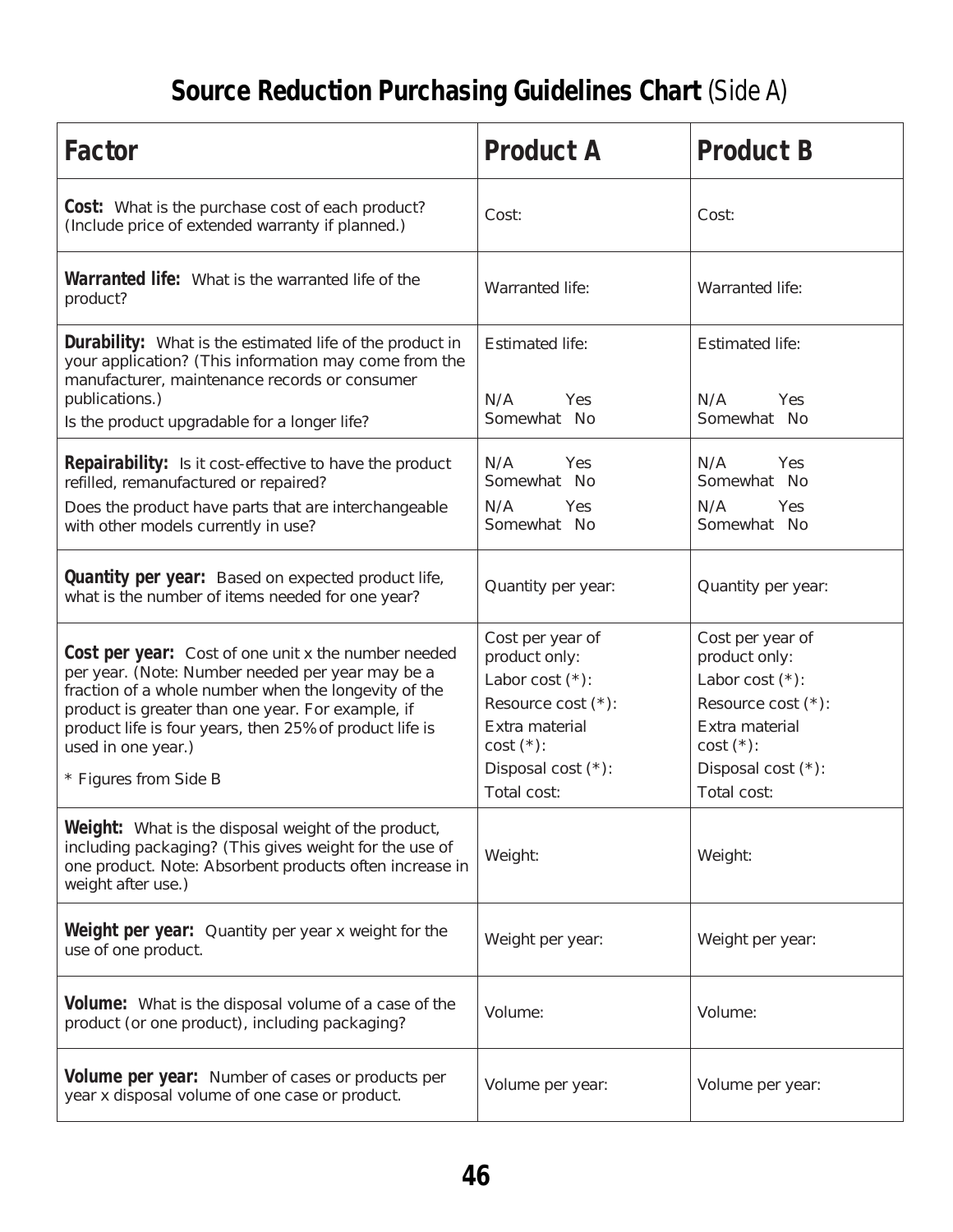### **Source Reduction Purchasing Guidelines Chart** (Side B)

| <b>Factor</b>                                                                                                                                                                                                                                                                                                                                                                           | <b>Product A</b>                                                                                                                                              | <b>Product B</b>                                                                                                                                           |
|-----------------------------------------------------------------------------------------------------------------------------------------------------------------------------------------------------------------------------------------------------------------------------------------------------------------------------------------------------------------------------------------|---------------------------------------------------------------------------------------------------------------------------------------------------------------|------------------------------------------------------------------------------------------------------------------------------------------------------------|
| Disposal costs per year: What are the costs for<br>disposal of the product?<br>Cu. yds. or gallons of waste $x \cos t$ for one = cost.<br>Note: Not actualized unless service is reduced.)<br>* Add to Side A, under Cost per year.                                                                                                                                                     | Cost per year:                                                                                                                                                | Cost per year:                                                                                                                                             |
| <b>Toxicity:</b> What is the comparative toxicity of the<br>product, in use and disposal?                                                                                                                                                                                                                                                                                               | N/A<br>Low Medium High                                                                                                                                        | N/A<br>Low Medium High                                                                                                                                     |
| <b>Worker safety:</b> Including servicing and repair, what is<br>the comparative worker safety involved in the use and<br>disposal of the product? Rate the danger as low,<br>medium or high.                                                                                                                                                                                           | N/A<br>Low Medium High                                                                                                                                        | N/A<br>Low Medium High                                                                                                                                     |
| <b>Labor:</b> What is the comparative labor expense of using<br>the product?<br>Infrequent labor -Low<br>Frequent labor -Medium<br>Very frequent labor -High<br>Not applicable -N/A<br>(With known labor costs and time required for each activity,<br>actual costs can be estimated. Note: Not actualized unless<br>there are staff changes.)<br>* Add to Side A, under Cost per year. | Ordering: N/A<br>Low Medium High<br>Stocking: N/A<br>Low Medium High<br>Servicing: N/A<br>Low Medium High<br>Disposing: N/A<br>Low Medium High                | Ordering: N/A<br>Low Medium High<br>Stocking: N/A<br>Low Medium High<br>Servicing: N/A<br>Low Medium High<br>Disposing: N/A<br>Low Medium High             |
| Other costs: What is the comparative resource use<br>required through the use of the product? Quantify where<br>possible.<br>Electricity<br>Other fuels<br>Water<br><b>Additional materials</b><br>*Add to Side A, under Cost per year.                                                                                                                                                 | N/A<br>Electricity:<br>Low Medium High<br>Other fuels: N/A<br>Low Medium High<br>N/A<br>Water:<br>Low Medium High<br>Addn'l materials: N/A<br>Low Medium High | Electricity: N/A<br>Low Medium High<br>Other fuels: N/A<br>Low Medium High<br>N/A<br>Water:<br>Low Medium High<br>Addn'l materials: N/A<br>Low Medium High |
| <b>Recyclability:</b> Is the product locally recyclable?<br>Is its container locally recyclable?<br>Does this affect costs?                                                                                                                                                                                                                                                             | Somewhat<br>N <sub>0</sub><br><b>Yes</b><br>Somewhat<br>No<br>Yes<br>Yes Somewhat<br>No                                                                       | Somewhat<br>N <sub>o</sub><br>Yes<br>Somewhat<br>N <sub>0</sub><br>Yes<br>Somewhat<br>N <sub>o</sub><br>Yes                                                |
| <b>Recycled content:</b> Does the product have post-<br>consumer recycled content?<br>If yes, what percent?                                                                                                                                                                                                                                                                             | No<br>Yes<br>$\frac{0}{2}$                                                                                                                                    | No<br>Yes<br>$\frac{0}{0}$                                                                                                                                 |

**On an annual basis, Product \_\_\_\_ appears to be cost-effective and reduce waste.**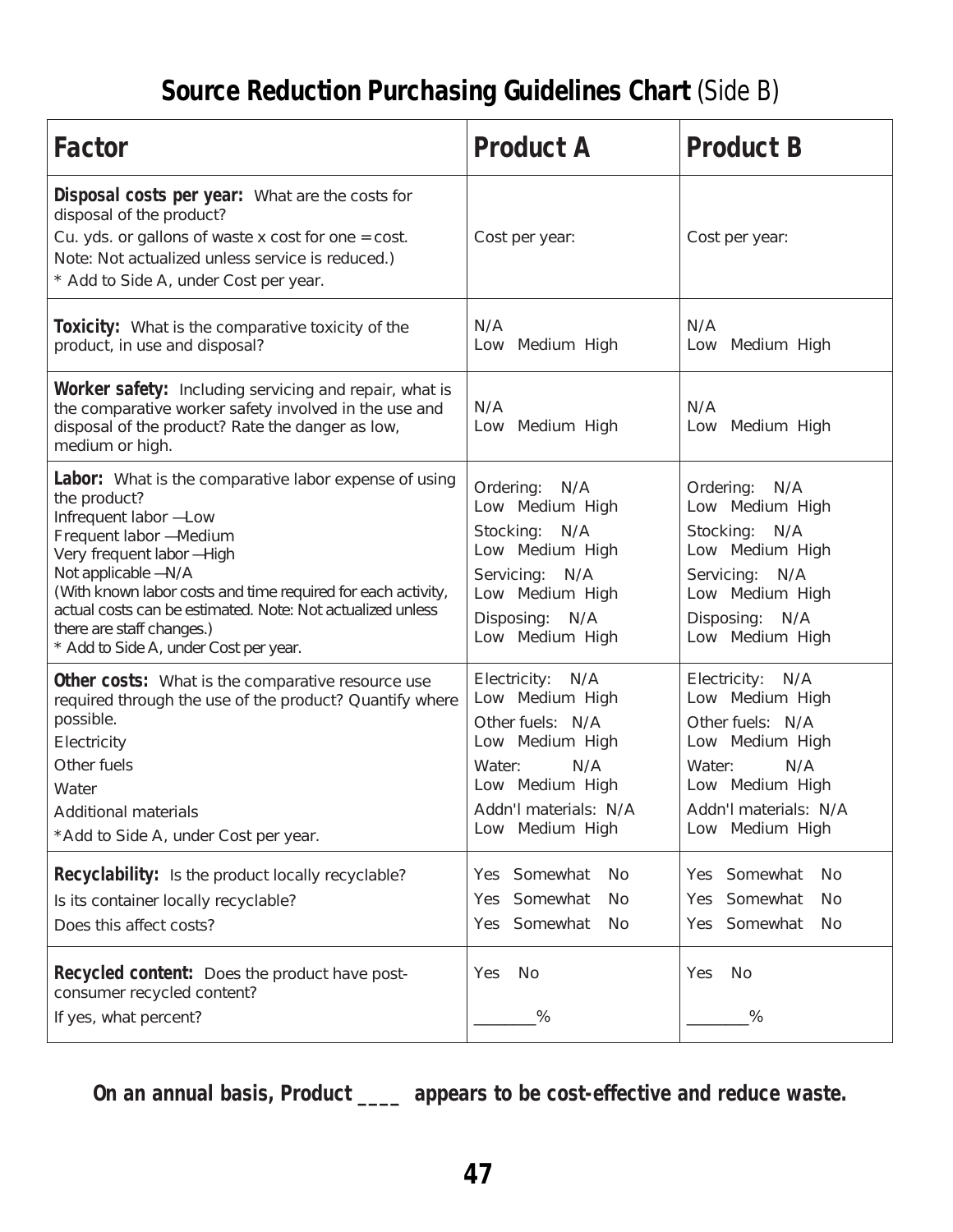

## **Case Studies**

The following case studies report the results of implementing source reduction programs at three organizations: a hospital, a county courthouse and a newspaper. These studies focus on solid waste reduction, although changes in hazardous and liquid waste are also identified.

The OEA gave assistance to focus source reduction activity and document results for the organizations, but the programs are self perpetuating. The reduction teams continue without assistance from the OEA. As the organizations find new ways to reduce their waste, the OEA will update the case studies.

The goal of the case studies was to determine what changes reduce amounts of waste generated by the organizations, not to conduct full life-cycle analysis of the products.

The OEA has several criteria for prioritizing potential case studies.

• **So that the information will have broad applicability:** Case studies are done with organizations whose waste is similar to that of numerous other organizations. Organizations with several major waste streams are preferred over those with just one or two major waste streams. An exception to this is when one particular waste stream is significant to a region or community.

- **So that information can be readily distributed:** Case studies are done with organizations that are members of professional associations, preferably associations that have their own newsletters.
- **To identify which organizations are motivated to reduce waste:** Organizations are chosen from those that request assistance. This is accomplished by informing organizations about the availability of technical assistance to reduce waste and costs, write up and promote programs. Selection is made from the applicants. Working with organizations that request help is preferred because they are more likely to have the internal motivation necessary for a successful program. In addition, for programs to last, motivation to reduce waste must come from within the organization.

#### **Recycling versus Reduction**

Though reduction programs were the only efforts quantified in the case studies, recycling programs were facilitated at the same time. Research showed that source reduction rarely affected recyclable material. Approximately 90 percent of the reduction activities dealt with products that were non-recyclable, indicating that the conflict between reduction and recycling may be overstated.

#### **Savings**

Most of the cost savings came through use of more efficient products or behavior. Because these savings proved so significant, on a percentage basis, comparatively little savings came from reductions in waste hauling costs.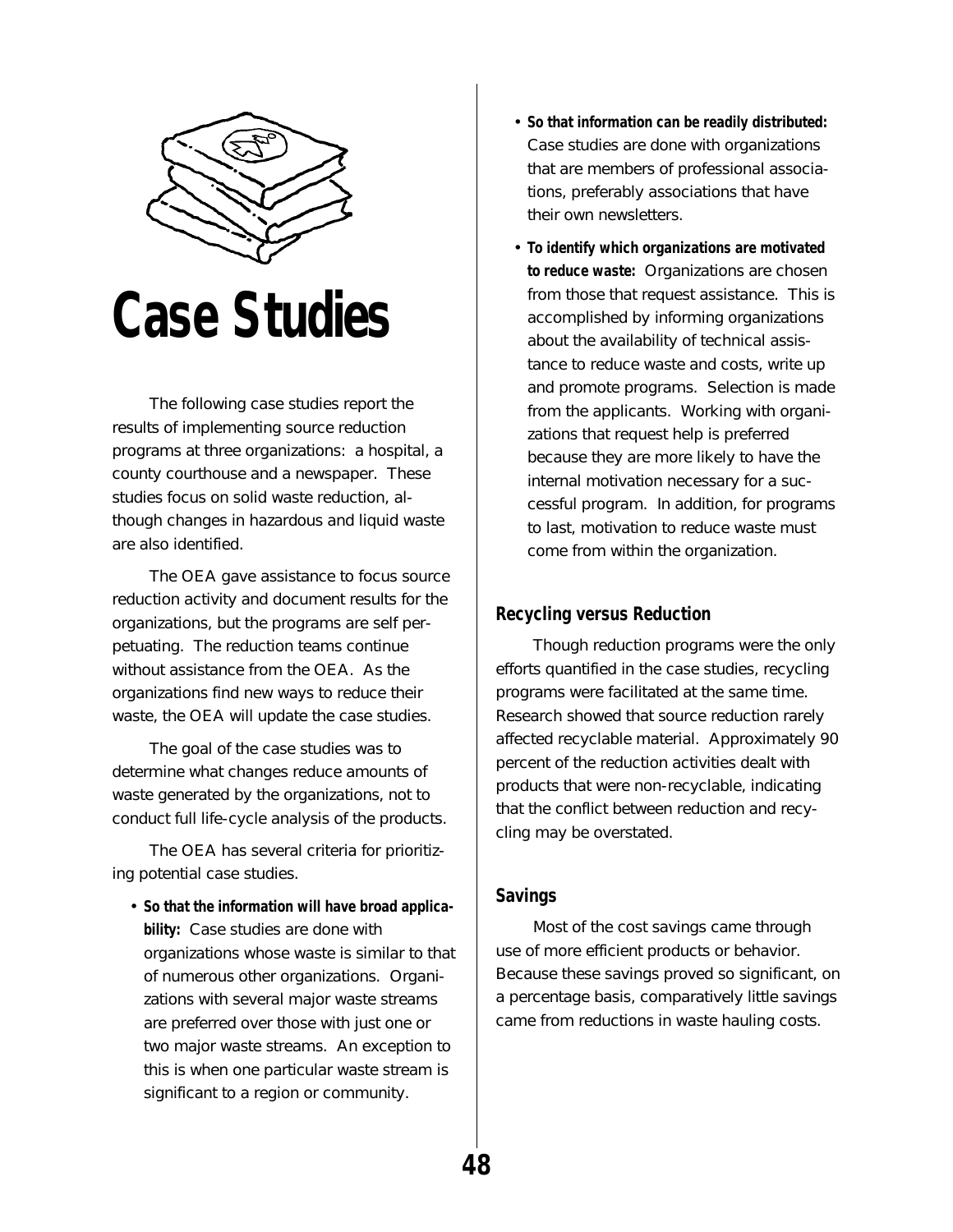## **Source Reduction A hospital case study**

Facility:

**Itasca Medical Center**

126 First Avenue SE

Grand Rapids, Minnesota 55744

The Itasca Medical Center is a 108-bed community hospital with an attached 35-bed convalescent nursing care facility. The hospital staff made a commitment to source-reduce the hospital's waste as much as possible. Secondarily, what they could not reduce they committed themselves to recycle.

The project demonstrates that source reduction is a viable waste management method for hospitals. Measurement of cost changes and waste prevented took place on a product-by-product basis. Product waste was measured through the hospital's use and disposal of a product and did not attempt to measure waste produced through the manufacturing process of the product. The hospitals goal was simple: Reduce the amount of solid waste generated by the facility.

As a result of reduction actions alone, the hospital personnel is preventing **245 cubic yards** and over **10,700 pounds** of waste. Not including the savings from avoided disposal fees, these

actions result in a **\$11,030 yearly cost savings** for the hospital.

Reduction is defined as any activity that reduces waste at its source. The staff members examined their own waste stream and brainstormed ideas to accomplish reduction. As they looked at their waste stream, they asked themselves the following questions:

- ▼ Where can I **reduce** the amount or the toxicity of material used to accomplish any task?
- ▼ Are there existing or new products I can **reuse** over and over again?
- ▼ Are there existing or new products that are repairable, refillable or more durable to give a **longer useful life?**

These are the three pillars on which they based their efforts to reduce the amount of solid waste generated by their facility. The specific measures they identified are contained within this report.

This project was a team effort involving virtually all of the supervisors and staff at the hospital and had complete support of the director, David Triebes. Without their suggestions and implementation of the actions reported here, unnecessary waste would continue. Jim Thibodeau of purchasing and Judy Mager of dietary gave outstanding leadership for the project. Without this leadership the project would not have been possible. Technical support for the case study was provided by Kenneth Brown 612-296-3417, Minnesota Office of Environmental Assistance.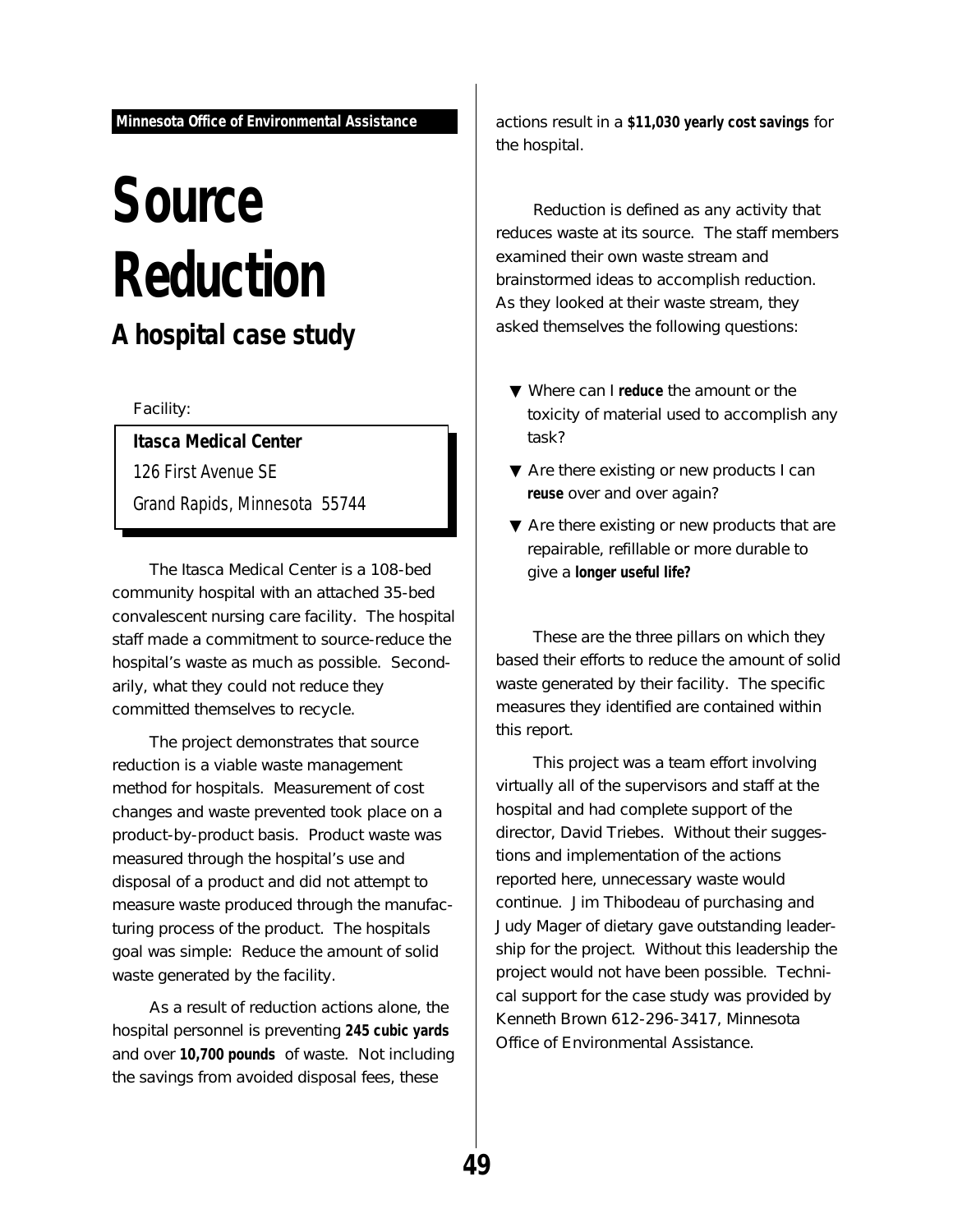#### **Use reusable instead of single-use cafeteria salad plates**

Although reusable plates are used to serve most food, the cafeteria served salads on single-use plates. Now salads are served on reusable dishes as well. As a further measure to reduce waste, cafeteria customers pay by the ounce for the salad they serve themselves, cutting down on food waste.

#### **Volume of waste avoided: 43 cu yd/yr: A 99% volume reduction**

■ Single-use: 8" single-use plate; 55 cases/yr x 3,316 cu"/case = 182,380 cu" shipping volume. Actual disposal volume of 25 plates is 1,760 cu" for 25 plates.

6" single-use plate; 9 cases/yr x 2,100 cu"/case = 18,900 cu" shipping volume; Actual disposal volume of 32,000 plates was calculated to be  $32,000 \div 25 = 1,280 \times 1,760 \text{ cu}'' = 2,252,800 \text{ cu}''/yr$ , x 90% to allow for dumpster settling = 2,027,520 cu"/yr. Percent increase from shipping to disposal volume = 2,027,520 - (182,380 + 18,900) ÷ 2,027,520 = 90% increase.

• Reusable: measures 8.5" diameter x .375" thick. πr<sup>2</sup> h = v; 3.14 x 4.24÷ x .375" = 21.26 cu" ea; 21.26 cu" x 72 ÷ 3 yr  $life = 510$  cu"/vr Net: 2,027,520 - 510 = 2,027,010 cu"  $\div$  46,656 cu"/cu yd = 43.4 cu yd/yr

2,027,520 - 510  $\div$  2,027,520 = 99% volume reduction

#### **Weight of waste avoided: 1,235 lbs/yr: 99% weight reduction /yr**

 $\blacksquare$  **Single-use:** 8" single-use plate; 20 lbs/case of 500, 55 cases/yr = 1,100 lbs 6" single-use plate; 15 lbs/case of 500, 9 cases/yr = 135 lbs; 1,235 total lbs/yr **• Reusable:** plate weighs  $5.625$  oz x  $72 \div 3$  yr life =  $135$  oz/yr Net: 1,235 lbs - (135 oz ÷ 16 oz/lb) = 1,226 lbs/yr reduction;  $1,226 \div 1,235 = 99\%$  weight reduction

**Cost savings, not including avoided disposal fees: \$2,126 /yr: 94% cost savings /yr**

■ **Single-use:** 6" plate, \$275/yr + 9" plate, \$1,980/yr = \$2,255 /yr **• Reusable:** 72 plates purchased  $\textcircled{ }$  \$2.08 ea = \$150,  $\div$  3 yr life = \$50 /yr Washing cost: 14 plates /rack; 2.5 gallons of water is used /rack; 1/15¢ of electricity /rack; 3.5¢ of soap /rack. 32,000 singleuse plates were used/yr,  $\div$  14 plates/rack = 2,285 racks/yr. Water: 2,285 racks x 2.5 gallons = 5,713 gallons/yr x (\$2.47 per 1000 gallons for water and sewer combined) = \$14.11 /yr Electricity: 2,285 racks x  $1/15$ ¢ (.0066) = \$15 /yr Soap: 2,285 racks x 3.5¢ (.035) = \$79.97 /yr Net: Single-use \$2,255 - (Reusable \$50 + \$14 + \$15 + \$80) = \$2,126 savings /yr

**• Indirect costs:** Old reusable plates are given to Goodwill for reuse; no disposal cost. On large volume days, maintenance was called to empty cafeteria trash cans one to two extra times per week. With reusables, extra pick-ups have ceased. A reduction of 36 cu yd/yr x  $$6.25$ /yd gives a theoretical savings of \$225 /yr. However, contracted hauling volume was not decreased due to this action alone.

There was a decrease in labor for purchasing and maintenance departments in managing and handling this waste. There was an increase in labor for dietary to handle the reusables. The existing staff integrated this action. There were no staff changes for the hospital as a whole.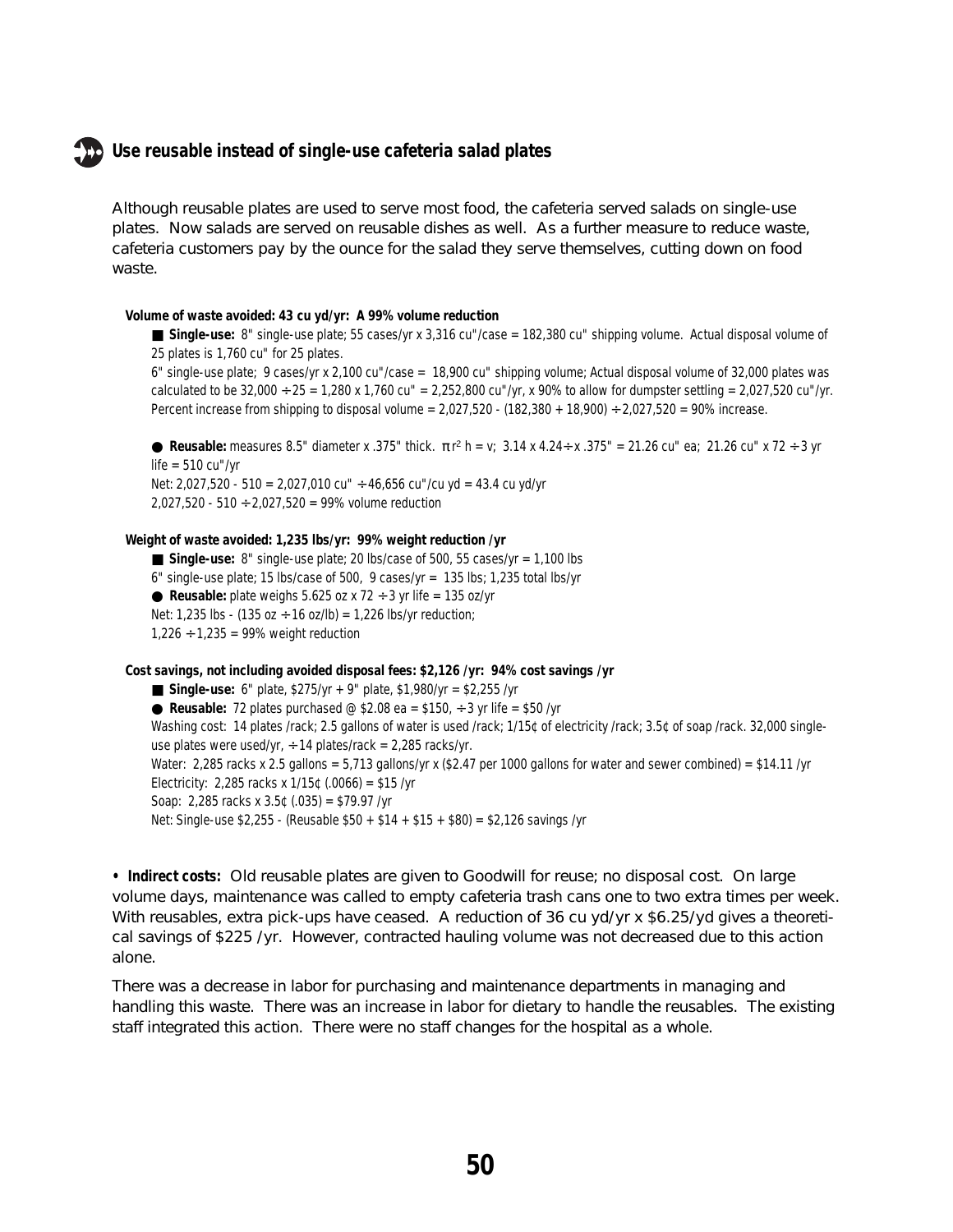#### **Reusable desert dishes replace single-use**

Small ceramic dishes are now used instead of plastic, single-use desert cups. Nurses report that patients appreciate the change to the use of the more substantial ceramic dishes because they convey a more positive feeling than the thin plastic trays.

#### **Volume of waste avoided: 75 cu yd/yr: 99% volume reduction**

■ Single-use: Two sizes were replaced. Tray one: 138 /day x 365 days/yr = 50,370 dishes/yr with a shipping volume of 80 cu" versus 1,430 cu", actual disposal volume for 50 trays. (A 94.4% volume increase). 50,370 trays/yr  $\div$  50 = 1,007.4, x 1,430 cu" for 50 trays, x 90% (dumpster settling allowance) = 1,296,524 cu"/yr

Tray two: 246 /day x 365 = 89,790 dishes/yr with a shipping volume of 65 cu" versus 1,375 cu", actual disposal volume for 50 trays. (A 95.3% volume increase). 89,790 trays/yr  $\div$  50 = 1,795.8, x 1,375 cu" for 50 trays, x 90% (dumpster settling allowance) = 2,222,302 cu"/yr

1,296,524 + 2,222,302 = 3,518,826 cu"/yr

● Reusable: 400 needed, measuring 4" x 2.75" x 1.5" = 16.5 cu in each. Life is 3 years,  $400 \div 3 = 133.3$  /yr, x 16.5 cu" = 2,200 cu"/yr

Net: 3,518,826 cu" - 2,200 cu" = 3,516,626 cu"/yr ÷ 46,656 cu"/yd = 75 cu yd/yr volume reduction; 3,516,626 ÷ 3,518,826 = 99% reduction

#### **Weight of waste avoided: 1,230 lbs/yr: 96% weight reduction**

■ **Single-use:** Tray one; 6.1 oz for 50; 50,370 used /yr ÷ 50 = 1,007.4, x 6.1 oz = 6,145 oz/yr Tray two; 8 oz for 50; 89,790 used/yr  $\div$  50 = 1,795.8, x 8 oz = 14,366 oz/yr  $6,146 + 14,366 = 20,512$  oz/yr **• Reusable:** 6.26 oz each x 133.3 /yr = 833 oz/yr Net: 20,512 - 833 = 19,679 oz/yr ÷ 16 oz/lb = 1,230 lbs/yr weight reduction; 19,679 oz/yr ÷ 20,512 oz/yr = 95.9% weight reduction

#### **Cost savings, not including avoided disposal fees: \$904 /yr: 60% cost savings/yr**

■ **Single-use:** Cost; \$64.40/case x (8.4 + 15) cases = \$1,507/yr ● Reusable: Cost 23.95 a dozen; 400 needed,  $\div$  12 = 34 dozen, x \$23.95 = \$814;  $\div$  3 yr/life = \$271/yr Costs of water, sewer, electricity and soap: 400 dishes washed /day  $\div$  21 dishes on a rack = 19 racks run/day. Water and sewer for 2.5 gallons/rack is 19 x 2.5 gal = 47.5 gal/day x 365 days/yr = 17,338 gal/yr, x \$2.47/1000 gal = \$42.82/yr Electricity is .0066 $\text{\textdegree}$  /rack x 19 racks/day x 365 = \$45.77/yr Soap is 3.5¢ /rack x 19 racks/day x 365 = \$243/yr Net:  $$1,507 - ($271 + $43 + $46 + $243) = $904 \text{ cost savings/yr}; $904 \div $1,507 = 60\%$ 

**Indirect costs:** A reduction of 62 cu yds of waste /yr theoretically translates into 62 x \$6.25/cu yd = \$387 /yr. However, contracted hauling volume was not decreased due to implementation of this measure alone. Labor for purchasing and maintenance decreased due to less management and handling of single-use dishes. Labor for dietary increased or due to washing of reusables. Implementation of this action was integrated by existing labor. The hospital as a whole did not experience an increase in labor cost.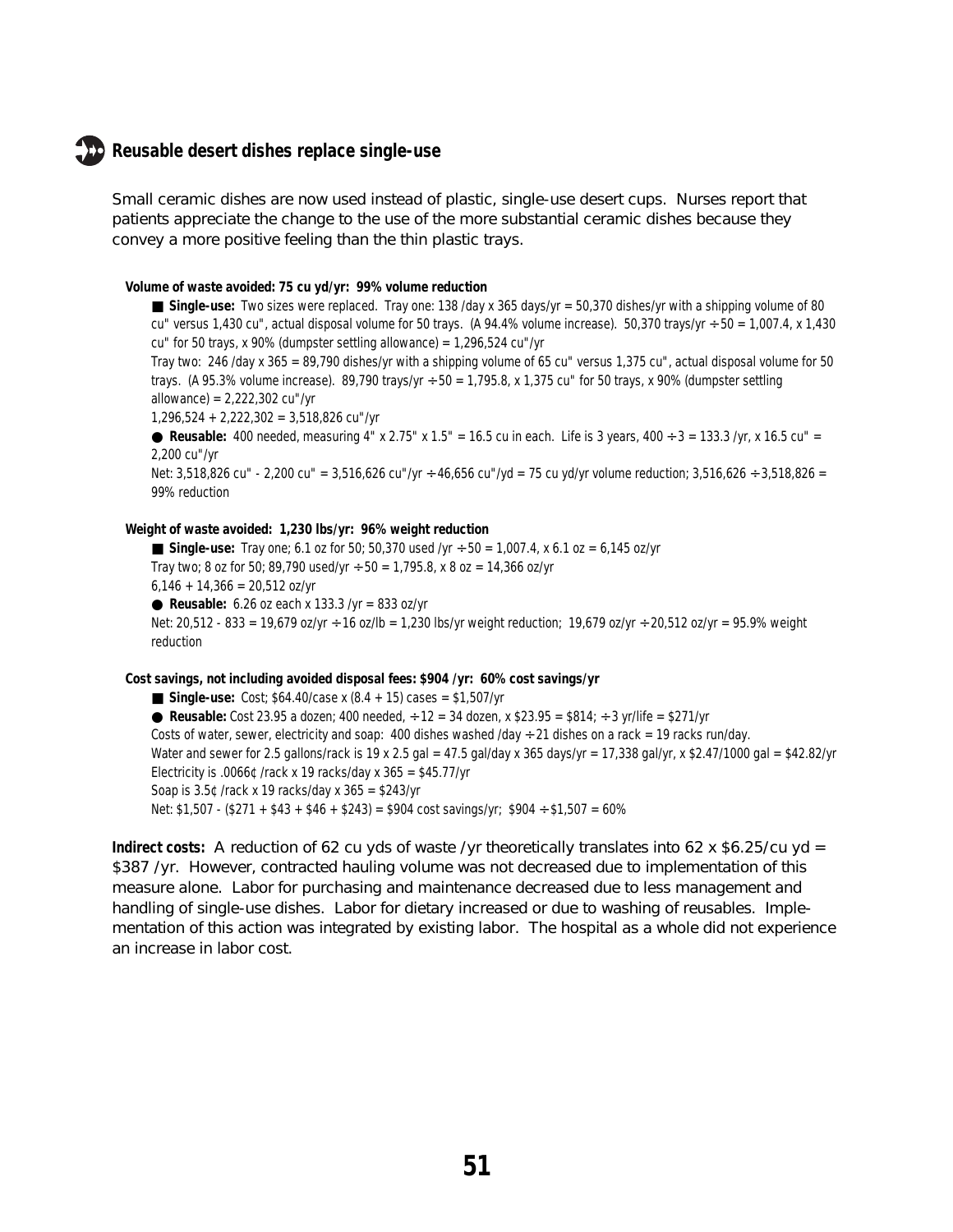#### **Change to rechargeable batteries**

For minimal disruption of patients' sleep, nursing staff used "D" cell flashlights to check on patients during the night. This practice was appreciated by patients but resulted in large quantities of spent batteries. Rechargeable flashlights are now used. Purchased over four years ago, the original sample still performs very well.

**Volume of waste avoided: 1,272 batteries or .074 cu yd each year; 98% volume reduction**

■ Disposable: "D" cell battery purchased dropped from 120 per month to 14 per month, a decrease of 106 batteries per month.

Net change in battery volume; 106/mo x 2.77 cu"/battery x 12 = 3,523 cu"/yr ● **Reusable:**  $7''$  x 2.25" = 17.5 cu" x 18 flashlights  $\div$  4 yr life = 78.75 cu"/yr Net: 3,523 - 79 = 3,444 cu" ÷ 46,656 cu"/cu yd = .074 cu yd/yr; 3,444 ÷ 3,523 = 97.76% volume reduction

**Weight of waste avoided: 394 lbs each year; 99% weight reduction**

- **Disposable:** "D" cell weighs 5 oz, 106 x 5 oz x 12 = 6,360 oz per year  $\div$  16 oz for one pound = 398 lb/yr.
- **Reusable:** rechargeable flashlight weighs 1 lb x 18 flashlights purchased = 18 lbs,  $\div$  4 yr life = 4.5 lb/yr

Net: 398 lbs - 4.5 lbs = 393.5 lb/yr reduction;  $393.5 \div 398 = 98.9\%$  weight reduction.

**Cost savings, not including avoided disposal fees: \$260 each year: 86% cost savings**

- **Disposable:** 106 batteries/mo x 12 = 1,272 /yr x 23.7¢ ea = \$302 /yr
- ● **Reusable:** \$207 was spent purchasing 18 reusable flashlights.

Flashlights are guaranteed for one year, but a four year life has been experienced. Over four years, 5,088 batteries and \$1,208 in disposable battery purchase cost is avoided. Electricity used to recharge the batteries is reported insignificant compared to total hospital usage.

Net: \$1,208 - \$207 = \$1,041 ÷ 4 years for an average of \$260 saved each year; \$1,041 ÷ 1,208 = 86.2% cost reduction

**Indirect costs:** Currently, hospitals must manage alkaline batteries as hazardous waste. Significant reduction in volume and weight reduces disposal costs.

**Issues:** Staff must be trained on use of recharger. Electrical outlets must be convenient for nursing staff. Rechargeable flashlights with "low battery" indicators are recommended. With these measures in place, implementation has been successful.

Note: Minnesota Statute 115A.9155 applies to disposal of industrial batteries. Mercuric oxide and silver oxide as well as nickel-cadmium and lead-acid batteries purchased for use by government, industry, communications and medical facilities are covered. Manufacturers selling these batteries to these facilities are responsible for ensuring a system of collection and processing of these batteries by August 1, 1990.

Pilot collection for all other rechargeable batteries and appliances (primarily from households) must be in place by April 15, 1992. Rechargeable tools and appliances must have a rechargeable battery that can be easily removed after July 1, 1993.

Alkaline batteries sold in Minnesota may contain no more than 0.025 percent mercury by battery weight as of February 1, 1992. Although rechargeable batteries result in substantially less solid waste than their alkaline or carbon-zinc counterparts, it is difficult to compare the complete environmental impact of these three battery types. However, in Minnesota, rechargeable batteries are subject to mandatory collection which ultimately results in recycling or controlled hazardous waste disposal, while low-mercury and carbon-zinc batteries can be disposed in municipal solid waste.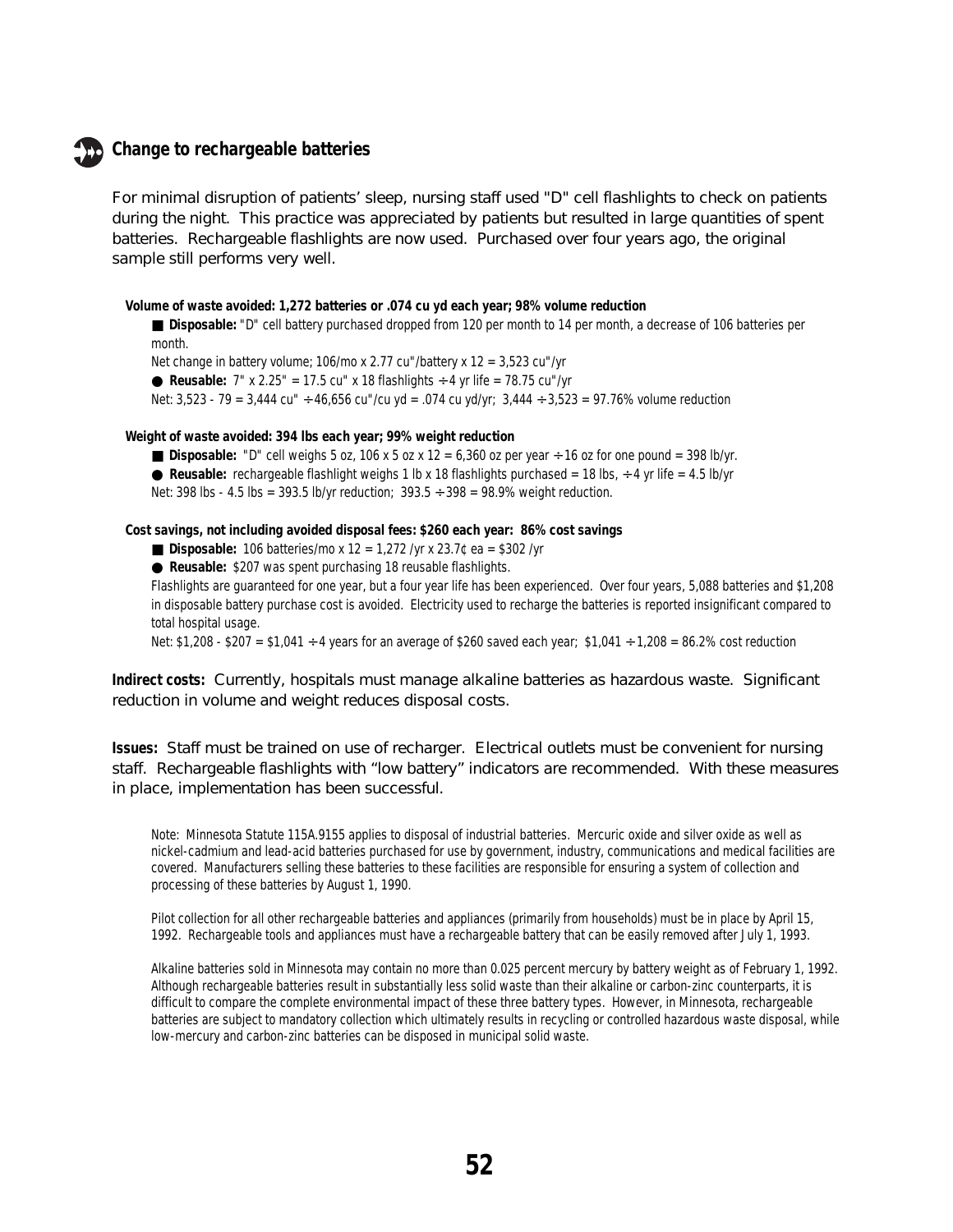#### **Use reusable, not single-use, pitchers on patient floors**

Nurses must have individual pitchers of water available for patients on each floor of the hospital. Reusable, color-coded pitchers for each department are now used.

#### **Volume of compacted waste avoided: 19 cu yd /yr; 99% volume reduction**

■ Single-use: The hospital threw out 5,500 single-use pitchers every year, 11 cases of 500/case. Assembly of container and handle required, separate components. The volume of one container ( $\pi$ r<sup>2</sup>h = v) 3.14 x 2.5<sup>2</sup> x 8 = 157 cu". x 5,500 pitchers/yr = 863,500 cu" Handle - solid plastic, must be assembled, not autoclavable (steam sterilization), case 80" x 23.5" = 1,880 cu" x 11 cases/yr = 20,680 cu"/yr Lid - solid plastic, not autoclavable, case 60" x  $14" = 840$  cu" x 11 cases/yr =  $9,240$  cu"/yr  $863,500 + 20,680 + 9,240 = 893,420$  total cu"/yr, minimum volume ● **Reusable:** The volume of the autoclavable, reusable pitcher is 170 cu". It has a minimum life expectancy of 3 years. 180 were purchased. 180 x 170 cu" =  $30,600$  cu " every 3 years;  $\div$  3 = 10,200 cu"/yr. Net: 893,420 cu" - 10,200 cu" = 883,220 cu"/yr ÷ 46,656 = 18.9 cu yd/yr volume reduction;  $883,220 \div 893,420 = 98.8\%$ 

#### **Weight of waste avoided: 414 lbs; 94% weight reduction**

■ Single-use: One 500-count pitcher case has the following weights: Pitchers, 10 lbs Handles, 20 lbs Lids, 10 lbs 40 lbs x 11 cases used /yr = 440 lbs/yr  $\bullet$  **Reusable:** Pitcher weighs 7 oz x 180 purchased  $\div$  min. 3 yr life = 420 oz  $\div$  16 oz/lb = 26 lbs/yr. Net: 440 - 26 = 414 lbs avoided /yr.; 440 - 26  $\div$  440 = 94.1%

#### **Cost savings, not including avoided disposal fees: \$1,445 /yr: 81% savings /yr**

One 500 count case of each of the following costs: Pitchers, \$49 Handles, \$69 Lids, \$43 ■ **Single-use:** Cost = \$161 x 11 = \$1,771 /yr = \$148 /mo. ● **Reusable:** Cost = \$1.77 ea x 180 needed = \$318,  $\div$  3 yr life cycle = \$106 /yr = \$8.83 /mo. Water, electricity and soap is calculated to cost approximately \$225 /yr Net: Single-use (\$148 x 12) - (\$8.83 x 12 + \$225) = 1,445/yr savings  $$1,445 \div $1776 = 81\%$  savings /yr

**Indirect costs:** There was a decrease of labor in ordering, stocking and delivering for the purchasing and maintenance departments. No significant labor change to get reusables to kitchen because taken with other food cart items. Increase in loading/unloading dishwasher. No change in overall staff for the hospital due to implementation of this action.

**Issues:** Color-coding assures pitchers are returned to correct department. Reusable pitchers are stackable and are stored where single-use pitchers used to be kept.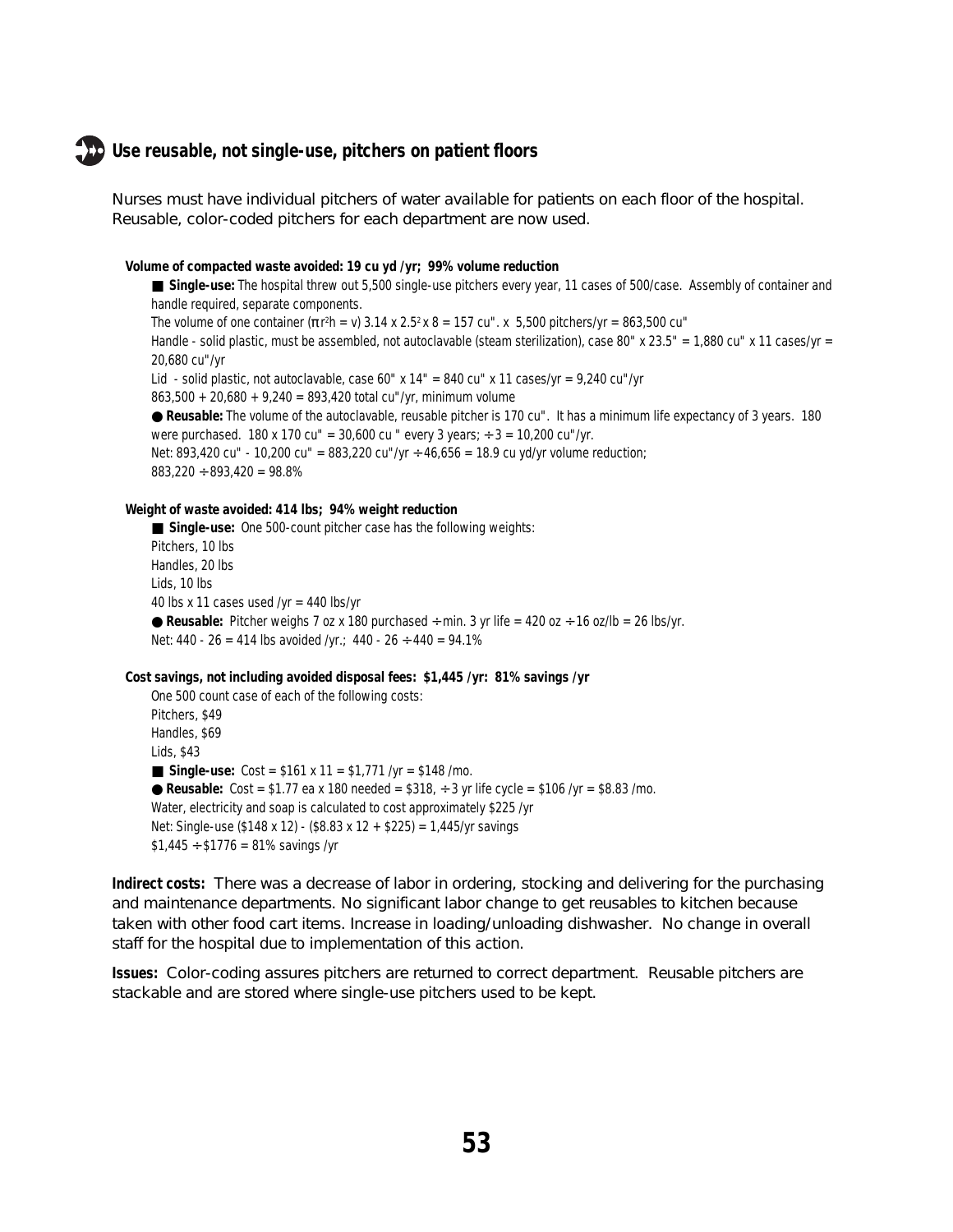#### **Change from disposable to reusable pads**

When nursing staff changed from plastic-lined, fiber-filled disposable underpads used on patient beds to a reusable cotton underpad, patients reported an increase in comfort.

#### **Volume of waste avoided: 44 cu yds each year: 92% volume reduction**

■ **Single-use:** 300 fewer cases of disposable pads are used each year. The cases measure 21" x 14" x 15" = 4410 cu" /case  $x$  300 = 1,323,000 cu"  $\div$  46,656 cu"/cu yd = 28 cu yd. This volume represents manufacturer's shipping volume, a minimum volume for the product. Actual disposal volume after use was observed to be a minimum of 70% greater. 28 cu yd ship. vol. x  $70\% = 19.6$  cu yd., 28 cu yd + 19.6 cu yd = 47.6 cu yd/yr

● **Reusable:** Each pad measures 24" x 36" x 1/2" = 432 cu in., 768 pads were purchased. Pad life is estimated to be a minimum of 2 years. 432 cu in. x 768 = 331,776 cu in of waste every 2 years,  $\div$  2 = 165,888 cu in of waste/yr. 165,888  $\div$ 46,656 cu in/yd = 3.55 yards/yr. When worn out, these pads will be reused as rags and rag pads. When they are eventually thrown out net waste volume will be 47.6 cu yds - 3.55 cu yds = 44.05 cu yds net volume reduction/yr. 47.6 - 3.55  $\div$  47.6 = 92.5% volume reduction/yr

#### **Weight of waste avoided: 5,537 lbs each year: 97% weight reduction**

■ Single-use: Unused, disposable pads from one case weigh 19 lbs; 300 x 19 lbs = 5,700 total lbs. Due to fluid absorption, actual disposal weight would be higher. Minimum weight used.

**• Reusable:** 6.8 oz each, 768 purchased for 2 yrs =  $2,611.2$  oz/yr  $\div$  16 oz/lb = 163.2 lbs/yr Net:  $5,700$  lbs -  $163$  lbs =  $5,537$  lbs net weight reduction/yr 5,700 - 163  $\div$  5,700 = 97% weight reduction/yr

**Cost savings, not including avoided disposal fees: \$5,021 each year: 67% cost reduction**

■ Single-use: Approximately 16,000 single-use pads, a cost of \$7,466, were thrown out each year.

 $\bullet$  **Reusable:** \$4,440, reusable pad purchase cost  $\div$  2 yr pad life = \$2,220 /yr plus \$225 in water, soap and electricity/yr = \$2,445/yr.

Net:  $$7,466 - $2,445 = $5,021$  /yr cost savings  $\div$  \$7,466 = 67% cost reduction/yr

**Indirect costs:** Reduction in disposal of 44 cu yds of single-use pads at \$6.25 per cu yd = \$275/yr. However, this figure was not included in savings because contracted hauling volume for the facility was not changed. Labor cost of purchasing, checking-in, moving, storing and disposing of 16,000 single-use pads/yr decreased for purchasing and maintenance departments. Labor cost of washing and folding reusable pads increased for laundry department. These changes were not incorporated into the cost figure because, though labor for individual departments changed, labor costs for the hospital as a whole did not change. This action was integrated by the existing staff.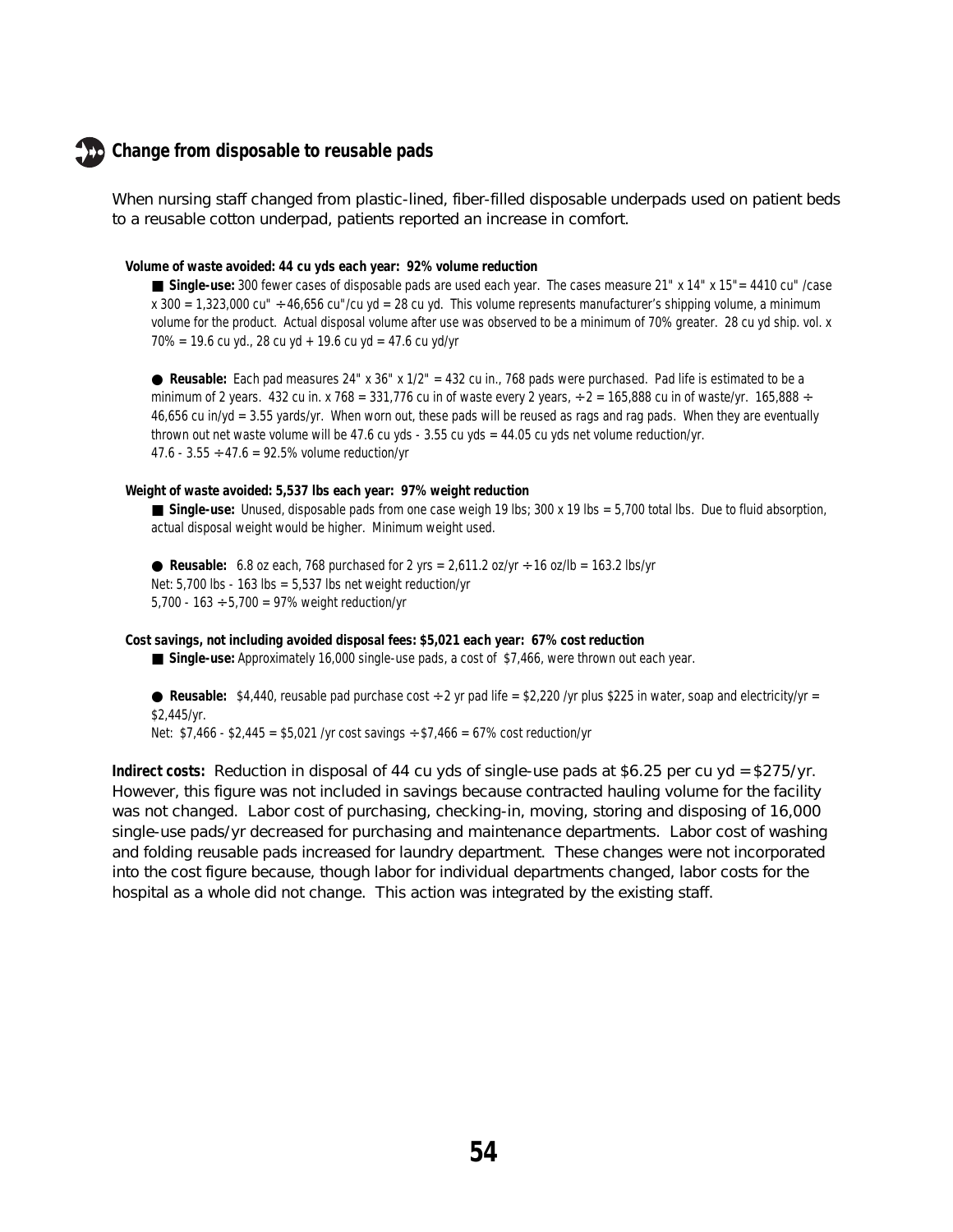

#### **Exit sign conversion**

There are 18 exit signs throughout the facility, all lit continuously. Existing incandescent bulb sockets were converted to fluorescent. Fluorescent bulbs were found to last 10 times longer (2.5) yrs) than the hospitals incandescent exit sign bulbs (1/4 of one yr). Although most exit signs have 2 incandescent bulbs per exit sign, the hospitals fixtures contained one. It is worthy to note that conversion to fluorescent was still beneficial.

```
Percent reduction of this waste stream: 89%
    Incandescent count; 67 used/yr in facility
    Fluorescent count; 18 needed for 2.5 yr; 7.2/yr; 89% count reduction
```

```
Volume of waste avoided: .0034 cu yd; 80% volume reduction of exit lighting waste
```
15-watt incandescent bulbs =  $3 \text{ cu}$ " x  $67 = 201 \text{ cu}$ "/yr 7-watt fluorescent bulb =  $3.75$  cu" x 18 used in 2.5 yr =  $27$  cu"/yr Ballast; 4 cu", life 5 yrs, 1 yr = 19% of total life, 4 cu" x 18 count = 72 x 19% = 14 cu"/yr Net: 201 - 27 - 14 = 160 cu" ÷ 46,656 cu"/yd = .0034 cu yd/yr 201 cu" -  $(27 + 14 \text{ cu})$  ÷ 201 = 79.6% volume reduction

```
Weight of waste avoided: 24 oz; 40% weight reduction of exit lighting waste
    15-watt incandescent bulb; .8 oz x 67/yr = 54 oz/yr
    7-watt fluorescent bulb; 1.15 oz x 18 bulbs for 2.5 yr \div 2.5 = 8.3 oz/yr:
    Ballast; last 45,000 hrs (5 yrs); magnetic ballast wt. 7 oz; 19% life use/yr; 19% x 7 oz = 1.33 oz/yr/fixture.
    Net: 18 x 1.33 = 24 oz/yr for total
    54 oz/yr - (8.3 + 24) \div 54 = 40\%
```

```
Cost savings, not including avoided disposal fees: $6/yr: 11% /yr cost savings
    Incandescent bulbs cost $0.64 ea x 67 = $43/yrFluorescent bulbs cost $2.50 ea x 18 = $45 for 2.5 yrs, $18/yr
    Retrofit kits cost $12.70 ea x 18 = $228; conservative 10 yr life = $23/yr
```
Electricity cost savings: \$3.85; 46% electricity cost savings Incandescent; \$.05 /kWh x 15 watts = \$01.01 /1,000hrs. x 8.760 (8760 hrs/yr) = \$8.45 /yr Fluorescent: \$.05 /kWh x 8 (7 watts for bulb + 1 watt for ballast) = .525 /1,000hrs x 8.76 = \$4.60 Net:  $($43 + $8.45) - ($18 + $23 + $4.60) = $5.85/yr$  $$5.85 \div $51.45 = 11.4\%$  /yr cost savings

**Indirect costs:** Labor - Each bulb change costs \$8 in labor. Replacing 67 incandescents costs \$536/ yr. Replacing 18 fluorescents every 2.5 yrs costs \$144; or \$58/yr. Net labor cost change; \$478 savings. However, no staff changes were made at the hospital as a direct result of implementation of this action.

**Issues:** Although the hospital's incandescent bulbs listed a 2,500-hour life, that proved to be a maximum. Although fluorescents listed a 10,000-hour life, in continuous-burn applications they have lasted over 2 years (22,000 hrs). Loop type PL and straight tube mini bi-pin fluorescent lamps are both available for exit sign conversion.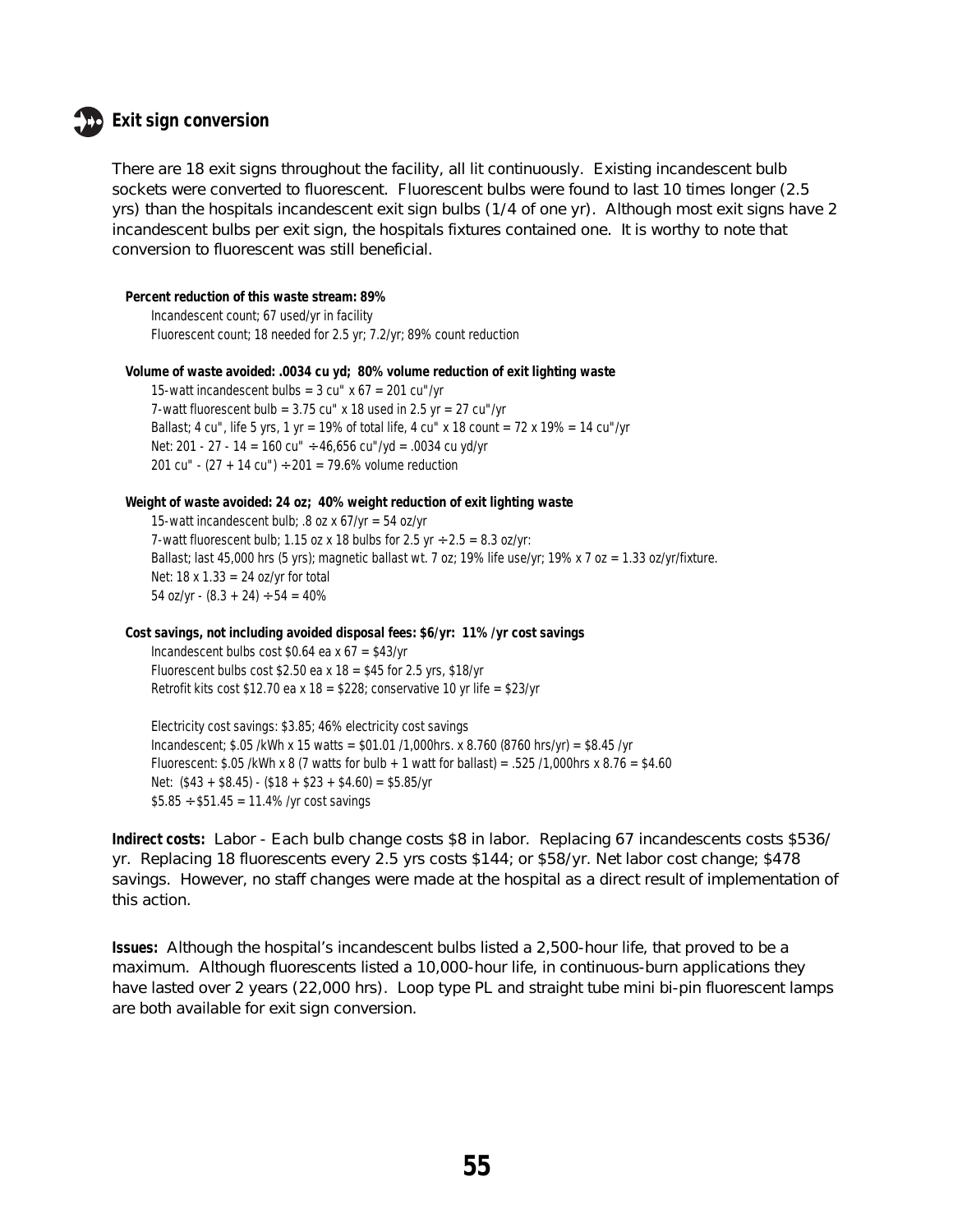#### **Replace incandescent floodlights with fluorescent floodlights**

During remodeling, the hospital installed 87 compact fluorescent, recessed ceiling floodlights instead of recessed incandescent floodlights. Reported benefits of the change were source reduction, less heat build-up, lower maintenance costs and improved light quality.

The fixtures have been in place over 2 years. No bulbs have burned out. Approximately half are continuously lit and half are on a computerized timer.

**Volume of uncompacted waste avoided: .1 cu yd; 94% volume reduction** Incandescent; a 60-watt bulb measured 7 cu" displacement, life 1000 hrs Fluorescent; a 13-watt bulb measured 4 cu" displacement, life 22,000 hrs (over 2 yrs) Ballast; last 45,000 hrs (5 yrs) and measures 8.9 cu". Usage for 45,000 hours of one light: Incandescent; 696 bulbs x 7 cu" =  $4,872$  /yr cu" Fluorescent; 34.8 bulbs x 4 cu" = 139 cu"/yr Ballast, 1 = 8.9 cu"; 5 yr life; 87 fixtures; 87÷5= 17.4 prorated use/yr; 17.4 x 8.9 = 155 cu"/yr Net: 4,872 -139 - 155 = 4,578 cu" avoided  $\div$  46,656 cu"/yd = .098 cu yd/yr  $4,872 - 155 \div 4,872 = 94\%$ 

#### **Weight of waste avoided: 26.5 lbs/yr; 64% weight reduction**

Incandescent; 60-watt bulb weighs .95 oz x 696 used/yr = 661 oz/yr waste Fluorescent; a 13-watt bulb weighs 1.75 oz; .5 life used /yr x 87 fixtures = 76.5 oz/yr/waste Ballasts; life 45,000 hrs:

**Magnetic** ballast weighs 9.75 oz; 19% life used /yr = 1.85 prorated oz/yr x 87 lights = 161 oz/yr waste **Electronic** ballasts weighs 2.30 oz; 19% life used /yr = .437 oz/yr x 87 lights = 38 oz/yr waste.

• Fluor. bulb (76.5) + Mag. bal. (161) = 237.5 oz/yr

• Fluor. bulb  $(76.5)$  + Elec. bal.  $(38)$  = 114.5 oz/yr Net:  $661 - 76 - 161 = 424$  oz  $\div$  16 oz/lb = 26.5 lbs/yr 661 oz - 238 oz ÷ 661 oz = 64%

**Cost savings, not including avoided disposal fees: \$268 /yr: 36% cost savings /yr**

```
• Incandescent bulbs cost $0.64 ea x 696 = $445/yr
```
• Fluorescent bulbs cost \$2.51 ea x 34.8 prorated bulbs/yr =  $$87/yr$ 

• Ballast cost \$12.70 ea for conservative 10 yr life = \$1.27 prorated cost/fixture x 87 fixtures = \$110/yr • Electricity savings; 60-watt incandescents (cost \$3 /1,000 hrs) were replaced by 14 watt fluorescent (cost \$.70 / 1000 hrs); 8760 hrs in one yr  $\div$  1000 = 8.76 kwatt; Yearly incandescent cost \$3 x 8.76 = \$26/yr; Yearly fluorescent cost \$0.70 x 8.76 = \$6/

yr; \$26 - \$6 = \$20/yr savings = **77% electricity cost savings.**

Net: (\$445 + 26) - (87 + 110 + 6) = \$268 cost savings/yr; \$268 ÷ (\$445 + \$26) = 36% savings/yr

**Indirect costs:** Labor for changing incandescent bulbs; \$8/change x 696 = \$5,568/yr. Labor for changing fluorescent bulbs; \$8/change x 34.8 = \$278/yr. A significant labor decrease for the maintenance department results from this action. However, no change was made in staff due to this action alone.

**Issues:** The maintenance staff discovered that some compact fluorescent units are sold with the ballast and bulb glued together as one unit. When the bulb burns out the entire lens and ballast must be thrown out. To avoid this unnecessary waste and expense, make sure the bulbs can be replaced.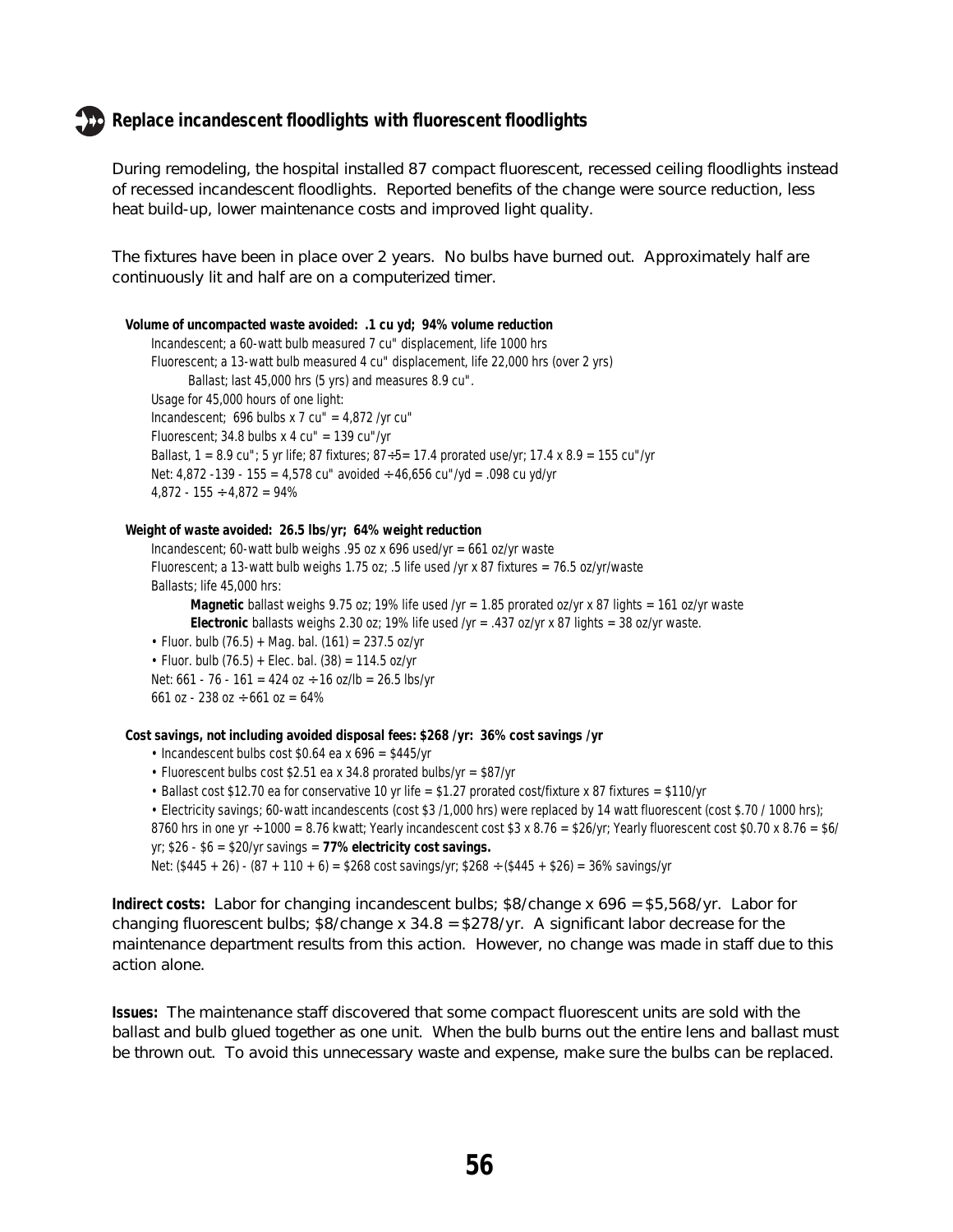#### **Use efficient flow shower heads**

There are 33 showers in the hospital and long-term care center. By changing to efficient-flow fixtures, the hospital conserves water, energy and capital.

- The old shower heads used 3.5 gallons /min.
- The new shower heads use 1.5 gallons /min.

```
Volume of waste water avoided: 103,000 gallons /year: 57% volume reduction
    Approximately 2,100 showers lasting an average of 7 minutes each are taken at the facility each year.
    Old: 3.5 gal./min x 7 min = 24.5 gal/shower x 2,100 showers = 51,450 gal/yr
    New: 1.5 gal./min x 7 min = 10.5 gal/shower x 2,100 showers = 22,050 gal/yr
    Net: 29,400 gallons saved; 29,400 \div 51,450 = 57\% volume reduction
Cost savings, including avoided waste water treatment cost: $89/yr: 57% cost reduction
    Water cost is $1.70 /1,000 gal. Sewer charge is pegged to the number of gallons of water used and is $.77 /1,000 gal.
    Total cost of water used is $2.47 /1,000 gal.
    29,400 ÷ 1,000 x $2.47 = $73 /yr
    It takes 22 watt-hours to heat one gallon of water to 120°F x # gal heated (29,400 ÷ 2 = 14,700 gal heated) = 323,400 ÷ 1000
    (for kilowatt hours) = 323.4 kilowatt hours x watt hourly rate of $0.05 /kilowatt = $16; $73 water and sewer savings + $16
    electricity savings = $89
    Old: 51,450 gal/yr x $2.47/1,000 gal = $127/yr
```
**New:** 22,050 gal/yr x \$2.47/1,000 gal = \$54/yr Net:  $$127 - $54 \div $127 = 57\% \text{ cost reduction}$ 

**Issues:** Although shower heads were replaced by efficient-flow fixtures, the timing of replacement was determined by existing shower head life-cycle maintenance. The hospital replaces shower heads when corrosion and mineral build up impair function. Old shower heads are given away for reconditioning and reuse. Aerators are used on faucets.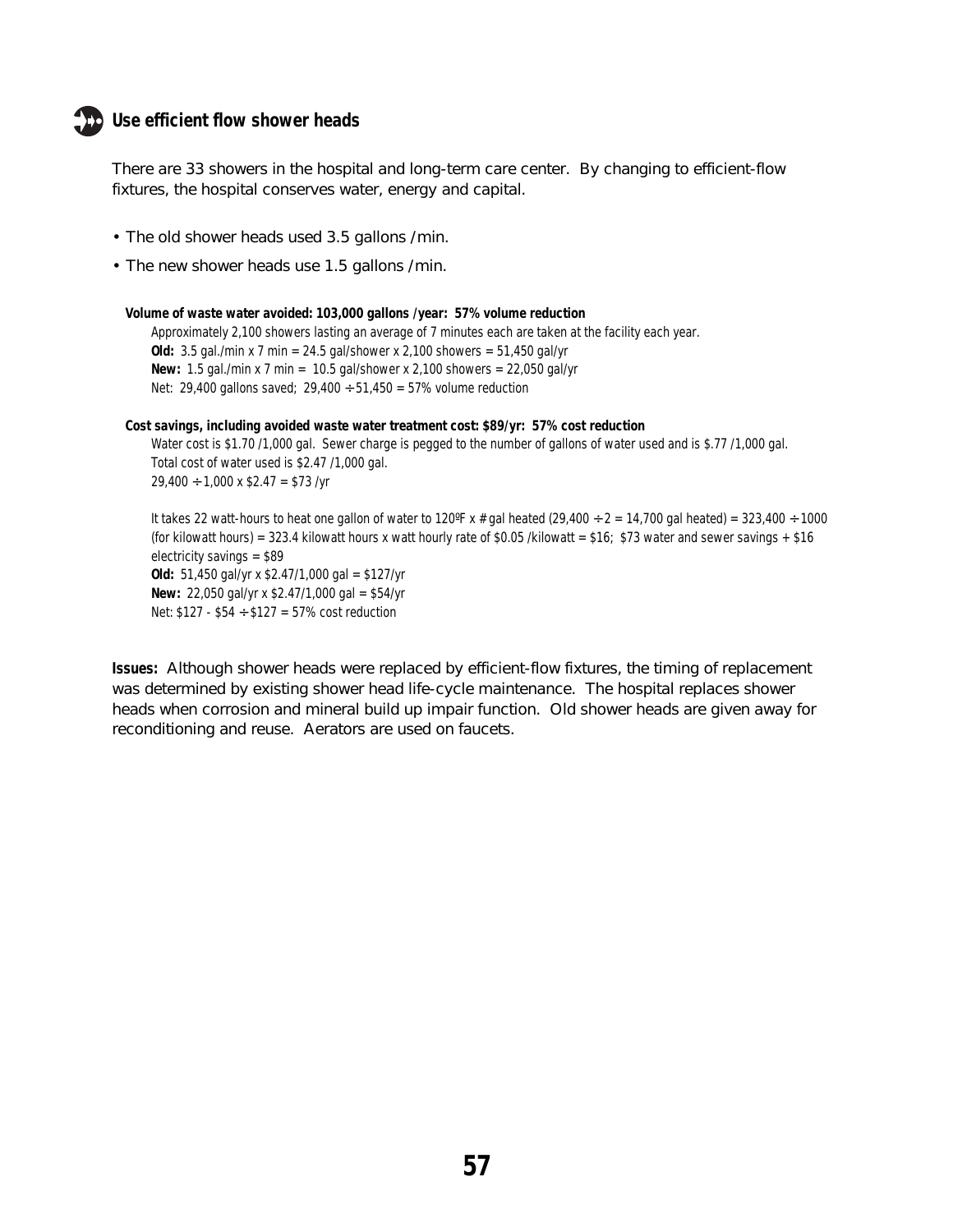#### **Toxicity reduction by developing solution change**

X-ray image quality was not compromised when the hospital changed to non-toxic "T2" chemistry. The new developer contains no hexavalent or trivalent chromium, is 95 percent acid-free, has no irritating fumes and does not damage clothing. The fixer is borate-free and the developer starter has a neutral pH.

```
Percent reduction of this toxic waste stream: 100%
    The hospital no longer uses acidic developer or fixer.
```

```
Volume of toxic waste avoided: 810 gallons /year
    10 gallons of fixer is used every 18 days = 203 gal/yr
    10 gallons of developer is used every 6 days = 608 gal/yr
```

```
Cost savings, not including avoided disposal fees: Break even
```
**Issues:** Improved worker safety and eliminating over 800 gallons of toxic waste were the reasons for the change. The product is manufactured by White Mountain Imaging, Webster, NH 03303 (603) 648-2124. It is handled by medical supply distributors nationwide.



#### **Change from straight to circular tubes for x-ray view boxes**

Some X-ray view box models contain four straight fluorescent X-ray tubes, and all must be replaced when one bulb burns out. Updated versions contain only one circular tube. Life expectancy is the same, 2 years.

```
Volume of waste avoided: .01 cu yd/yr: 24% volume reduction /yr
    Straight tube: measures 1" dia x 17.25" long = 54.2 cu", x 4 tubes /fixture = 217 cu" x 18 fixtures \div 2 year life = 1,953 cu"/yr.
    Circular tube: measures 1.25" dia x 33.5" circum = 165 cu", x 18 fixtures ÷ 2 year life = 1,485 cu"/yr.
    Net: 1,953 cu" - 1,485 cu" = 468 cu", \div 46,656 cu"/cu yd = .01 cu yd/yr
    1,953 cu" - 1,485 cu" \div 1953 cu" = 24% volume reduction
```
**Weight of waste avoided: 1 lb/yr: 22% weight reduction**

**Straight tube:** 2.1 oz ea x 4 tubes/fixture x 18 fixtures ÷ 2 year life = 76 oz/yr **Circular tube:** 6.5 oz ea x 18 fixtures  $\div$  2 year life = 59 oz/yr; 76 - 59 = 17 oz,  $\div$  16 oz/lb = 1.1 lb 17 oz  $\div$  76 = 22% weight reduction

```
Cost savings: $71 /yr: 44% annual cost savings
    Straight tube: 4 required /fixture x $2.24 ea x 18 fixtures = $161
    Circular tube: 1 required /fixture x $4.97 ea x 18 fixtures = $90
    Net: With replacement life the same, $161 - $90 = $71/yr, $71 \div $161 = 44\% cost savings /yr
```
**Indirect costs:** Less labor is required to service circular tube units than 4 tube units.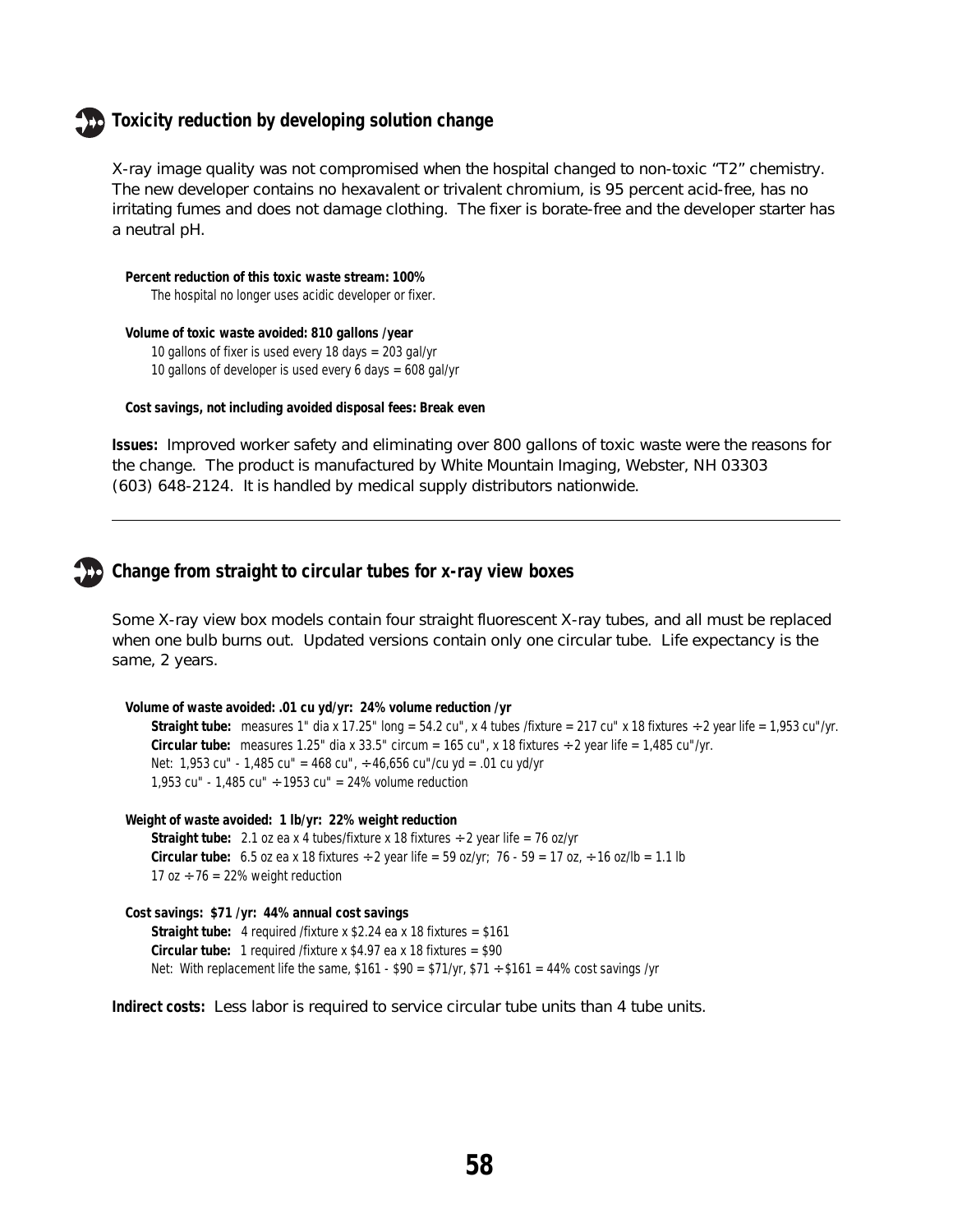#### **Change to reusable cups**

Use of single-use foamed polystyrene cups by staff was eliminated. The hospital provided highquality, reusable plastic mugs embossed with the hospital's logo for all employees. Employees are responsible for their own mugs. Reusable cups are provided for all meetings. The hospital plans to phase out single-use cups in the facility in 1993.

#### **Volume of waste avoided: 26 cu yd/yr: 99.8% volume reduction**

■ Single-use cups: Shipping volume is 6,084 cu" /case of 1000; Measured disposal volume of 50 cups is 1,287 cu"; 20 x 1,287 = 25,740 cu" for 1,000 cups (76% increase from shipping to disposal volume.) A minimum of 1,000 single-use cups were used/week. Allowing for settling in a dumpster, 90% of the measured disposal volume is used for calculations. 90% x 25,740 cu" = 23,166 cu" x 52.14 wks/yr = 1,207,941 cu"/yr

● **Reusable cups:** Since cups are the property of individual staff, and they must be replace at their own expense, it is not anticipated that they will be thrown away. However, a 4-year functional life was assigned to the cups. Cups measure 3" dia. x 5" ht = 35.4 cu"; 200 cups were distributed,  $\div$  4 yr life = 50 disposed/yr; 35.4 cu" x 50 = 1,770 cu"/yr Net: 1,207,941 cu"/yr - 1,770 cu"/yr = 1,206,171 cu"/yr ÷ 46,656 cu"/yd = 25.85 cu yd/yr; 1,206,171 ÷ 1,207,941 = 99.8% volume reduction

#### **Weight of waste avoided: 69 lbs/yr: 82% volume reduction**

- Single-use: 7 lbs /case of 1,000; 12 cases/yr x 7 lbs = 84 lbs/yr
- **Reusable:** 4.75 oz x average of 50 disposed/yr =  $237.5$  oz,  $\div$  16 oz/lb = 14.8 lbs/yr
- Net: 84 lbs 14.8 lbs = 69.2 lbs/yr avoided;  $69.2 \div 84 = 82.3\%$  volume reduction

**Cost savings, not including avoided disposal fees: \$94 /yr: A 58% cost savings/yr**

■ **Single-use:** Cost \$13.50/case x 12 = \$162/yr

● **Reusable:** Cost \$1.35 ea x 200 = \$270, however future cost of purchasing single-use cups is eliminated. If the hospital decides to purchase new cups in 4 years (estimated life) instead of having employees purchase their reusable cups as is now the policy, the hospital cost savings would be  $$162 x 4 = $648, - $270 = $378$  savings over 4 yr, = \$94 /yr savings; \$94 ÷ \$162 = 58% cost reduction.

**Indirect costs:** 26 cu yd waste abatement x  $$6.26$ /yd =  $$162$  cost reduction. However, due to implementation of this measure alone, no change was made in the hospital's contracted hauling volume. The maintenance department has a considerable reduction in labor expense due to decrease in volume and weight of waste managed. Staff are responsible for washing out their own mugs, 1 minute per day. No staff changes.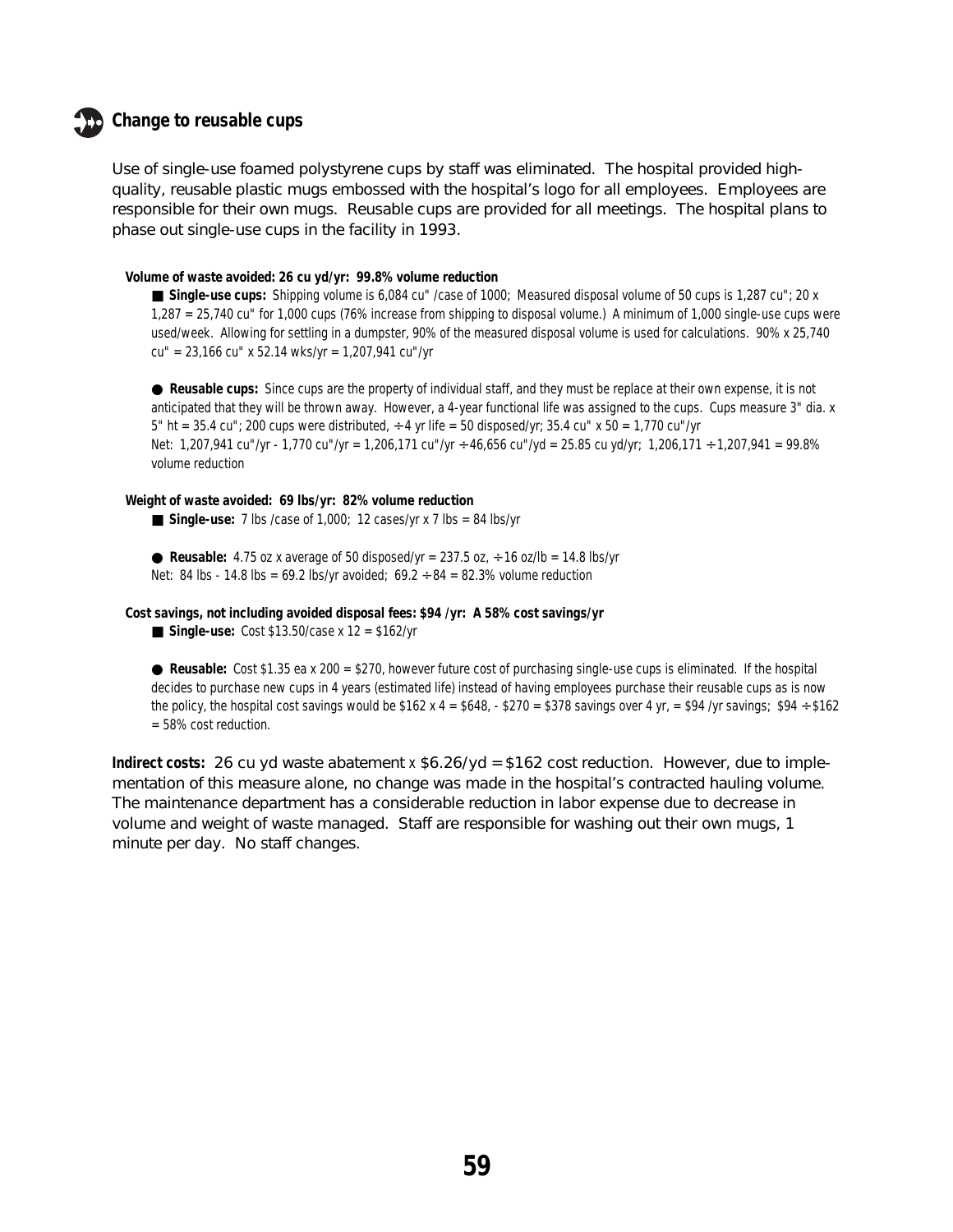#### **Change to bulk milk dispenser**

Milk was served to patients in half-pint, plastic coated, gable-top milk cartons. The containers composed a major element of food service's waste. An average of 205 milk cartons were thrown out each day, 74,825 each year. Food service staff reduced this by changing to reusable cups and a bulk milk dispenser.

#### **Volume of waste avoided:1.9 cu yds/yr: 7% volume reduction**

■ Single-use: One 8-oz carton takes 17 cu in x 74,825/yr = 1,272,025 cu in/yr. Cartons are plastic coated cardboard, not locally recyclable. Actual disposal volume is greater than stacked volume used here.

● **Bulk container:** One 3-gallon (128-oz) container measures 11.5" x 8.25" x 8" = 759 cu in. Plastic liner separates from cardboard box, cardboard is locally recyclable. 8 oz x 74,825 = 598,600 oz/yr,  $\div$  128 oz/gal = 4,676.6 gal/yr,  $\div$  3 gal/container  $= 1,559$  containers. 759 cu in x 1,559 = 1,183,170 cu in/yr.

Reusable glass measures 3.25" dia x 3.25" high = 8.58 cu in ea. x 105 disposed/yr = 901 cu in/yr

Single-use lid measures 3.25" dia x .001" thick = .0026 cu in ea. x 205 used/day x 365 = 195 cu in/yr; 60% increase in disposal volume observed, 60% x 195 = 117,  $+$  195 = 312 cu in disposal volume/yr

Net: carton use, 1,272,025 cu in/yr - Bulk use (1,183,170 + 901 + 312) = 87,642 cu in/46,656 cu in/cu yd = 1.88 cu yd, 6.89% The cardboard is recycled but 59,158 cu in of currently non-recyclable plastic remains. Because the cardboard of the bulk containers is locally recyclable while the cartons are not, 26 cu yds/yr, a 95% volume reduction, is kept from the dumpsters through the use of bulk milk.

#### **Weight of waste avoided: 740 lbs/yr: 32% weight reduction**

■ **Single-use:** One 8-oz carton weighs .5 oz x 74,825/yr = 37,415 oz, ÷ 16 oz/lb = 2,338 lbs/yr.

● **Bulk container:** One 3-gallon (128-oz) container weighs .81 lbs of cardboard and .015 lb of plastic for a total of .825 lbs, x 1,559 containers/yr =  $1,286$  lbs/yr.

Reusable glass weighs 2.1 oz ea., 205 used, life 2 yrs = 103 disposed/yr. 103 x 2.1 oz = 216 oz ÷ 16oz/lb = 13.5 lbs/yr Single-use glass cover weighs .20 lb for 50, 205 used/day  $365 = 74,825/yr \div 50 = 1,497$ , x .20 lb = 299 lbs/yr Net: 2,338 lbs/yr - 1,286 -13.5 - 299 = 739.5 pounds prevented, ÷ 2,338 lbs = 31.6% weight reduction due to source reduction. Because virtually all of the weight of the bulk milk containers is recycled, the change represents a 99% disposal weight reduction due to recyclability.

#### **Cost: A \$98/yr increase: 1% cost increase**

- ■ **Single-use:** Cost 12¢ a carton x 74,825/yr = \$8,979/yr
- **Bulk container:** One 3-gallon (384-oz) container costs 11.6 cents/serving; 74,825 servings ÷ 48 = 1,559 3 gal containers/ yr,  $x$  \$5.57 = \$8,683/yr. The dispenser furnished by the milk distributor

Reusable glasses cost \$48/case, 80 to a case or 60¢ ea., 205 used/day. Two year life; 103 x .60 = \$62/yr

Single-use cup lids are used to cover glasses, \$9.15 a case of  $3,000 = .00305$ ¢ ea x 205 used/day = .62¢ x 365 = \$228/yr Washing, soap, water and energy use for 8 additional racks run/day = \$104/yr

Net: \$8,683 + \$62 + \$228 + \$104 = \$9,077/yr

\$8,979 for cartons - \$9,077 for bulk = -\$98, a 1% cost increase

**Indirect costs:** Because the hospital's recyclable material is picked up without charge and the bulk milk container is recyclable, 26 cu yds of waste is not disposed. 26 cu yd x \$6.25 cu yd = \$162/yr savings. However, implementation of this measure alone did not result in a decrease in contracted hauling volume for the facility. Labor for handling 75,000 cartons is replaced by handling 1,600 three-gallon containers plus the 75,000 glasses and lids a year. More labor is spent using bulk milk; however, the change was integrated by the existing staff.

**Issues:** Bulk milk may be more cost-effective at other facilities. Cartons usually range in price from 12 to 13 cents each. They are 12 cents for this facility. 3-gallon bulk can be less than \$5.57 each.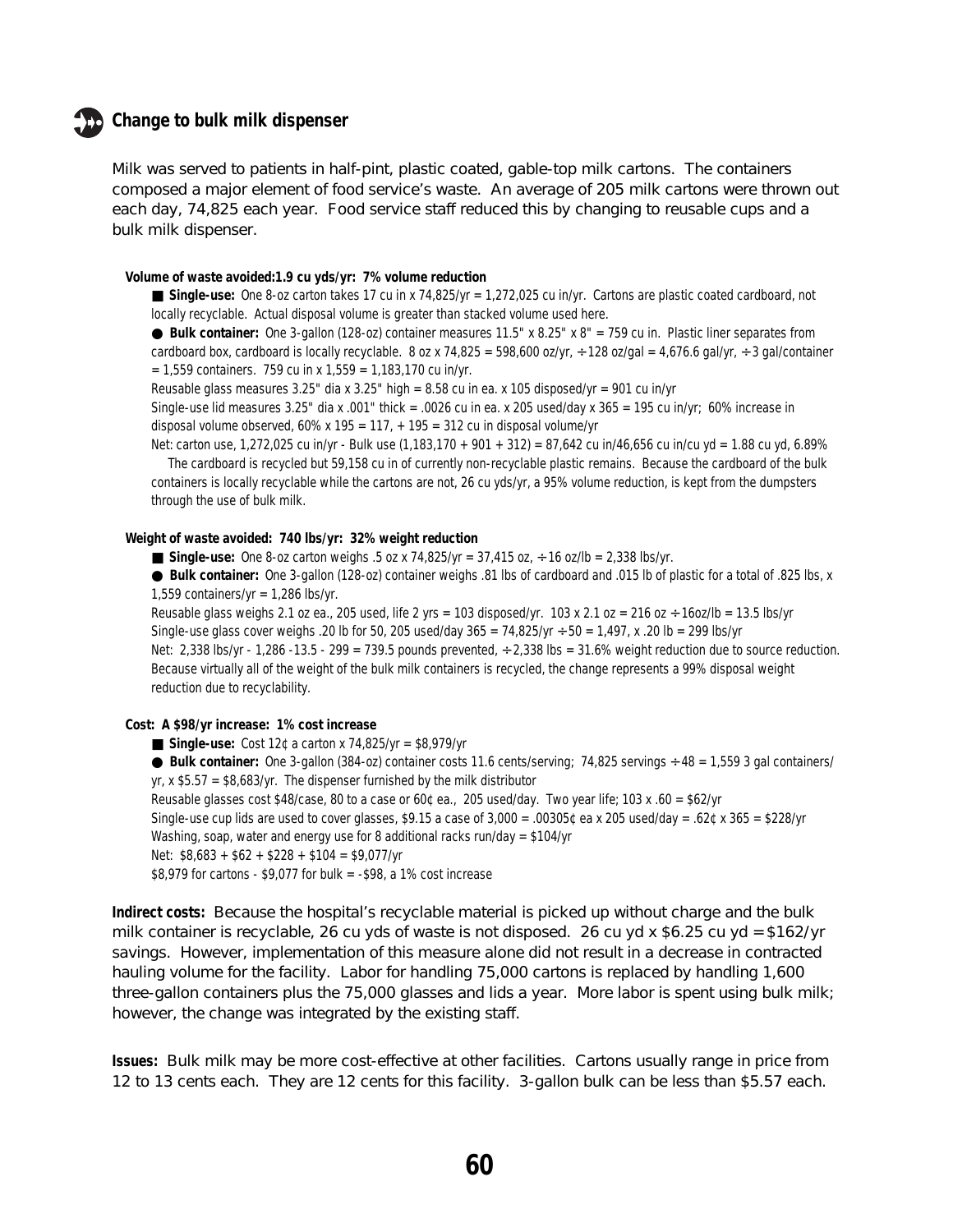

The cafeteria changed from 8 oz milk cartons to milk pouches. Staff members puncture the selfsealing bag with a small straw before serving.

#### **Volume of waste avoided: 6.2 cu yd/yr: 87% volume reduction**

**Cartons:** 50 cartons used/day x 365 = 18,250 cartons/yr x 17 cu in/carton = 310,250 cu in/yr. Straws are paper-wrapped, a box of 400 measures 9" x 5.5" x 6" = 279 cu in.,  $18,250 \div 400 = 45.6$  boxes of straws/yr, x 279 cu in/box = 12,729 cu in/yr. 310,250 + 12,729 = 322,979 cu in/yr

 $\bullet$  Plastic pouches: 50 pouches used/day x 365 = 18,250 pouches/yr x 2.3 cu in = 41,975 cu in/yr. Straws are .056194 cu in ea. including packaging, 18,250 x .056194 = 1,025.5 cu in/yr. Net: 41,976 + 1026 = 43,002 cu in/yr 332,979 - 43,002 = 289,977 cu in/46,656 cu in/yd = 6.2 cu yd/yr, 87% volume reduction

#### **Weight of waste avoided: 472 lbs/yr: 78% weight reduction**

■ Cartons:  $18,250$  cartons/yr at  $.5$  oz =  $9,125$  oz/yr.,  $18,250$  straws, 400 weigh  $12.8$  oz,  $18,250 \div 400 = 45.6$ , x  $12.8$  oz = 584 oz.,  $9,125 + 584 = 9,708$  oz/yr

● **Plastic pouches:** 18,250 pouches/yr at .11 oz = 2,007 oz/yr., 18,250 straws, 400 weigh 3.3 oz, 18,250 ÷ 400 = 45.6, x 3.3  $oz = 150 oz., 2007 + 150 = 2,157 oz/yr$ Net:  $9,708 - 2,157 = 7,551$  oz  $\div 16$  oz/lb = 472 lbs/yr.; 7,551 oz  $\div 9,708$  oz = 77.8 % weight reduction

**Cost savings: \$276/yr: 12% cost reduction**

- Cartons: Cost 12¢ each x 18,250 = \$2,190; Straws cost \$2.03 for 400, 18,250 ÷ 400 = 45.6, x \$2.03 = \$92.57/yr; \$2,190  $+$  \$93 = \$2,283 /yr
- $\bullet$  **Plastic pouches:** Cost 11¢ each x 18,250 = \$2,007; Straws are included; Net:  $$2,283 - $2,007 = $276 / yr$ ;  $$276 \div $2,283 = 12\% \text{ cost reduction}$

**Indirect costs:** A reduction in disposal of 6.2 cu yd of waste x \$6.25 = \$39/yr. Contracted hauling volume was not changed for the facility due to implementation of this measure alone. More pouches fit into a smaller space in the walk-in cooler, more efficiently using space. No appreciable labor change for dietary department. Due to less waste, there is a labor savings for the custodial department. No staff changes.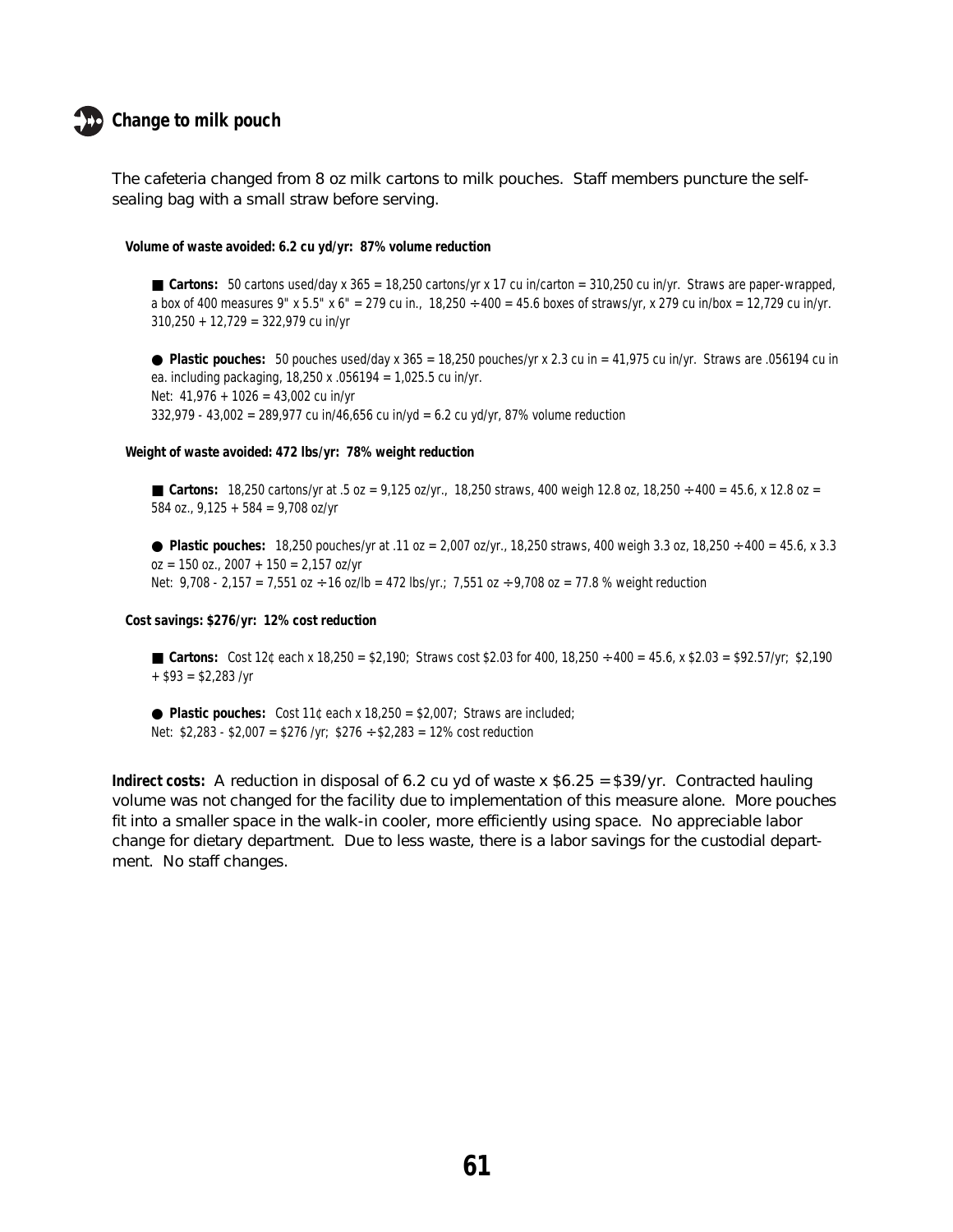#### **Reusable decubitus care mattresses**

"Egg-crate" mattresses are designed to distribute pressure so that decubitus ulcers do not develop on patients' skin. Typical egg-crate mattresses cannot be reused by another patient. The reusable mattresses accomplish the same goal but create much less waste, do not require mattress pads and save money.

#### **Volume of waste avoided: 43 cu/yds: 97% volume reduction**

■ **Single-use:** 26 cases of 12 thrown out each year = 312; 30" x 80" x 2.75" ea = 6,600 cu" x 312 used/yr = 2,059,200 cu"/yr ● **Reusable:** The dense foam decubitus-care insert is warranted for 5 years. They measure 27" x 72" x 3.25" = 6,318 cu in. Eight were purchased to serve the average need. Standard egg-crate mattresses will be used if need exceeds supply of reusable. Over time, the hospital will replace all standard mattresses with reusable, Bio Gard Therapeutic Mattresses. To be conservative, a 1-year life was assigned to the decubitus care component of the mattress, though it is warranted for 5 years. 8 needed  $\div$  1 year life = 8 /yr, x 6,318 cu" ea = 50,544 cu"/yr. Only the volume of the decubitus-care insert and single-use eggcrate overlay are used for calculations. Note: The whole Bio Gard mattress has replaceable components, so disposal volume is likely to be less than that of a whole, standard mattress.

Net: 2,059,200 - 55,544 = 2,003,656 cu" ÷ 46,656 cu"/cu yd = 42.9 cu yd/yr; 2,003656 ÷ 2,059,200 = 97% volume reduction.

#### **Weight of waste avoided: 601 lbs: 96% weight reduction**

- **Single-use:** 2 lb x 312 = 624 lb
- $\bullet$  **Reusable:** 2.8 lb for decubitus care portion x 8 /yr = 22.4 lb
- 624 23 = 601 lb/yr; 601 ÷ 624 = 96% weight reduction

#### **Cost savings, not including avoided disposal fees: \$879 /yr: 62% cost reduction /yr**

- **Single-use:** Cost \$4.56 ea x 312/yr = \$1,423 /yr
- **Reusable:** Cost of entire mattress \$230 each x  $8 = $1,840 \div 5$  yr life = \$368 /yr; Cost of inserts, \$22 ea x 8/yr = \$176 /yr Net:  $$1,423 - ($368 + $176) = $879 \text{ cost reduction}$ ;  $$879 \div $1,423 = 62\% \text{ cost reduction}$

**Indirect costs:** Volume and weight waste reduction results in lower disposal costs, (43 cu yd x \$6.25/ yd = \$269); however, contracted hauling volume was not decreased due to implementation of this measure alone. Purchasing and maintenance departments have decreased labor demand because of the change. No staff changes resulted, however, so overall labor costs for the hospital did not change. The reusable decubitus-care mattress does not require use a mattress pad. When all oldstyle mattresses are changed over, the change will result in an additional \$2,445 /yr savings, the current cost of using underpads.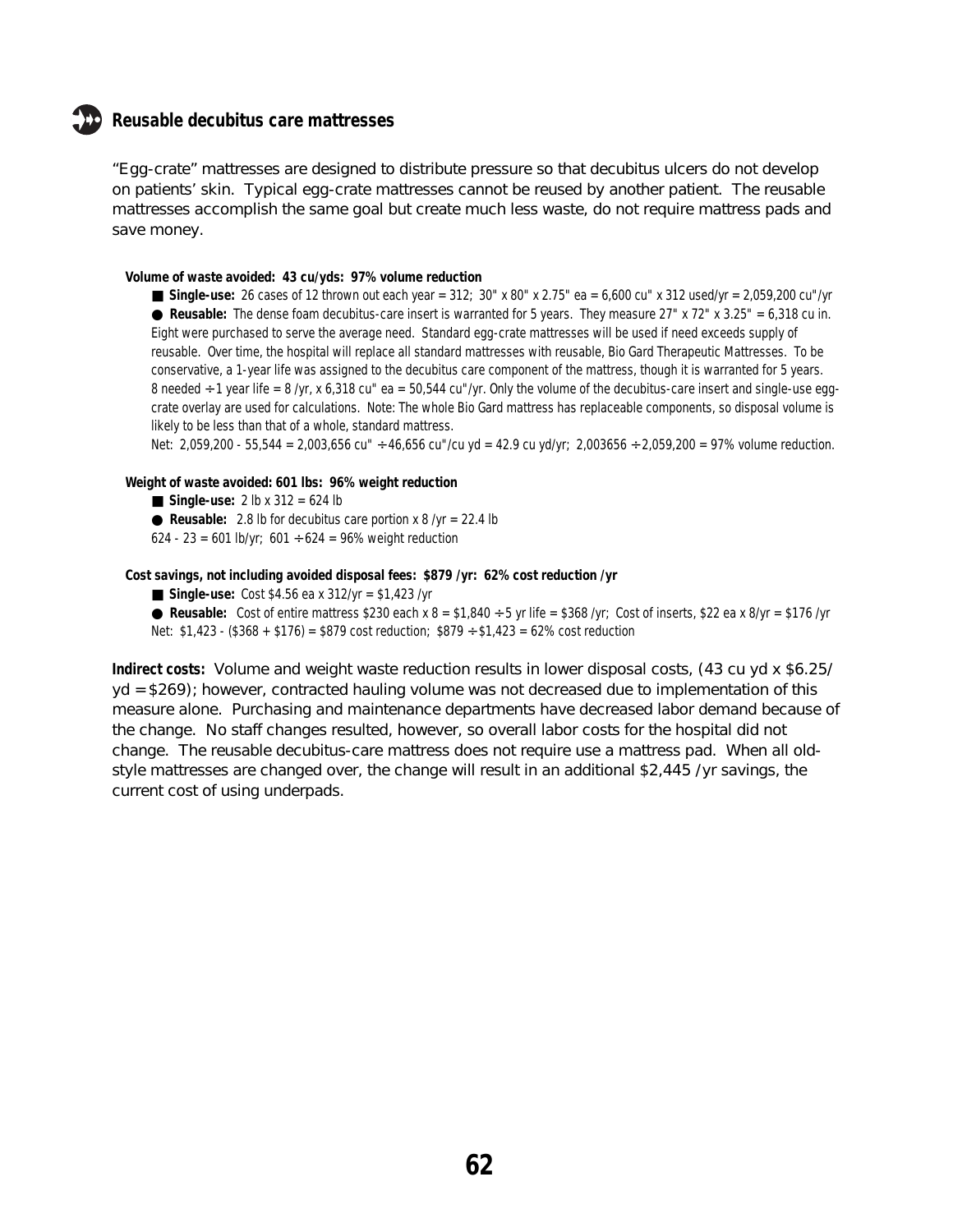

#### **Reusable diapers**

Although the hospital supported this action, implementation was delayed. Several styles of reusable diapers were considered; however, commercial reusable diapers that would hold up to the hospital's laundry procedures, did not stain with meconium and were consistent in preventing leakage were not found. The hospital is continuing its search for a reusable diaper.



#### **Reusable soup bowls**

The dietary department is phasing in the use of reusable tableware over time to assure that existing staff can integrate the changes. The change to reusable bowls from single-use ones looks functional at this point, and implementation is expected to take place.

#### **Reink printer ribbons**

Reinking of ribbons and remanufacture of photocopy and printer cartridges were identified as viable source reduction measure. The hospital is currently researching remanufacturers and expects savings of 33 to 50% over current costs.

#### **Senior citizens make use of old electronic equipment**

The hospital collects from others and also gives its own old electronic equipment to nursing home residents who disassemble, sort and recycle the components. Though this use of old electronic equipment results in the end of its functional life, reuse of the equipment in this way gives valued activity to the residents and accomplishes recycling of the components.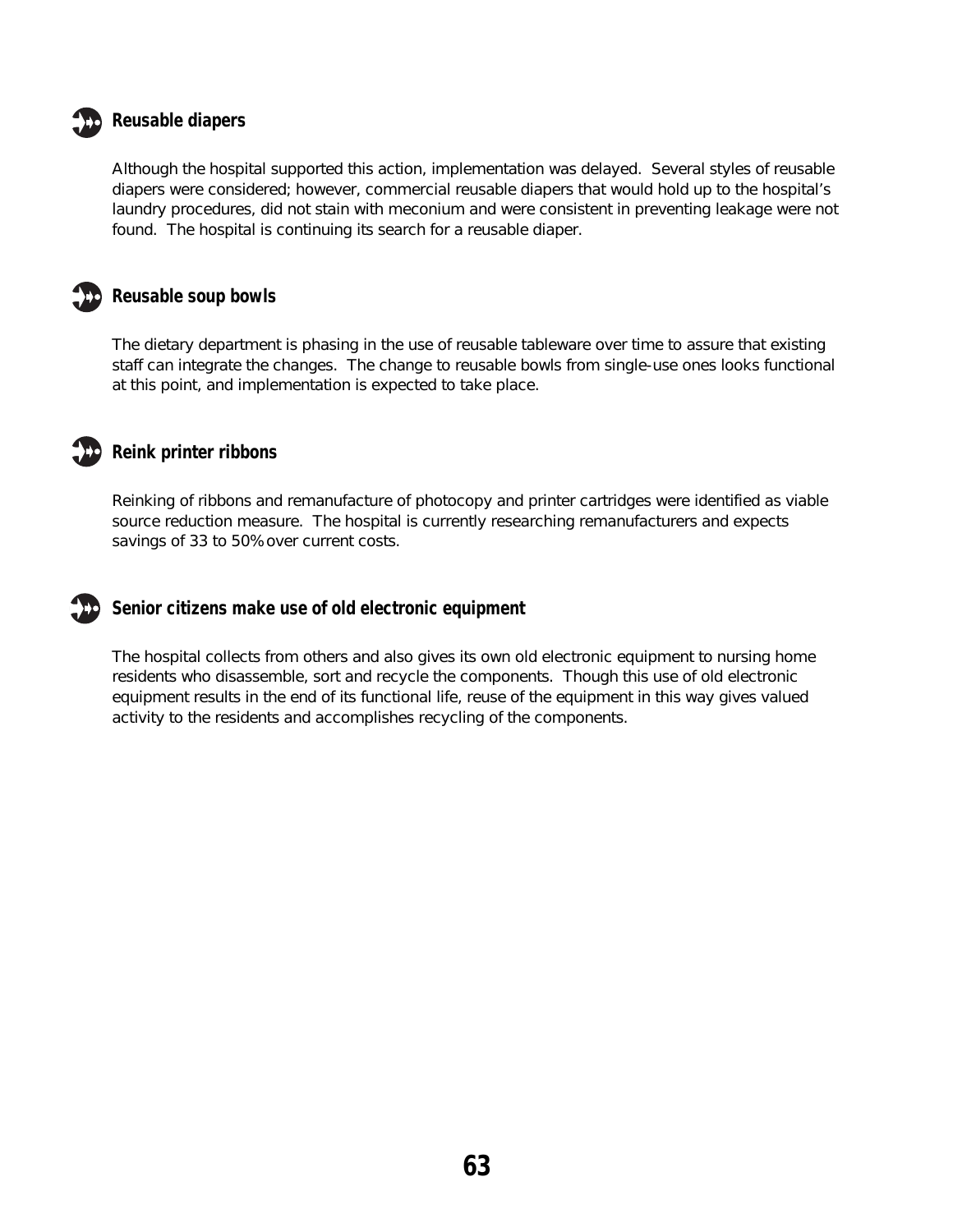The hospital has also had these source reduction measures in place:

- Reusable bed pans
- Reusable emesis basins
- Reusable male urinal basins
- Reusable patient eating utensils
- Reusable sterilization trays
- Double-sided copying
- Reusable isolation and surgical gowns

#### **In addition**

As a result of the hospital's source reduction and recycling efforts, contracted garbage hauling services were decreased from one 6-cu-yd dumpster five times a week to two times a week. This is a 60 percent decrease in contracted garbage hauling service volume. Yearly garbage hauling expense decreased \$5,244.

All changes took place without additions to hospital staff. In fact, after implementing their integrated waste management program the hospital eliminated two staff positions in the maintenance department.

As a result of reduction actions alone, the hospital is preventing 245 cubic yards and over 10,700 pounds of waste. Not including the savings from avoided disposal fees, these actions result in a \$11,030 yearly cost savings for the hospital.

When the \$5,244 hauling expense savings due to implementation of reduction and recycling is added to the \$11,030 savings due to reduction, the total savings for the hospital is over \$16,270 each year.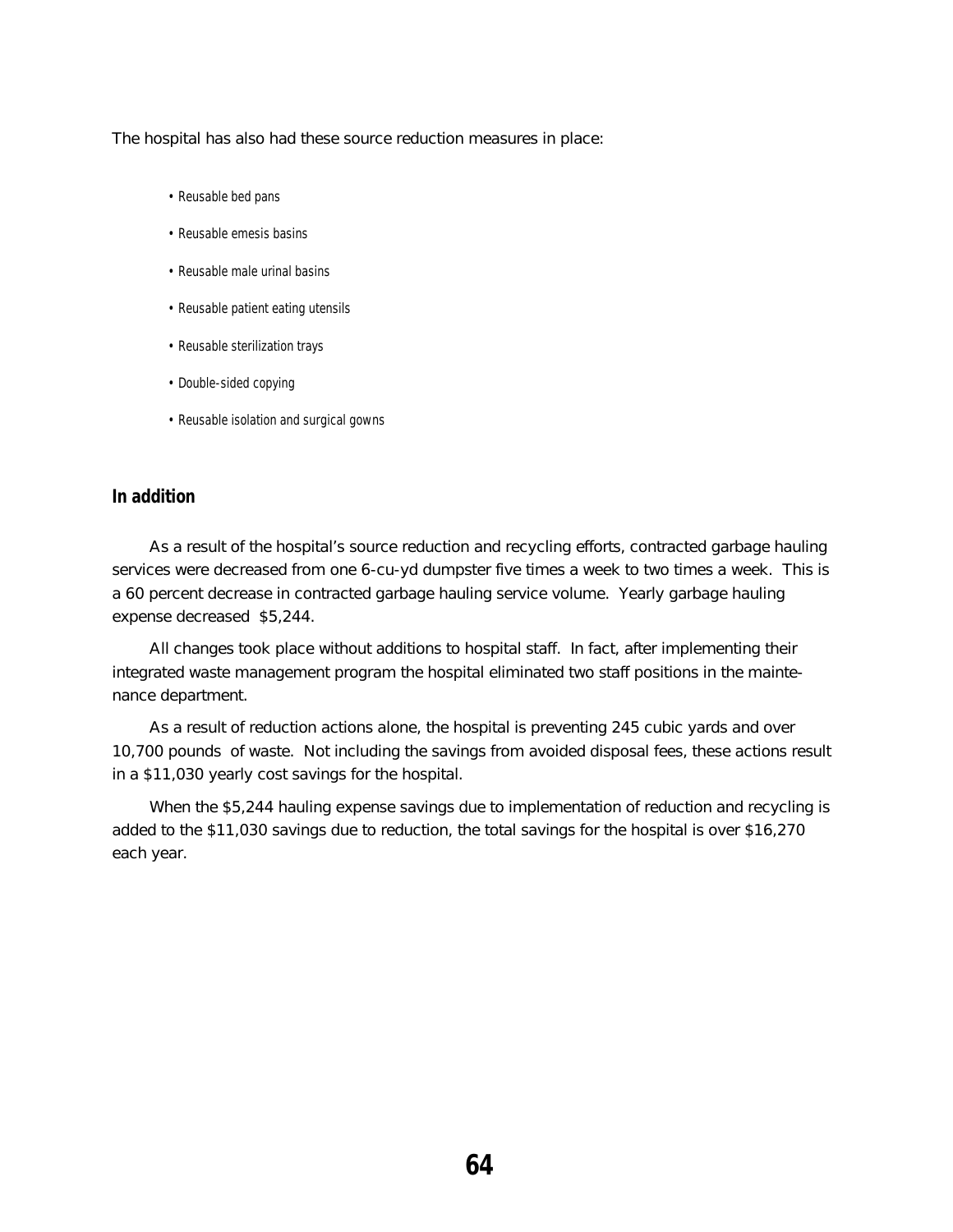## **Source Reduction**

## **A community newspaper case study**

Facility:

#### **Herald Review**

301 1st Avenue NW

Grand Rapids, Minnesota 55744

The Herald Review publishes a bi-weekly newspaper with a circulation of 8,000 and a weekly advertiser with a circulation of 20,000.

This business made a commitment to source-reduce its waste as much as possible. Secondarily, what the staff members could not reduce they committed themselves to recycle.

As a result of their reduction measures alone, they are keeping 31 cubic yards and 25,150 pounds of waste out of their community's landfill each year. Not including the savings from avoided disposal fees, these measures result in a \$12,914 yearly cost savings for the business.

Reduction is defined as any activity that reduces waste at its source. Employees

examined their own waste stream and generated ideas to accomplish reduction. As they looked at their waste stream, they asked themselves the following questions.

- ▼ Where can I reduce the amount or the toxicity of material used to accomplish any task?
- ▼ Are there existing or new products I can reuse over and over again?
- ▼ Are there existing or new products that are repairable, refillable or more durable to give a longer useful life?

These are the three pillars on which they based their reduction program.

The publisher, Charlie Johnson, and the circulation manager, Ron Oleheiser, provided expertise and motivational staff leadership. Kenneth Brown, reduction specialist at the OEA, compiled this case study and facilitated staff meetings where recently implemented or potentially beneficial reduction measures were identified. The results of the businesses teamwork are contained within this report.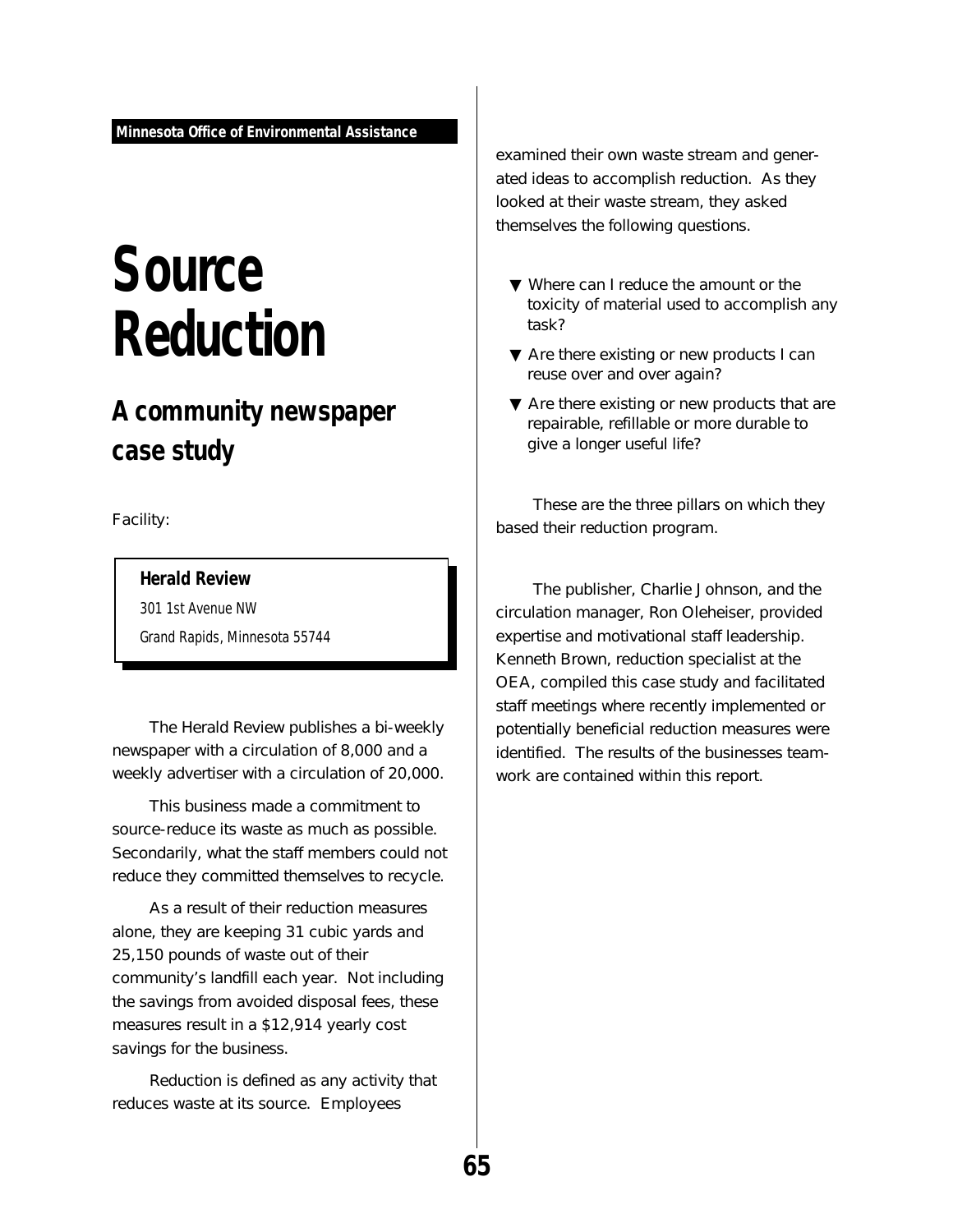#### **Use end rolls of paper stock**

Newspaper stock arrives on large spools. When the paper on the spool is wound down, it is replaced so the spool does not run out of paper during a printing run. A local ceramic packaging firm buys the newspaper's leftover spools and uses the paper for packing material in place of styrofoam pellets, an excellent example of waste exchange.

```
Percentage reduction of this waste stream: 100%
```
None of this waste paper is thrown into the dumpster.

**Volume of (compacted) waste avoided: 9.7 cu yds/year**

This measurement is taken from a factory roll. This volume is extremely conservative because measurements were taken from new rolls, not disposal volume of used rolls.

**Weight of waste avoided: 7,537 lbs/year**

```
Cost savings before avoided disposal fees: $1,809 /year from sales
    currently sold for 24¢ a lb.
    $1,809 \div .24 = 7,537 lbs
```
Implementation of this measure resulted in a 6.4-percent savings in paper roll cost.

#### **Reduce paper, ink and labor waste caused by overruns**

The circulation manager made a concerted effort to determine the accurate count of publications needed for distribution. Overruns of 250 copies per publication are now decreased to no more than 50 overruns per publication. As a result, approximately 20 rolls of paper are saved each year.

**Percent reduction of this waste stream: 80%**

```
Volume of compacted waste avoided: 19 cu yds/year
```
20 rolls saved x [volume of cylinder=π r 2 h] 3.15 x 20"2 x 35"= 44,100 cu in ÷ 46,656 cu in for one cu yd = .945 cu yd/roll x 20 rolls = 18.9 cu yds. This volume is extremely conservative because measurements were taken from new rolls, not disposal volume of printed, folded newspaper.

**Weight of waste avoided: 17,000 lbs/year**

20 rolls saved x 850#/roll = 17,000#

```
Cost savings before avoided disposal costs: $7,300 per year.
```
One roll of 35" wide paper costs \$350 x 20 rolls saved each year = \$7,000. Estimate of ink cost savings: \$45 Estimate of labor cost savings: \$250  $7,000 + 45 + 250 = 7,295$ 

Implementation of this measure resulted in a 2.5-percent savings in publication paper cost.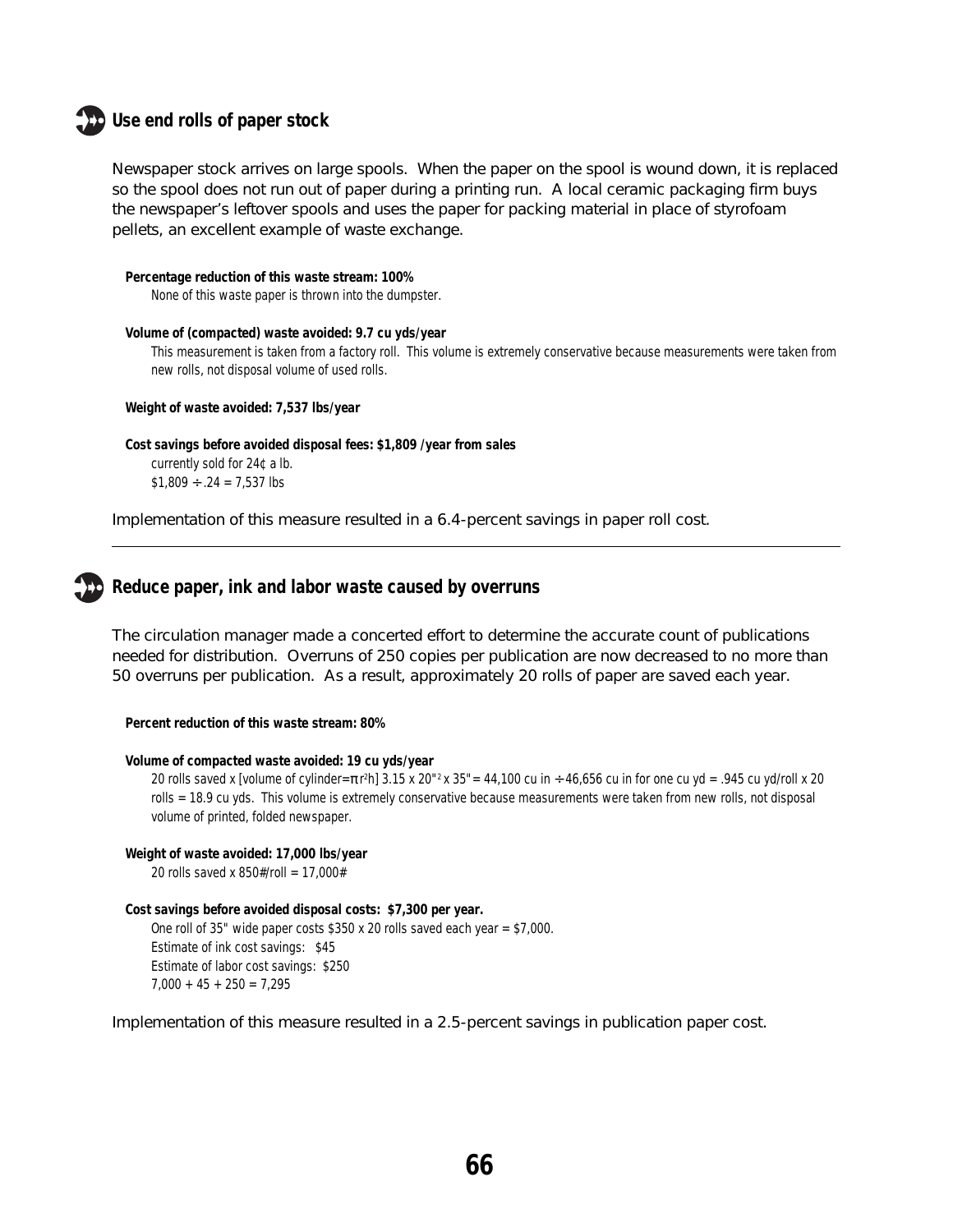

#### **Reuse of waste ink**

Rather than dispose of excess colored and black ink, The staff collects in catch pans and adds it to the respective hoppers. When a colored ink becomes too contaminated, it is added to the black ink hopper. Through this measure all ink is used.

**Percent reduction of this waste stream: 100%**

**Volume of waste avoided: 250 gallons/yr** 190 gallons/year of black ink 60 gallons/year of colored ink

**Weight of waste avoided: 2,100 lbs/year** one gallon of ink equals approximately 8.5 lbs 1,615 lbs/year of black ink 510 lbs/year of colored ink

 $1,615 + 510 = 2,125$  lbs

**Cost savings not including avoided disposal fees: \$2,615** \$615.60 per year black ink \$2,000 per year colored ink If this ink were not reused, it would be classified a hazardous waste.

Implementation of this measure resulted in a 17-percent savings in ink cost.

**Issues:** The newspaper staff expressed the desire to change from petroleum-based to non-toxic soybased inks. Research showed that soy black ink is cost-competitive, but colored is not. Since combining inks is a source reduction requirement for the paper, when economically feasible the change will be made.

### **Roll own film**

Since the newspaper works under a deadline, many unshot frames on pre-rolled film were often wasted when the film had to be developed. Now, the reporters roll their own film and load only the number of frames needed for the day. Through this measure, newspaper also switched from singleuse to refillable film canisters.

```
Percent reduction of this waste stream: 10%
    The newspaper is using less film
```
**Cost savings: \$60 /year**

Implementation of this measure resulted in a 10-percent savings in film costs.

**Issues:** Reporters take pleasure from the fact that they can roll the number of shots and film speed to suit the job at hand, without wasting material.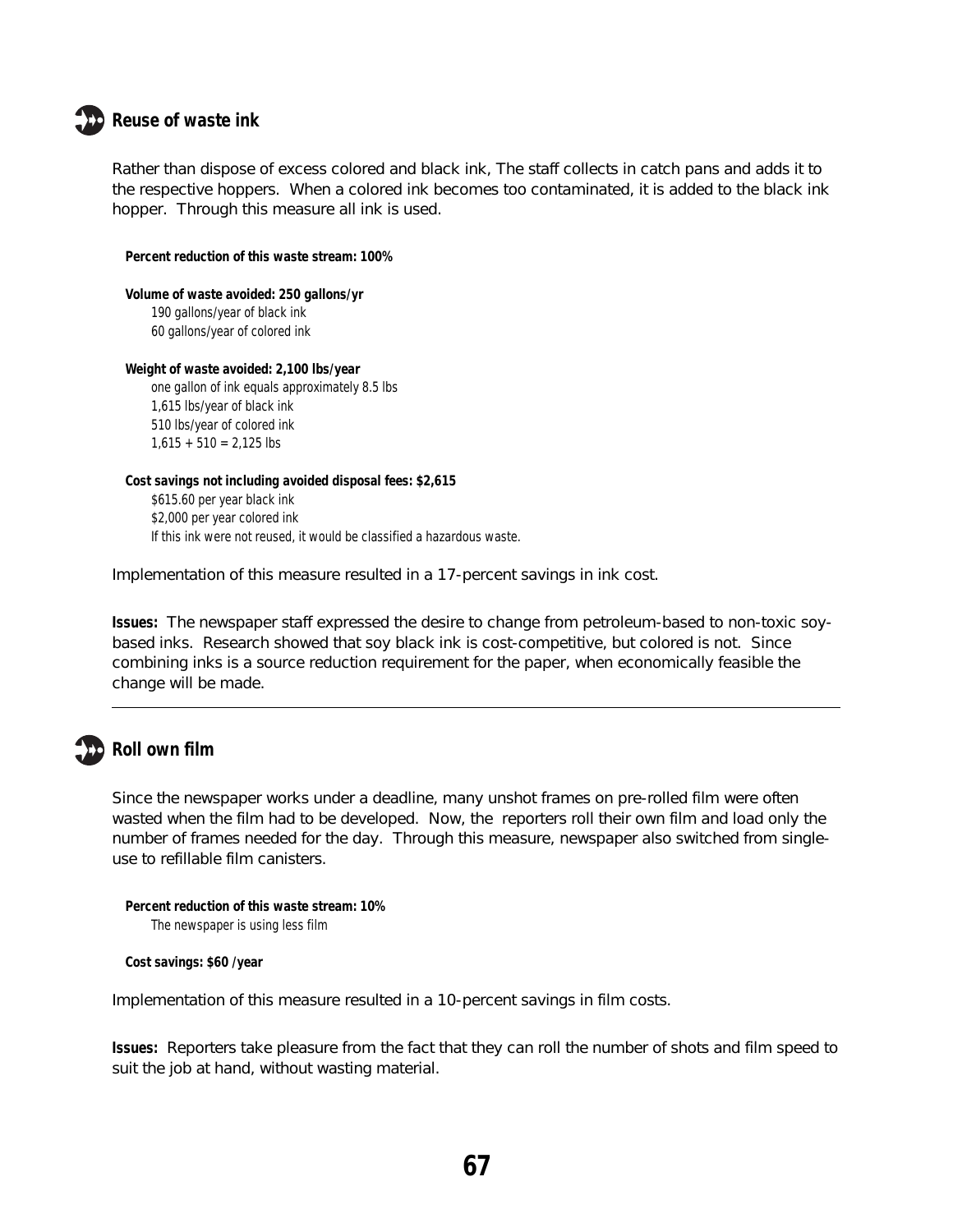### **Reduce chemicals needed in film developing**

The newspaper was using fresh chemicals for each photograph developing session. One gallon of developer was used each week. Since these chemicals were far from exhausted, the photography staff experimented by pouring this solution back into the bottle instead of down the drain. Through reuse, they found that life of developing solution was extended dramatically. One gallon of developer now lasts 3 weeks.

**Percent reduction of this waste stream: 66%**

**Volume of waste avoided: 35 gallons/year**  $52 - 17 = 35$ 

**Weight of waste avoided: 210 lbs/year** 6 lbs for each gallon x 35 gallons used per year = 210 lbs

```
Cost savings, not including avoided disposal fees: $140 /year
one gallon costs $4
$4 \times 35 = $140
```
Implementation of this measure resulted in a 66-percent savings in developing solution costs.

## **Reuse paste-up sheets**

Ruled paste-up sheets are used to lay out newspaper pages. As a source reduction measure, the camera-ready copy and posters are peeled off the paste-up sheets so the paste-up sheets can be reused again and again. Sheets are reused an average of 6 times. Through this measure, use of over 6,700 sheets per year is cut to 1,000.

**Percent reduction of this waste stream: 85%**

**Volume of compacted waste avoided: .4 cu yd/year** 1,000 sheets = 6.5" x 25" x 20.5" = 3,331 cu in 5.7 x 3,331 = 18,986 cu in ÷ 46,656 cu in for one cu yd = .4 cu yd

**Weight of waste avoided: 285 lbs/year** 1,000 sheets =  $50#$ 

5.7  $x$  50# = 285

#### **Cost savings not including avoided disposal costs: \$570 /year**

.10 cost per sheet x 5,700 sheets not purchased =  $570$ Labor cost to peel sheets is reported insignificant because staff uses the activity to fill down time that occurs during the production process.

Implementation of this measure resulted in a 85-percent savings in paste-up sheet costs.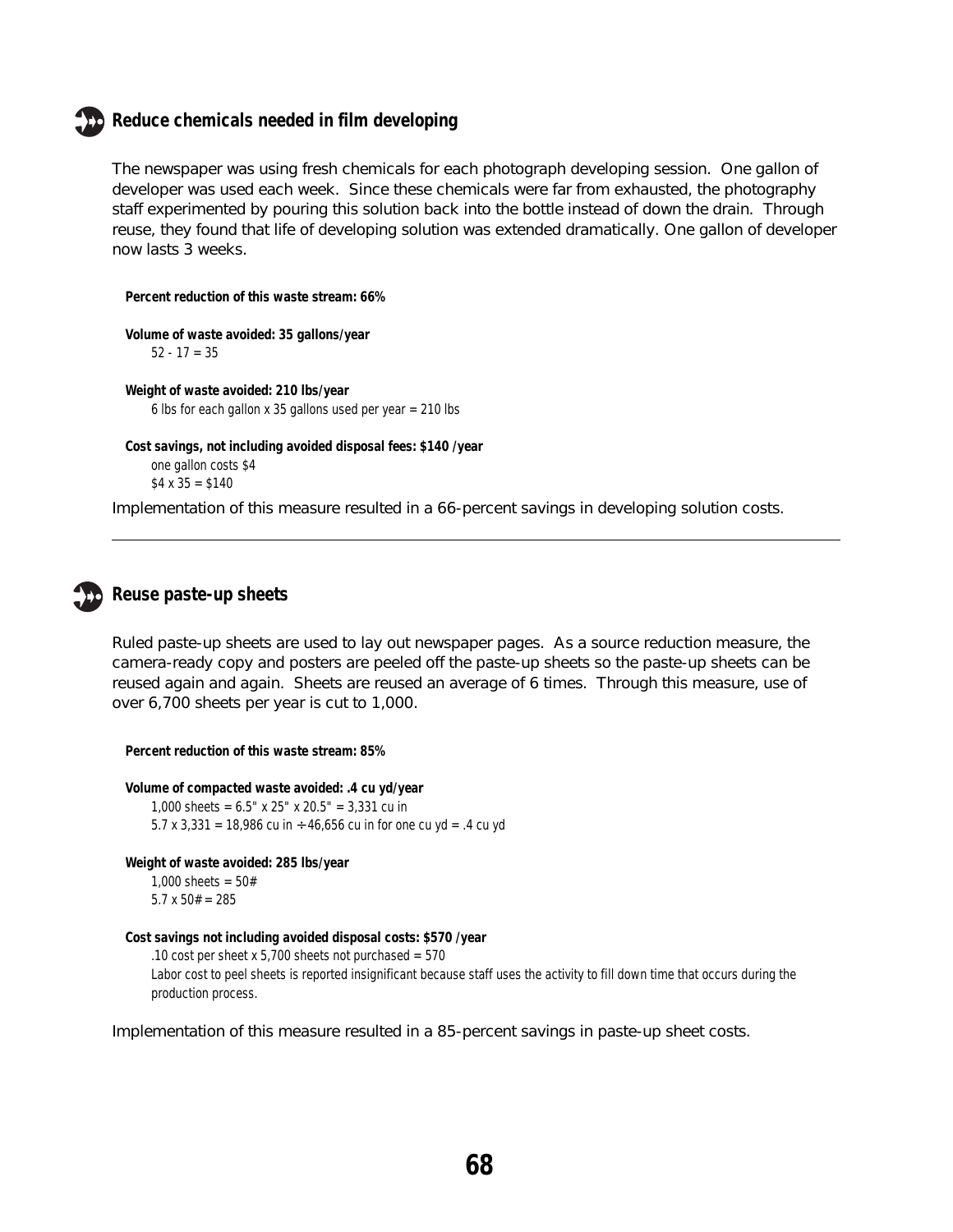**Reuse toner cartridges for computer printout and photocopier**



Empty cartridges are refilled and rebuilt by a professional re-inker.

**Percent reduction of this waste stream: 75%** Cartridges are refilled for reuse 3 times, then recycled.

**Volume of compacted waste avoided: .49 cu yds/year** 11" x 7" x 16.5" = 1,270 cu in x 18 = 22,869  $\div$  46,656 = .49 cu yd

**Weight of waste avoided: 27 lbs/year** 1.5 lbs per unit x 18

**Cost savings before avoided disposal costs: \$900 /year.**

Two replacement cartridges are required each month. New ones cost \$105 each. 24 x \$105 = \$2,520 Rebuilding one costs \$54.95 each. Because new cartridges are now used once then reused 3 more times, new purchase is down to 6 cartridges per year. Reinking occurs 18 times. 6 [new] x \$105 = \$630 18 [refilled] x \$54.95 = \$989  $$630 + $989 = $1,619 - $2,520 = $901$  saved

Implementation of this measure resulted in a 35-percent savings in cartridge costs.



## **Use narrow ruled reporter's notebooks**

By switching from wide-ruled to narrow-ruled reporters' notebooks, the newspaper cut purchase of notebooks by half.

**Percent reduction of this waste stream: 50%**

**Volume of waste avoided: .83 cu yd/year** Using 144 fewer notebooks each year

**Weight of waste avoided: 34 lbs/year** 2 lbs 13 oz per dozen X 12 = 33.75 lbs

**Cost savings: \$96 /year**

Implementation of this measure resulted in a 50-percent savings in notebook costs.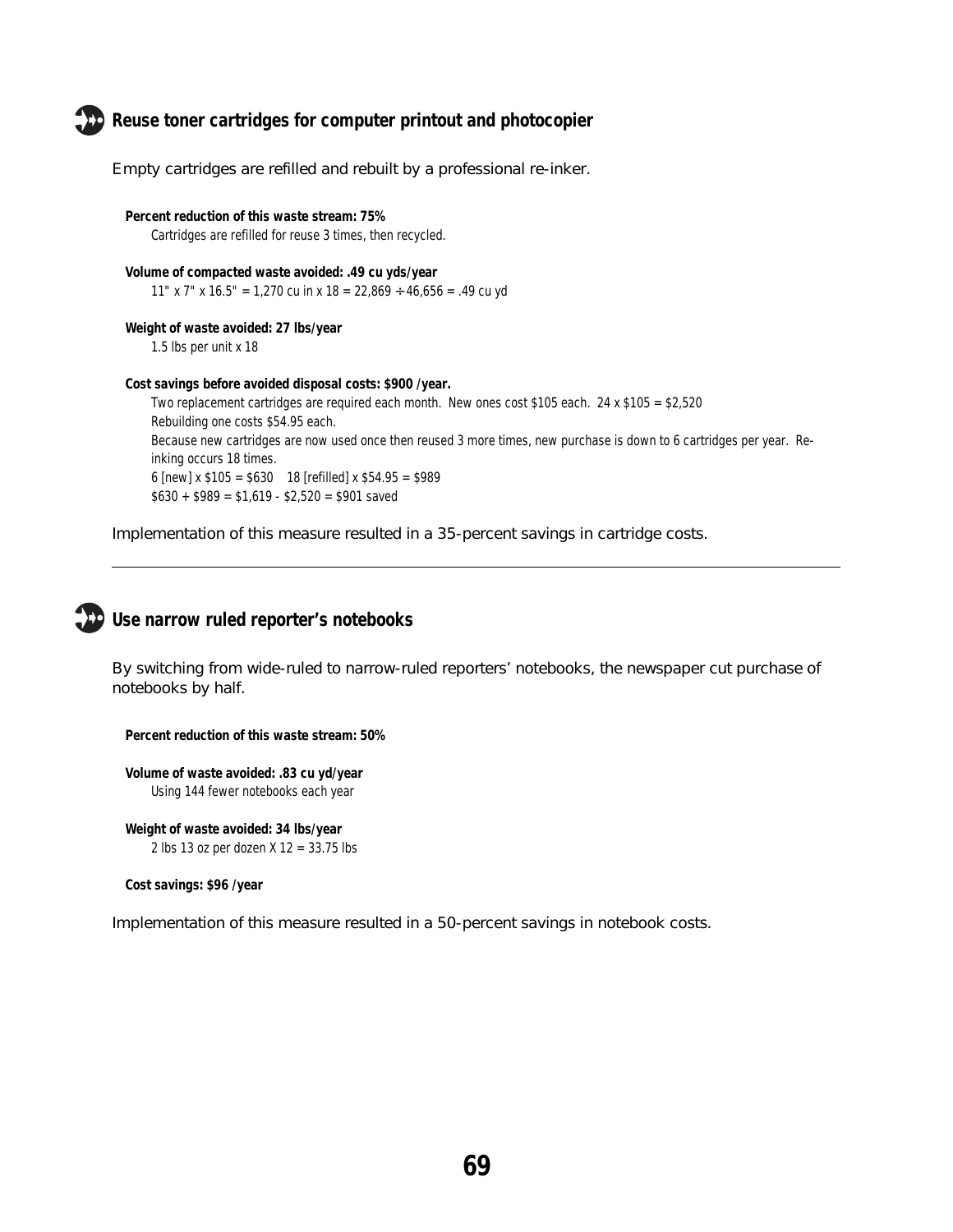

## **Reuse of single-sided copy paper**

The staff uses the remaining blank side of used paper for note pads and bundle labels.

**Percent reduction of this waste stream: 100%** All single sided paper is eventually used.

**Volume of compacted waste avoided: .15 cu yd**

**Weight of waste avoided: 120 lbs**

**Cost savings not including avoided disposal fees: \$180 /year.**

As a result of implementing this measure NO paper is purchased for labeling, a 100-percent cost savings.



### **Change to reusable cloth towels from disposable paper towels**

There are four restrooms in the newspaper building. By changing to cabinets dispensing cloth rolled towels, the newspaper derived a financial as well an aesthetic benefit. Litter from the restroom floors disappeared, as did the large trash can. Because there was not room to hang the cabinet in the press room, one paper towel dispenser was kept there.

**Percent reduction of this waste stream: 80%**

**Volume of waste avoided: .66 cu yds/year**

Volume measurements were taken from new boxes of towels. Used towels take up significantly more volume. A new box of towels measures 18" x 12" x 12" = 3,888 cu in. x 8 (the number of boxes of towels kept out of the landfill) = 31,104 cu in  $\div$ 46,656 (for yds) = .66

**Weight of waste avoided: 135 lbs/year**

**Cost savings not including avoided disposal fees: \$120 /year**

Implementation of this measure resulted in a 33-percent savings in towel costs.



### **Use blank, excess mailing labels**

The newspaper contracts for its mailing list to be put on mailing labels. There are often unused labels remaining on a partially used sheet. Newspaper staff decided to trim off these unused labels and use them on old manila file folders in need of new labels. The labels are used and the folders are given new life.

```
Cost savings is approximately $20 /year
```
From reduction in purchasing labels and does not including cost savings due to reused folders.

As a result of this measure NO labels are purchased, a 100-percent cost savings.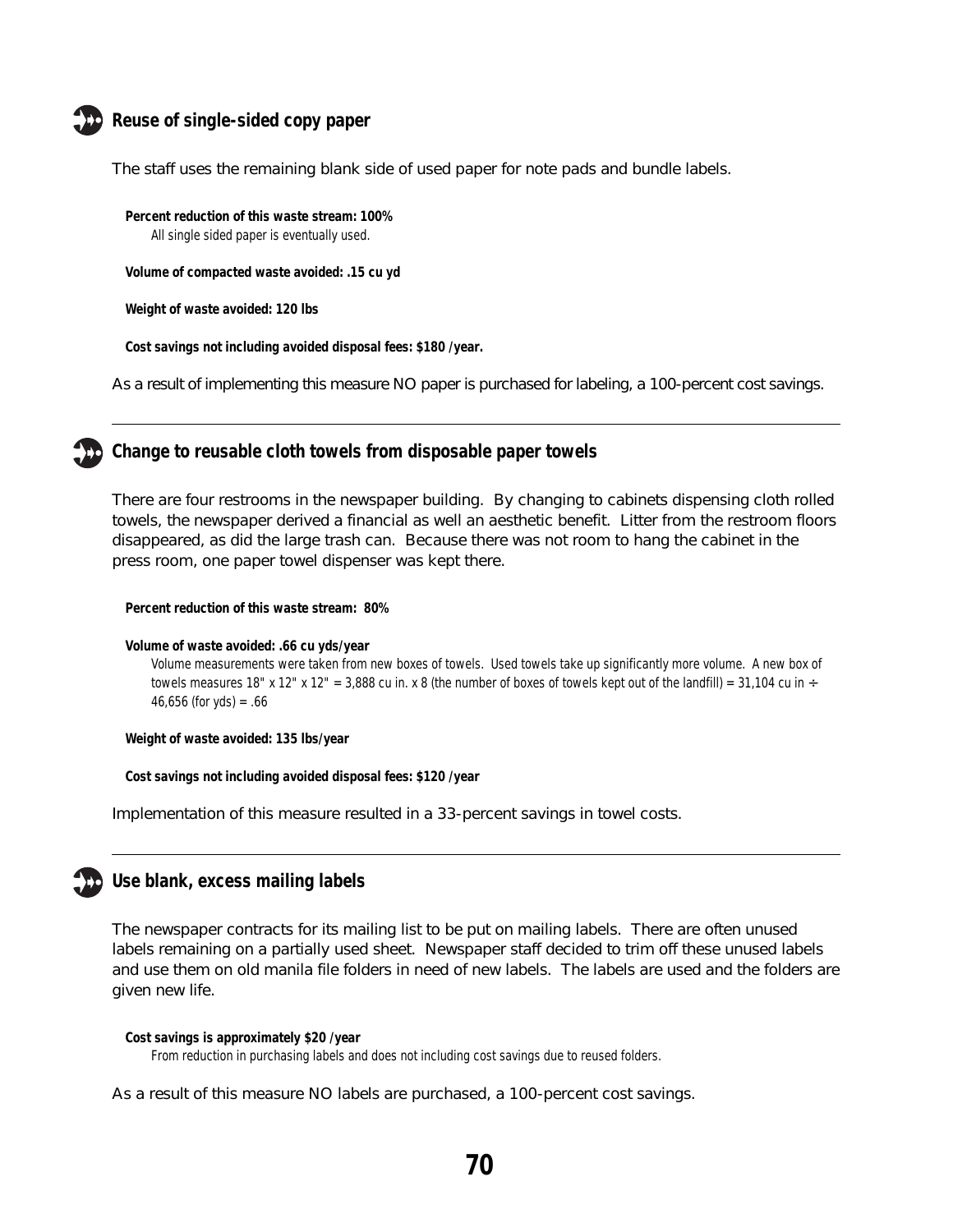## **Coordinate reporters' activities**

More effort was made to plan reporters' itineraries so that stops were logical rather than haphazard.

**Cost savings: \$200 /year**

Implementation of this measure resulted in a 16-percent savings in reporters' travel budgets.

## **Reuse aluminum printing plates**

5,000 24" x 36" aluminum sheets are used each year. The printing plates are sold for reuse as construction sheeting (waste exchange). Any not sold for reuse are recycled.

```
Volume of waste avoided: 1.1 cu yd of solid aluminum /year
1,000 plates are 12" x 24" x 36" = 10,368 cu in x 5 = 51,840 cu in/yr ÷ 46,656 cu" in one yd = 1.1 cu yds/yr
```

```
Weight of waste avoided: 4,250 lbs/year
1,000 sheets weigh 850 lbs, x 5 = 4,250 lbs/yr
```
**Cost savings before avoided disposal fees: \$1,200 per year in sales**

Implementation of this measure resulted in a 14-percent savings in plate costs.

**Issues:** Staff recognized that current reuse and recycling of the plates was valuable, but due to the reduction program they pursued reuse a step further. The manufacturer was contacted it see if the plates could be taken back, re-buffed and re-filmed so that newspapers could simply use them again. The outcome is unknown at this time, but it demonstrates the depth to which staff has integrated concepts of reduction. Because this measure has been in place some time, it was not included in the total cost, volume and weight of waste avoided.

### **In addition**

As a result of the newspaper's source reduction and recycling efforts, container services were decreased from three 12-cu-yd dumpsters per week  $(3 \times 12 = 36 \text{ cu yd/wk})$  to three 30-gallon trash cans twice a week  $(3 \times 30 \times 2 = 180$  gal  $\times 231$  cu" in one gal = 41580 cu"/wk ÷ 46656 cu"/yd = .89 cu yd/wk.) This is a 97-percent reduction in contracted hauling volume that cut garbage hauling expense by \$3,900 per year.

Since much less time is now spent dumping office trash cans into the dumpster, cleaning service expense was consolidated, resulting in a further \$134 savings each month or \$1,608 per year. Total disposal and cleaning service savings is \$5,508. When added to the \$12,914 savings which result from source reduction measures, the total waste management program saves over \$18,400 /year.

Note: The Herald Review has always used reusable mugs.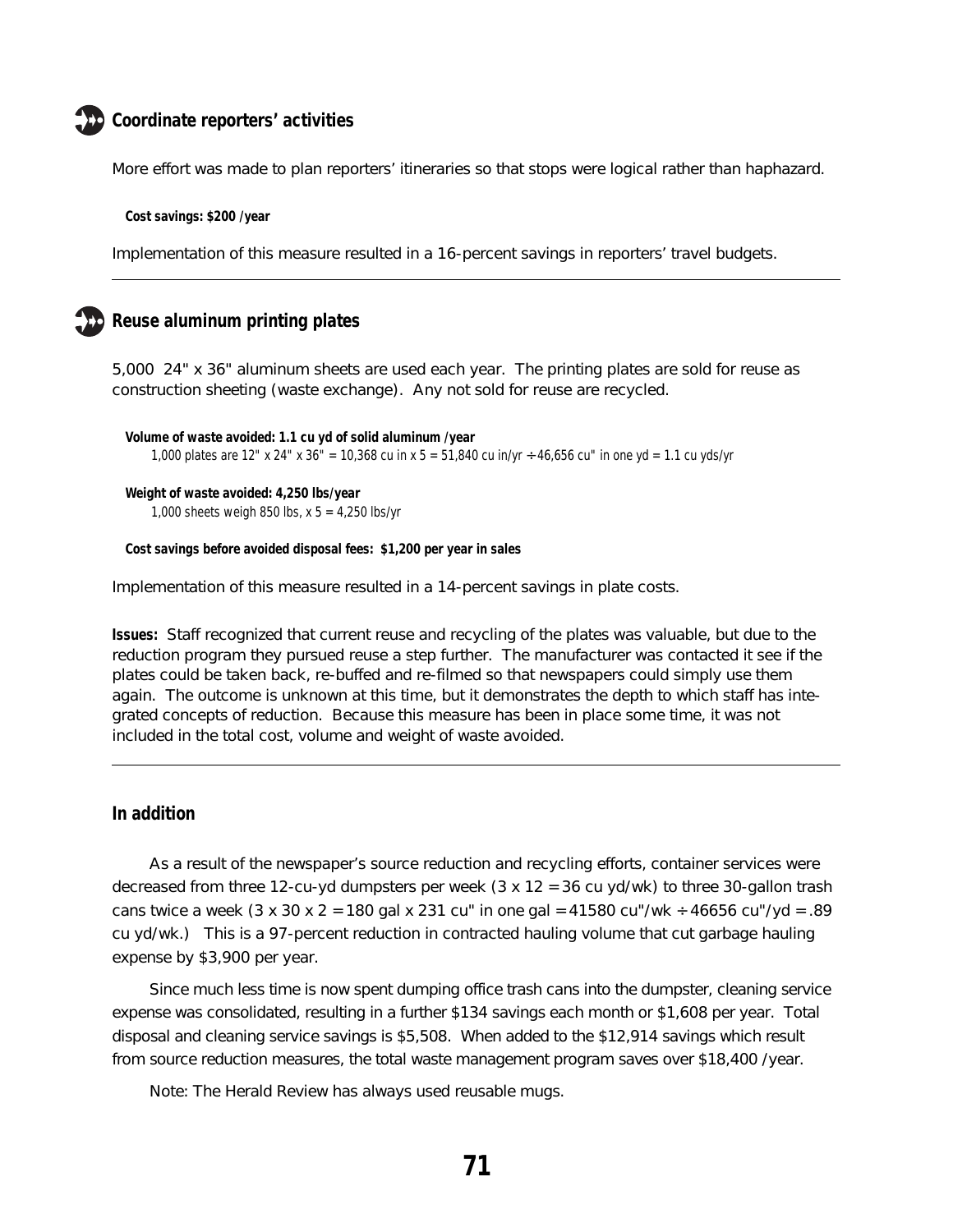# **Source Reduction**

**A case study: County courthouse and garages**

**Itasca County Courthouse**

123 NE 4th Street

Grand Rapids, MN 55744

Itasca County is located in north central Minnesota, has a population of 42,000 and is known for its forests and scenic waterways. It contains the much of the upper watershed for the Mississippi River. Its major industries are timber and tourism.

Itasca County government made a commitment to source-reduce the waste it generated. Secondarily, what could not be prevented was targeted for recycling.

The project demonstrates source reduction in practice. It shows that reduction is a realistic goal for county governments and that it can be measured on a product-by-product basis.

A staff of 350 in the courthouse and the road and bridge department reduced the amount of waste they generated by approximately 13 percent. They prevented 122 cubic yards and 9,255 pounds of waste. Not including the savings from avoided disposal fees, these actions resulted in a \$46,198 yearly cost savings.

Reduction is defined as any activity that reduces waste at its source. Staff members examined their own waste stream and brainstormed ideas to accomplish reduction. As they looked at their waste stream, they asked themselves the following questions:

- ▼ Where can I **reduce** the amount or the toxicity of material used to accomplish any task?
- ▼ Are there existing or new products I can **reuse** over and over again?
- ▼ Are there existing or new products that are repairable, refillable or more durable to give a **longer useful life?**

These are the three pillars on which they based their efforts to reduce the amount of waste generated at their organization. The specific actions they employed are described in this report.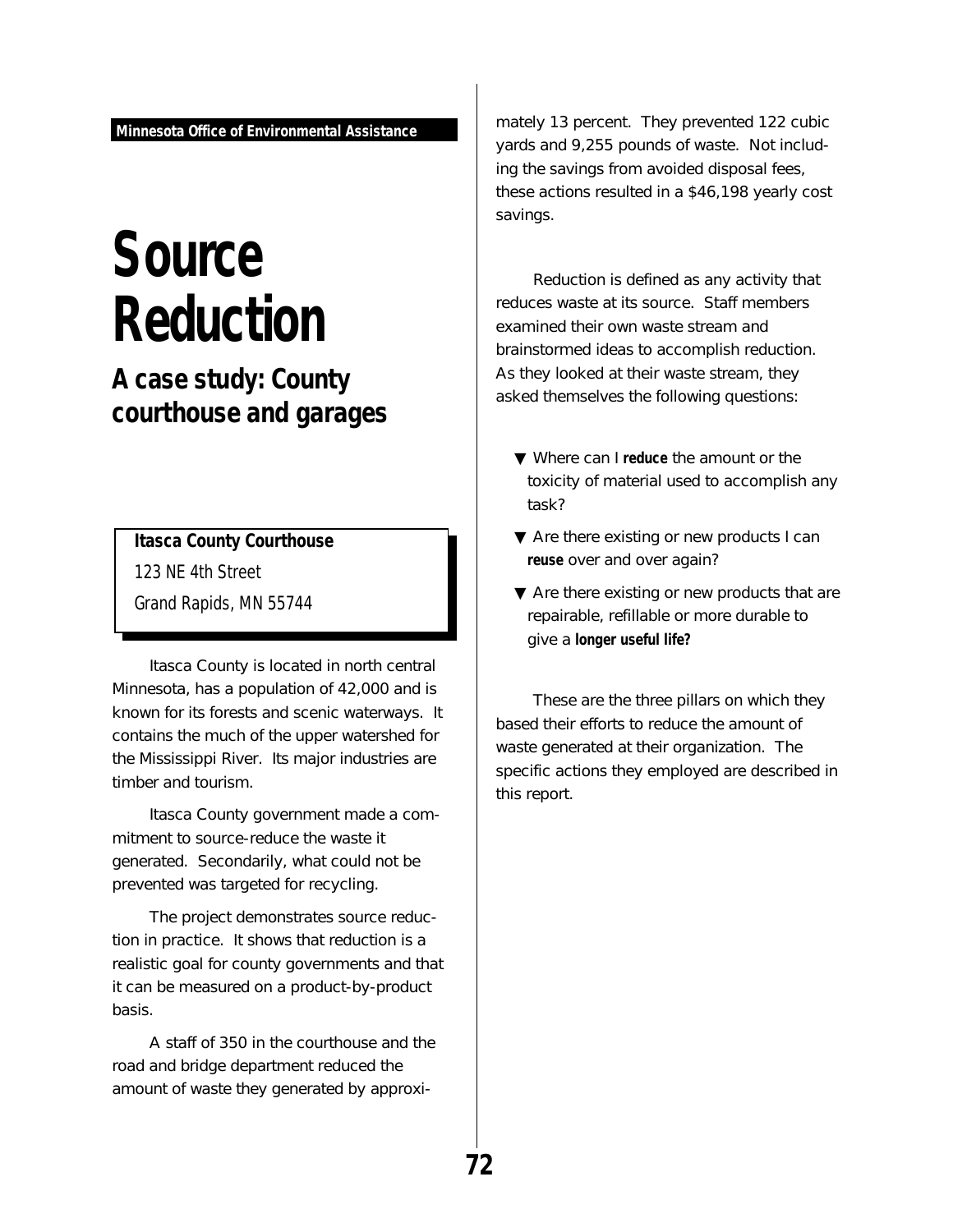### **Acknowledgement**

Implementing source reduction methods takes teamwork. This project is a team effort, and most of the people listed below had firsthand experience implementing the reduction methods reported here.

Itasca County Courthouse/Road and Bridge Department Solid Waste Reduction Committee: Terry Greenside, Committee Chair, Itasca County Zoning/Solid Waste Officer/Sanitarian Robert R. Olson, County Coordinator/Human Resources Director Rick Johnson, Purchasing Clerk, Road and Bridge Department Walt Mandich, Master Mechanic and Purchasing Agent, Road and Bridge Department Harold Goggleye, Chief Maintenance Supervisor Loren Gelle, Environmental Specialist Lois Ness, Office Services Supervisor Connie Arezzo and Lisa Skelly, Central Purchasing Clerks Ron Wilke, Assistant Chief Custodian Mary Jo Eckholm, Solid Waste Program Assistant Judy Pittack and Cindy Miltich, Public Health Nurses Linda Taylor, Management Information Systems Director Doug Veit, District Forester Connie Swanson, Clerk Treasurer's Office

#### **Thanks also to:**

The Itasca County Board of Commissioners

Ann Franklin and Alyce McLane of The Neutral Corner Coffee Shop

Barb Loida of the Minnesota Technical Assistance Program (MnTAP)

Brett Smith, Jan Gustafson, Barbara Johnson, Mary Stangler and William D. Lauer for project support and Harvey B. Winthrop, Ideal Market, Duluth, for weighing and measuring boxes of polystyrene cups and other items.

These people all believe in reduction and put time, thought and effort into proving its efficacy.

Technical support for the initial case study was provided by Pamela Winthrop Lauer of the OEA. Technical support for this update was provided by Kenneth Brown of the OEA.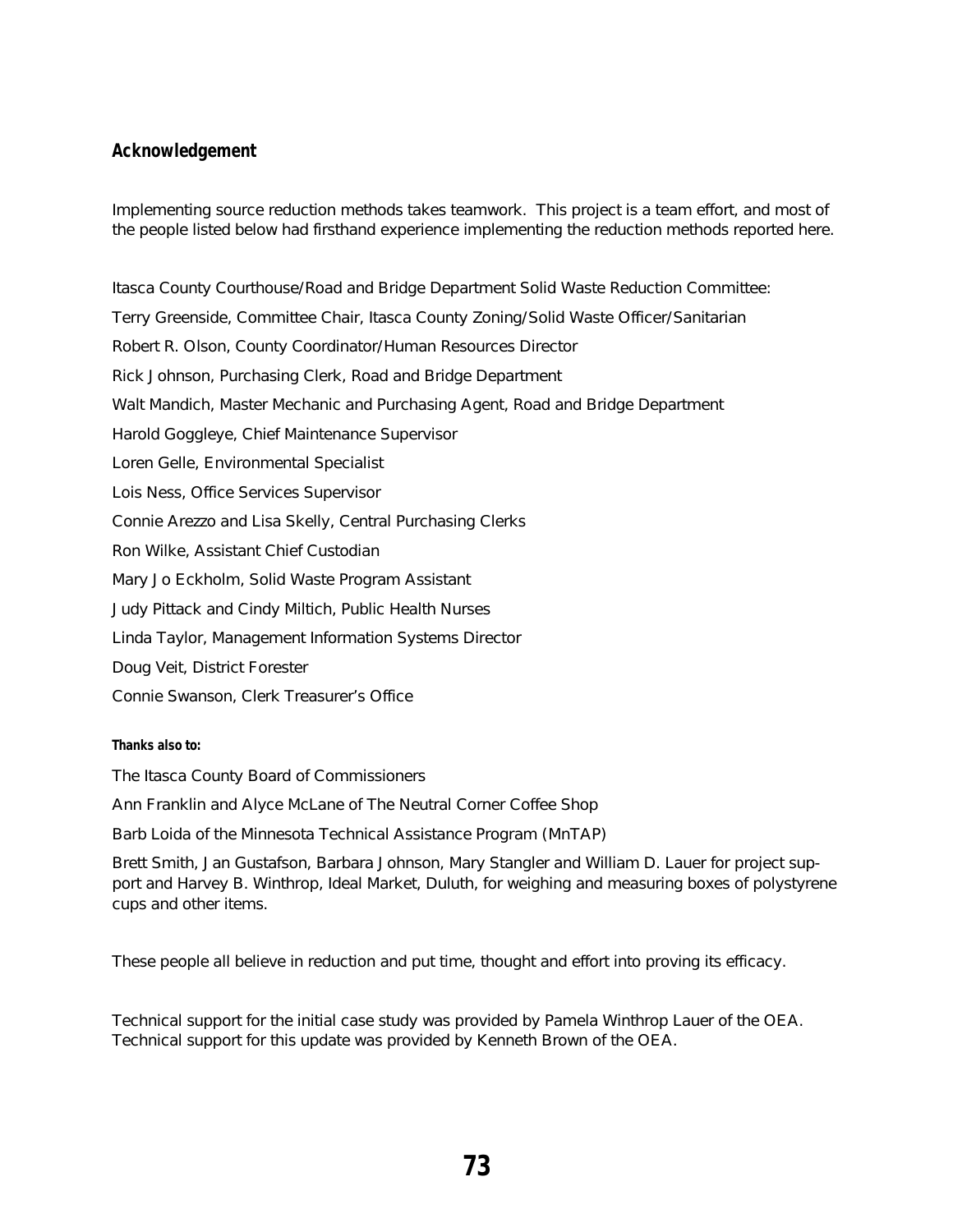**Itasca County Government Waste Abatement and Cost Savings Summary of Totals**

Volume of waste avoided: 122.5 cu. yd/year

Weight of waste avoided: 9,255 lbs/year

Amount of dollar savings per year, not including avoided disposal costs: \$46,544/year

Additional money potentially saved through avoided disposal costs at \$25/4 cubic yards: \$702/year

Waste disposal for the courthouse is charged on a flat-fee basis. The \$25-per-4-cubic-yards figure is an estimated volumebased fee included for comparative purposes only. It is derived from the fact that it is not uncommon in Minnesota for a hauler to charge \$100/month to pick up a 4-cubic-yard dumpster once a week. The courthouse dumpster is 4 cubic yards. The Itasca County landfill tipping fee is \$55/ton.

Estimate of the organization's waste abatement due to source reduction:

The solid waste generated in the courthouse and 16 road and bridge department garages (employing around 350 people) was estimated to be approximately 880 cubic yards per year before the program. Reduction due to source reduction measured on a product-by-product basis was 112 cubic yards per year; 880 cu yd/yr - 112 cu yd/yr ÷ 880 cu yd/yr = .873 or a **12.7% reduction in solid waste.**

The Courthouse/Road and Bridge Department committee that implemented these measures also initiated a "Reduction Workshop" that committee members conducted for other employees. This was crucial in both gaining staff participation and informing the staff of the program.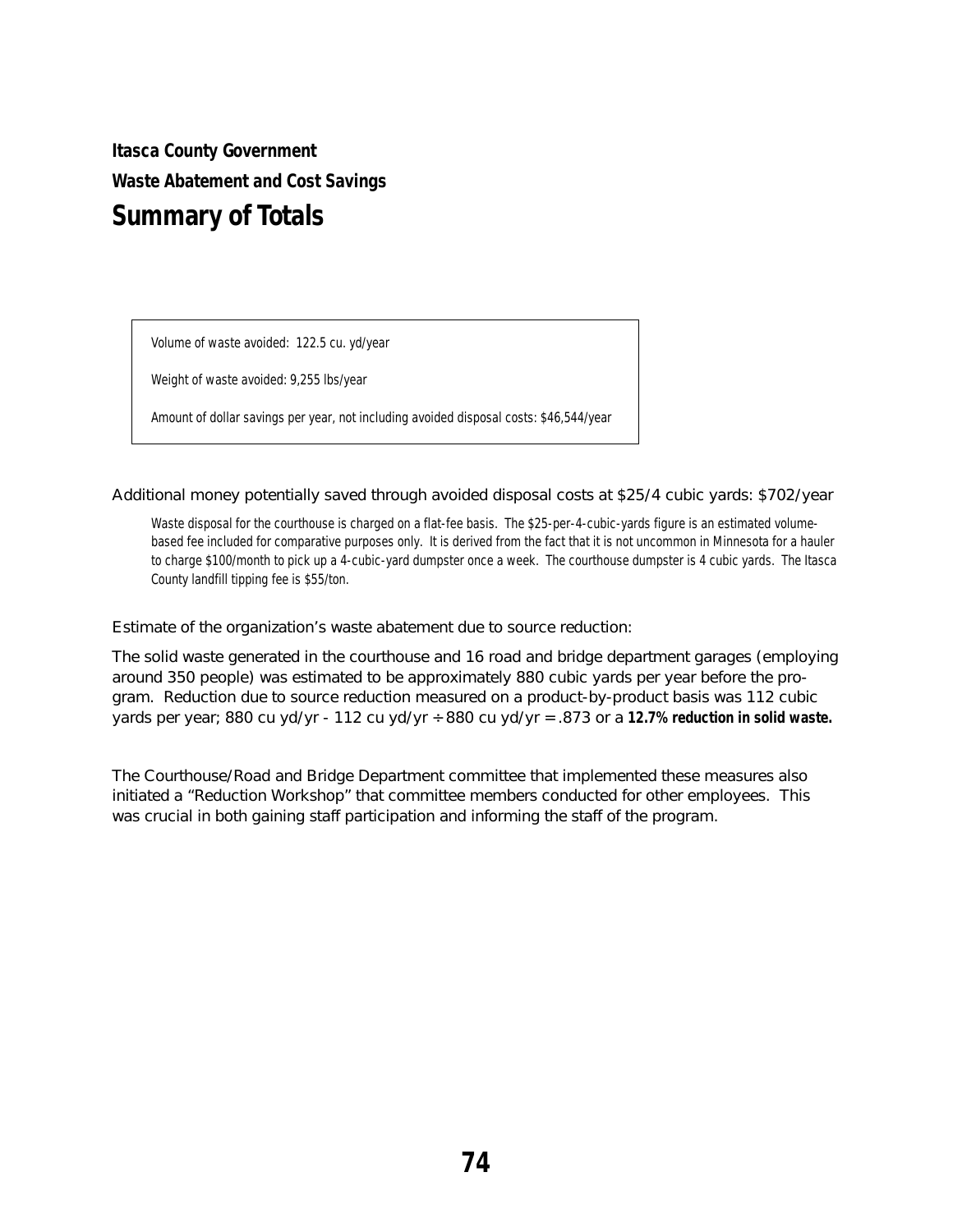### **Use reusable-component forced-air filters**

There are 140 filters used to clean air as it circulates in the county courthouse. Consumption was 1,680 single-use filters a year. To reduce solid waste, reusable steel frames with steel wire filter supports were purchased. Now, all that is disposed is the filter medium. These filters result in substantial waste and cost reduction. The calculations are based on a conservative estimate of a 10 year life for the reusable frames. Manufacturers estimate they will last for the life of the building and can then be recycled.

#### **Volume reduction of waste stream: 25.83 cu yd/yr; a 85% volume reduction**

■ **Single-use:** Four different sizes of single-use filters are used in the courthouse, 1,680 single-use filters per year for a total volume of 30.33 cu yd/yr.

● **Reusable:** The same number of filters (1,680) is still needed with reusable frames, but waste is generated by the filter medium only. The total waste volume is  $(25"x20"x1/4")x1,680 = 210,000$  cu"/yr ÷ 46,656 cu"/1 cu yd = 4.50 cu yd/yr Waste volume avoided: 30.33 cu yd/yr - 4.5cu yd/yr = 25.83 cu yd/yr

Percentage change: 30.33 cu yd/yr - 4.50 cu yd/yr = 25.83 cu yd/yr ÷ 30.33 cu yd/yr = 85% volume reduction per year

### **Weight of waste avoided: 1,610 lbs avoided per year; a 88% weight reduction**

**Single-use:**  $1 \text{ case} = 12 \text{ filters} = 13 \text{ lbs}; 1,680 \text{ filters} \text{ needed/yr}; 1,680 \text{ filters} \div (12 \text{ filters/case}) = 140 \text{ cases/yr x } 13 \text{ lbs} = 140 \text{ days}$ 1,820 lbs/yr.

 $\bullet$  **Reusable:** 1 filter medium = 2 oz; 1,680 filters needed/yr; (1,680 x 2 oz) ÷ (16 oz/lb) = 210 lbs/yr Weight avoided; 1,820 lbs/yr - 210 lbs/yr = 1,610 lbs/yr

Percentage change: 1,820 lbs/yr - 210 lbs/yr ÷ 1,820 lbs/yr = 88% weight reduction

#### **Cost Savings: \$783/yr; a 46% cost savings**

■ **Single-use:** (Four different size filters); (216 x \$0.86 filter) + (168/yr x \$0.98 filter) + (768/yr x \$0.98 filter) + (528 x \$1.16 filter) =  $$1,715.52/yr = $1,716/yr$ ● **Reusable:** Material cost for each filter change = \$0.47/roll; the roll is easily cut on-site to fit different lengths; 1,680 filter changes x  $$0.47 = $789/yr$ 

Initial purchase cost for reusable filter frames = \$1,436; cost of frames \$1,436  $\div$  10 year life = \$144 /yr; \$789 + \$144 = \$933 /yr Single-use cost \$1,716 - reusable cost \$933 = \$783 /yr savings Percentage change \$1,716 - \$933 ÷ \$1,716 = 46% cost savings

Payback for installing reusable component filters occurs after: Disposable filter cost (\$1716/yr)/ 12 months = \$143/mo; reusable filter purchase and use cost is \$2,225 for the first year; \$2,225/(\$143/mo) = 15.6 months for payback.

#### **Additional costs**

Labor: The maintenance department found that it takes approximately 15 percent less time to service the reusable filters when compared to the single-use filters. Handling the extra 26 cu yds and 1,600 pounds of waste generated by 1,600 single-use filters is more time-consuming. There was, however, no labor cost change for the facility as a whole due to implementation of this action.

Disposal: 26 cu/yds x  $$6.25$ /cu yd for disposal =  $$162$ /yr potential savings. Hauling service was not reduced due to this action alone.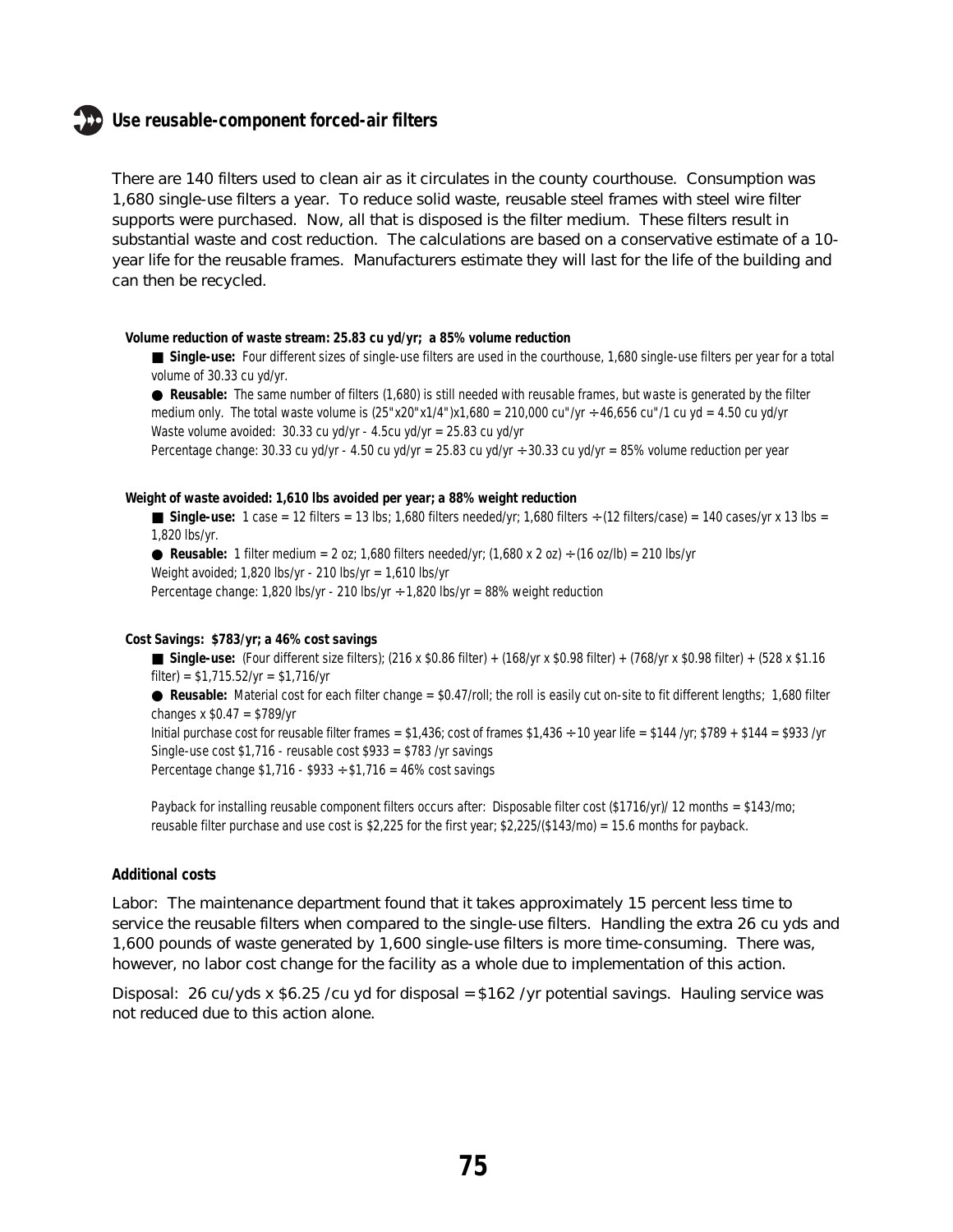### **Use completely reusable forced-air filters**

There are 60 forced-air filters in 16 Road and Bridge Department garages. They are changed an average of once a week. The reusable air filters are made of aluminum and are washed with highpressure water equipment. With proper care, the filters will last the life of the building and are completely recyclable. Before the switch to reusable filters, the Road and Bridge Department garages landfilled approximately 3,120 single-use air filters each year.

#### **Volume of waste avoided: 53.5 cubic yards/year; a 99% volume reduction**

■ **Single-use:** Filters measure 16" x 25" x 2" x 3,120 used/yr = 2,496,000 cu in/yr. This figure represents shipping volume. Shipping cartons are tightly packed, when filters are disposed, they take up significantly more volume. To be conservative, shipping volume is used for calculations.

● **Reusable:** No solid waste from filter. Soap is only used with the washer when filters are unusually greasy. A minimal amount of solid waste is created from the soap container.

**Weight of waste avoided: 1,040 lbs/year; a 99% weight reduction**

- **Single-use:** A case of 24 disposable filters weighs 8 lbs x 130 cases = 1,040 lbs
- **Reusable:** No solid waste from filter. Minimal amount of waste from soap container.

**Cost savings before avoided disposal costs: \$4,740/year; a 97% cost savings**

- $\blacksquare$  Single-use: \$1.56 e x 3,120 used/yr = \$4,867
- **Reusable:** \$10.58 e x 120 (Two were purchased for each slot so that one can be in service while the other is cleaned) =  $$1,270$  (10 yr life) =  $$127/yr$ .

Percentage change: \$4,867 - \$127 ÷ \$4,867 = 97%

Pay back occurs after:  $$4,867 \div 12 = $406/mo \div into $1,270 = 3.1$  months

**Issues:** The reusable filters work well in the Road and Bridge Department garages, and they are easily cleaned by staff with the washer. Adding a little detergent when washing takes care of any grease that may be in the filters. The shop foreman considers the time taken to wash the filters to be about equal to the time required to purchase, stock and dispose of the single-use filters.

The county already owned portable high-pressure water sprayer, so purchase was not required to implement this action. Water used by the washer is drawn from a well. Electricity used to operate the pump is not significant when compared to overall power demand.

The completely reusable air filters did not filter out enough small particulates to work for forced air units within the courthouse. However, they are being used for the courthouse air intake.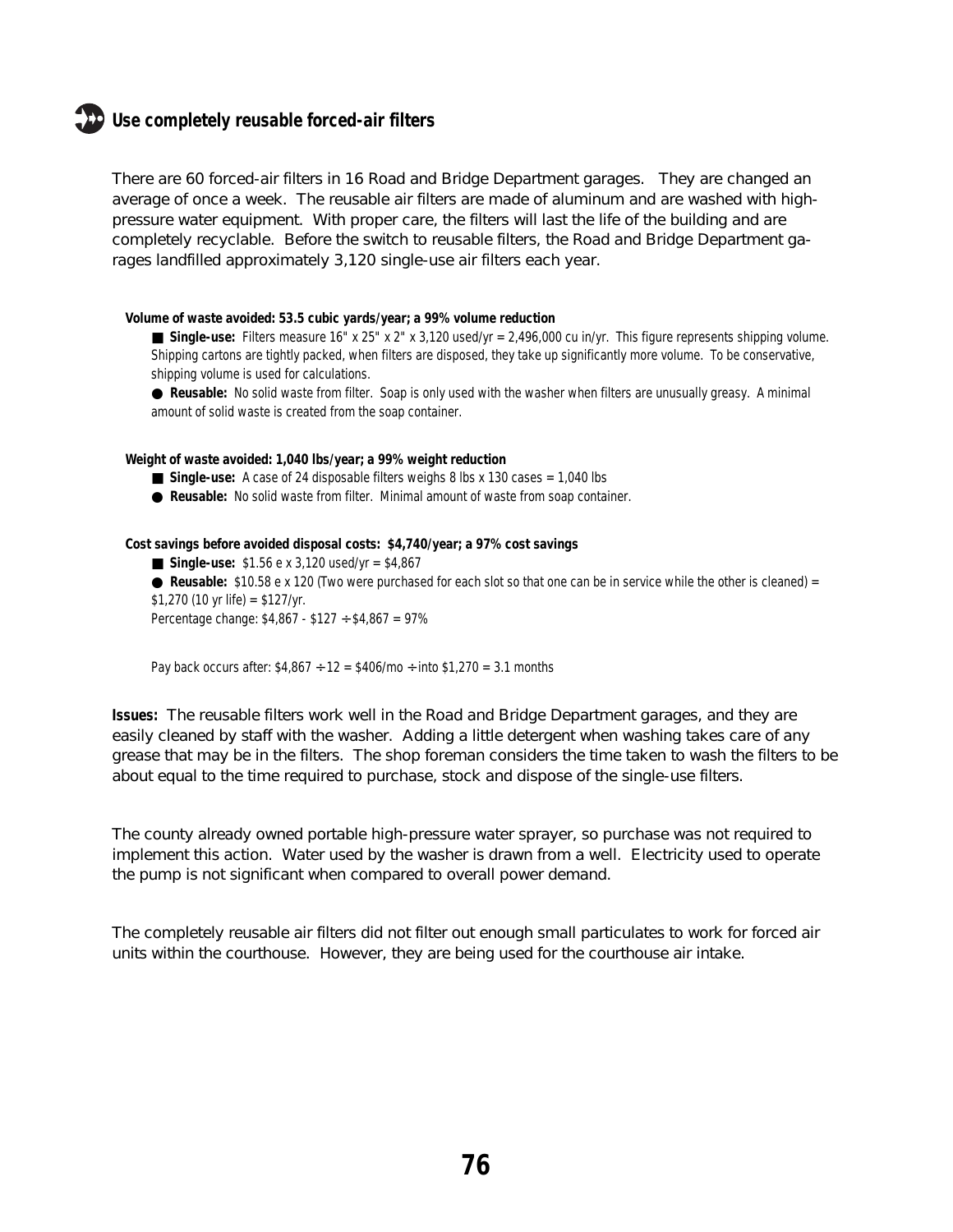## **Use reusable cups**

Staff and visitors are encouraged to use reusable instead of disposable drinking cups in four ways:

- In the Road and Bridge Department, the purchasing clerk informed all of the garages that he would no longer purchase single-use cups.
- The coffee shop charges five cents extra for coffee in a disposable cup.
- The Neutral Corner coffee shop loans ceramic coffee cups to the county for meetings and washes them afterward.
- Employees who attend a reduction workshop receive a ceramic mug (donated by organizations listed below.)

#### **Volume (compacted) of waste avoided: 3.4 cubic yards/year**

A case of 1,200 cups measures approximately 23" x 18" x 16". This represents shipping volume which is significantly more compact than disposal volume.

#### **Weight of waste avoided: 213 lbs/year**

A case of 1,200 8-ounce polystyrene cups weighs approximately 6.72 lbs + 2.15 lbs/box = 8.87 lbs. 24 cases eliminated/year x 8.87 lbs/case = 213 lbs

#### **Cost savings before avoided disposal costs: \$496 per year.**

A case of 1,200 cups costs approximately \$20.67. 24 cases x \$20.67 each = \$496/year. The 36 reusable cups were donated (cost \$45).

**Issues:** After the "Reduction Workshops" were presented to the staff by the reduction committee, cup use went down to 25 cups per week. After the coffee shop began charging five cents for a disposable cup, cup use was further reduced to approximately six cups per week. The coffee shop also purchased three dozen reusable cups for meetings. This has eliminated the need for around 2,000 cups per year that were purchased just for meetings. The Neutral Corner coffee shop went from using approximately 100 cups per week to less than seven cups per week. In addition, the Road and Bridge Department used to purchase approximately 21,600 cups per year before deciding to forgo the use of disposable cups in the garages.

Organizations that donated funds for Itasca County ceramic mugs: Minnesota Nurses Association, North Country Recycling, Recycle Minnesota Resources, AFSCME locals 580 and 1626, Norwest Bank, The Cohasset Shop, and Non-Contract Personnel.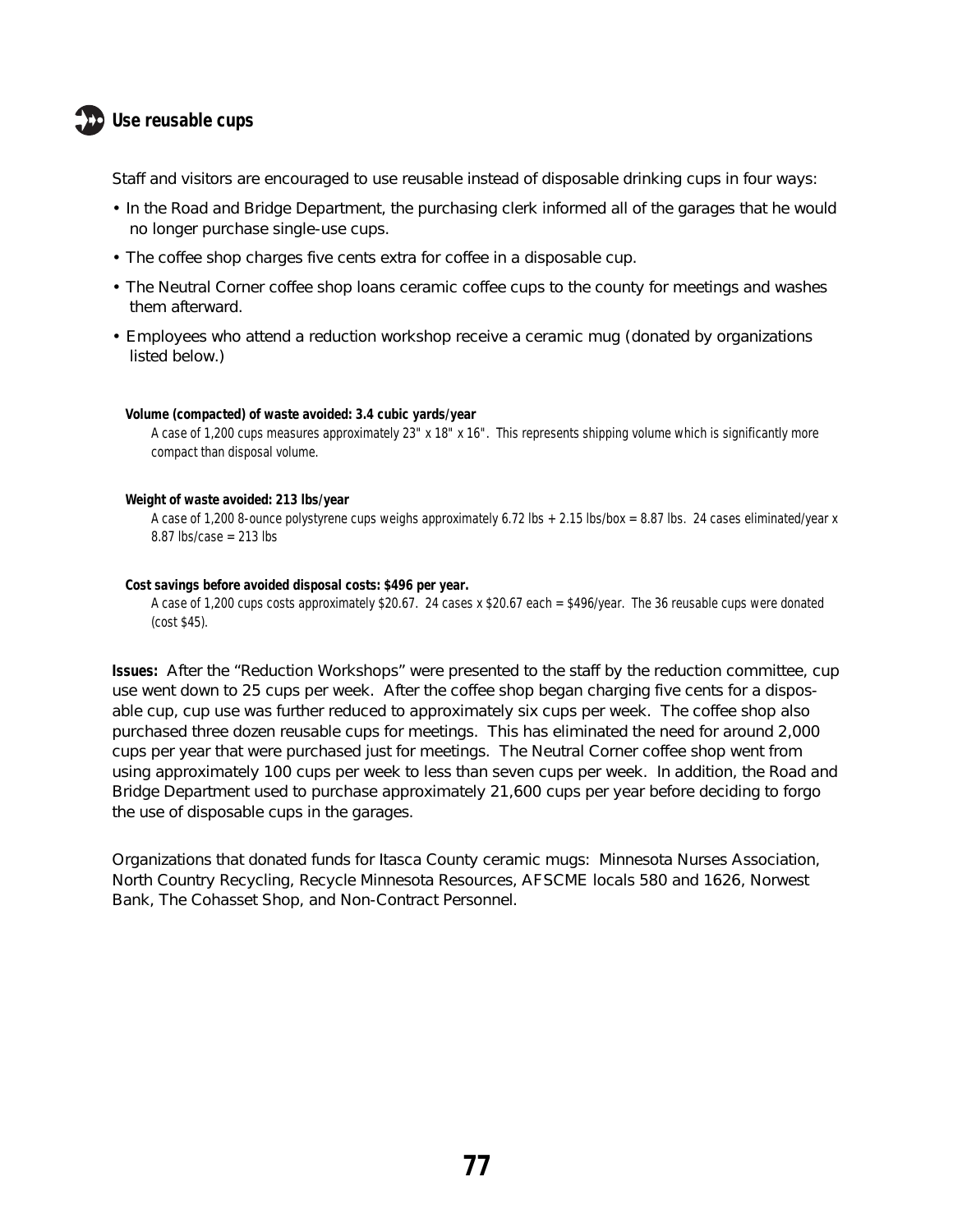### **Reduce junk mail and duplicate mail**

Staff members sent pre-printed post cards back to the senders of the unsolicited mail asking to be taken off mailing lists. Often, cards were enclosed in pre-addressed and pre-paid mailers supplied by the sender of the unsolicited mail.

This reduction action was implemented in two courthouse departments to test its effectiveness. Here is how it worked: Anyone in the office receiving junk or duplicate mail deposits it in a collection box. Periodically, a staff person takes the mail and encloses the post card in the senders pre-addressed mailer. If this is not supplied, the person cuts off the portions containing addresses of the sender and the recipient, attaches them to the card and mails it. The card reads: "To whom it may concern: In an effort to reduce our disposable waste, we request that you remove our name from your mailing list. Thank you."

#### **Percent reduction of this waste stream: Over 90%**

As a result of this action, unsolicited mail has been reduced from between 75 and 100 pieces to about six per week. This is a 90-percent reduction in unsolicited mail.

**Weight of waste avoided: 338 lbs/year**

#### **Cost \$173 to purchase and mail 1,000 post cards.**

#### **Issues:**

Unsolicited mail received in the Itasca County Zoning Office and Coordinator/Human Resources Office went from an average of eight pounds per week in February to 1.5 pounds per week in May. But does this mail generally decrease from February to May anyway? No, it does not, according to information obtained from St. Paul's Main Post Office. Bulk mail is fairly constant during most of the year, but it drops off in June, July and August (after school lets out) and increases before major holidays. So it is justifiable to extrapolate this February - May data to the rest of the year.

#### **Details:**

In the coordinator's office, junk mail collected

January 25 - February  $8 = 7.5$  lbs/2 weeks February 8 - March  $7 = 6$  lbs/2 weeks March 7 - March 21 = 3 lbs/2 weeks March 21 - April 20 =  $3$  lbs/2 weeks April 20 - May  $2 = 0.5$  lbs/2 weeks

72 post cards requesting removal from junk mail lists were sent out from the coordinator's office during the period from January 25 - May 2, 1990.

In the zoning office, junk mail collected

January 16 - February  $7 = 8.6$  lbs/2 weeks February 7 - March 21 = 3 lbs/2 weeks April 3 - May 2 = 6 lbs/2 weeks (note that a 3-lb catalogue is included here) May 2 - May 31 = 2.5 lbs/2 weeks

90 post cards requesting removal from junk mail lists were sent out from the zoning office during the period from January 16 - May 31, 1990.

The coordinator's office has 11 people, and the zoning office has six.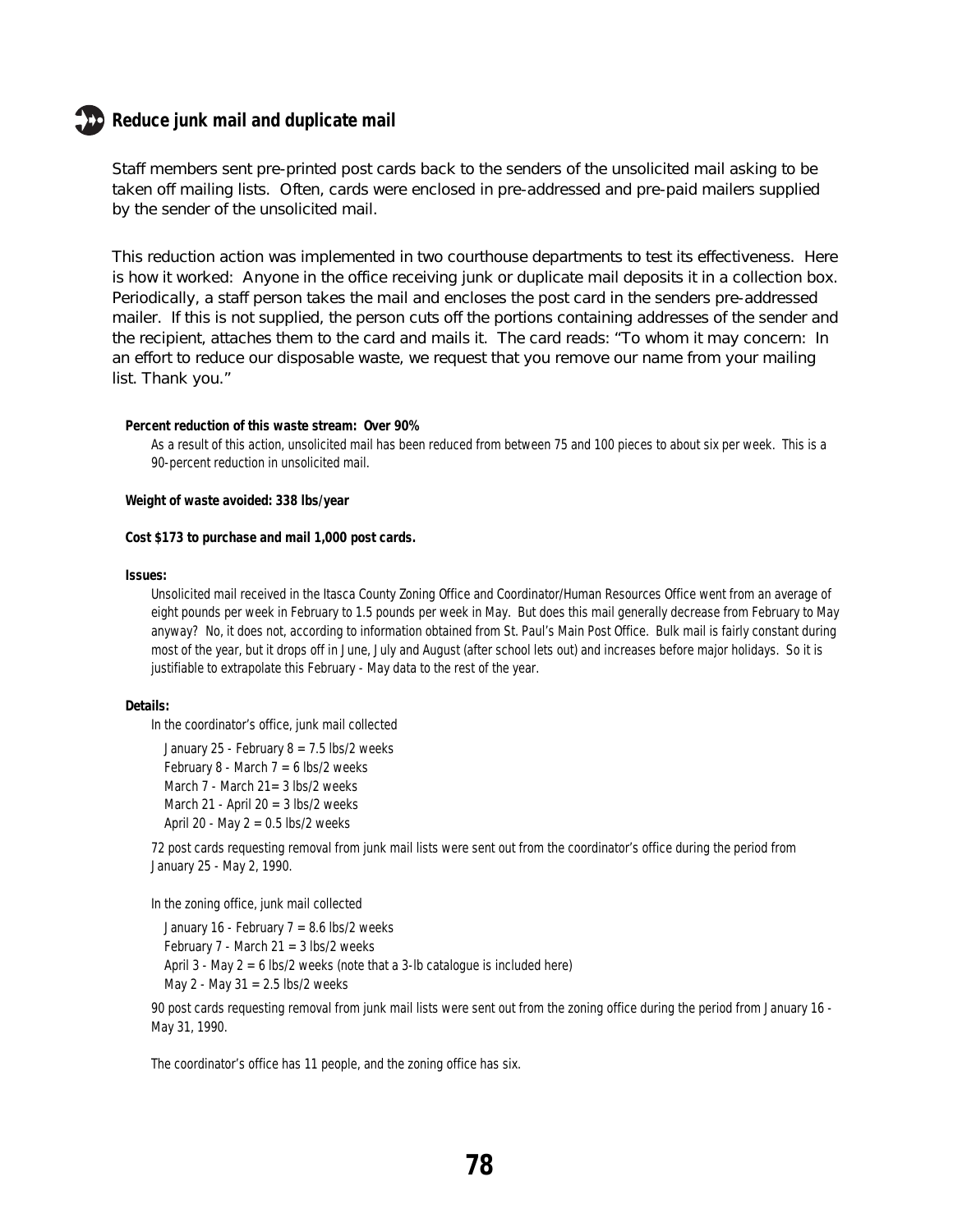#### **Suggestion:**

Staff members came up with an idea to make it easier to reduce unsolicited mail. Senders should be required to enclose and honor a prepaid return envelope or card requesting that the receiver's name be dropped from the mailing list. If implemented: The burden of stopping unsolicited mail would include the sender, not just the receiver; specific advertisers would send mail only to those interested in it; significant resource conservation and waste abatement would result.

#### **In Addition:**

To help prevent its name from being sold to other mass mailing lists, the courthouse staff contacted this association (\*):

Mail Preference Service Direct Marketing Association P.O. Box 9008 Farmingdale, NY 11735

(\*) The Mail Preference Service removes individual consumers' names from many national mailings lists at no charge. Individuals may include their name, address and zip code with their request. The Mail Preference Service cannot remove the name of an organization or company from national marketing databases.



### **Use reusable cloth roll towels instead of single-use paper**

Last year the courthouse used – and landfilled – a case of single-use paper towels every week. The cloth towels can be washed and reused more than 100 times. When the cloth towels wear out, they will be recycled into rags.

Courthouse uses an average of 25 cloth roll towels per week. Number of paper towel rolls formerly used: 504 rolls per year.

**Volume of waste avoided: 30.24 cubic yards/year** Volume of a paper towel roll that has been used and then compacted: 0.06 cubic yard.

**Weight of waste avoided: 1,134 lbs/year**

Weight of a paper towel roll: 2.25 lbs.

#### **Cost increase: \$971/year**

Cost of paper towels: \$3.18 per roll (12 rolls per case). Cost of cloth towels: \$1.90/roll + \$2.00/week charge.

**Issues:** In restrooms with usually heavy traffic, two or three cloth roll towel dispensers were installed to avoid running out of toweling during the day. The decision was made to switch to reusable towels because of a significant reduction in solid waste, even though it cost more to do so. The single-use brown paper towel rolls used by the county were the least expensive paper towel option. Local businesses that used the most expensive paper towel option, highly absorbent center C-fold towels, saved money through this action.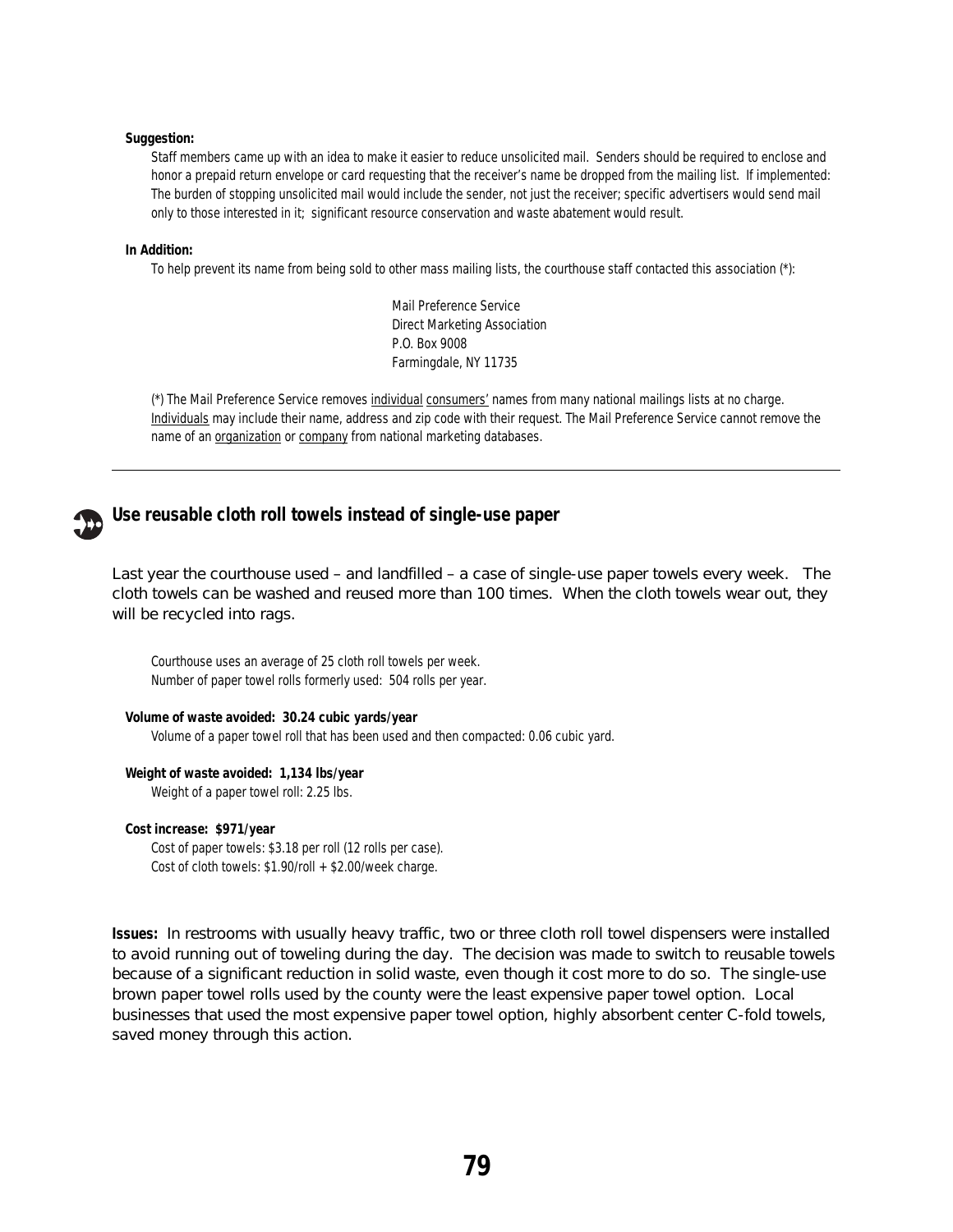## **Use both sides of paper**

Courthouse employees are encouraged to photocopy on both sides of a page (duplex) in the following ways:

- Signs reminding people to "use both sides" are posted by photocopy machines.
- Staff members were informed during the reduction workshops that the Human Services Department photocopy machine, which can duplex automatically, is available for use by any department to make two-sided copies of documents.
- Staff in the Coordinator/Human Resources Office collect paper used on one side and make scratch pads from it. The scratch pads are available to all courthouse employees.

#### **Percent reduction of this waste stream: 5%**

#### **Volume (compacted) of waste avoided: 0.9 cubic yards/year**

212 reams of 500 sheets, 10 reams measure 17" x 10.5" x 11". This is shipping volume; because shipping containers are compact reams, disposal volume would be significantly higher.

#### **Weight of waste avoided: 1,060 lbs**

212 reams of 500 sheets, one ream weighs 5 lbs.

#### **Cost savings before avoided disposal costs: \$740 per year**

Cost per ream: approximately \$3.49; x 212 reams = \$739.88

#### **Details:**

With comparable work loads, total copy paper purchases during the period February - April 1990 was down five percent or 53 reams from February - April 1989. Extrapolated over the year, that's 212 fewer reams of paper purchased in 1990 due primarily to photocopying on two sides of a page.

No numbers are available on the amount of waste avoided through making scratch pads out of paper used on one side, but 480 fewer Post-It™ notes will be purchased this year, probably due to the availability of these scratch pads.

#### **Copy paper purchased February - April 1989**

| 1.031 reams |
|-------------|
| 6 reams     |
| 16 reams    |
| 1.053 reams |
|             |

#### **Copy paper purchased February - April 1990**

| February 1990:      | 10 reams    |
|---------------------|-------------|
| March 1990:         | 990 reams   |
| April 1990:         | 0 reams     |
| 3-month total 1990: | 1,000 reams |

The "Use both sides" sign used by the courthouse was designed by Juan Lazo of Treasure Bay Printing.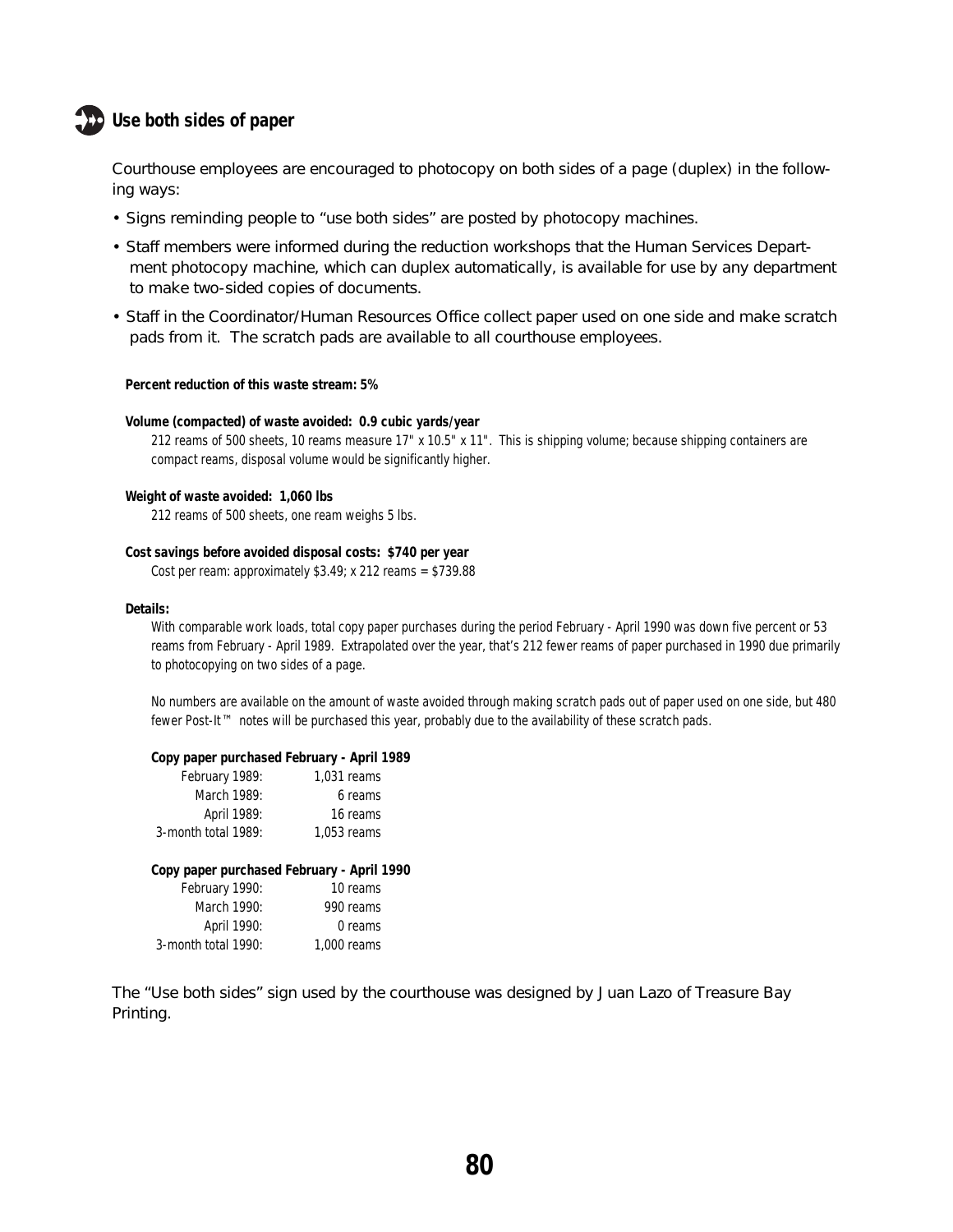### **Use fluorescent exit sign lights**

There are 12 exit signs in the courthouse. Twenty-four incandescent exit sign bulbs were replaced by 12 fluorescent bulbs. The bulbs have been in place four years; none have burned out. When they begin to flicker, they will be replaced.

#### **Volume of waste avoided: 0.01 cu yd/yr; a 98% volume reduction**

 $\blacksquare$  **Incandescent:** One bulb = 2.56 cu" x 210 bulbs used/yr = 537.6 cu"/yr **• Fluorescent:** One bulb =  $3.08 \text{ cu}^{\text{u}}$  x (12 fixtures  $\div$  4 yr life =  $3$  bulbs used/yr) =  $9.24 \text{ cu}^{\text{u}}$ /yr One ballast = 2.03 cu" x (12 fixtures  $\div$  10 yr life = 1.2 ballasts used/yr) = 2.4 cu"/yr. Note: Ten years is a conservative estimate of ballast life. Manufacturers suggest ballasts will last 15 years. Total: 4.87 cu" + 2.4 cu" = 7.27 cu"/yr Volume difference: Incandescent 537.6 cu"/yr - Fluorescent 7.27 cu"/yr = 530 cu" ÷ 46,656 cu"/cu yd = .01 cu yd/yr Percentage difference:  $537.6 - 7.27 \div 537.6 = 98\%$  volume reduction

#### **Weight of waste avoided: 9 lbs/yr; a 92% weight reduction**

 $\blacksquare$  **Incandescent:** One bulb = 0.749 oz x 210 bulbs/yr = 157.29 oz/yr  $\bullet$  **Fluorescent:** One bulb = 1.364 oz x 3 bulbs\yr = 4.092 oz/yr One ballast = 7 oz x 1.2 ballasts/yr = 8.4 oz/yr Total:  $4.092$  oz +  $8.4$  oz = 12.5 oz/yr Weight difference: Incandescent 157.29 oz - Fluorescent 12.5 oz = 145 oz/yr ÷ 16 oz/lb = 9 lbs/yr Percentage difference: 157.29 oz - 12.5 oz  $\div$  157.29 = 92% weight reduction

#### **Cost savings: \$614 /year; a 92% cost savings**

 $\blacksquare$  **Incandescent:** One bulb costs \$1.65 x 210 needed/yr = \$346.50/yr Electricity use: \$1.10/1000 hours/bulb; x 24 bulbs = \$26.40 /1000 hrs or \$0.026/hr; x 8760 hrs/yr = \$231.26/yr. Total: Bulbs  $$346.50 + Electricity $231.26 = $667.76$  incandescent cost/yr. ● **Fluorescent:** One bulb costs \$1.75 x 3 needed/yr = \$5.25/yr One conversion kit (including ballast) costs \$11.50 x 12 needed = \$138 Note: Cost comparison was conservatively based on replacing the entire kit rather than just the ballast.  $$138 \div 10$  yr life = \$14 /yr Electricity use; \$0.70/1000 hours/bulb and ballast; x 12 fixtures = \$8.40 /1000 hrs or \$0.0084 /hr; x 8760 hrs/yr = \$105.12 /yr. Labor for installation: Kits are simple to install. They have an adapter that screws into existing socket; ballast mounts with adhesive. 12 fixtures x 1/2 hr (at \$20 /hr) = \$120  $\div$  10 yr life = \$12/yr for kit installation Total: \$28 bulb cost + \$14 kit cost + \$12 installation cost = \$54 fluorescent cost/yr

Cost difference: Incandescent \$668 - Fluorescent \$54 = \$614/yr Percentage difference:  $$668 - $54 \div $668 = 92\% \text{ cost savings}$ 

Payback occurs after: Incandescent cost, including electricity is  $$668 \div 12$  months/yr = \$57/month; fluorescent cost, \$138 for kits + \$120 installation + \$105 for electricity = \$363; \$363  $\div$  \$57 = 6.4 months

#### **Additional costs: Labor and Disposal**

■ **Incandescent labor**: Each fixture required service every two months or six times a year. 6 service calls x 12 fixtures x 1/3 hour/service call = 24 hours x \$20/hr labor = \$480/yr labor.

● **Fluorescent labor:** Fixtures have been in place without needing service for four years. 12 fixtures ÷ 4 yr life = average of 3 service calls/yr. 3 calls x  $1/3$  hr x  $$20/hr = $20/yr$  labor.

Note: Although a potential \$460 labor savings results from the change,this figure was not added to direct cost savings because implementation did not result in an actual reduction in staff for the facility.

**Disposal:** There was no change in contracted hauling volume for the facility due to implementation of this action alone.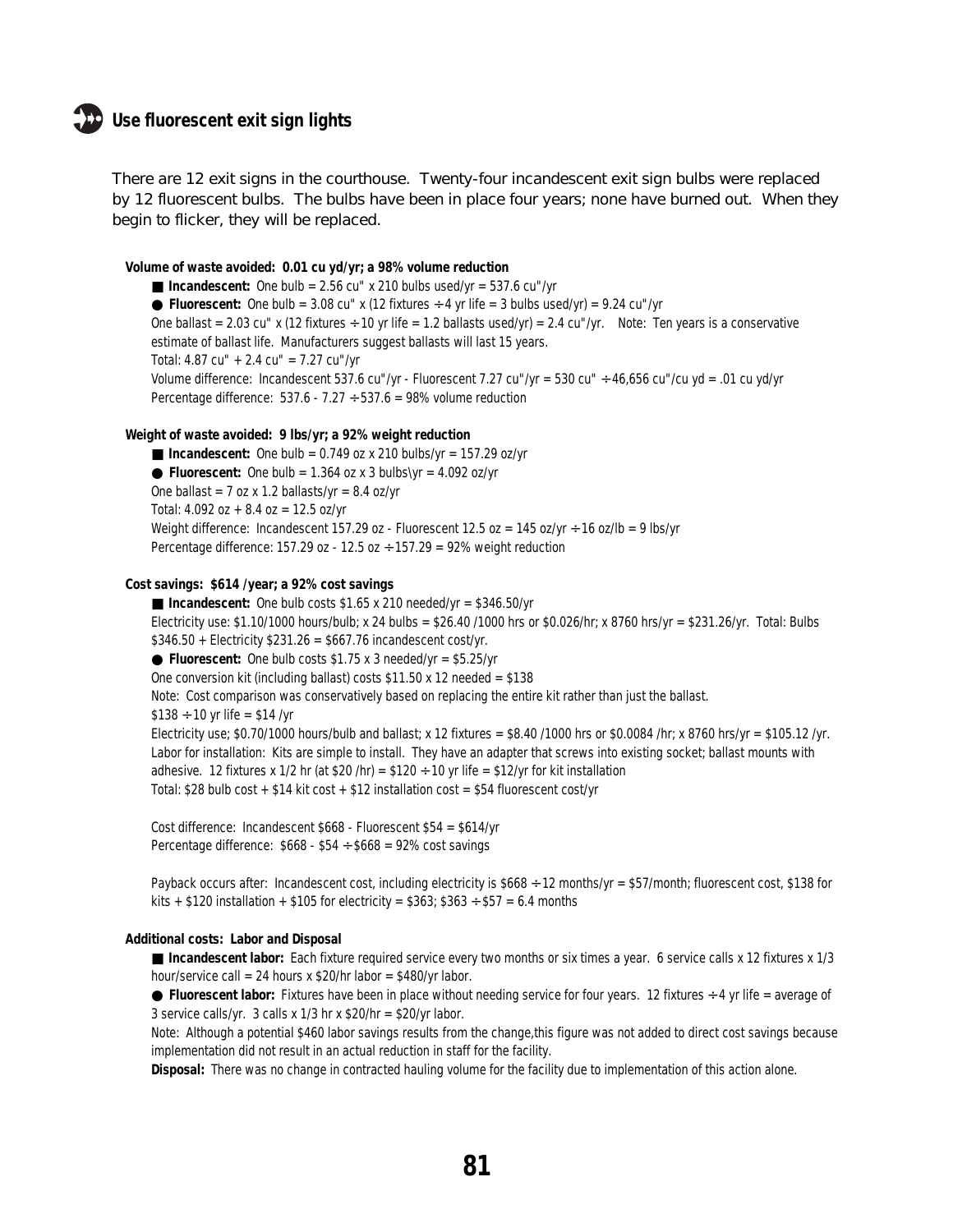### **Use two-tube instead of four-tube ceiling lights**

When 3M Silverlux reflectors were installed in the fluorescent ceiling fixtures of the courthouse, the building needed 816 fewer bulbs. This action reduced the number of four-foot bulbs needed from 1,732 to 916. The life of the bulbs is approximately five years. Since 816 bulbs will no longer be in place;  $816 \div 5$  yrs = a reduction in the purchase and maintenance of 163 bulbs/yr.

#### **Volume of waste avoided: .168 cu yd/yr; a 47% volume reduction**

According to 3M Lighting Services (612) 487-9917, it takes 972 standard four-foot fluorescent to fill one cubic yard. Although 816 bulbs are eliminated, since they have a five-year life, 163 of those would show up as waste in a given year.  $163 \div 972 =$ .168 cu yd/yr reduction.

Percentage difference: 1,732 original bulbs - 916 remaining bulbs ÷ 1,732 = 47% reduction in bulbs

#### **Weight of waste avoided: 244 lbs/yr; a 47% weight reduction**

One bulb weighs 24 oz and use was decreased by 163 a year =  $3,912$  oz/yr  $\div$  16 oz/lb = 244 lbs/yr Percent difference:  $(1,732 \times 24 \text{ oz}) - (916 \times 24 \text{ oz}) \div (1,732 \times 24 \text{ oz}) = 47\%$ Note: Half as many ballasts are now used to fulfill the same lighting need. To be conservative, however, this additional decrease in waste was not included in waste abatement figures.

#### **Cost savings: \$7,088/yr**

Cost of all of the reflectors is \$22,411. One fixture type was changed at a time throughout the facility, streamlining the installation process. It took approximately 15 minutes per fixture at \$15/hr labor or \$3.75 per fixture. \$3.75 x 628 fixtures = \$2,355 labor. Total installation cost is \$22,411 + \$2,355 = \$24,766;  $\div$  20 year life = \$1,238/year. Reflectors are designed to last for the life of the building.

The bulbs cost \$1.39 each. One hundred and sixty-three fewer bulbs are need each year resulting in \$226 annual savings. Labor to replace one bulb is approximately five minutes at \$15/hr = \$1.25/hr each x 163 bulbs/yr = \$204/yr. However, this is an indirect cost savings. The action did not result in reduction in payable hours so this figure is not included in direct cost savings. Electricity: the courthouse will use 149,360 kw less; x \$0.054/kw = \$8,100/yr electricity cost savings. Subtotal savings is \$204 in bulbs  $+$  \$8,100 in elec. = \$8,304 every year.

Net yearly savings: \$1,238 - \$8,304 = \$7,088/yr Payback: Payback occurs after \$24,766 installation cost ÷ \$8,304 annual savings = 2.98 or 3 years. Thereafter, \$8,304 is saved each year.

**Issues:** The courthouse choose to increase lighting efficiency by using reflectors to enhance performance of fewer bulbs. Another option is to install rare-earth phosphore bulbs. These bulbs produce 17 percent more light than their standard counterparts. Many overhead fixtures can be changed from four standard bulbs to two rare-earth phosphore bulbs. This is another way to decrease the number of tubes required to produce satisfactory light. This upgrade usually incorporates the use of electronic ballasts as well. The specific action that is most effective for a given facility depends on many factors and is best determined by a professional lighting consultant.

**Problem:** Through upgrading, old tubes are often replaced before they are burned out. It is wasteful to discard them when they still have useful life. Since Itasca Courthouse is using the same tubes with the reflectors, several hundred were put in storage for later use. However, storing all the used tubes was not cost-effective. So that these tubes can be reused, a give-away program was implemented. County residents many come to the courthouse and pick up some of the tubes for reuse in their home or shop fixtures. Reuse is the best option for tubes with remaining life.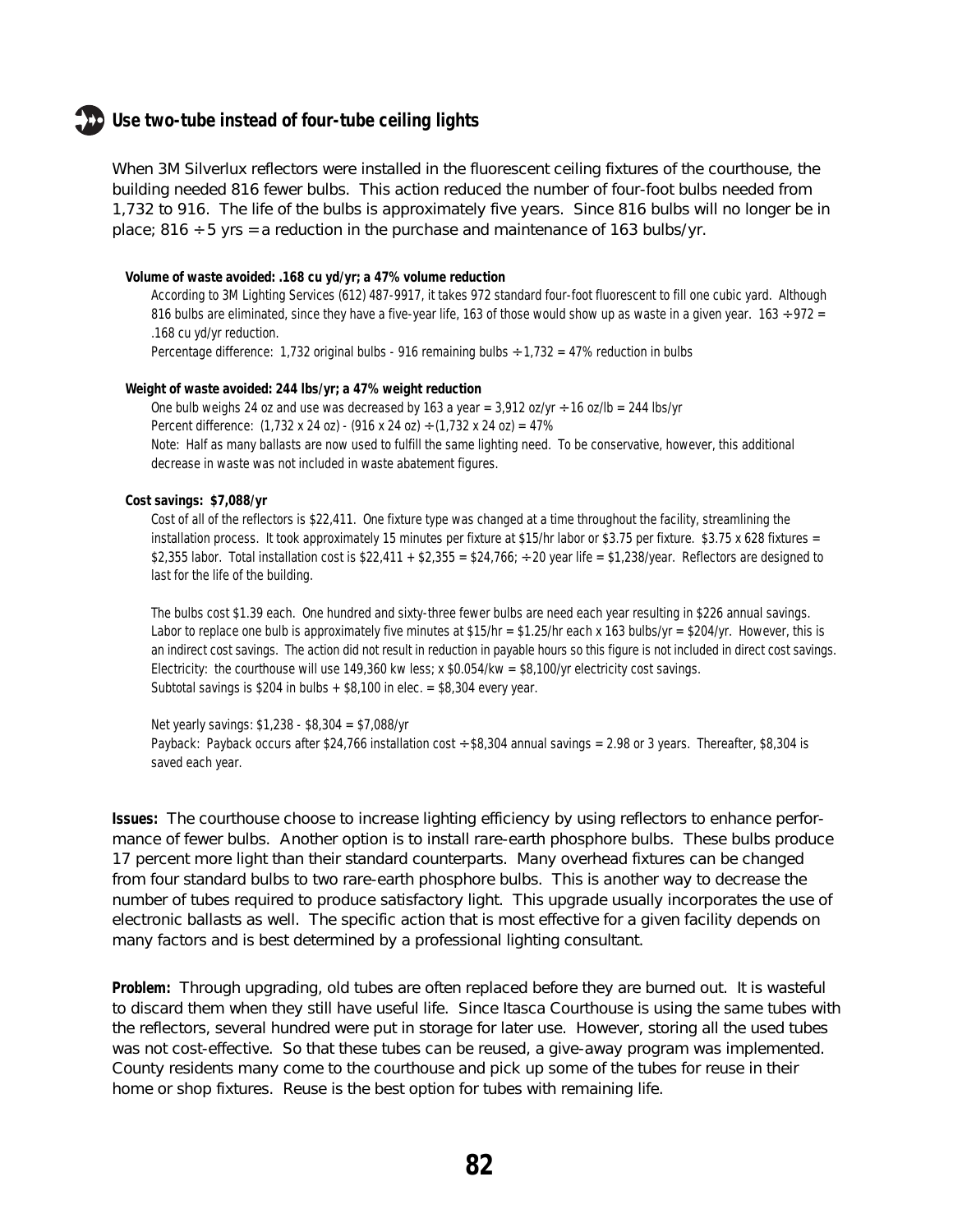Most used mercury-containing lamps from business, industry and institutions may not be placed in the trash. Even though these used fluorescents must now be managed as hazardous waste, energy efficient lighting is still the most environmentally sound choice. The need to generate 50 percent to 75 percent less electricity to run these lamps means far fewer resources are used and fewer pollutants need be released by power plants. Call the OEA for a fact sheet about fluorescent lamp disposal.

### **Use soap and water as a degreaser**

The county maintenance garage used chemical degreaser to clean engines and equipment. For other washing, a high-pressure washer was used. An experiment was made to determine if the washer could be used in place of the chemical degreaser. The washer proved to do the job as well and require less labor. As a result, the solid waste created by 65 five-gallon drums and 35 fivegallon drums is avoided. In addition, 980 gallons of chemical solvent have been replaced by soap and water.

#### **Volume of waste avoided: 3.8 cu yd: a 99% volume reduction**

Volume for 55-gallon drum = πr² h = 3.14 x (11.5")² x 36 = 14,949 cu" x 6 drums = 89,697 cu"  $\div$  46.656 cu"/cu yd = 1.923 cu yd/yr

Volume for 35-gallon drum = 3.14 x (8.75")<sup>2</sup> x 36 = 8,654.625 cu" x 10 drums = 86,546.25 cu" ÷ 46,656 cu"/yd = 1.855 cu yd Total volume =  $1.923$  cu yd +  $1.855$  cu yd =  $3.778$  cu yd

Percentage difference: The only solid waste created through the use of the washer is the soap container. The soap comes in a five gallon container and is reused by the staff. The washer is a heavy-duty, repairable unit. Its eventual disposal volume was considered insignificant when compared to solvent container waste.

#### **Weight of waste avoided: 558 lbs/yr: a 99% volume reduction**

Weight for 55-gallon drum =  $43$  lbs x 6 drums =  $258$  lbs Weight for 35-gallon drum = 30 lbs x 10 drums = 300 lbs. Total weight =  $258$  lbs +  $300$  lbs =  $558$  lbs/yr Percentage difference: Same information as above

#### **Cost savings: \$9,069/yr: a 99% cost savings**

Cost of six 55-gallon drums =  $$4,695/yr$ ; Cost of ten 35-gallon drums =  $$4,450/yr$ Total solvent  $cost = $4,695 + $4,450 = $9,145/yr$ Cost to use washer: The high-pressure washer was already on hand and was purchased for general washing needs. The cost of the washer, approximately \$1,300, amortized over its expected 15-year life: \$1,300  $\div$  15 = \$87 /yr, and a percentage of its use determined for degreasing is 30%. \$87 x 30% = \$26 /yr. Water is drawn from a well using an electric pump. Costs for electricity and soap are estimated to be \$50 /yr.  $$26 + $50 = $76$  /yr. Cost difference: \$9,145 - \$76 = \$9,069 Percent difference:  $$9,069 - $76 \div $9,145 = 99\%$  cost savings

#### **Additional factors:**

Labor is 10 hours a week less. This represents 10hrs/wk x \$15/hr x 52 wk/yr = \$7,860 potential savings. However, staff time was taken up by other activities and there were no actual reductions in staff.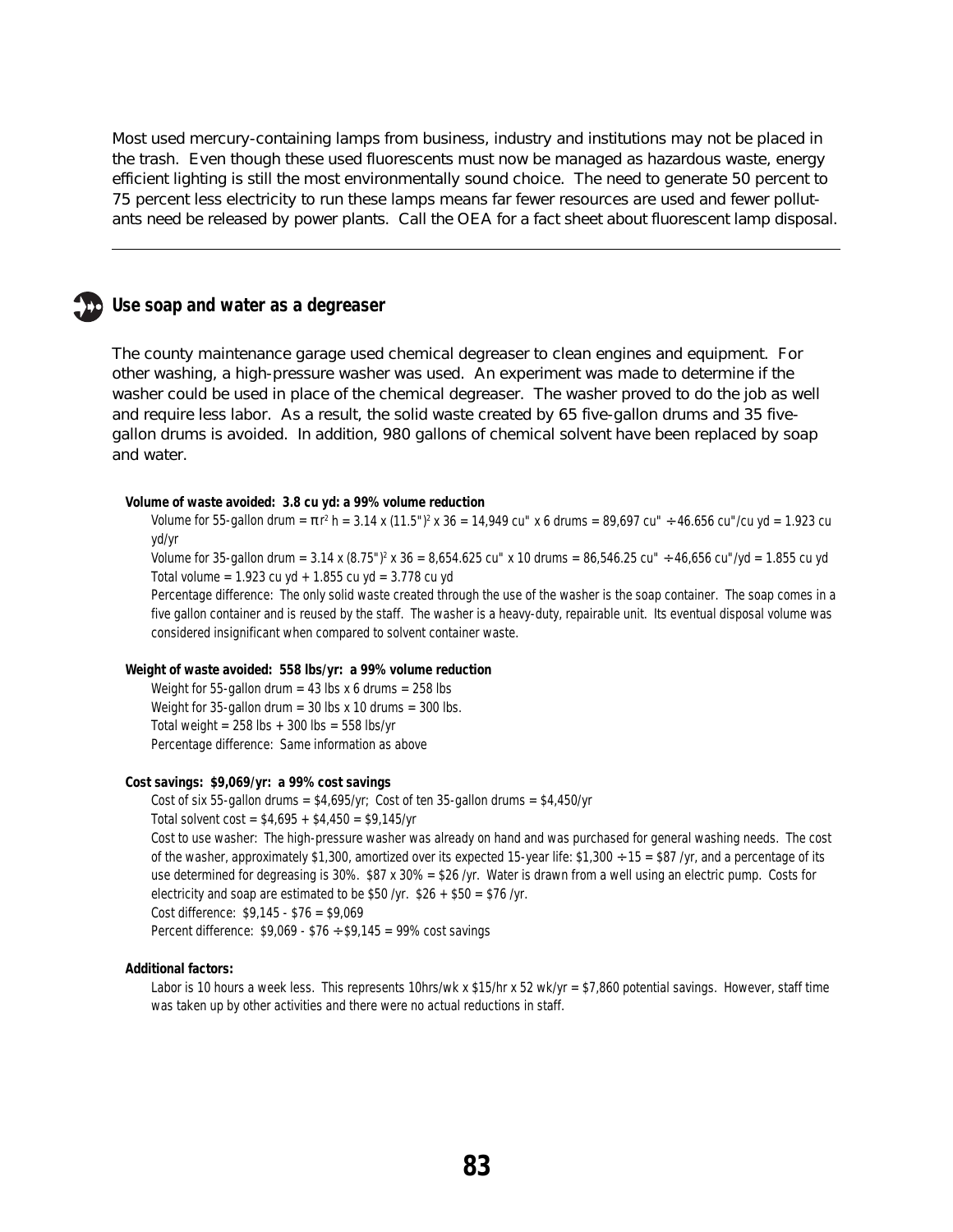### **Reuse heavyweight equipment air filters**

Over 350 air filters per year were used by road graders and large trucks. The maintenance department found it could have these filters professionally cleaned so that they could be reused three or four more times.

### **Volume of waste avoided: 3 cu yd; a 75% volume reduction**

One cylindrical filter is 15" height x 12" diameter = 540 cu" x 350/year = 189,000 cu". Filters are reused three times. In other words, one filter is used four times instead of once. One-quarter of the original waste volume is now produced. 189,000 cu" ÷  $4 = 47.250$  cu" of waste is now produced. 189,000 cu" - 47,250 cu" = 141,750 cu" ÷ 46,656 cu"/cu yd = 3 cu yd reduction. Percentage difference:  $189,000 - 47,250 \div 189,000 = 75\%$  reduction

**Weight of waste avoided: 2,625 lbs/yr; a 75% weight reduction** One filter weighs 10 pounds, x 350 used/yr = 3,500 lbs/yr,  $\div$  4 = 875 lbs/yr current generation; a 3,500 lb - 875 lb = 2,625 lb/ year reduction. Percentage difference:  $3,500$  lb -  $875$  lb  $\div$   $3,500$  lb =  $75\%$  reduction

#### **Cost savings: \$7,312/yr; a 52% cost savings**

New filters cost \$40 each. It costs \$12 to recondition one. 350 filters/yr x \$40 = \$14,000/yr. With reuse, 88 filters are purchased/yr x \$40 ea = \$3,520 and are reconditioned three times @ \$12 ea = 88 x 3 = 264 filters x \$12 = \$3,168. \$3,520 initial purchase  $+$  \$3,168 reconditioning cost = \$6,688. Cost difference: \$14,000 - \$6,688 = \$7,312/yr savings Percentage difference:  $$14,000 - $6,688 \div $14,000 = 52\% \text{ cost savings}$ 

Issues: Itasca County uses NAPA, a national parts supplier, to recondition its filters. Olmsted County has had very good results from Filter Rite of St. Clair, Minnesota, 507-245-3097.

## **Limit paint use**

When road equipment was rebuilt by maintenance personnel, it was thoroughly cleaned and repainted before being put back into service. The equipment is still cleaned, but instead of being repainted, spot-painting is done. Although the equipment does not look "new" when it emerges from the shop, the areas in need of attention are repaired. This change in procedure prevents the use of 275 gallons of paint per year.

#### **Volume of waste avoided: 1.5 cu yds; a 92% volume reduction**

One can measures 3.28" in radius and 7.5" in height. V = πr² h; 3.14 x 10.76 x 7.5 = 253.4 cu"; Due to this action, use of 300 gallons of paint is decreased to 25 gallons of paint/year. 275 gallon reduction x 253.4 cu" = 69,674 cu" ÷ 46,656 cu"/cu yd = 1.493 cu yds.

Percent difference:  $300 - 25 \div 300 = 92\%$  reduction

#### **Weight of waste avoided: 424 lbs; a 92% weight reduction**

One can with a typical amount of residual paint weighs 700 grams; x 275 cans/yr = 192,500 gm/yr;  $\div$  453.6 gm/lb = 424 lbs/yr. Percent difference: (300 cans x 700 gm) - (25 cans x 700 gm) ÷ (300 cans x 700 gm) = 92% weight reduction.

#### **Cost savings: \$16,500/year; a 92% cost reduction**

The cost of one gallon of equipment paint is \$60. As a result of this action, 275 fewer gallons of paint are used.  $$60 x 275 =$ \$16,500 savings/yr.

Percent difference:  $(300 \times $60) - (25 \times $60) \div (300 \times $60) = 92\%$  reduction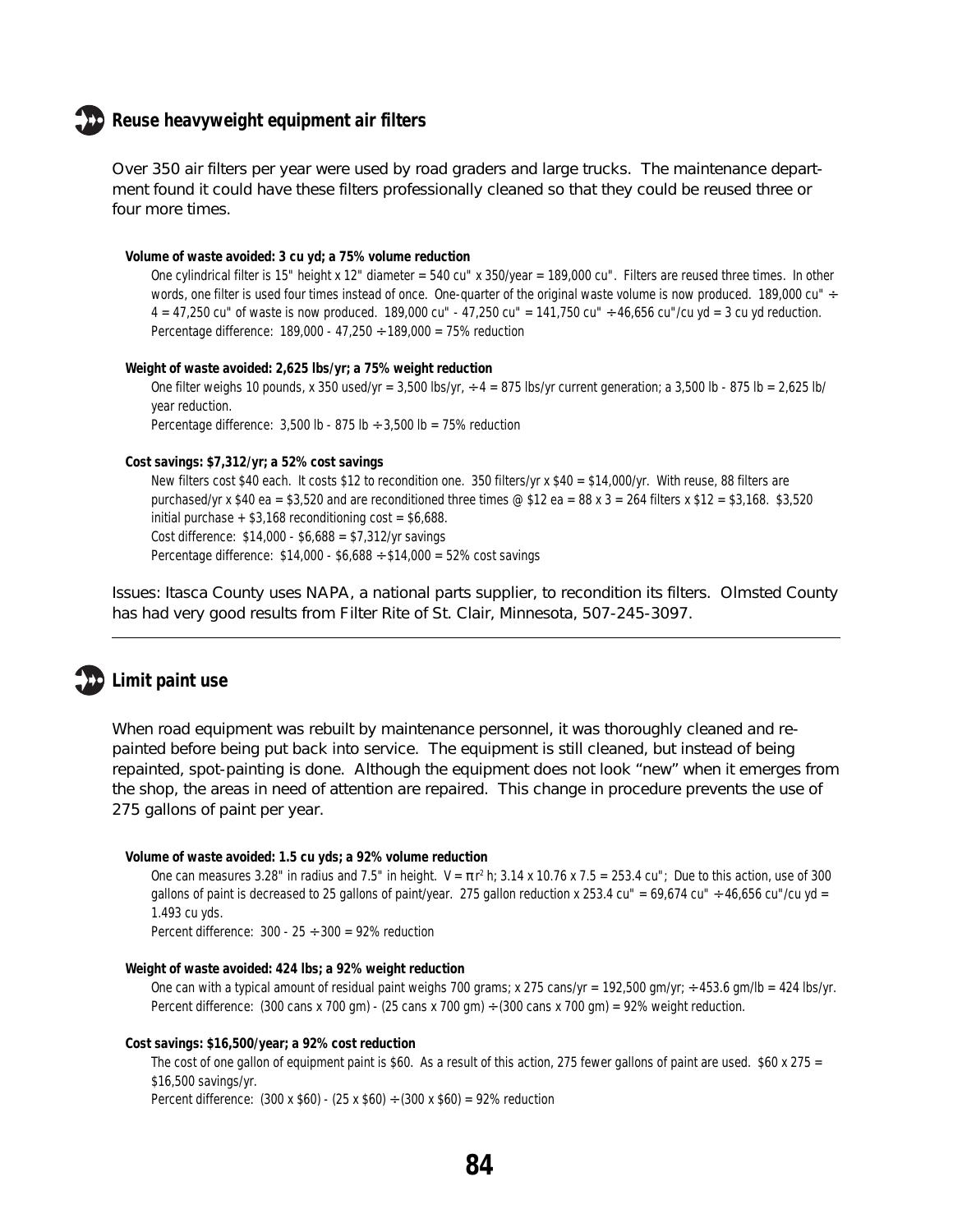## **Policy: Use long-life, repairable products**

In both the courthouse and the Road and Bridge Department it is policy to purchase well-made, long-lasting tools and equipment and to repair or rebuild as needed. This policy results in significant money and waste savings for the county.

For example, several years ago chainsaws in the Road and Bridge Department were of many various makes and models. Not only did quality vary, but when a saw needed repair, either special parts had to be purchased or the saw was thrown out. Now the Road and Bridge Department purchases only one high-quality make and model of chainsaw. Using equipment with interchangeable parts saves time and money and prevents waste.

#### **Examples of equipment with rebuildable parts:**

Heavy equipment and trucks are required to have rebuildable parts.

• Identified examples include such things as: diesel fuel injectors, water pumps, starters, generators, fuel pumps and hydraulic rams for dump trucks and other equipment.

#### **Examples of equipment purchased in standard brands:**

- Chainsaws one brand and one model.
- Brush saws one brand and one model.
- Pneumatic tools one brand.
- Tools with long warranties are given preference.

Note that current competitive bidding requirements mean that standard brands cannot be established for vehicles and equipment costing \$15,000 or more.

#### **Purchase cleaners and other products in reusable five-gallon pails:**

Purchase of concentrated cleaners and other products in reusable five-gallon pails is another county policy. (The pails are given away for reuse). Rather than using pre-mixed cleaners in aerosol cans, employees dilute concentrates for use in refillable pump spray bottles.

#### **Rebuild office furniture:**

Office chairs are rebuilt and reupholstered, file cabinets and desks are reconditioned and repainted.

#### **Examples of reduction ideas that were not workable**

- Pop machine with reusable/refillable bottles. No longer available.
- Cloth rags in road and bridge department garages. Wastewater treatment system doesn't handle grease and oil well.
- Make scratch pads out of computer paper used on one side. Too much computer paper. Recycling made more sense in this case.
- Use bulk spray paint instead of throw-away cans for marking timber. Washing out containers and using more paint or ink may limit waste reduced. Inconvenience, low acceptance by foresters.

The committee continues to identify and implement source reduction actions. For example, in an effort to increase tire life, all the Road and Bridge Department trucks and equipment now sport stickers reminding drivers to check tire pressure.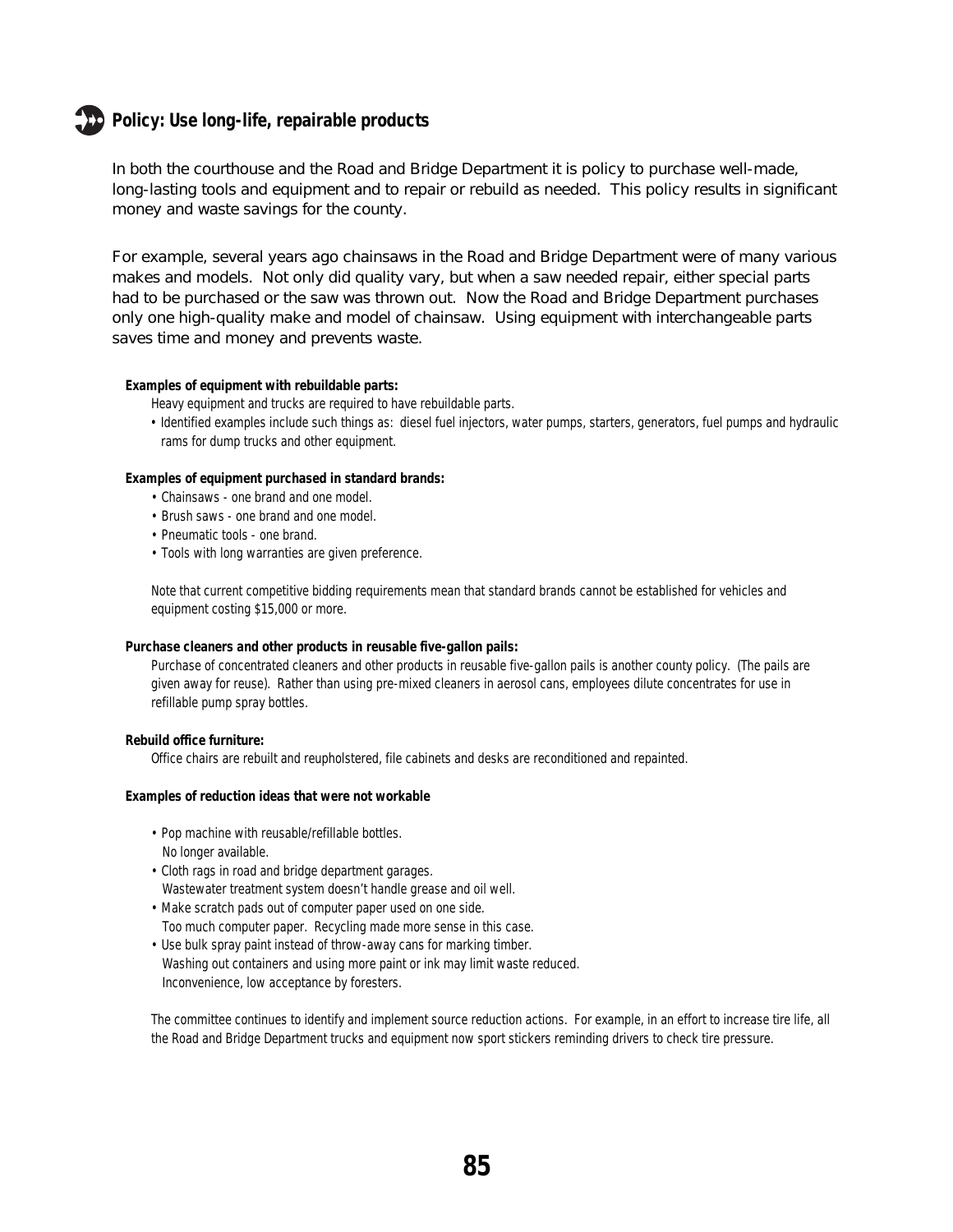## **Conclusions**

Reduction can accomplish significant waste abatement.

Although many of the reduction methods employed were simple (e.g., encouraging the use of reusable instead of disposable cups), when undertaken seriously they make a sizable dent in the waste stream.

Three factors were vital in the success of this project. They are:

1. Those people who work in a facility know or can best determine the reduction methods most appropriate for that facility. For example, the person facilitating this project from the Office of Environmental Assistance had never heard of washable, reusable air filters.

2. A team approach provides an opportunity to divide work and maintain motivation. In-house volunteerism makes the project work. One person cannot do it alone.

3. Education of the entire staff in a facility on the definition of reduction, the importance of each person's cooperation and reduction going on in each department is crucial to the project's success. Staff members who were not on the committee seemed particularly receptive because the project was supported by upper management but actually taught and implemented by peers.

As a result of county government reduction and recycling efforts, container services were decreased from four to two dumpsters per month. This is a 50-percent reduction in contracted hauling volume that cut garbage hauling expense by \$700 per year.

**The total savings for the waste management program is approximately \$46,900 a year.**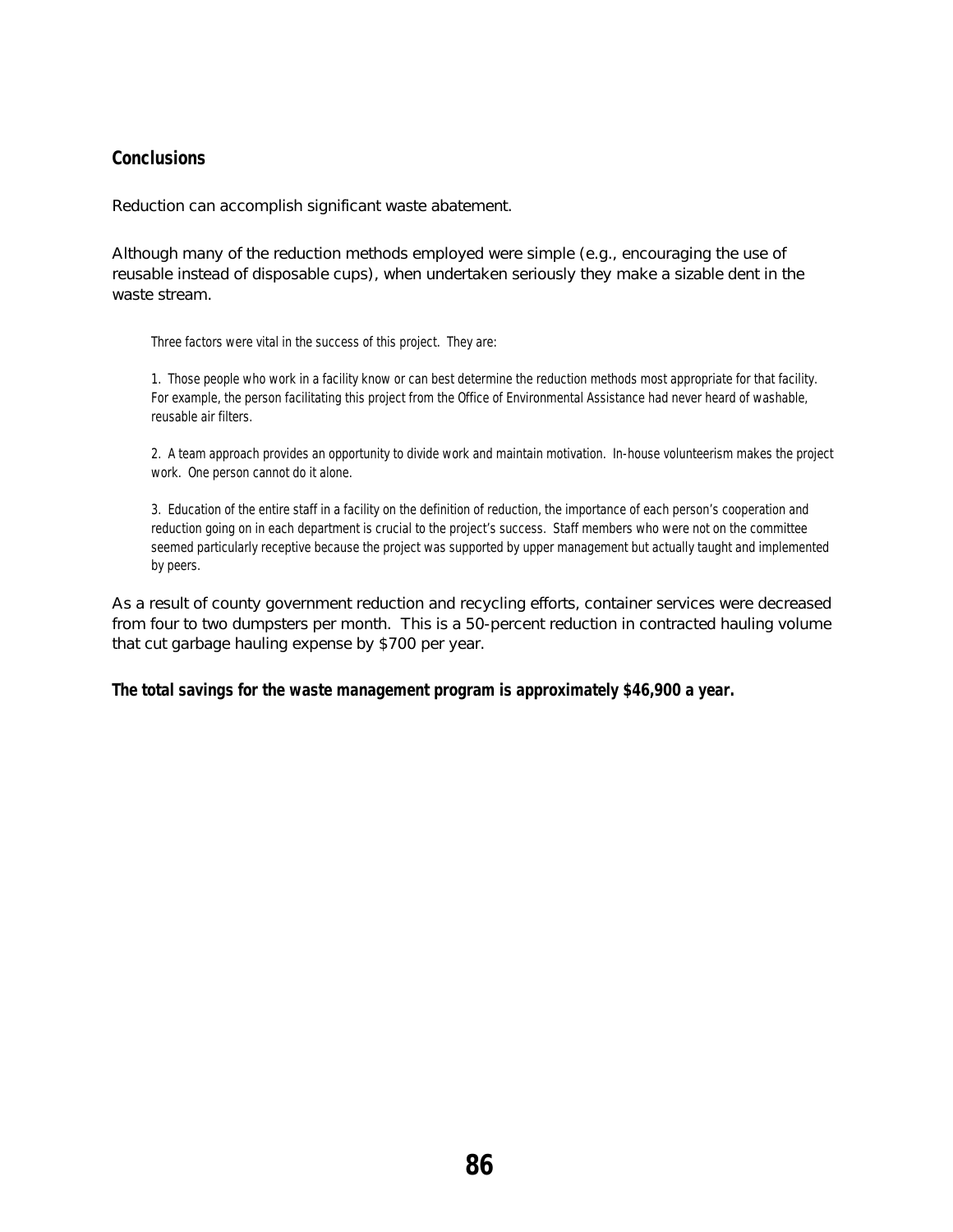## ■ Appendix **A**

## **Commonly used formulas**

### **Volume measurements**

volume of rectangle = length  $x$  height  $x$  width volume of cylinder =  $\pi$  x radius squared x height  $\pi = 3.14$ 

### **Volume conversions**

1 gram = 1 milliliter of distilled water (at  $36^{\circ}$  F) = 1 cubic centimeter 1 cubic centimeter = .061 cubic inch 1 cubic inch = 16.387 cubic centimeters 2 pints = 1 quart =  $32$  fluid ounces =  $.9464$  liter 4 quarts = 1 gallon = 128 fluid ounces = 231 cubic inches 1 cubic yard =  $46,656$  cubic inches

### **Weight conversions**

10 grams = 0.3527 ounce 1 kilogram  $= 2.2046$  pounds 16 ounces  $= 1$  pound

### **Comparisons**

Ratio of the waste of one product to another in volume, weight or cost is: high-waste product  $\div$  low-waste product = ratio

Percentage of the waste of one product to another in volume, weight or cost is: high-waste product – low-waste product  $\div$  high-waste product = percent

### **MSW volume to weight estimates**

350 pounds of uncompacted household waste per cubic yard 620 pounds of waste per cubic yard in a refuse hauling truck 1 ton = 3.23 cubic yards in a refuse hauling truck

### **Electricity**

For calculating changes in electricity consumption for lighting, see Appendix B.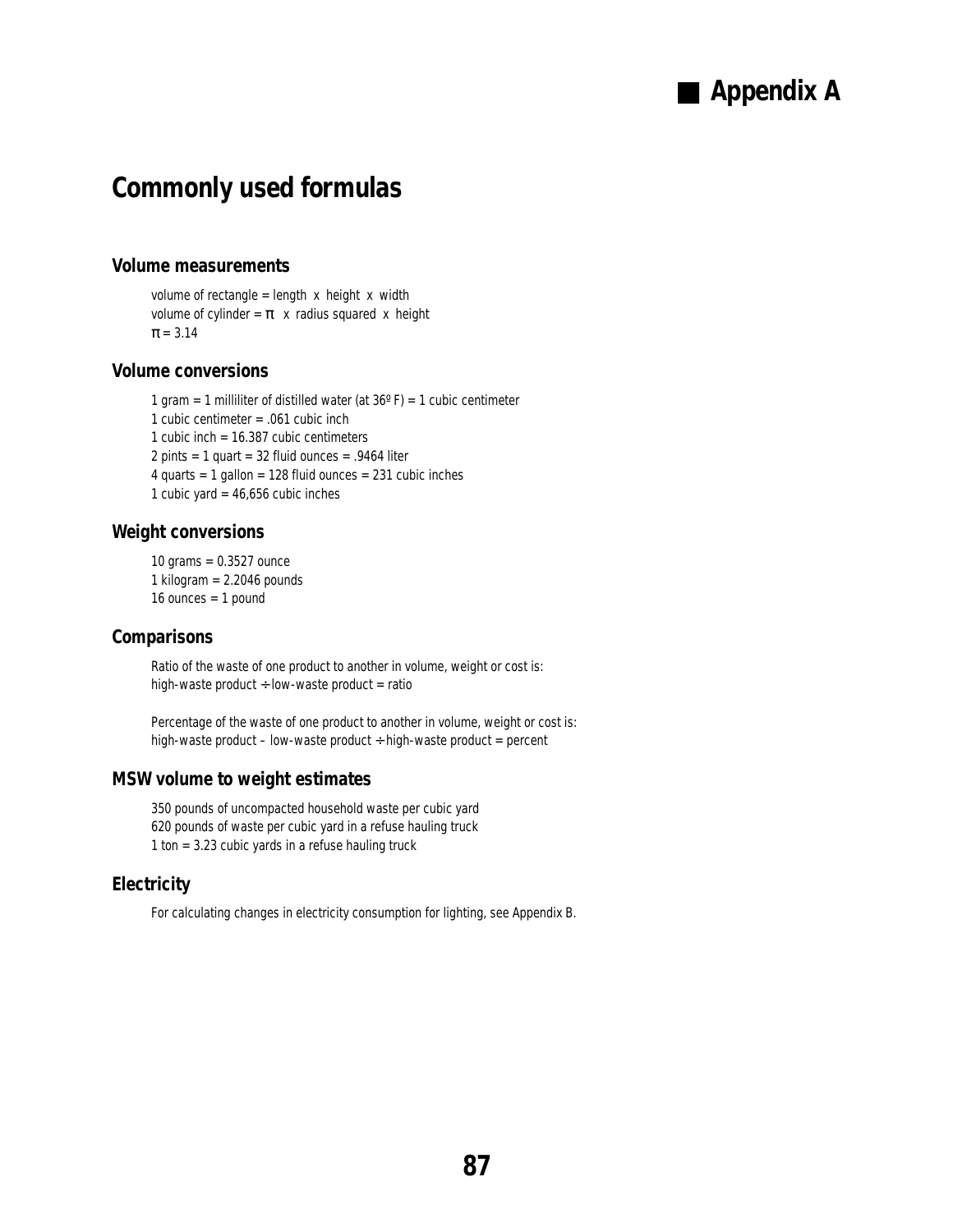## ■ **Appendix B**

## **Compact fluorescent savings**

Check the label to make sure that the compact fluorescent gives the same amount of light as the incandescent you want to replace.

| Calculate your own savings                                                                                                                                                | Incandescent                        | <b>Compact Fluorescent</b>                                                                                                                                                                                                                                                                                                                                                                                                          |
|---------------------------------------------------------------------------------------------------------------------------------------------------------------------------|-------------------------------------|-------------------------------------------------------------------------------------------------------------------------------------------------------------------------------------------------------------------------------------------------------------------------------------------------------------------------------------------------------------------------------------------------------------------------------------|
|                                                                                                                                                                           | Wattage: ____________<br>Lamp cost: | Wattage: _____________<br>$\begin{picture}(20,10) \put(0,0){\dashbox{0.5}(10,0){ }} \put(15,0){\circle{10}} \put(15,0){\circle{10}} \put(15,0){\circle{10}} \put(15,0){\circle{10}} \put(15,0){\circle{10}} \put(15,0){\circle{10}} \put(15,0){\circle{10}} \put(15,0){\circle{10}} \put(15,0){\circle{10}} \put(15,0){\circle{10}} \put(15,0){\circle{10}} \put(15,0){\circle{10}} \put(15,0){\circle{10}} \put(15,$<br>Lamp cost: |
| 1. What is the wattage of the lamp "light bulb" (including ballast draw for<br>the compact fluorescent)?                                                                  | watts                               | watts                                                                                                                                                                                                                                                                                                                                                                                                                               |
| 2. What is the rated life of the lamp?                                                                                                                                    | hours                               | hours                                                                                                                                                                                                                                                                                                                                                                                                                               |
| 3. How many incandescent lamps will have to be installed to produce<br>light for as many hours as the single compact fluorescent lamp?                                    | lamp                                | lamp                                                                                                                                                                                                                                                                                                                                                                                                                                |
| Divide the life of the compact fluorescent option by the life of the<br>incandescent option and place answer in blank at right. Round off to<br>the nearest whole number. |                                     |                                                                                                                                                                                                                                                                                                                                                                                                                                     |
| 4. How much electricity does each option consume over the life of the<br>compact fluorescent lamp?                                                                        | kW-h                                | kW-h                                                                                                                                                                                                                                                                                                                                                                                                                                |
| Multiply $#1 \times #2 \times #3$ to get watt-hours, and divide the result by<br>1,000 to convert to kilowatt-hours.                                                      |                                     |                                                                                                                                                                                                                                                                                                                                                                                                                                     |
| 5. What do you pay for electricity?                                                                                                                                       | kW-h                                | kW-h<br>\$.                                                                                                                                                                                                                                                                                                                                                                                                                         |
| National average is \$.08/kW-h for residences and \$.06/kW-h for<br>commercial facilities.                                                                                |                                     |                                                                                                                                                                                                                                                                                                                                                                                                                                     |
| 6. How much will it cost you to operate each option over the life of the<br>compact fluorescent lamp?                                                                     |                                     | \$.                                                                                                                                                                                                                                                                                                                                                                                                                                 |
| Multiply #4 x #5                                                                                                                                                          |                                     |                                                                                                                                                                                                                                                                                                                                                                                                                                     |
| 7. What will it cost you to purchase the lamps for each option over the<br>life of the compact fluorescent lamp?                                                          |                                     | \$.                                                                                                                                                                                                                                                                                                                                                                                                                                 |
| Multiply cost per lamp x #3                                                                                                                                               |                                     |                                                                                                                                                                                                                                                                                                                                                                                                                                     |
| 8. What will it cost you to buy and operate each option over the life of<br>the compact fluorescent lamp?<br>Add $#6 + #7$                                                | \$.                                 | \$.                                                                                                                                                                                                                                                                                                                                                                                                                                 |
| How much money will you save by using a single compact fluorescent lamp?<br>(Subtract #8 right column from #8 left column to get your savings.)                           | \$                                  | Savings *                                                                                                                                                                                                                                                                                                                                                                                                                           |

\* This figure represents the money saved on your electric bill and in purchase of lamps. Greater savings will be seen in most commercial facilities, where labor to change light bulbs is costly and the reduced heat gain from cooler-operating, more efficient lighting also translates into lower air-conditioning bills. (Reformatted by OEA with permission from Rising Sun Enterprises, Inc. 303-927-8051)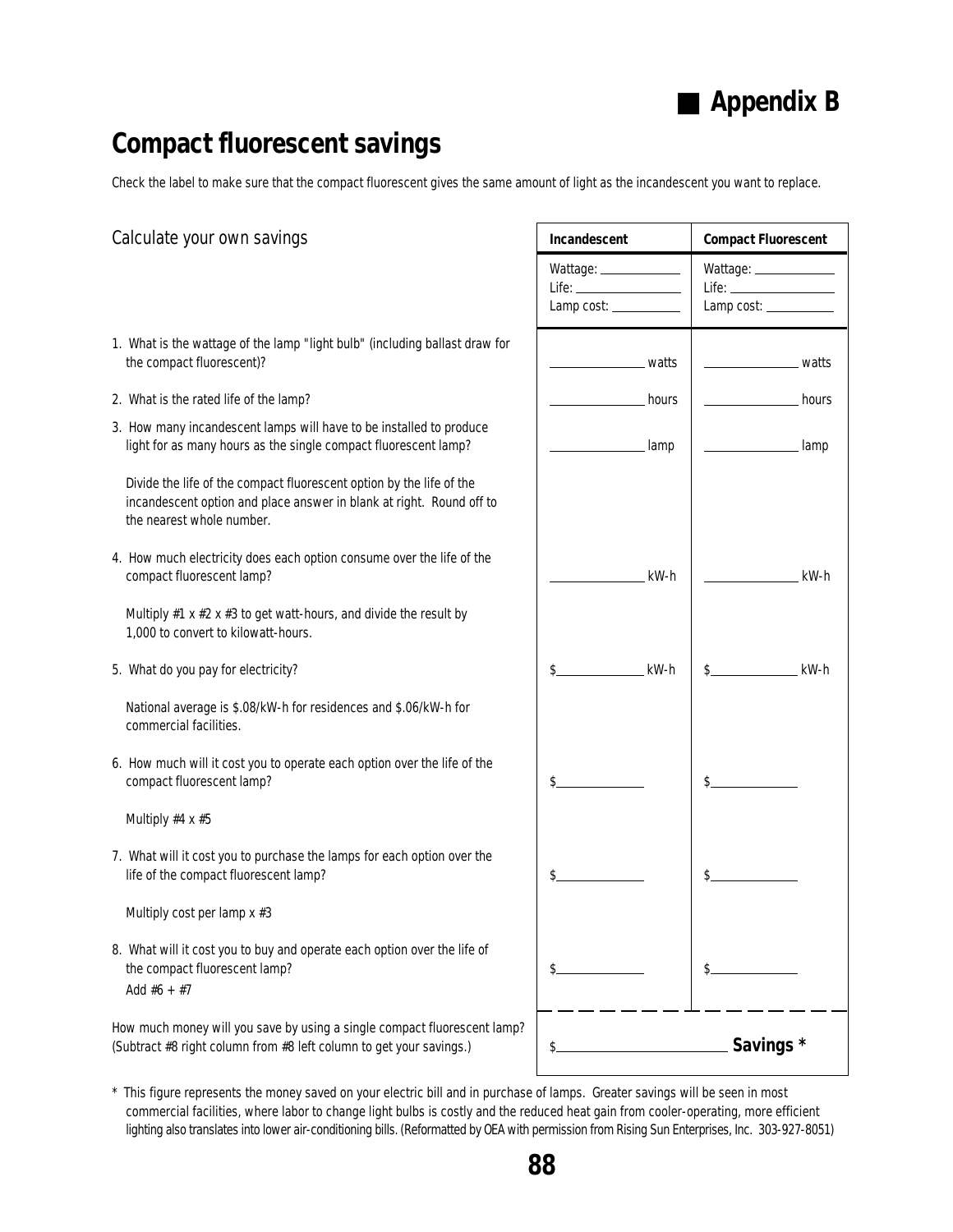## ■ **Appendix C**

## **Waste composition audits and surveys**

### **What is a waste composition audit?**

A waste audit is a quantitative or measurable assessment of the amounts of waste created by different discarded products. Typically, a day's waste is collected and sorted by hand into different product types, such as white and colored paper, aluminum and steel cans. Different types are weighed to determine how much of each is generated as waste. This gives a quantitative "snapshot" of the waste composition. The more frequently the assessments are made, the more comprehensive the information.

Waste audits don't need to be complicated endeavors and, with proper safety training, can be accomplished by the organization's own employees. Puncture-resistant gloves, protective shoes and long-sleeved shirts are necessary. Hard hats with protective face shields are used in some circumstances. Consultants are sometimes used as team leaders or to conduct the entire process.

The goal of a waste audit is to establish quantities of individual product types in a waste stream. When results are contrasted with measurements obtained from another audit done at a later date, changes in waste composition can be shown. Audits can be useful for identifying source reduction, materials exchange, recycling and composting opportunities.

### **What is a waste composition survey?**

A waste survey is a qualitative or estimated assessment of the amounts of waste created by different discarded products. Limited quantitative measurement takes place. Typically, a day's waste is collected and spread on a large plastic sheet. Products are identified and estimates as to the percentage they occupy in the waste stream are made. At a minimum, team members who handle the trash should wear puncture-resistant gloves.

The goal of a waste survey is to familiarize employees with products that are discarded. Like a waste audit, a waste survey is useful for targeting products for source reduction, exchange, recycling and composting.

## **Are there possibilities for materials exchange?**

It is important to evaluate waste in terms of its potential use by other people. What is waste for one company may be a resource for another, and waste assessments can identify opportunities.

Limitations to waste assessments: In addition to products leaving an organization as waste, products may leave by mail or by shipping. This is one reason that employees suggest actions to reduce waste based on the products that they use, not just what they throw out. This is important because mailing and shipping less wasteful products, products with less packaging for example, conserves resources, decreases costs for the organization and decreases the amount of waste that must be managed by the receiver.

Many products may not show up in the waste stream on the days waste assessments take place but may be significant on an annual basis. Ideas to reduce waste usually come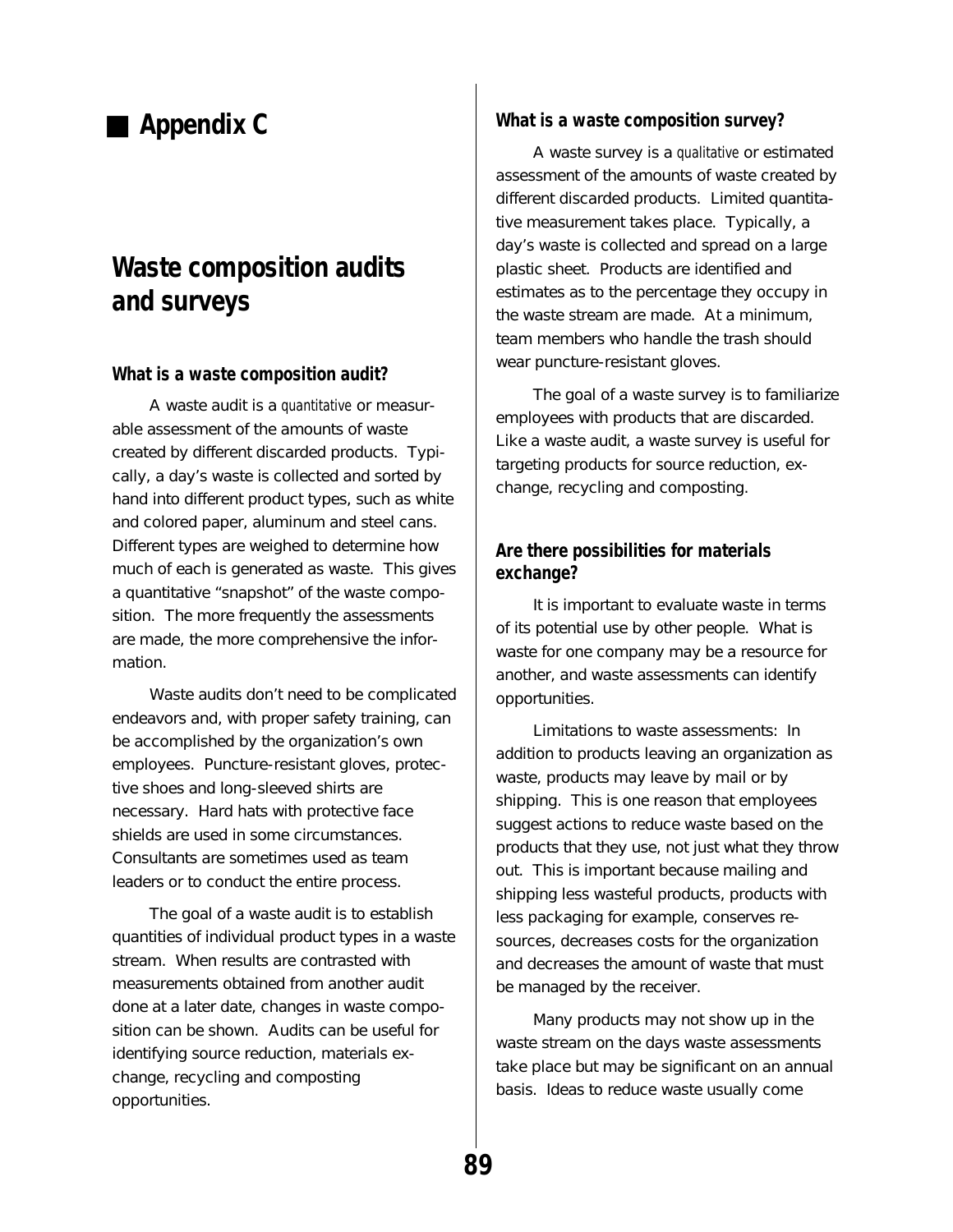from people as they work with products they use. However, seeing the waste the products create often provides motivation to find less wasteful alternatives.

Assessing the waste that leaves a facility is an excellent educational and targeting tool. However, using waste assessments to measure the success of a source reduction program in an organization can be more expensive and less precise than relying on purchasing records.

Examining purchasing records for targeted products shows how much of each product is used. **Waste generation is often more readily based upon what comes into a facility than or what goes out.** By measuring the weight and volume of a targeted product as it is discarded, the amount of waste generated through the use of that product over time can be accurately established.

The following list can be used during a waste assessment. It lists common materials found in waste. Other products should be added as they are found. The list is useful in identifying waste management opportunities. Valuable information may also come through interviewing personnel about the waste they create.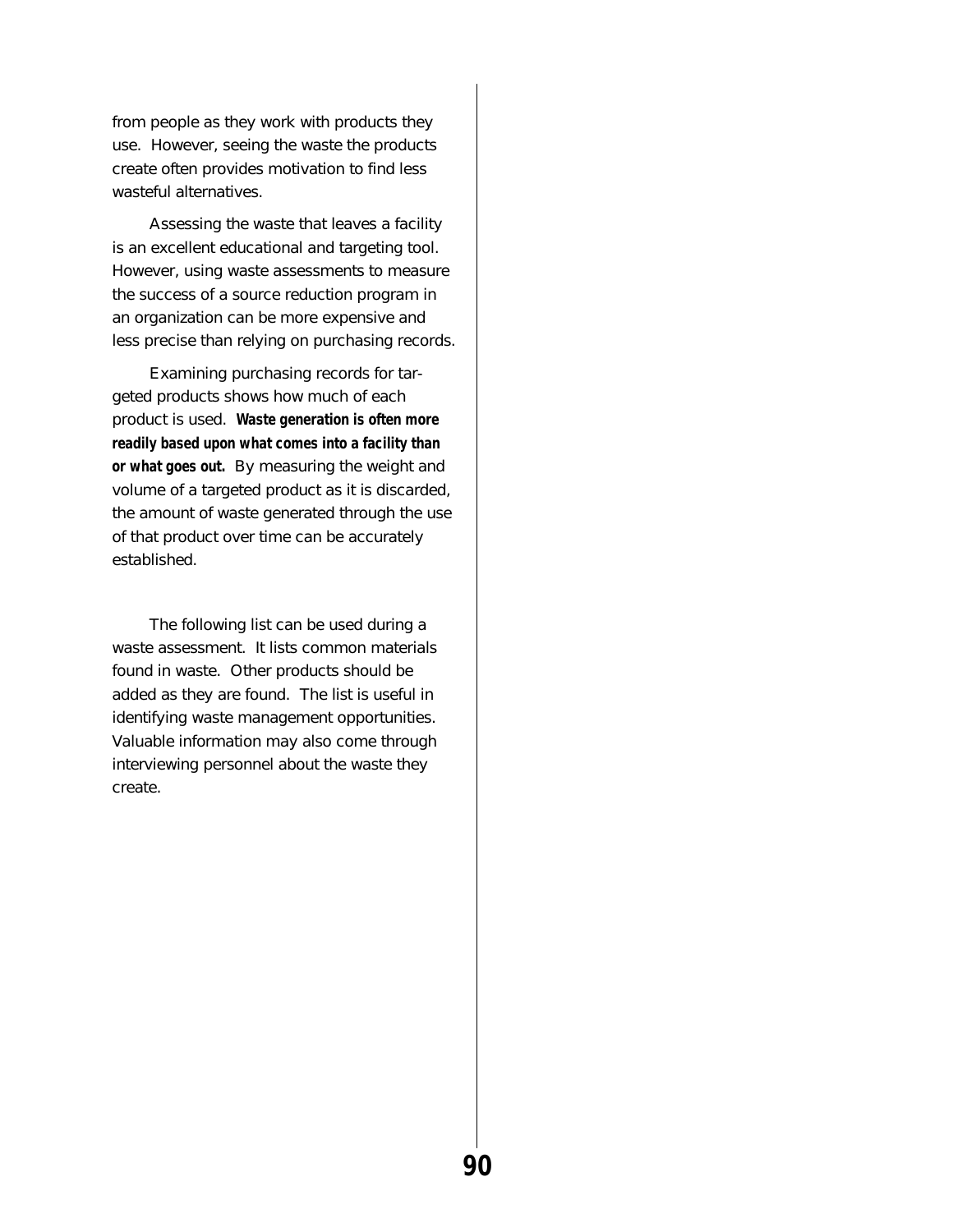## **Waste checklist**

Date:

Location:

Personnel Present:

\_\_\_\_\_\_\_\_\_\_\_\_\_

## **Product Weight or volume percent present** White paper photocopy paper envelopes computer paper lined paper letterhead fax paper carbonless forms card stock other paper \_\_\_\_\_\_\_\_\_\_\_\_ \_\_\_\_\_\_\_\_\_\_\_\_ Colored paper pastel paper dark or fluorescent paper glossy brochures glossy bulk mail magazines/catalogs carbon paper \_\_\_\_\_\_\_\_\_\_\_\_\_

L.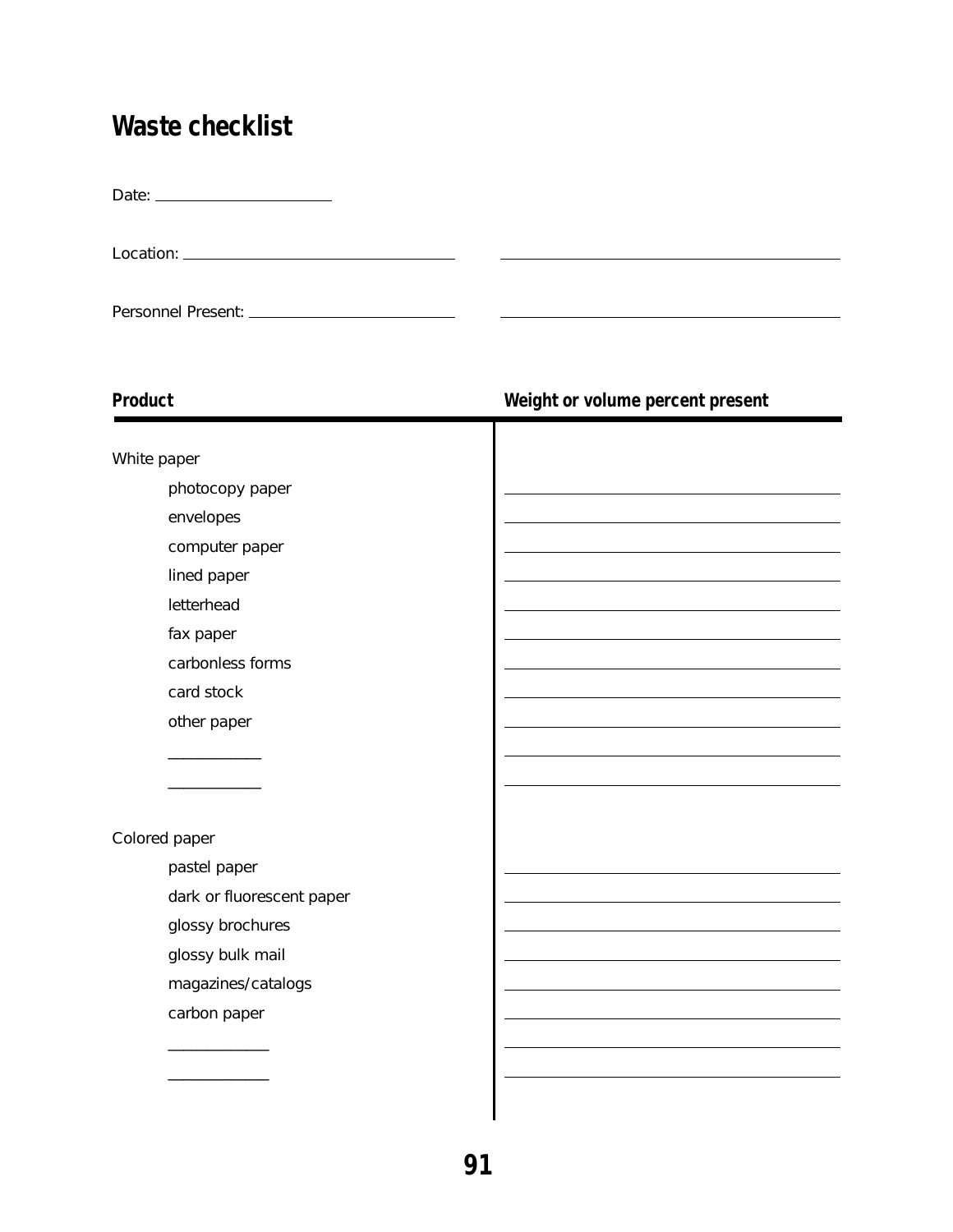| Manila or kraft paper         |  |
|-------------------------------|--|
| envelopes                     |  |
| file folders                  |  |
| bags                          |  |
|                               |  |
|                               |  |
|                               |  |
| Newsprint                     |  |
| Cardboard                     |  |
| corrugated                    |  |
| boxboard                      |  |
|                               |  |
|                               |  |
|                               |  |
| Napkins/paper towels          |  |
|                               |  |
|                               |  |
| plates                        |  |
| cups                          |  |
| flatware                      |  |
|                               |  |
| Aluminum                      |  |
| cans                          |  |
| foil                          |  |
| building materials            |  |
|                               |  |
|                               |  |
|                               |  |
| <b>Steel</b>                  |  |
| cans                          |  |
| under one gallon              |  |
| between one and ten gallons   |  |
| between ten and sixty gallons |  |
| bands for strapping           |  |
| building materials            |  |
|                               |  |
|                               |  |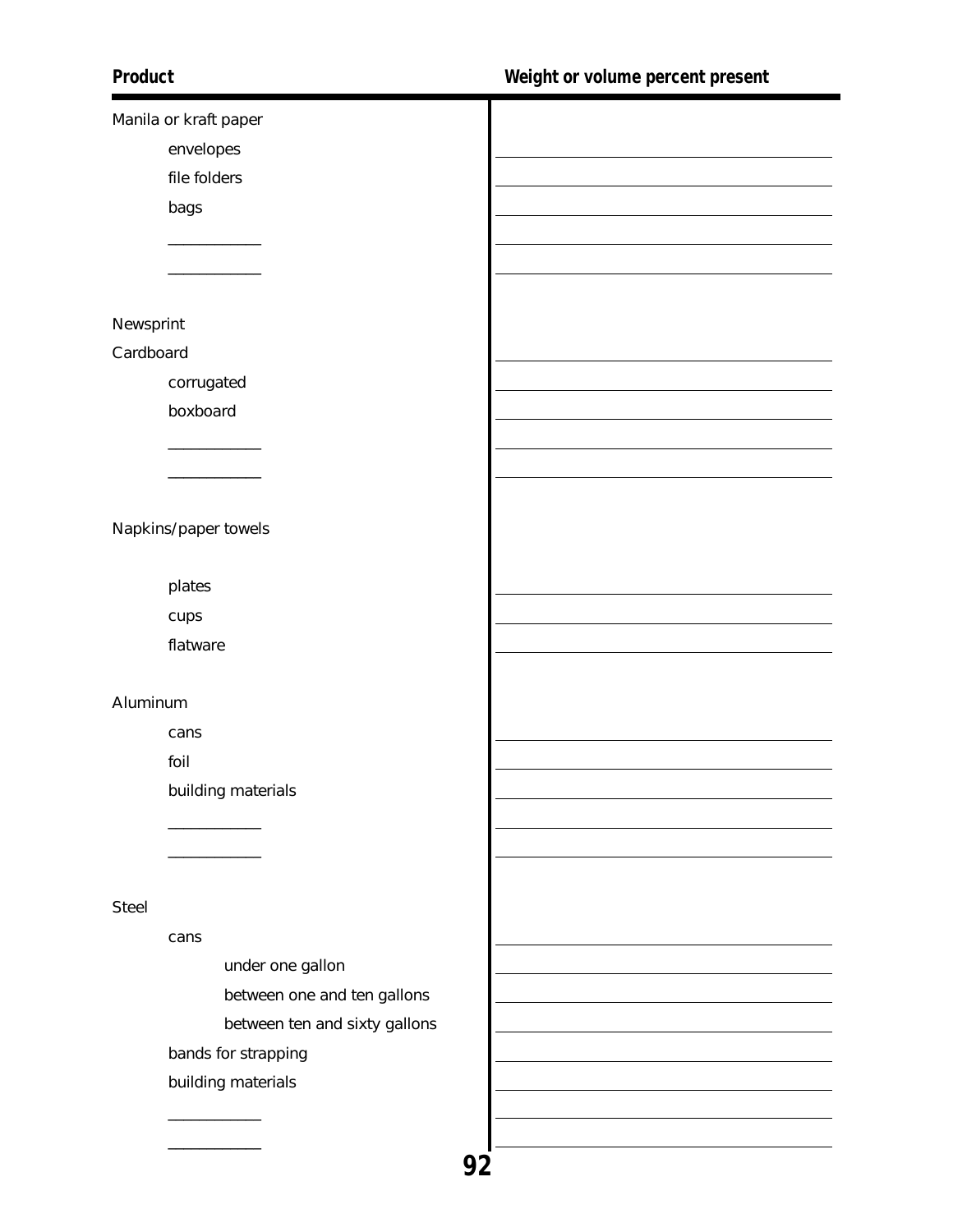## Glass clear brown green blue drinking and window glass \_\_\_\_\_\_\_\_\_\_\_\_\_ Plastics #1's - PETE (polyethylene terephthalate) bottles #2's - HDPE (high-density polyethylene) unpigmented bottles colored bottles #3's - V (polyvinyl chloride) #4's - LDPE (low-density polyethylene) film #5's - PP (polypropylene) #6's - PS (polystyrene) foam rigid #7's - Other or unknown \_\_\_\_\_\_\_\_\_\_\_\_\_ \_\_\_\_\_\_\_\_\_\_\_\_\_ Food waste

Yard waste

Other products

\_\_\_\_\_\_\_\_\_\_\_\_

\_\_\_\_\_\_\_\_\_\_\_\_ \_\_\_\_\_\_\_\_\_\_\_\_

\_\_\_\_\_\_\_\_\_\_\_\_

\_\_\_\_\_\_\_\_\_\_\_\_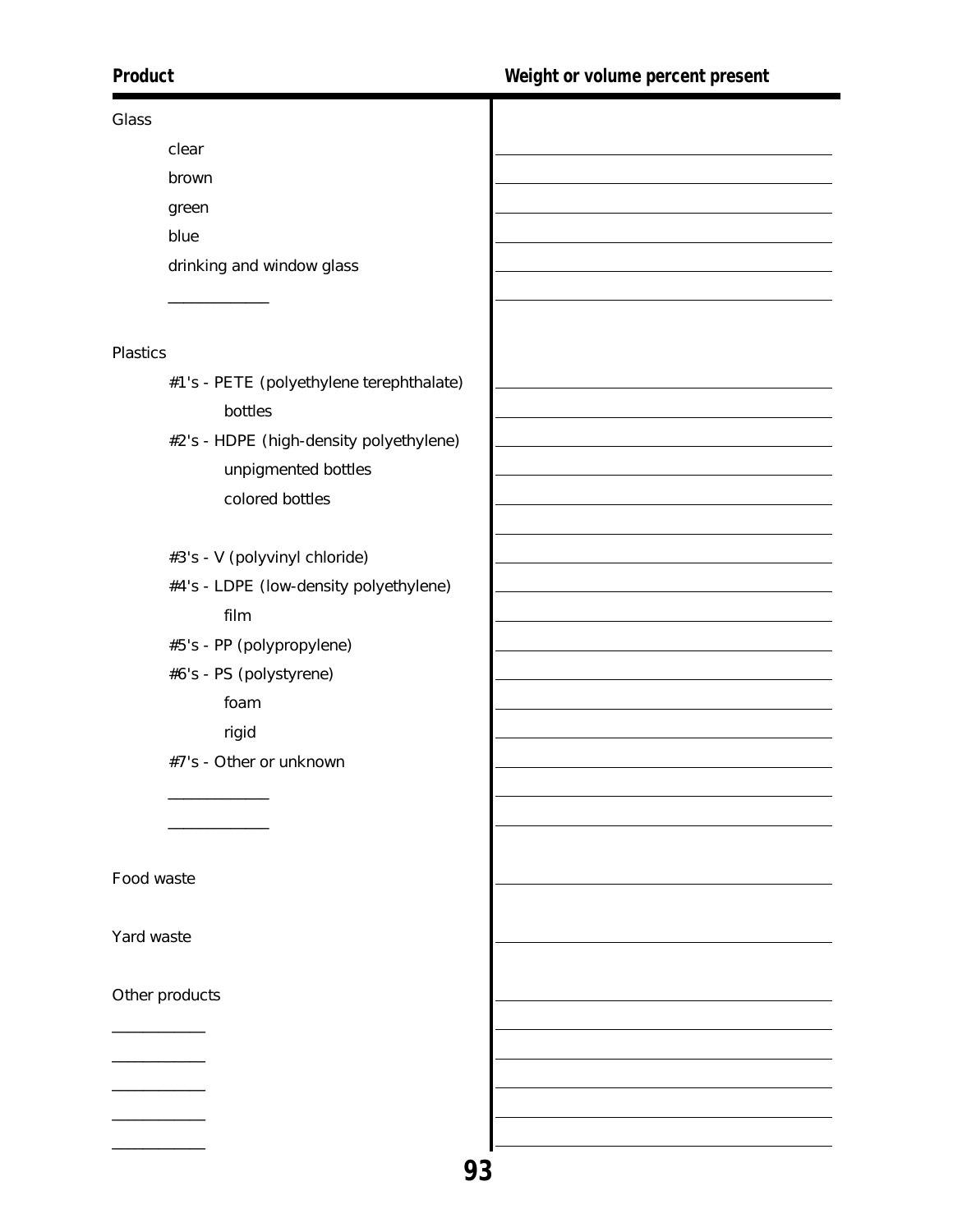## ■ Appendix **D**

**Minnesota Office of Environmental Assistance**

## **Benefits of Funding Community Source Reduction Programs**

Funding is required to implement regional source reduction programs. Several levels of financial commitment exist.

- ▼ The least expensive way to promote source reduction is through public domain educational videos and written materials. Staff members distribute these upon request, at public meetings or through mailings.
- ▼ Public speaking, technical assistance for case studies or paid advertising can achieve additional promotion of source reduction.
- ▼ Funding of promotion can be separate from funding of measurement of source reduction.

At a minimum, educational materials should be available to the public. This helps raise awareness and distribute ideas that, if implemented, will reduce waste. Even distribution of materials requires funding. With limited budgets, government entities hesitate at

dedicating funds for anything beyond duplication and mailing of educational materials until they know the programs will likely result in success. Measuring success, as described in the Product, Facility and Regional Measurement sections of this manual, helps justify expenditures.

## **What are the potential benefits for a community that implements a source reduction program?**

There may be a significant community economic benefits to implementing a reduction program. A conservative estimate of the average statewide cost of collecting, handling, processing and disposing of our MSW is at least \$120 per ton. Evidence from the OEA's research indicates that an average business or home can reduce its MSW by at least 10 percent through source reduction. Projected cost benefits follow.

### **For example:**

Olmsted County (Minn.) managed approximately 75,000 tons of mixed MSW in fiscal year 1991 (1991 SCORE Report). This figure does not include recycled tonnage. At \$120 a ton, this represents a \$9 million yearly cost to county citizens and businesses to pay for management of their mixed MSW.

There are fixed and non-fixed costs for managing solid waste. Fixed costs are for equipment, operation of facilities and payment of capital bonds. These costs are paid independent of amounts of MSW handled. However, not all costs are fixed. As amounts of

<sup>1</sup> OEA estimate based on an informal survey of haulers and municipalities and does not include additional cost for monitoring, financial assurance for closure or clean-up costs.

<sup>2</sup> According to Resource Recycling, Oct. 92; The Region's Agenda, Oct. 92; and Seattle, WA 1991 Recycling Potential Assessment, the cost of a typical curbside collection program is under \$71 per ton. It is less for commercial and more for rural programs.

<sup>4</sup> This is based on state-average cost per ton. A more accurate cost figure is possible by using cost data for individual counties.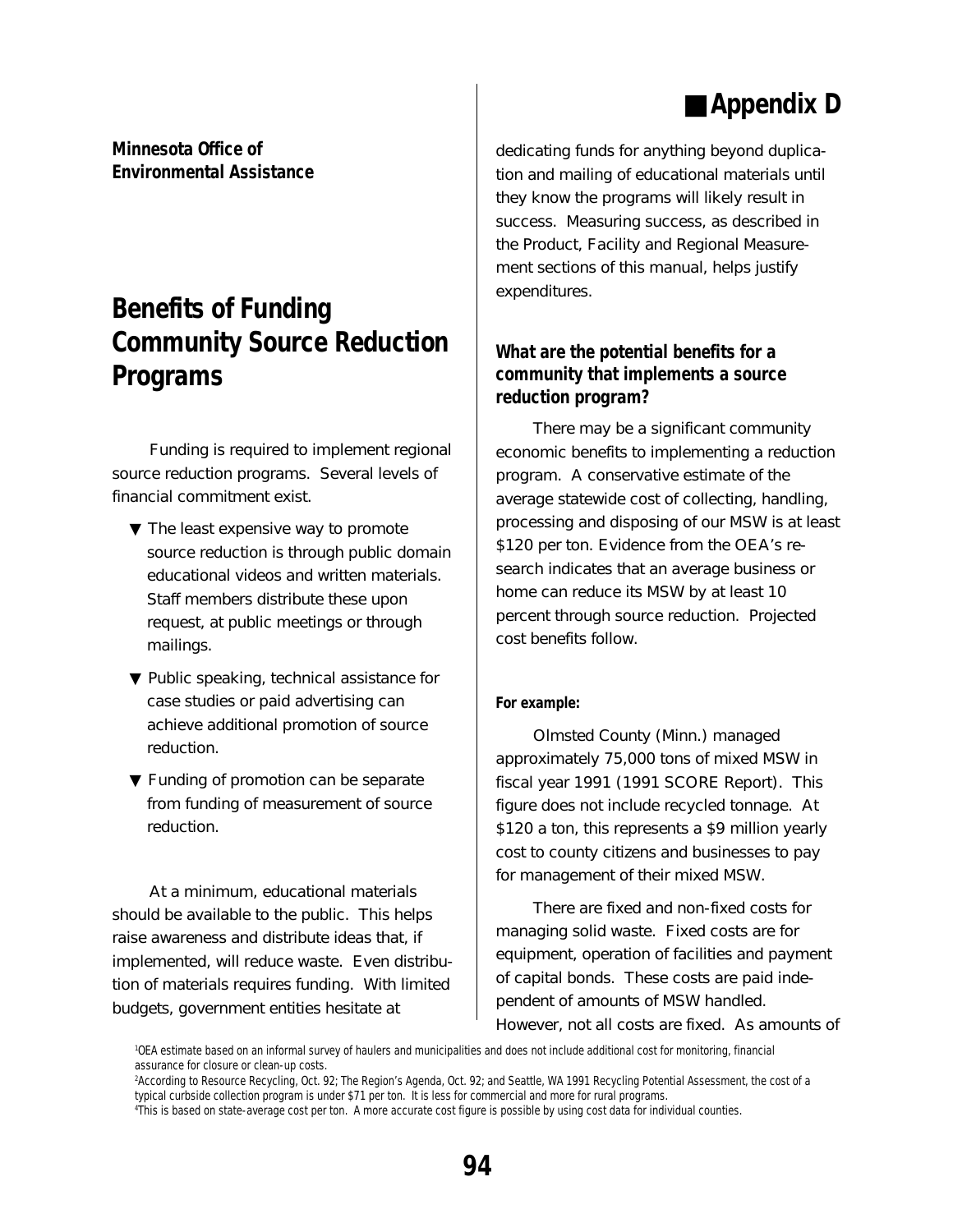solid waste decrease: (1) existing compost and incineration facilities can process waste from a larger region; (2) landfills will have longer lives, the need for new construction can be postponed; (3) fuel and labor costs decrease because haulers can service more accounts before tipping; (4) fewer round trips are required on roadways. By maximizing the size of the region served by a MSW facility, more people are available to pay for the facility. This decreases costs per person.

According to information from waste haulers, non-fixed costs represent between 10 percent and 30 percent of the total cost of managing waste. Non-fixed costs represent between \$900,000 and \$2,700,000 a year for Olmsted County. Conservatively, a 10-percent decrease in amounts of solid waste would result in a savings of between \$90,000 and \$270,000 in non-fixed costs. (Additional savings come from extending the life of area landfills, which will be expensive to replace.)

Though changes in amounts of solid waste can be quantified, other savings due to source reduction may not be. Case studies document waste and cost savings of individual organizations. There will be some savings from decreased disposal costs. However, the majority of savings result from more efficient products and behavior. These savings are in addition to the savings in non-fixed costs. Reducing waste frees revenue for other needs. However, an organization's savings remain largely unknown to local or state government.

Most counties spend virtually nothing on source reduction. Olmsted County is an exception. It has one full-time source reduction coordinator. The cost of the county's entire program is under \$35,000 per year.

Potential barrier: Virtually all government programs, including recycling, cost money up front and are done for long-term public benefit. The costs of public education, for example, are not returned to school district budgets until students become taxpayers. Source reduction has the potential to be cost-effective relatively quickly. Be aware of the temptation to evaluate source reduction programs by harsher fiscal criteria than those used to evaluate other community programs.

### **With cost savings so apparent through source reduction, why isn't more staff made available to implement programs?**

Economic realities often limit a community's best intentions. Savings from source reduction go to county citizens and businesses, not into the county budget. With no increase in funding, counties are being asked to spend additional resources for another program. In addition, some counties receive funds from the tipping fee charged at waste management facilities. Funds will decrease as less waste is dumped. (To specify this amount, calculate what a 10-percent decrease in tipping revenue means to a specific county's budget.)

Another barrier may be a preconception that source reduction interferes with recycling. OEA case studies show that less than 10 percent of the products targeted for source reduction were made from recyclable materials. Many of these recyclable materials were plastics with poor markets, not locally recyclable. This indicates that the conflict between reduction and recycling may be overstated.

### **How can programs be funded?**

Limited funding for source reduction already exists. Minnesota places a 6.5-percent sales tax on MSW collection and disposal, which goes into the state general fund. A majority of the funds received from this tax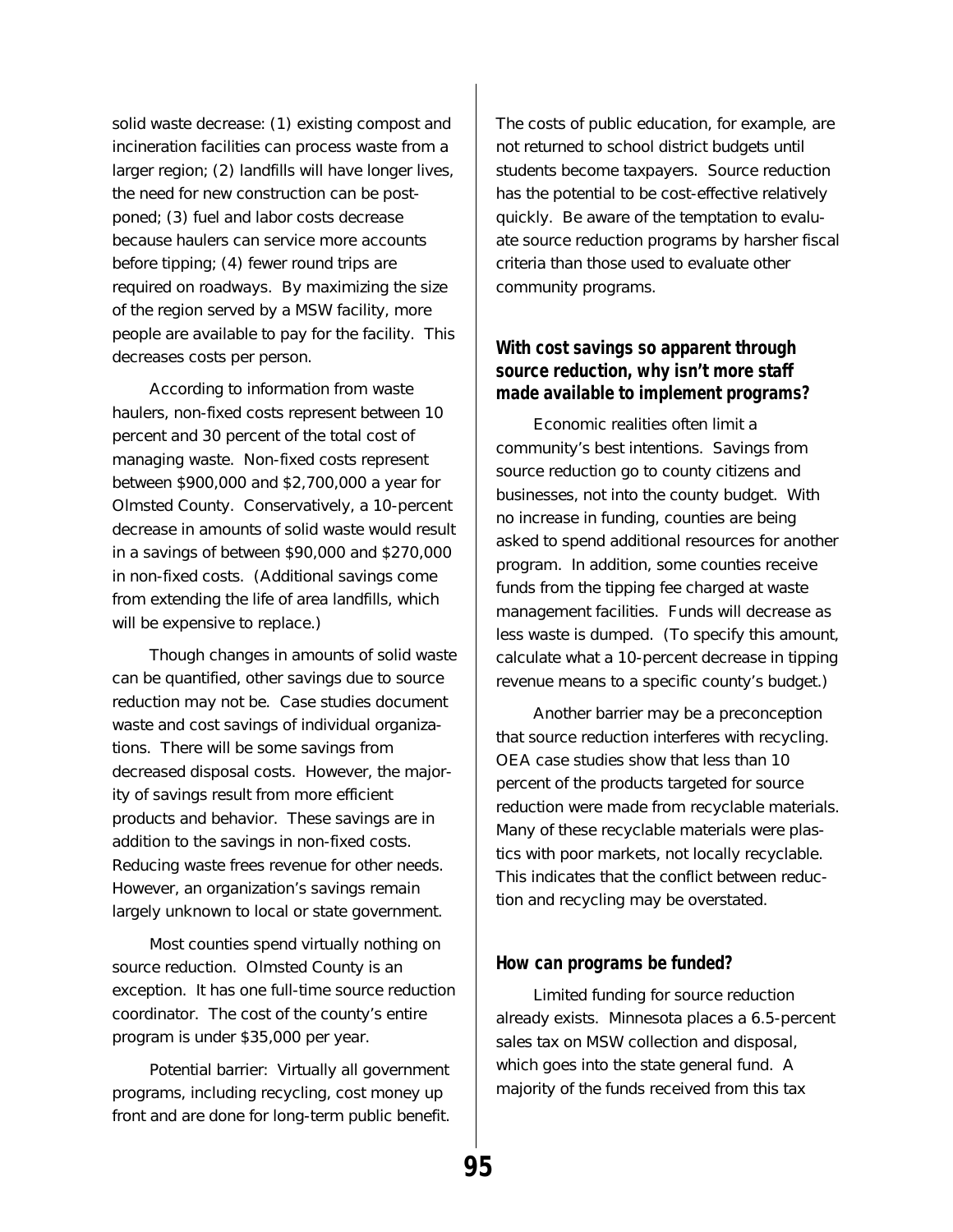goes to counties for the purpose of reducing and recycling solid waste. Much of the revenue for Olmsted County's reduction coordinator comes from this funding. Other counties may be able to do the same.

### **What does the state have to gain?**

Minnesotans generate over four million tons of MSW each year. Of that, 1.5 million tons is recycled, leaving 2.5 million tons for management. Collecting and processing this waste is expensive. At \$120 per ton, this represents a \$300-million yearly expense. Non-fixed cost estimates (those costs that are independent of waste management facilities and equipment) represent between 10 percent and 30 percent of this figure, or between \$30 million and \$90 million a year. A ten-percent reduction in waste generation would result in saving between \$3 million and \$9 million each year. While reaching the goal, the savings from source reduction progress accrue yearly.

## **Are other significant savings apparent through source reduction?**

While reducing waste decreases non-fixed costs of waste management, these savings do not include the substantial cost benefits businesses experience through increased efficiency. Actual disposal cost savings are small when compared to cost savings from using more efficient products and services. These cost savings increase the economic viability and the competitive edge of the organization.

In addition, environmental and economic benefits of source reduction may not show up on the state's balance sheet but benefit the populace as a whole. Source reduction provides for sound investment. It promotes sustainable environmental and economic development.

For further information on source reduction in Minnesota:



520 Lafayette Rd. N., Second Floor Saint Paul, Minnesota 55155-4100 phone 651-296-3417 fax 651-215-0246 800-657-3843 Minnesota toll-free http://www.moea.state.mn.us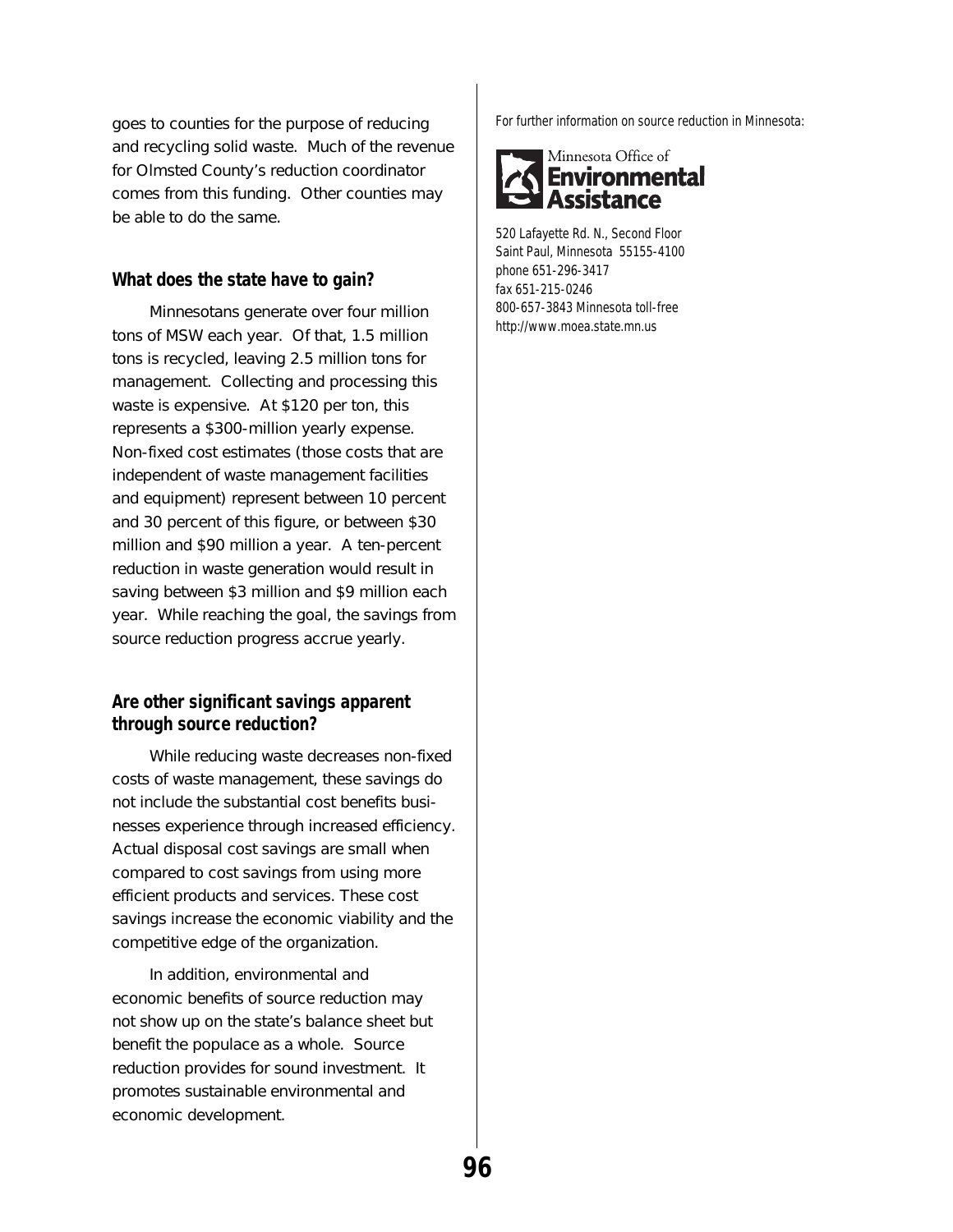## **Source Reduction**



 $\Gamma$  ource reduction is the first priority  $\mathbf{\mathcal{Q}}$  among waste management options because it has virtually no negative effect the environment, conserves energy and resources, and does not require new facilities.

Source reduction can be defined as any activity that **prevents** waste at its source. It includes:

- Reducing the amount or the toxicity of material used to do anything.
- Reusing an item in its original form.
- Using repairable, refillable, durable products that last longer before they wear out.

## **Comparing reducing, recycling**

Recycling **uses** waste in place of virgin material to make new products. Recycling is

## **Example 1**

**Reduction prevents waste:** Bag groceries in reusable cloth bags.

**Recycling uses waste:** Bag groceries in a paper bag and recycle it for remanufacture into a new product.

## **Example 2**

**Reduction prevents waste:** Purchase milk in a returnable container and return it for reuse as a bottle.

**Recycling uses waste:** Take a singleuse bottle to a recycling center for remanufacture into a new bottle.

a familiar concept to most people, and it usually overshadows reduction when the two are promoted together. While both waste reduction methods have the same goals of environmental protection and resource conservation, in practice they differ.

## **How to reduce your waste**

**Reduce material used to do any task.** Buy in bulk or in economy-size packages. Buy concentrated liquids; mix them in reusable containers.

Use double-sided photocopying. Use efficient-flow valves to reduce liquid use. Buy products with minimal packaging.

## **Reuse item in original form again and again**.

Reuse packing containers and bags. Refill printer toner cartridges. Exchange waste with others – your waste may be useful to someone else.

## ■ Buy reusable instead of single-use prod**ucts.**

Use reusable instead of instead of single-use cups and plates.

Use cloth instead of paper towels, napkins and diapers.

Use rechargeable batteries.

Use refillable instead of single-use bottles.

## **Buy for durability and repairability.**

Select products with long warranties. Buy products with interchangeable parts. Use refillable ink pens and dispensers. Use compact fluorescent instead of incandescent lights.



520 Lafayette Rd. N. Second Floor St. Paul, MN 55155-4100

> 612-296-3417 Toll Free:<br>Toll Free:<br>800-657-3843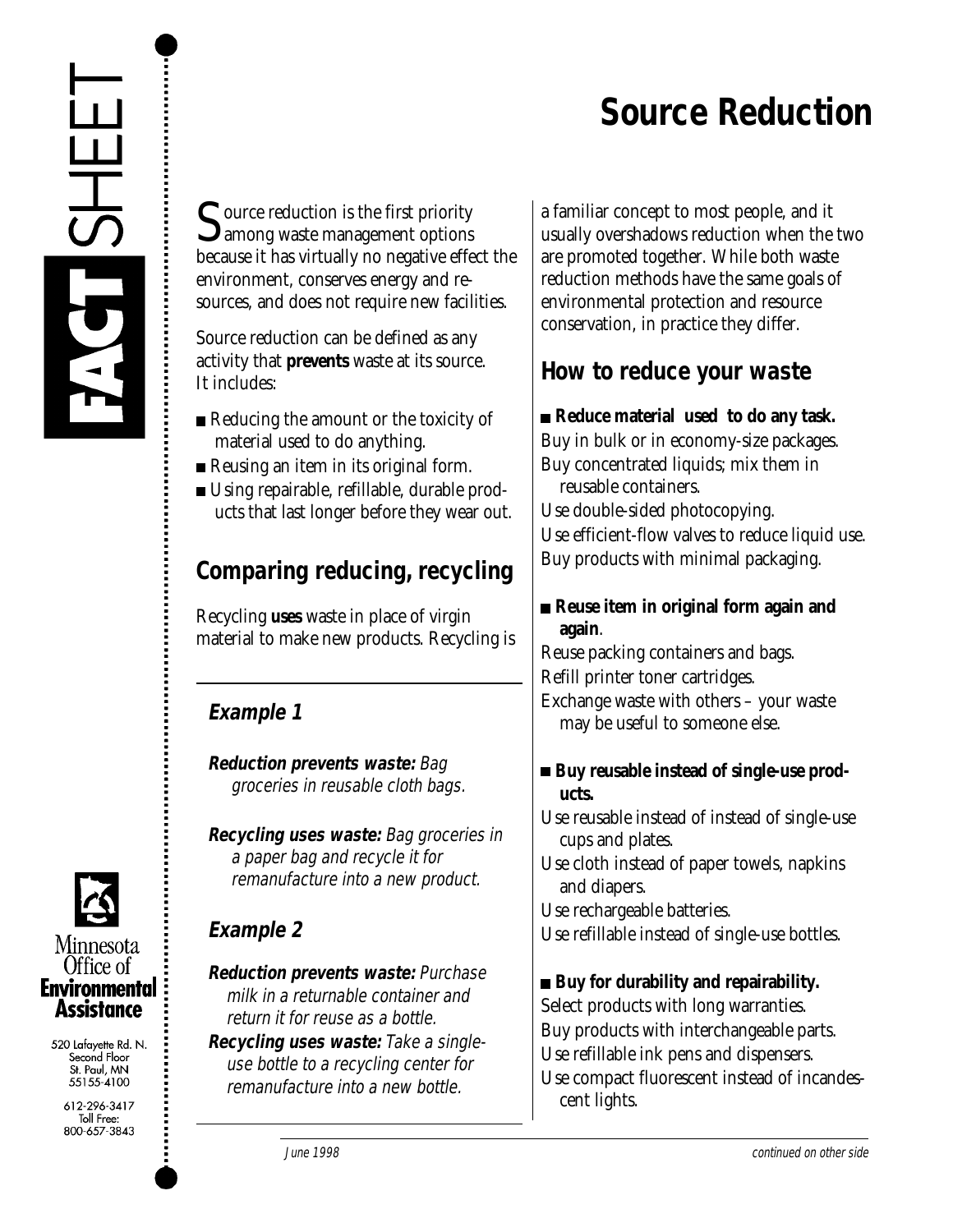## ■ Reduce toxicity of process or product.

Use non-toxic cleaners.

Use non-toxic varnishes and paints.

- Use propylene glycol instead of ethylene glycol antifreeze.
- Use hand-operated instead of motorized canopeners, pencil-sharpeners and tools such as screwdrivers.

## **Reduction saves money**

Reduction practices often save money both directly and indirectly. For example, by using compact fluorescent light bulbs, a business can reduce maintenance, trash and energy costs.

Sometimes, projecting long-term costs will determine whether money saved through reduction will offset an initial investment. For example, a school cafeteria considers whether to use reusable trays, which require washing, instead of single-use dishes. The long-term cost of the dishwasher and labor may turn out to be less than the cost of purchasing and disposing of single-use dishes over the lifetime of the reusable dishes and dishwasher.

## **Measuring the results**

Source reduction can be readily measured on a product-by-product basis. For each change that is made, costs as well as weight and volume of waste can be determined. If hauling truck scales are used, it is possible to measure the change in an entire facility's waste over time. Measuring the changes in a community's waste is possible, but expensive. However, too much emphasis on measuring may divert money from the actual reduction program.

There are other ways to assess the effects of reduction. Surveys can help determine how well people have incorporated source reduction practices into their daily routines. This information may help predict the success of a community source reduction program.

## **Source reduction pilot project**

In 1989, Itasca County was selected for Minnesota's first source reduction pilot project. The Minnesota Office of Environmental Assistance (OEA) worked with county government, businesses and institutions to try reduction methods and analyze the results.

The evaluation shows how much waste can be eliminated through a number of specific reduction practices. The actions that government and businesses in Itasca County undertook resulted in significant cost savings and reduction of waste. These case studies are available from the OEA.

Reduction committees have recognized that there is no such thing as throwing an item "away." It goes somewhere. It may be "single-use," but it is not "disposable." It may be moved, compacted, buried or changed to ash and vapor, but something still must be done with the resulting waste. Realizing this has motivated the reduction committees to find solutions by reducing waste at its source.

Reduction does not require new facilities, but it does require forethought – buying durable, repairable products and reusable instead of single-use products; reusing an item over and over again; reducing the amount or toxicity of material used to produce and package an item, or simply reducing the material used to do anything. All reduce waste at its source.

## **For more information**

For technical assistance on source reduction, contact Kenneth Brown at 612-215-0241, or 800-657-3843 toll-free. For printed information, contact the OEA's Education Clearinghouse, 612-215-0232 or toll-free 800-877-6300.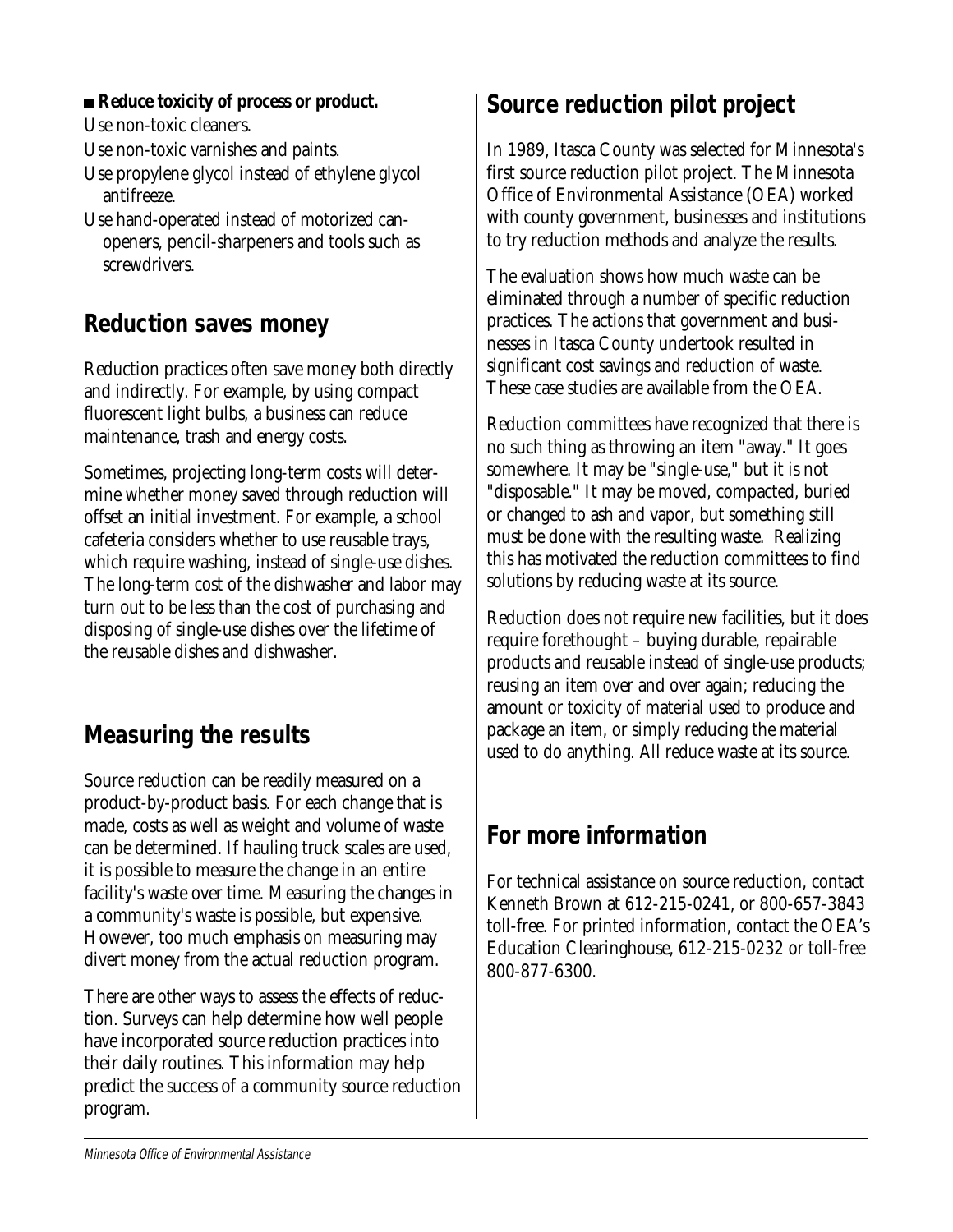

## Minnesota Office of Environmental **Assistance**

520 Lafayette Rd. N. Second Floor St. Paul, MN 55155-4100

> 612-296-3417 Toll Free: 800-657-3843

## **Popular Ways for Businesses to Reduce Waste**

Source reduction prevents waste at its<br>source. When you do any of the following, you reduce waste:

- Reduce the material used to do any task.
- Reduce the toxicity of the material used to do any task.
- When safe, reuse a single-use product over and over again.
- Purchase reusable instead of single-use products.
- Use concentrates; buy in bulk when practical.
- Use refillable, repairable products.
- Participate in a waste exchange.

 Here are 14 increasingly popular actions that are reducing waste and saving money for many institutions and businesses. The list of vendors is provided to aid you in your information-gathering efforts only and does not constitute endorsement by the Minnesota Office of Environmental Assistance (OEA).

## **Use solar-powered calculators and battery rechargers.**

Solar-powered calculators eliminate the need for batteries. Solar-powered rechargers use sunlight, not generated electricity, to recharge batteries.

## **Use refillable pens, pencils and tape dispensers.**

Americans throw out 1.6 billion single-use pens each year. Refillable pens and mechanical pencils often don't cost more over the long term, and their use prevents unnecessary waste.

If your company must use wooden pencils, hand-powered sharpeners are often as fast as electric sharpeners. Refillable tape dispensers eliminate the need for single-use ones.

## **Use reusable calendars.**

Hard-surfaced, perpetual calendars can be wiped clean and reused year after year. By using water-based markers, you can avoid petroleum-based markers.

## **Use two-way envelopes.**

If your office conducts a large amount of regular correspondence with other facilities, use two-way envelopes. These envelopes can be sent back and forth dozens of times before being recycled.

For billing, use convenient send-and-return envelopes. They look like standard envelopes, but after a slight twist they can be used again. For more information on send-andreturn envelopes contact Tension Envelope at 800-966-5452. **Note:** If your envelopes need windows, order them without plastic.

## ■ Reuse file folders and binders.

Applying new labels extends the usefulness of file folders and binders. Unused mailing labels work, but if you plan to buy labels, get those with gum instead of adhesive. Gum labels don't contaminate recyclable paper.

## ■ Refurbish office equipment.

Many agencies and business are reusing office furniture instead of buying new furniture. Sometimes in-house maintenance people recondition the furniture; sometimes businesses that specialize in office furniture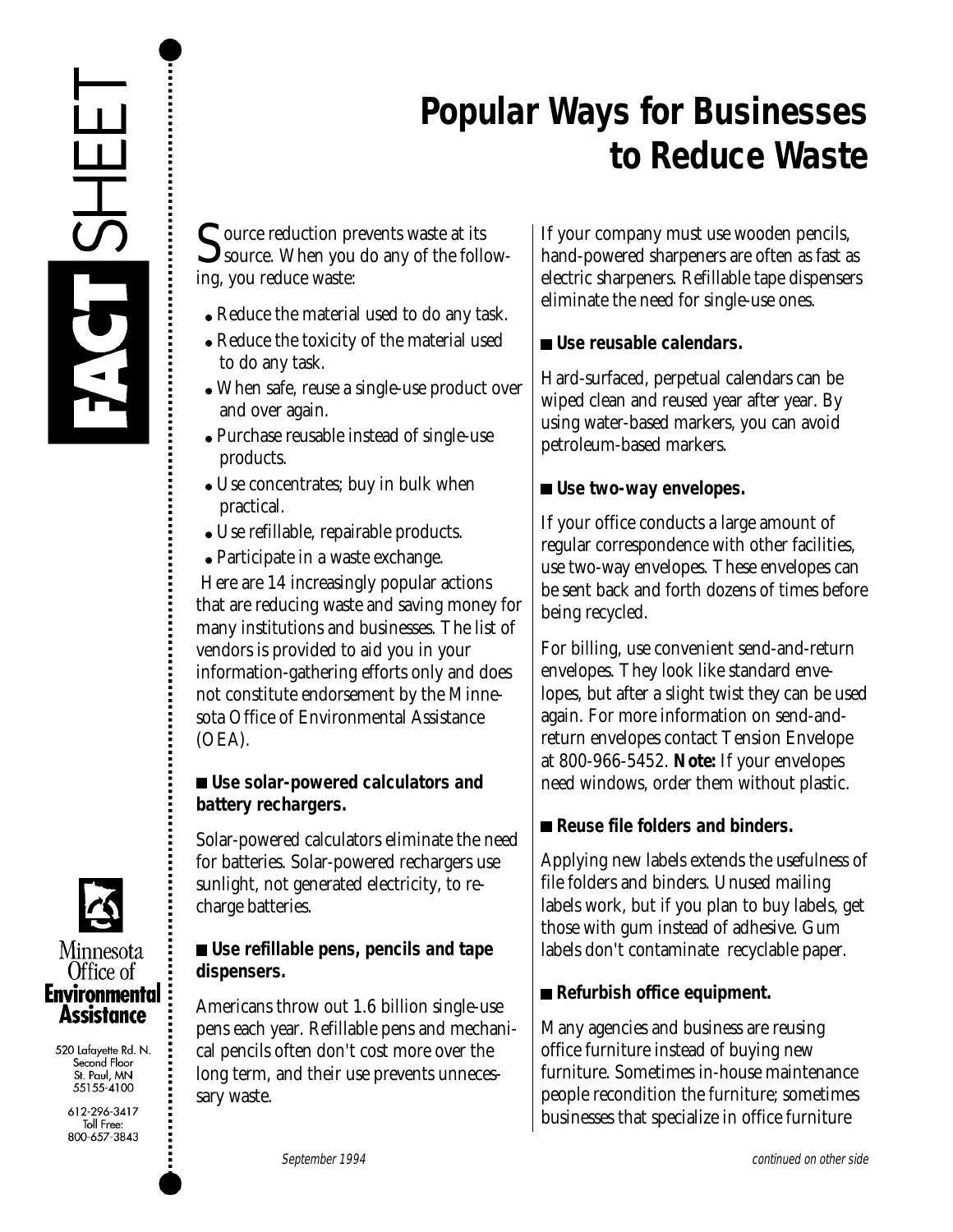repair do the job. Look in the Yellow Pages under "Furniture - Repair and Refinishing - Office." Computers are also repairable. Businesses that recondition and sell them are now flourishing.

## **Use bulletin boards.**

Rather than routing memos, post information on bulletin boards or use computer networks for electronic mail.

## ■ Change to cloth towel dispensers.

Changing to modern cotton towel dispensers in place of paper towels reduces solid waste, makes for tidier restrooms and can save money.

**For more information**: Look in the Yellow Pages under "Uniform Supply Services."

## ■ Reuse printer toner and ribbon cartridges.

Remanufactured cartridges can cut these costs 50 percent yearly. Some remanufacturers use higherquality replacement parts than those that are originally installed.

**For more information**: Look in the Yellow Pages under "Computer Supplies."

Questions to ask your vendor are:

- Do you refill or remanufacture cartridges?
- If you remanufacture, what parts do you replace?
- What do you do with the old parts and toner?
- Do you service both ribbon and toner cartridges or do you send one out?
- How long have you been in business?
- What does your guarantee cover?

## ■ Change to fluorescent exit sign bulbs.

One fluorescent exit sign bulb outlives six to eight incandescent bulbs, creates less waste and requires dramatically less labor to maintain. In addition, fluorescent bulbs use a fourth of the electricity to produce the same amount of light. Both straight tube (mini-bi pen) and U-tube (PL) are available in convenient exit sign conversion kits. This measure

can result in significant cost savings and garbage reduction.

**For more information**: Look in the Yellow Pages under "Lighting Distributors." Suppliers that have contacted the OEA are:

Energy Saving Devices, St. Paul, 612-222-0849

Hetherington Industries, 215-949-3888

Progressive Technology in Lighting, 616-396-2556

Rising Sun, Inc., 303-927-8051

Compact fluorescent indoor and flood lights can also give excellent source reduction and cost savings. Use caution, however; some are sold with the ballast and bulb glued together as one unit. When the bulb burns out the entire assembly must be thrown out. To avoid this waste and expense, make sure the bulbs can be replaced.

Stay with tested, well-made, name-brand products. Inferior compact fluorescent lights with poor performance are on now the market.

**Note:** The Legislature amended Minn. Stat. 1990, Sect. 16B.126, in May 1991 to require fluorescent exit sign bulbs in all internally lit exit signs by Jan. 1, 1994.

## ■ Convert four-bulb fluorescent fixtures to high**efficiency two-bulb fixtures.**

By replacing standard four tube-two ballast fixtures with rare-earth phosphor two-tube-one-electronicballast retrofits, Cable News Network reduced lighting costs by 63 percent. The modern tube produces 17 percent more light than the old. The new ballast is silent, eliminates any perceptible flicker and uses 75 percent less power. In addition, only half the waste is produced to fulfill the same lighting need.

**Note**: Old but still functional bulbs can be given away to citizens for reuse in their shops or garages. Itasca County Courthouse has such a reuse program for its lighting upgrade project (218-626-2857).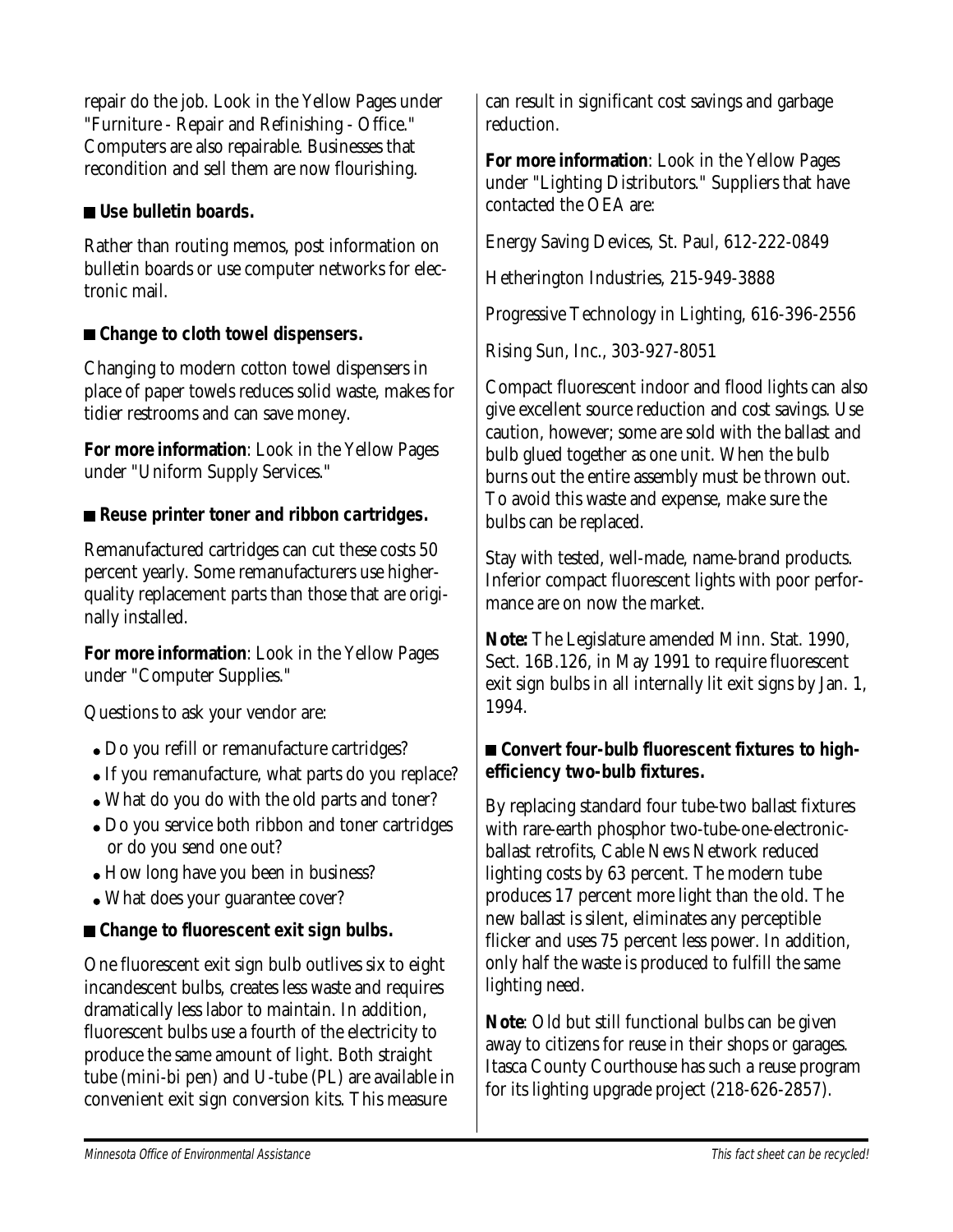**For more information**: Look in the Yellow Pages under "Lighting Systems." Retrofit companies that have contacted the OEA are:

3M Lighting Services, St. Paul, 612-487-9917

Rising Sun, Inc., 303-927-8051

## **Use reusable cafeteria dishware.**

Reusable dishes are often cost-effective, even when dishwasher installation expense is included. A decrease in refuse-hauling cost can accompany the change because it can result in such a notable reduction of waste.

## **Use least-waste milk containers.**

Cardboard milk cartons are made of plastic coated paperboard and are not readily recyclable. In a landfill, they take up approximately 10 percent of their original volume and take decades to decompose.

If a dishwasher is in place to wash the reusable cups that go with serving milk from bulk dispensers, the change to bulk milk reduces a major component of cafeteria waste. It can also can save money and teach reuse.

If a change to bulk milk is not possible, a change to reusable milk containers is effective. Reusable gallon and half-gallon milk containers are available in much of Minnesota, and pilot programs are under way to test reusable eight-ounce (single-serving) containers.

If bulk or reusable containers are not an option, plastic pouches are next best. Plastic pouches take up 1/25 the volume of paper cartons in a landfill and are made of LDPE, a relatively recyclable plastic.

**For more information:** Contact milk distributors in your area who carry these products. The OEA was contacted by the following dairies.

Kemp's Dairy, 800-356-1326, has information on bulk and pouch milk.

Schroeder Milk, 612-487-1471, has information on

reusable half-gallon and gallon containers.

Sauk Centre Cooperative Creamery, 612-352-6513, has information on reusable eight-ounce containers.

## **Use reusable forced-air filters.**

By installing completely reusable aluminum forcedair filters in Itasca County garages, the county saves approximately \$4,000 and eliminates more than 53 cubic yards of waste each year. Installing partially reusable forced-air filters in the county courthouse saves approximately \$800 and eliminates 26 cubic yards of waste each year.

**For more information**: Reusable filter suppliers that have contacted the OEA are:

Scan Air Filter, Inc., 612-825-2020

Twin City Filter Service, 612-722-9391

## **Eliminate single-use cups.**

Many offices and businesses have eliminated singleuse cups in favor of employees using reusable cups. Progressive coffee shops are charging five cents less to customers who bring reusable cups.

## ■ Reuse single-sided paper.

Use a box next to the photocopier for stacking single-sided photocopy paper "waste." With the simple use of a paper cutter and binding glue, this waste paper can be made into note pads. One company that sells binding glue is Merritt Products Co., 216-352-0697. The glue is not absolutely necessary. Employees can stack quarter sheets beside their phones for note paper.

**Note:** Print on both sides of a sheet of paper when appropriate.

## **Eliminate aerosol spray cans.**

Significant cost savings and waste reduction can result when businesses use concentrates and mix them in reusable pump-spray bottles. The Sawmill Inn, Grand Rapids, eliminated aerosol cans in favor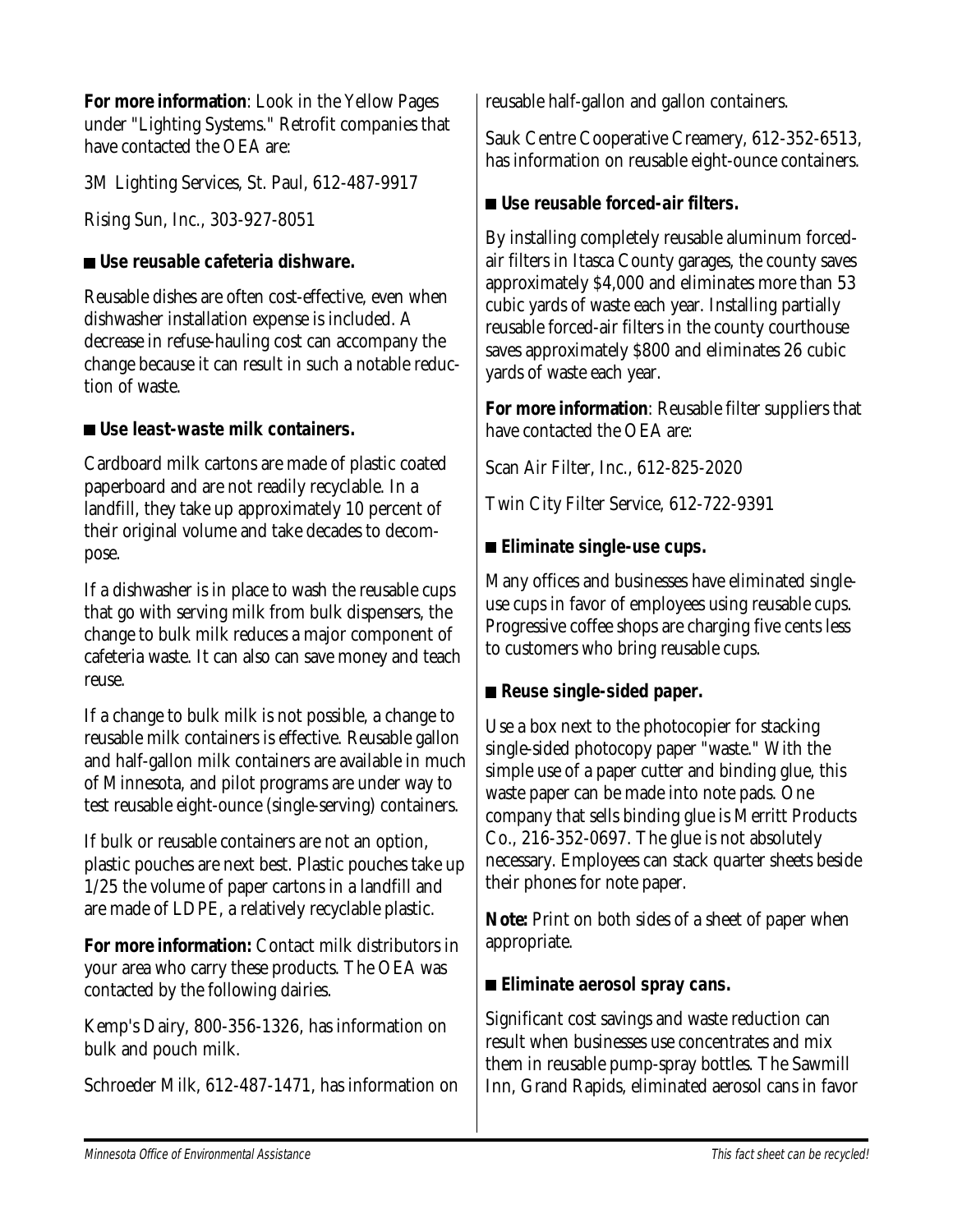of refillable pump-sprays and found the change reduced waste and saved money.

## **Spread the word**

As your organization implements these or any other source reduction activities, please contact the OEA so that the information can be made available to others.

## **For more information**

For further information on source reduction, call the Office of Environmental Assistance Clearinghouse at 612-215-0232, or 800-877-6300.

For technical assistance on source reduction for businesses or to give information on how your source reduction program is working, call Kenneth Brown, Minnesota Office of Environmental Assistance, 612-215-0241 or 800-657-3843 toll-free.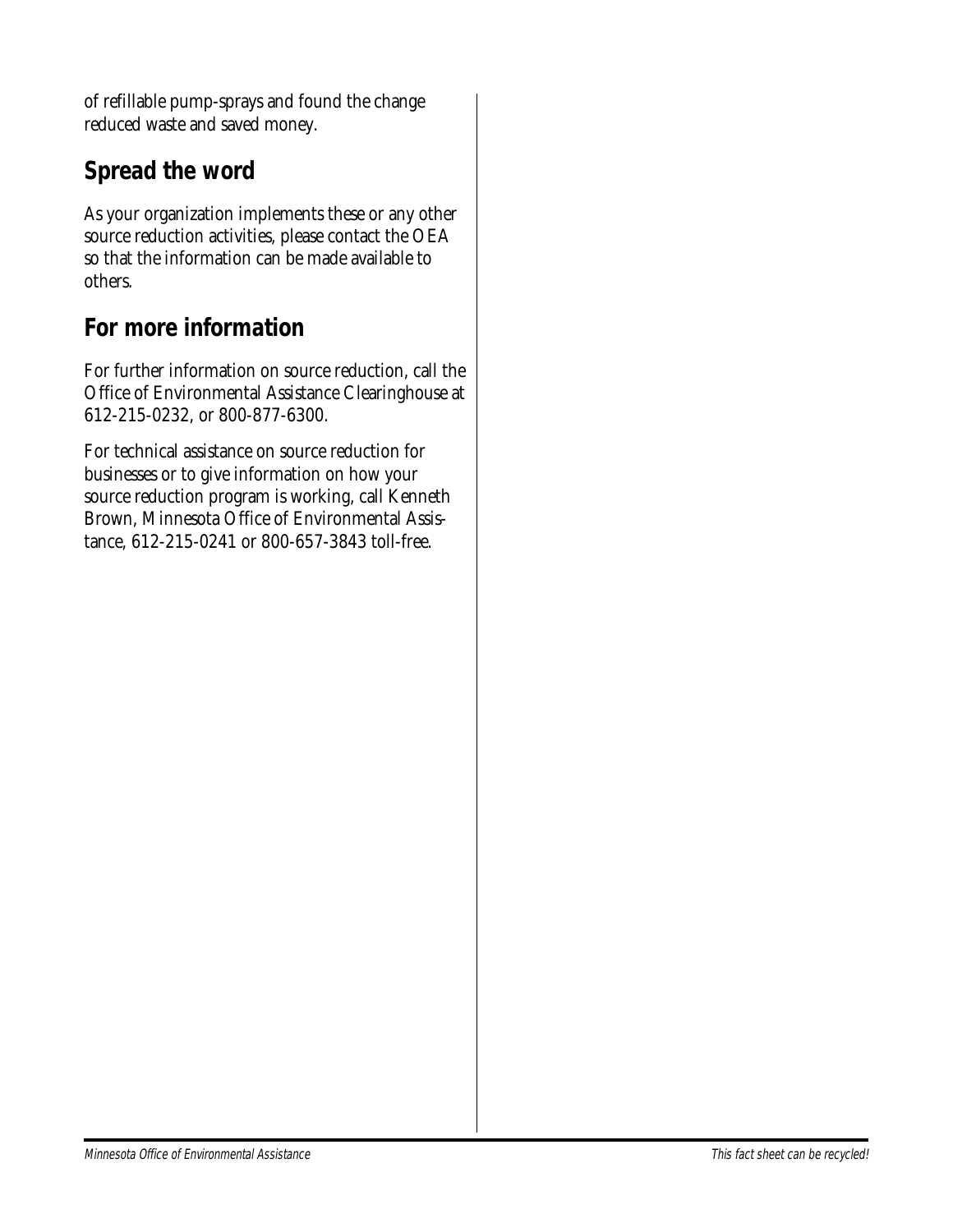



Source reduction is an activity that **prevents** waste<br>at its source. It is first among waste management options because it has virtually no negative effect on the environment, it conserves energy and resources, and it does not require new facilities.

People often want to know which products are best for the environment so they can make environmentally friendly purchases. But determining which products are most environmentally friendly is difficult. Such a calculation must take into account the toxic materials and resources used and the waste produced through:

- $\bullet$ Gathering and refining raw materials.
- Manufacturing the products, including construction of the factory where the products are made and the energy needed to make the products.
- Transporting raw materials and finished products.
- The consumers' use and disposal of the products.

An evaluation this comprehensive is beyond the capabilities of most organizations. However, people can focus on one element: the waste created through their own use and disposal of products. Choosing to produce less waste reduces the need for facilities such as landfills to manage the garbage. Having fewer or smaller facilities means less impact on the environment. To reduce your waste:

## **Choose less packaging**

- $\Box$  Buy refillable bottles of milk, soft drinks, beer and other beverages.
- $\Box$  Look for products with minimal packaging. Buy the ones with the fewest layers.
- $\Box$  Bring your own cloth or paper bag when shopping. Reuse plastic bags when buying produce or bulk items.
- $\Box$  Use reusable storage containers instead of single-use plastic bags.
- $\Box$  Buy items in bulk to avoid extra packaging and expense. Products available include nails, screws, bolts, cereals, pasta, spices, candy and dried fruit.
- $\Box$  Avoid individually wrapped items. Buy economysize packages of products you use a lot.
- $\Box$  Make a shopping list of items you really need and stick to it. Impulse buying may add to waste.

## **Use products that last a long time before they wear out**

- $\Box$  Products that last a long time create less waste, and you will often save money in the long run. Buy well made products that are easy to repair and have long warranties.
- $\Box$  Use reusable cloth napkins, diapers and towels.
- $\Box$  Take a reusable coffee mug to work.
- $\Box$  Use silverware and heavy-duty, reusable plastic plates and glasses for parties and picnics.
- $\Box$  Ask for high-mileage tires. They usually cost less per mile traveled. Keep them filled to the proper air pressure for maximum wear.
- $\Box$  Buy compact fluorescent lights instead of incandescent ones.
- $\Box$  Clean, maintain and repair your tools, appliances, vehicles, shoes and clothing.
- $\Box$  Check consumer publications for lists of durable items.

## **Borrow and rent**

- $\Box$  Rent or borrow such things as power and hand tools, landscaping equipment, specialized tools, audiovisual equipment, office furniture, medical equipment, baby furniture, ladders and moving equipment.
- $\Box$  Buy and share equipment such as rototillers or snowblowers with a group of neighbors or friends.



520 Lafayette Rd. N. Second Floor St. Paul, MN 55155-4100

> 612-296-3417 Toll Free: 800-657-3843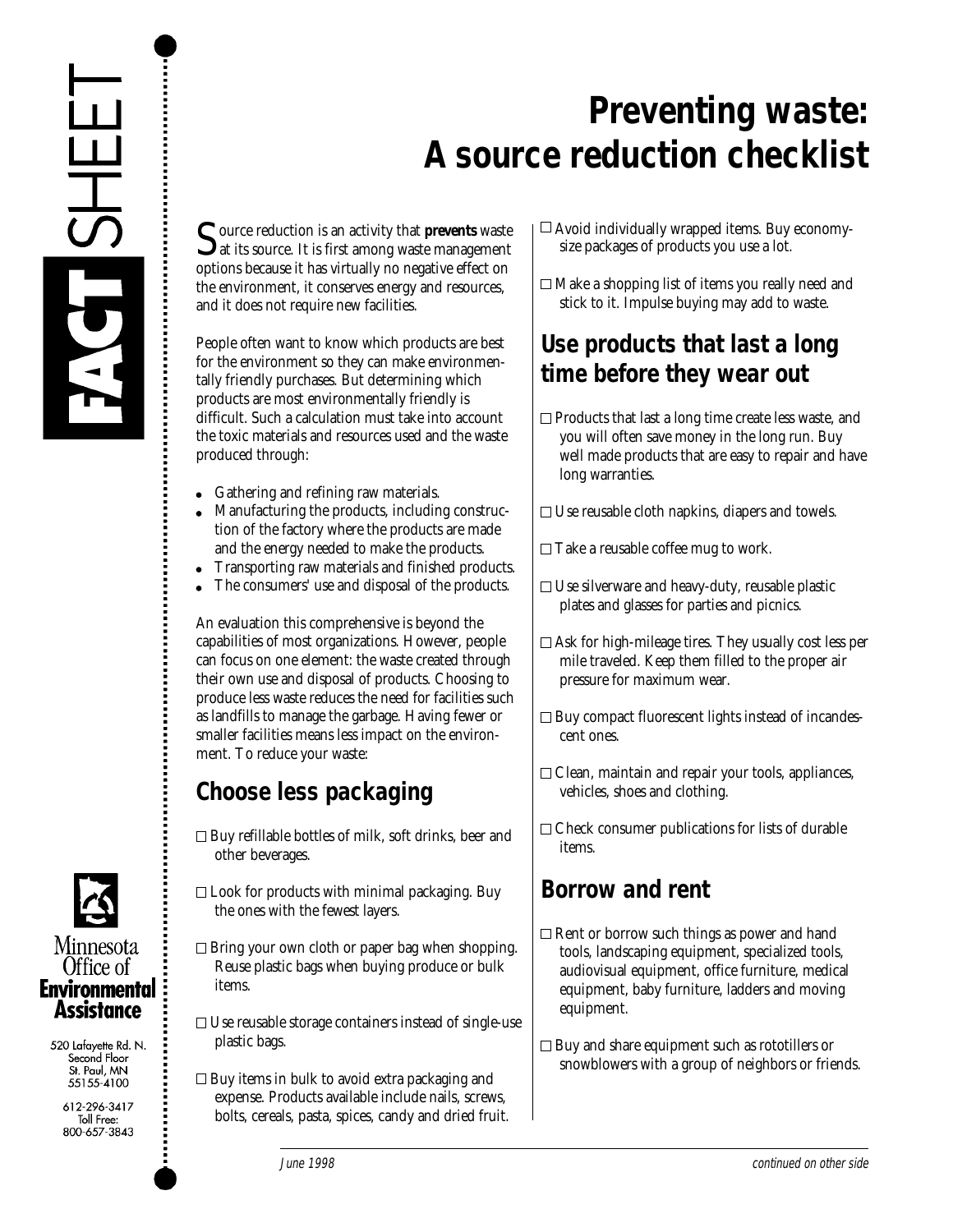#### **Reuse it**

- $\Box$  Use glass jars for storing foods, screws and nails, and sewing supplies.
- $\Box$  Make a kit of twist ties and plastic bags to take along when you go shopping.
- $\square$  Save plastic tubs from prepared foods to use as storage containers in the refrigerator and freezer.
- $\Box$  Use plastic jugs from windshield-washer fluid to collect used oil for recycling.
- $\Box$  Reuse scrap paper that's printed on one side. Use the blank side for phone messages or notes.
- $\Box$  Reuse greeting cards by using the front flap as a post card.
- After you've read a magazine, give it to someone else to read, such as friends, nursing homes, hospitals, schools, doctors' waiting rooms or the library.
- $\square$  Save plastic foam peanuts and other packing materials to use with your next fragile package.
- $\square$  Save used gift wrap to use again on a smaller package.
- $\Box$  Cut old bedding, drapes and clothes into pieces for rags, or use them in braided rugs or patchwork designs.
- $\Box$  Remove nails and hardware from used lumber so it can be reused in smaller projects. Lumber that is not painted or treated can be safely used for firewood.
- $\Box$  Donate unwanted household items, clothes and appliances that are still usable to charitable organizations. You can also sell them through classified ads, community bulletin boards or garage sales.
- $\Box$  Buy used or remanufactured products and goods when they will do the job as well as new items.

#### **Use your consumer power**

- $\Box$  If the store where you shop doesn't offer returnable containers or products without needless packaging, ask for them. If the items are not provided, tell the store manager you intend to shop somewhere that does offer these items, and do it.
- $\Box$  Write to the manufacturers of products you like and tell them that you'd like these items in returnable, recyclable or less wasteful packaging.

#### **Reduce waste at work**

- $\Box$  Examine the office, production and purchasing procedures where you work to see where wastes can be reduced.
- $\Box$  Offer incentives to workers to come up with new ways to reduce the company's wastes. Establish a quality control program to reduce wastes in your organization.
- $\Box$  Buy equipment that is well built and easily repaired. Maintenance contracts can help extend the life of equipment. Old equipment can be sold or donated to others who can use it.
- $\Box$  Reduce waste paper by circulating and posting memos instead of making copies. Copy documents on both sides of the paper. This will save file space, paper costs and mailing costs while reducing wastes.
- $\Box$  Reuse inter-office envelopes, file folders, boxes and pallets. Scrap paper can be used for notes or donated to schools and day care centers for use in art projects.
- $\Box$  Use convenient send-and-return envelopes for billing. The envelope goes out to the customer, who returns it with payment enclosed.
- $\Box$  Eliminate unnecessary forms, reports and publications to reduce the number that end up being thrown out. Always print or copy double-sided.
- $\Box$  For your cafeteria, parties and company events, buy or rent reusable glassware, table settings, silverware, table linens and serving equipment. Ask caterers to provide these items.

#### **For more information**

To obtain more information about source reduction, contact:

Minnesota Office of Environmental Assistance 520 Lafayette Rd. N., Second Floor Saint Paul, MN 55155-4100 612-296-3417, or 800-657-3843 toll-free

This fact sheet was prepared by the Minnesota Office of Environmental Assistance with information from Rhode Island Solid Waste Management Corporation and Seattle Engineering Department's Solid Waste Utility.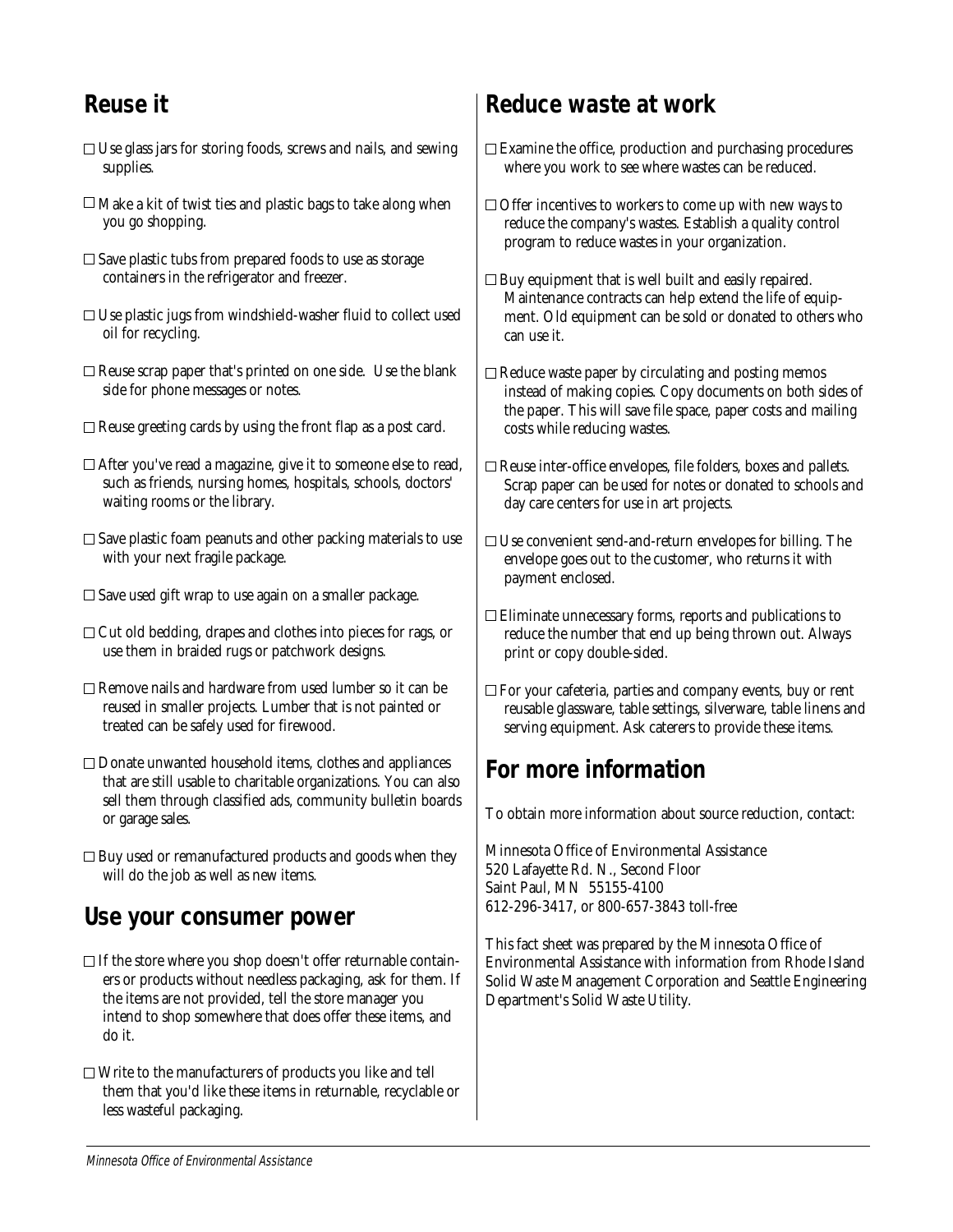### **Packaging: Reducing waste and cost**

**E** ach Minnesotan produces an average of four-<br>and-a-half pounds of garbage every day. Some is<br>being recycled. But the rest must be managed: either being recycled. But the rest must be managed: either by burying it in a landfill, burning it in a waste-toenergy plant or composting it.

About two-thirds of household garbage is packaging from food, cosmetics, toys and other items we buy. One way to reduce trash is to shop with packaging in mind, and look for packaging that creates the least waste.

But what are the alternatives? Which ones generate the least waste?

In 1989, the Minnesota Office of Environmental Assistance (OEA) proved, through a study of commercial sector waste, that it is possible to measure and compare waste and cost between products. The same approach was used in an OEA study of consumer-product packaging. The results show that packaging choices do matter, in terms of both cost and waste.

#### **How the study was done**

Researchers began by investigating types of product packaging found in supermarkets. Then they chose 15 grocery-store products with a variety of packaging for measurement. To avoid brand-name bias, they compared different packaging of the same brand, such as raisins in a 1.5-pound bag and the same brand of raisins in snack-size boxes in a bag.

An electronic scale was used to weigh each item both full and empty. Volume was determined by measuring the water displaced when the package, first full and then emptied and crushed in a trash compacter, was submerged in a water-filled cylinder.

The study results reveal that volume and weight vary widely with different packaging, and products with more packaging are usually much more expensive than their less-packaged counterparts.



Minnesota Office of **Environmental Assistance** 

520 Lafayette Rd. N. Second Floor St. Paul. MN 55155-4100

> 612-296-3417 Toll Free: 800-657-3843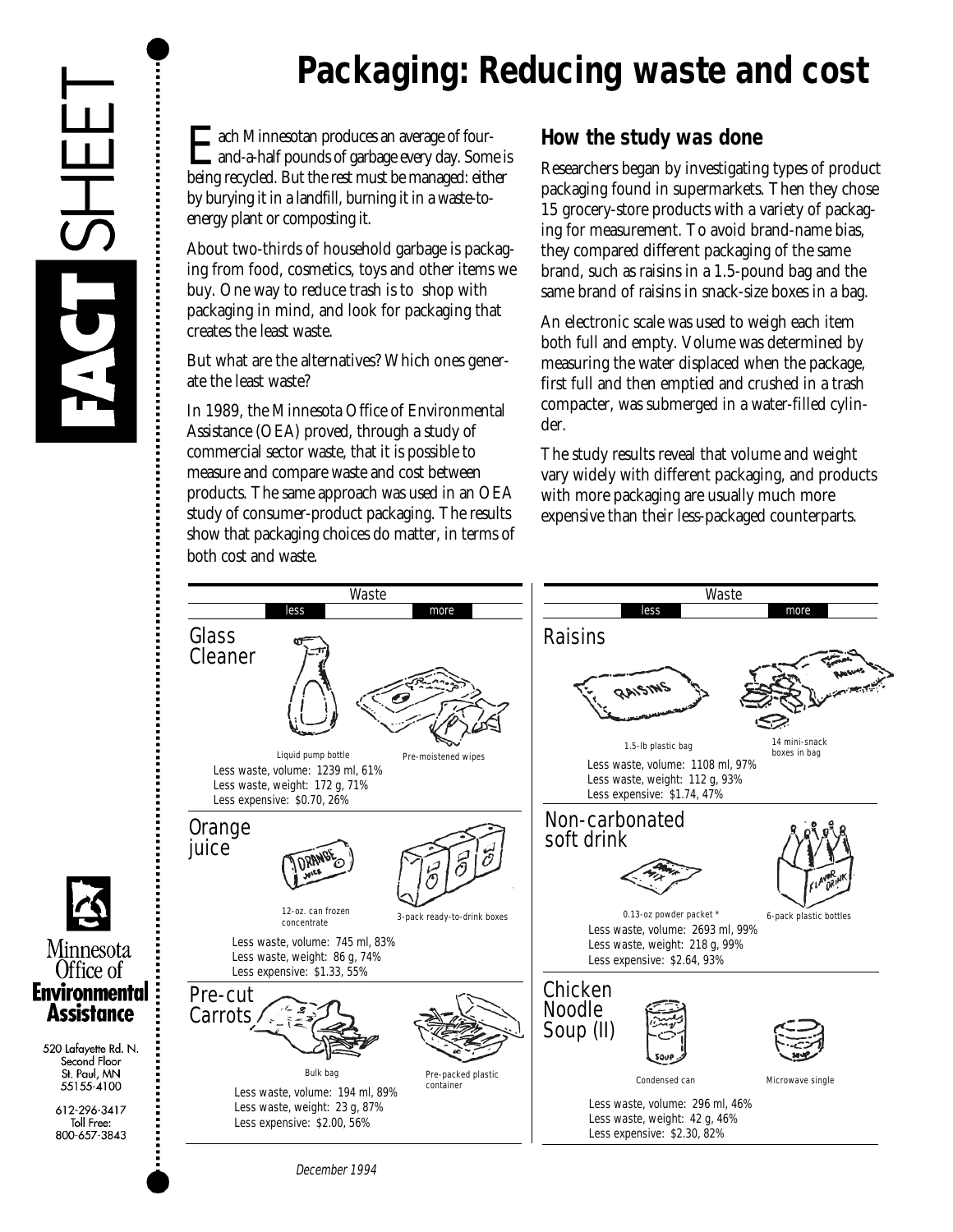

Minnesota Office of Environmental Assistance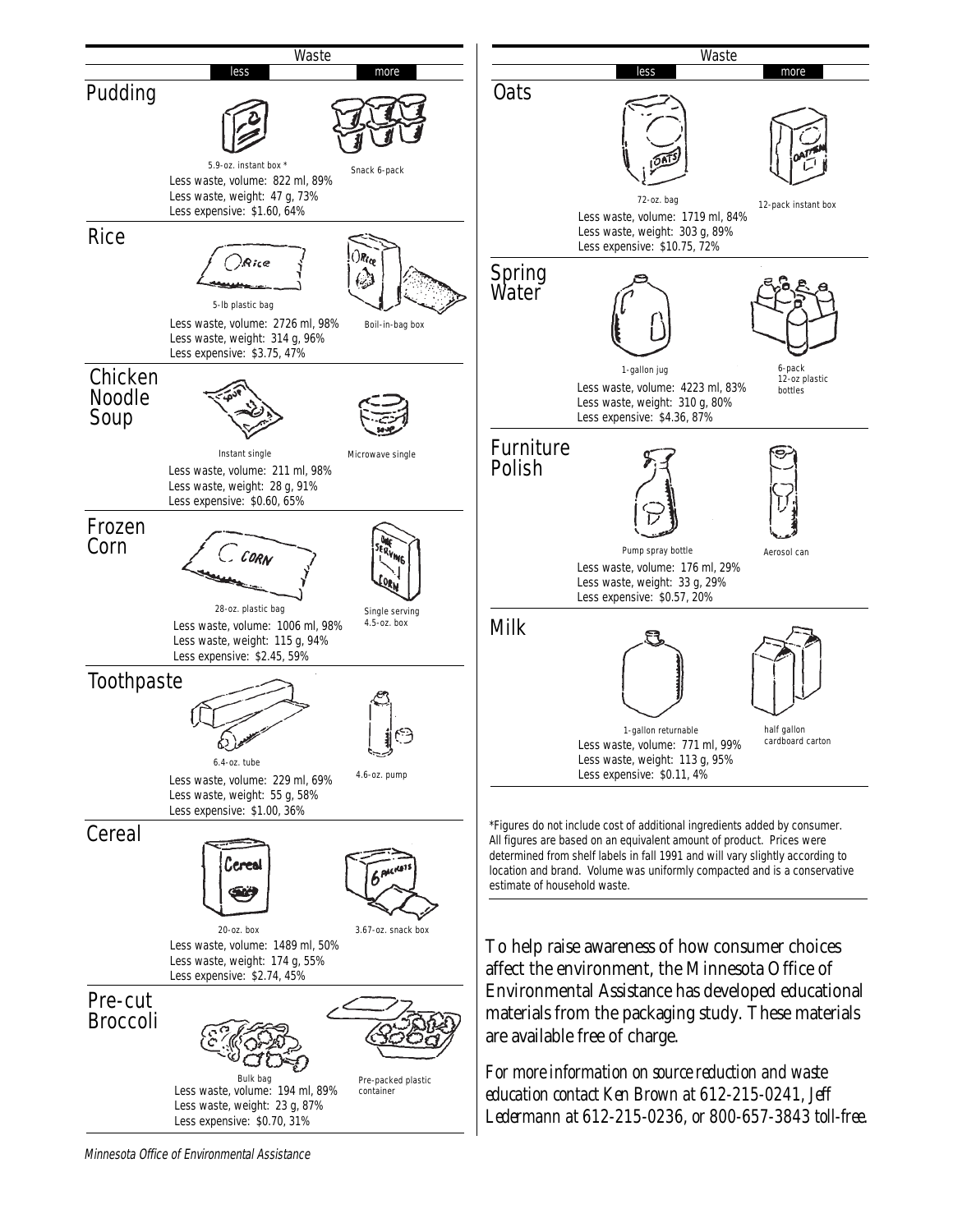

**D** ackaging provides protection for the products we buy, makes handling convenient and displays useful product information. Discarded packaging makes up about one-third of garbage, and packaging waste in the U.S. has more than doubled in 30 years, from 27 million tons in 1960 to 57 million tons in 1988. Retail product packages create about half of all packaging waste. The other half is transport packaging containers for shipping products from manufacturer to purchaser.

The European Community and Japan generate about one-fourth less packaging waste per person than we do. In the U.S., the consumer bears the cost of packaging disposal. Legislation in Europe places this burden on manufacturers.

However, in both places, manufacturers must pay to buy, ship, store and handle the package. Needlessly heavy or bulky packaging is inefficient, so manufacturers decrease packaging waste to be more competitive. Suppliers are developing new packaging designs and services to meet the demand for source-reduced or reusable, recyclable packaging.

The Conference of North Eastern Governors (CONEG) developed several initiatives on packaging, including guidelines



520 Lafayette Rd. N. Second Floor St. Paul, MN 55155-4100

> 612-296-3417 Toll Free:<br>800-657-3843

- **Source-reduced and Reusable Transport Packaging** Saving Money and Reducing Waste
	- Minimize the amount of material in the package.
	- Design packages to be returnable, refillable or reusable.

• Make packages out of recycled material. Success stories show that source-reduced packaging decreases waste and cost if product damage does not increase. Reusable packaging works best in "closed-loop" distribution systems.

#### **"Economic and environmental improvements go hand in hand."**

**Unisys Corp.'s** Roseville facility replaced single-use foam, plastic wrap, paper and cardboard transport packaging with reusable containers — a "kit" containing all assembly components, and use of a computer frame itself as a container for parts. The increase in packaging efficiency saves \$868,000 each year.

**Clow Stamping Co**. manufactures customized shapes for all gauges of sheet metal. Unsatisfied with recycling increasing amounts of container waste, the company bought 380 reusable fiberglass containers to take advantage of a continuous shipping distribution loop coordinated with a supplier. The new containers take less labor, are safer, provide more protection for surfaces, eliminate 24,000 lbs. of waste and save \$14,000 per year.

• Eliminate the package whenever

**Packaging guidelines**

for packaging design.

possible.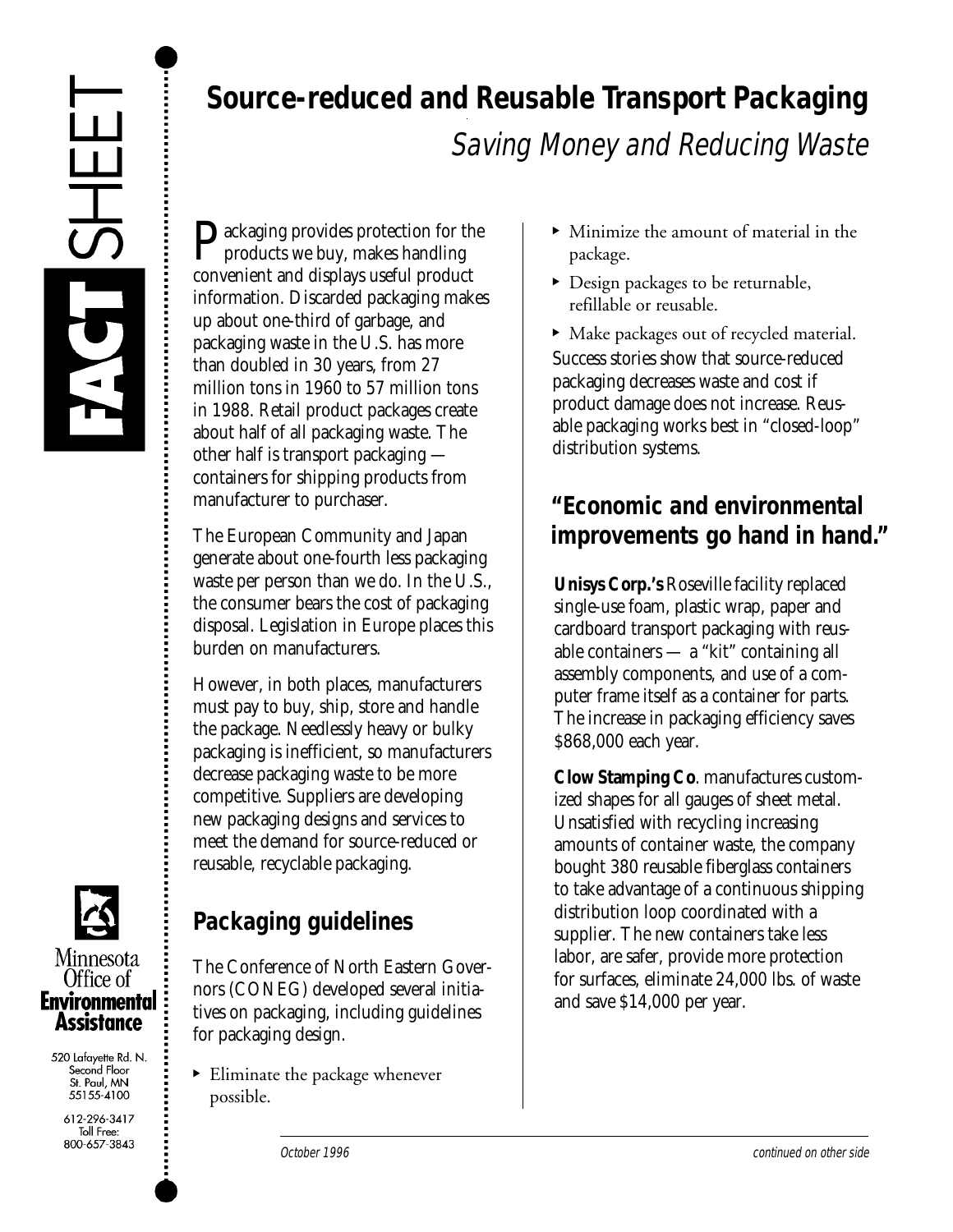**NSC** provides computer networking and encryption equipment to a global customer base. Now that a vendor stocks fasteners such as screws, nuts, bolts and washers in refillable bins on a cart on the factory floor instead of supplying them in individualized disposable packaging, NSC saves \$3,050 in decreased material and disposal costs, plus \$3,200 in labor. Adding savings from purchase and disposal costs for all the packaging changes NSC made, the company's new system eliminates more than 65,000 cubic feet or 8,000 pounds of waste and saves \$145,000 each year.

#### **For more information**

Further information and resources about transport packaging and source reduction for businesses are available from the OEA's Education Clearinghouse, 612-215-0232 or 800-877-6300.

Video

*Transport Packaging: Reducing Waste and Saving Money* is a 12-minute video designed to accompany this fact sheet. It shows examples of packaging efficiency changes made by businesses, and describes their costs of doing so.



**Loan:** Copies are available to borrow for a free, twoweek loan and returned for reuse. Call the Clearinghouse at 612-215-0232 to schedule.

**Purchase:** The video is available for purchase by making a out check or money order to the "Minnesota OEA" for \$9.50 and sending it to:

Transport Packaging Video Minnesota OEA 520 Lafayette Rd N 2nd Floor Saint Paul MN 55155-4100

#### **Directory**

The OEA's free *Reusable Transport Packaging Directory* lists manufacturers and suppliers of many types of reusable transport packaging. It was developed as a response to increased requests for information on packaging alternatives.



#### Fact sheets

Three fact sheets to help businesses recycle common transport packaging wastes — pallets, plastic film and corrugated cardboard — are also available. Each lists markets and common requirements of recycling haulers.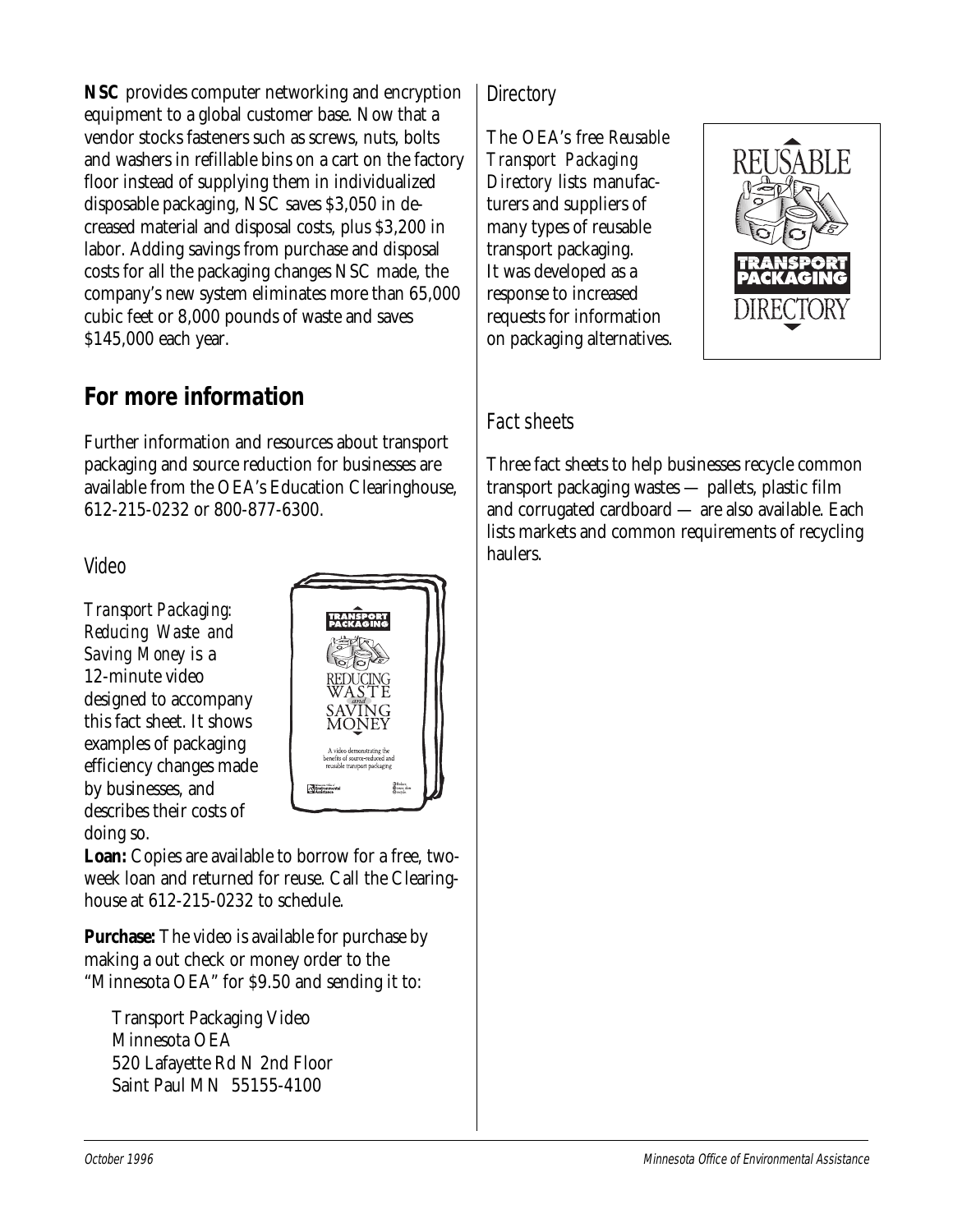

#### **Steps to make source-reduced and reusable packaging work for you**

Efforts to decrease packaging waste and<br>costs work best as part of a company's ongoing quality improvement program. This helps ensure management support, allocation of staff and resources and a structure to inform management about progress.

#### **1. Organize a team.**

Individuals interested in reducing packaging waste make effective team members, especially people with good communication skills from departments affected by transport packaging changes. Purchasing and marketing staff, in addition to those who handle containers, are important. A facilitator from the team makes sure that progress, assignments and reports are distributed and that communication remains open.

- The team is the link between management and the "packaging handlers" to see that good ideas get support.
- It prioritizes ideas, with those that have the greatest potential for cost savings at the top. However, performance standards must be known first. Employees who unpack materials, truckers, people receiving goods you ship, suppliers and packaging engineers can identify performance needs.
- The team evaluates cost and waste benefits for each packaging change.

#### **2. Ask for suggestions.**

People who handle packaging will have good ideas about how to reduce it. Make it easy and safe to offer suggestions. The flow of materialsinto, through and out your facility and assembly line is important to examine.

Questions to ask include:

- Can this package be eliminated? Individually contained products can sometimes be bulked or concentrated.
- Can this package be minimized? Thinner, lighter or less packaging may do the job.
- Is a reusable package an option? A vendor may be able to refill a tray at your facility, or a reusable cart may be able to move a product from a supplier to the assembly floor and out the door.
- Can you use a recyclable package made with recycled content? Even minimized or reusable packages should be recyclable.

Encourage everyone, including forklift and truck drivers, custodial staff and the boss, to put their ideas into suggestion boxes. Signed suggestions allow recognition. Work cell or unit meetings and e-mail are other ways to gather ideas. It is particularly effective when team members write down coworkers' ideas. This also encourages leadership.

Don't forget to ask for ideas outside your facility. Suppliers who participate with you in "Just In Time" delivery systems are often excellent candidates for reusable containers.

#### **3. Determine the best type of container.**

Many types of source-reduced or durable packaging are available — bags, boxes, bins, totes, pails, drums, racks and pallets. Packaging suppliers will gladly supply samples and information. Reusable containers should stack, nest or collapse for back-hauling; they should wash easily.



520 Lafayette Rd. N. Second Floor St. Paul, MN<br>55155-4100

> 612-296-3417 Toll Free: 800-657-3843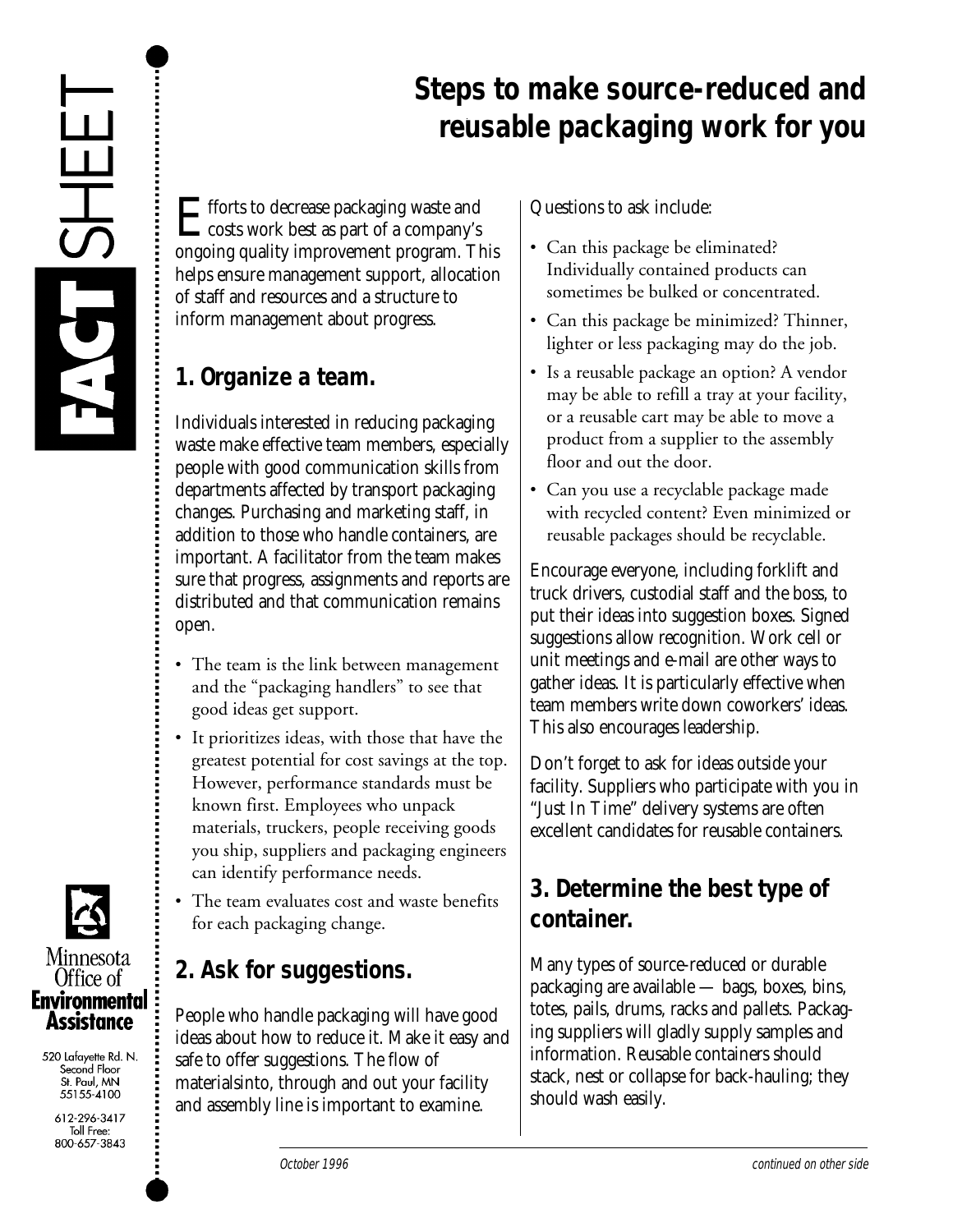Whatever the container type and material, it should make handling, emptying and filling easier for everyone. Gather samples.

- Preliminary cost-benefit information can be obtained at this point to determine which, if any, merit a test run.
- Some samples may be clear winners; others may require help from a packaging engineer. Sourcereduced packaging is effective if product damage does not increase. Reusable packaging requires closed-loop distribution.

#### **4. Test sample containers.**

Walk a sample though its distribution system to see how it works. Write down the opinions of users. Don't expect this to go smoothly, especially if your first effort involves distribution outside the facility. Changes of any kind are rarely accepted without resistance. Use the feedback you get to modify the container or the distribution system to maximize efficiency. Address everyone's concerns before proceeding and keep management informed. If issues are too complex or controversial, choose another suggestion and walk it through its distribution system. Go with the one that works first.

#### **5. Document final changes in cost and waste.**

Keep careful records of cost changes. Staff time decreases for purchasing, stocking, assembling, opening and disposing of single-use containers. Disposal costs go down. Product damage typically decreases. Reuse often improves working relationships in the facility, with suppliers and with the community, as environmental benefits are made known. Write up the issues and benefits, including the payback period.

• Use the most cost-effective container, but stay flexible. A nestable, corrugated *plastic* container may be best for long-term savings, but piloting with a reusable corrugated *cardboard* container may help uncover communication problems unrelated to packaging.

#### **6. Change one package at a time.**

Tests will show which packaging change has the best chance of success. Changing one package at a time allows people to adjust to the "reduce, reuse" principle and lets modifications be made without disrupting productivity.

Announcing the decease in waste generation helps people understand the environmental effects of their actions. If steps one through four were done well, this process can go smoothly.

#### **7. Establish a feedback method.**

After a packaging change, team members should ask everyone involved — suppliers, assembly line workers, maintenance, truck and fork-lift drivers — for feedback frequently so small problems don't become large ones. Keep management informed. Use staff meetings, newsletters, posters or e-mail to inform employees. Report to local citizen groups. Reward personnel who demonstrate commitment to reduce packaging waste and costs.

#### **Build on your success!**

Once the initial packaging change is in place, proceed with the next one. Depending on complexity, once the first change is done, more than one change may be made at a time.

Improved communication with employees and suppliers may uncover other opportunities for saving! Encourage the team to report these ideas as well, so that economic and environmental benefits continue to thrive in your company.

Reduced and reusable transport packaging does more than protect and move products with less cost and waste. For many companies, it is improving relationships and communication in the warehouse, on the sales or assembly floor, on the road, with vendors and with the community. It can do the same for you.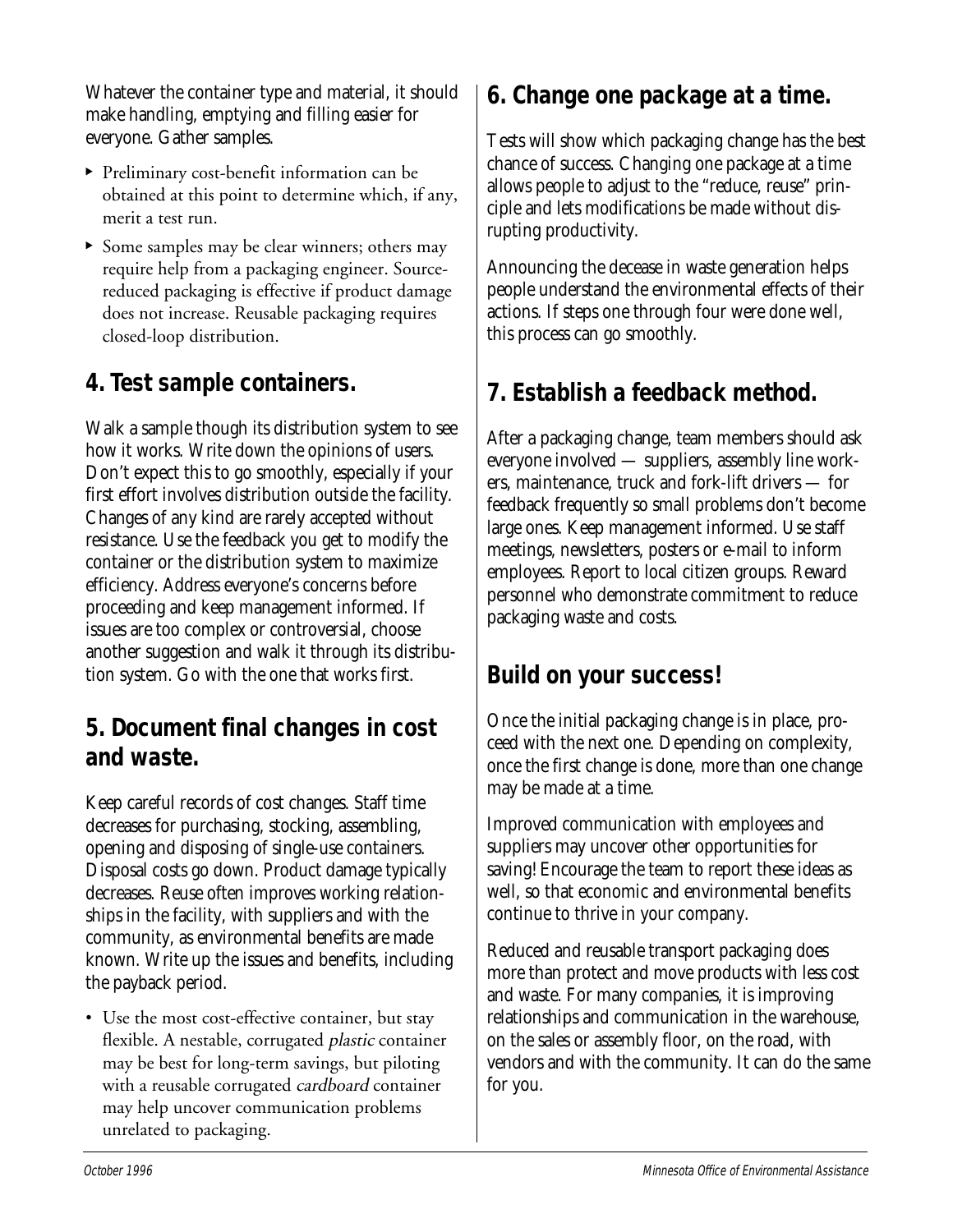If you're not preventing waste, you're wasting resources.

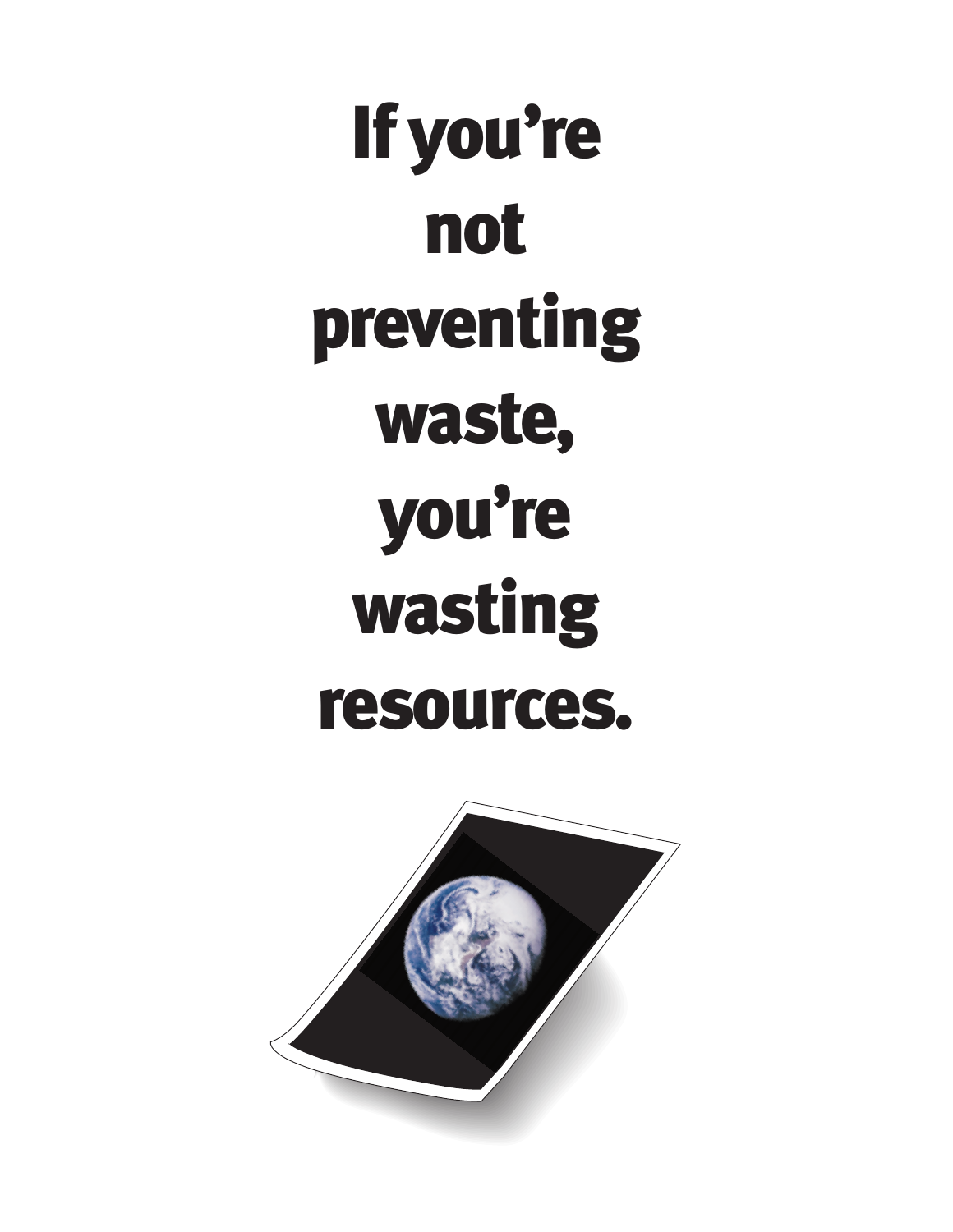## Closed minds keep dumpsters open.

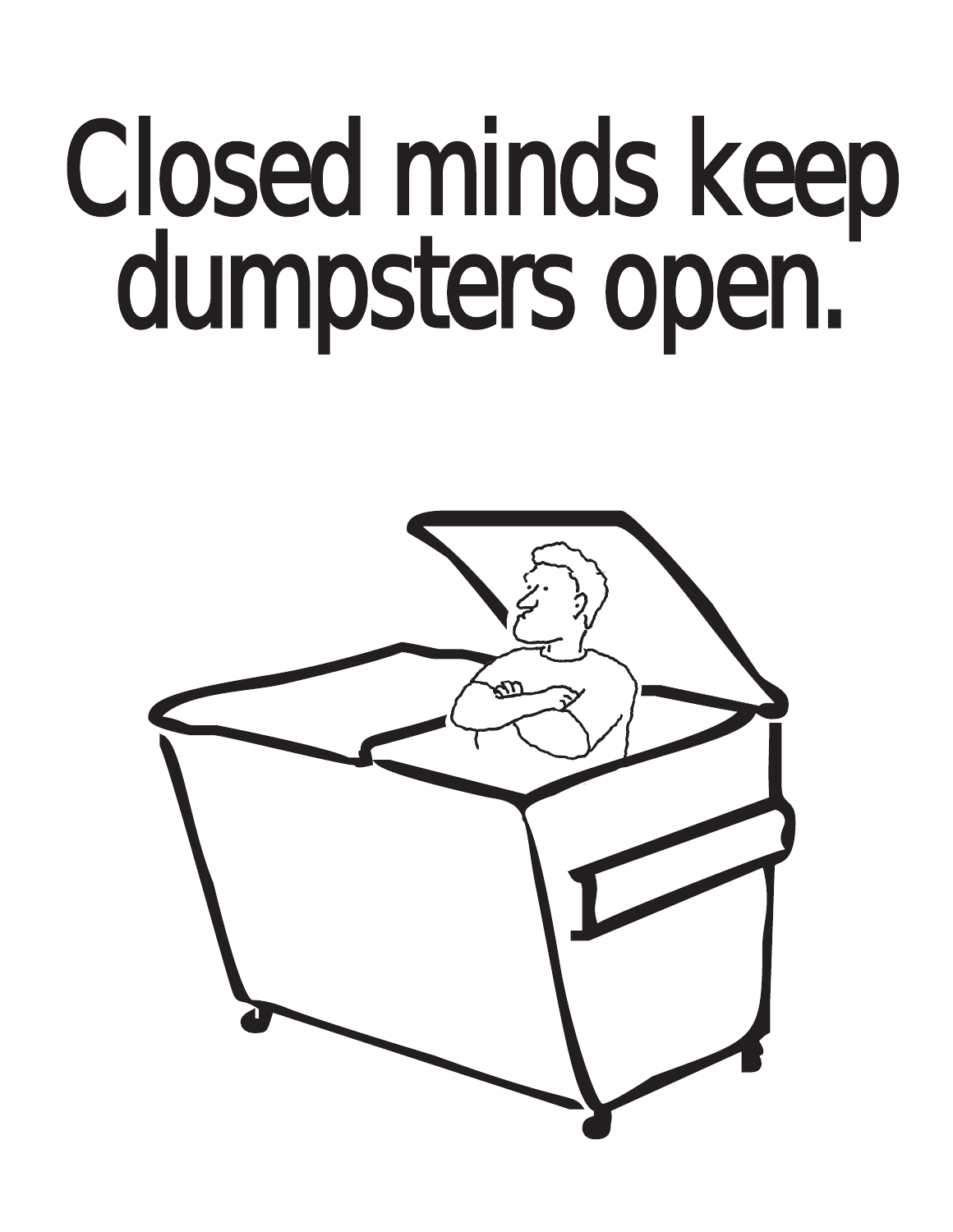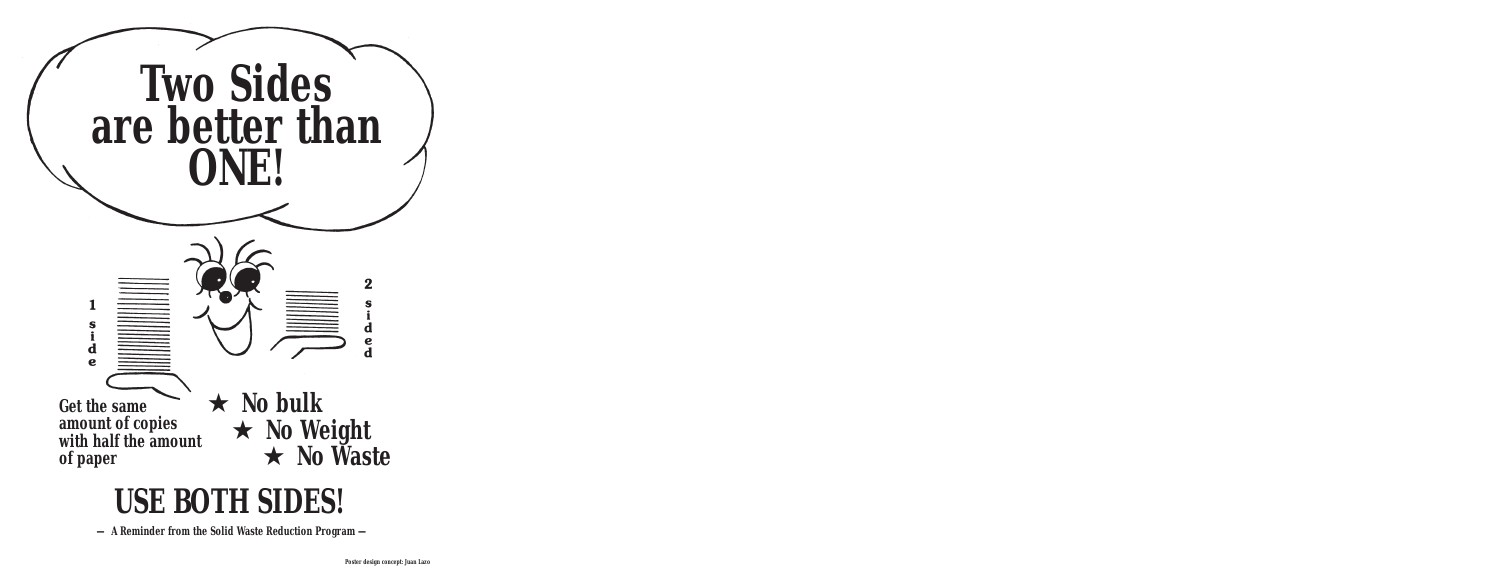# It pays to repeat yourself.

Industrial recruisd opposed: the securi of the<br>From materials that are left over from a menuite<br>hot here weed and discarded by consumers. Henc

escovared (recyclable/recycled) meterials<br>hasing decisions. Some of the tarms to b

**Some copiers will make double-sided copies automatically, while others have a manual feed slot.**

<u>ned meterials</u>: "...weste materials and by-products<br>"coverand or directed from solid products generated i<br>"recand within, an original manufacturing process.<br>Ntober 1984, pg. 28)

trated r

**Know your copier — and cut paper use in half.**

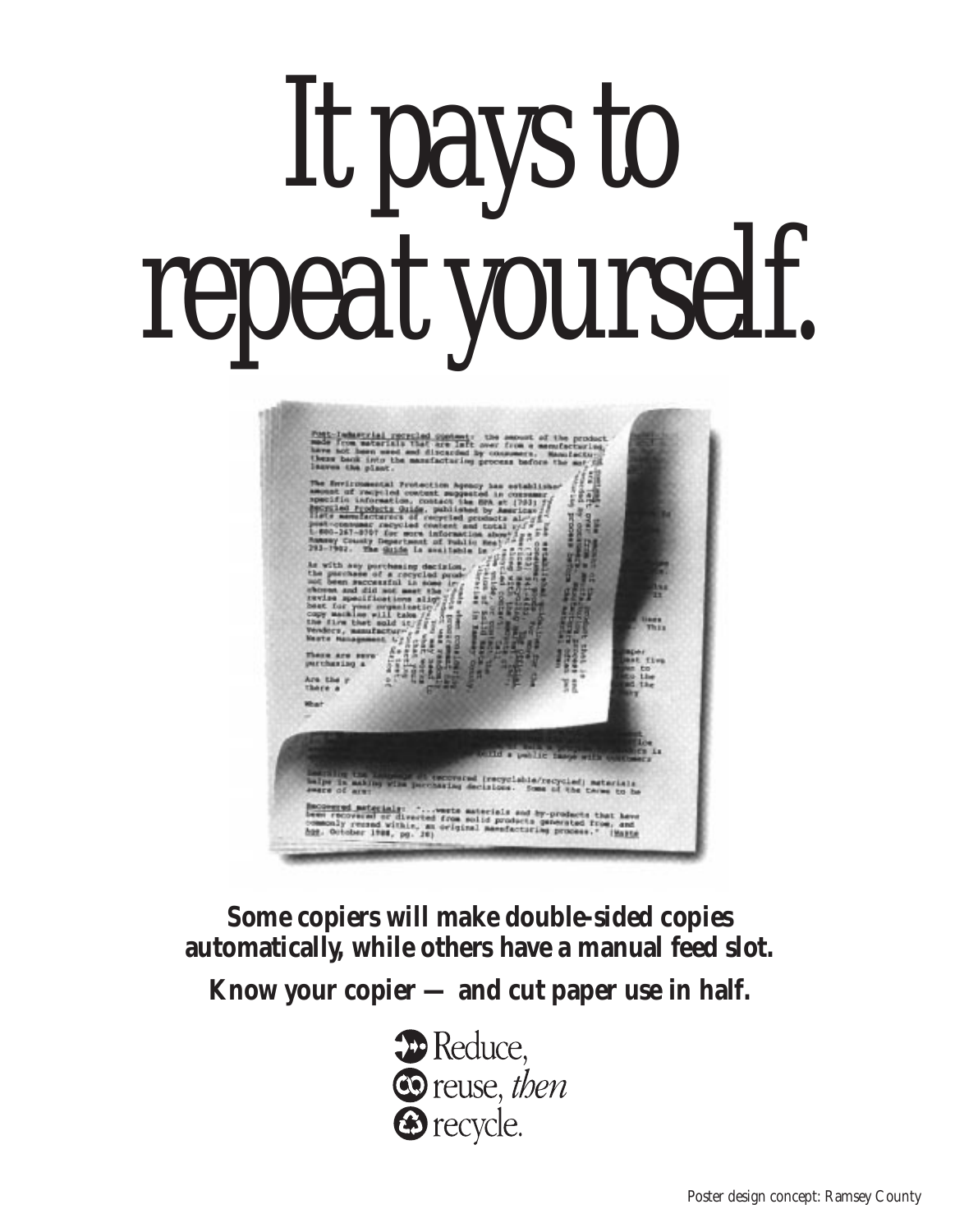

Use reusable mugs and dinnerware to reduce waste and protect the environment.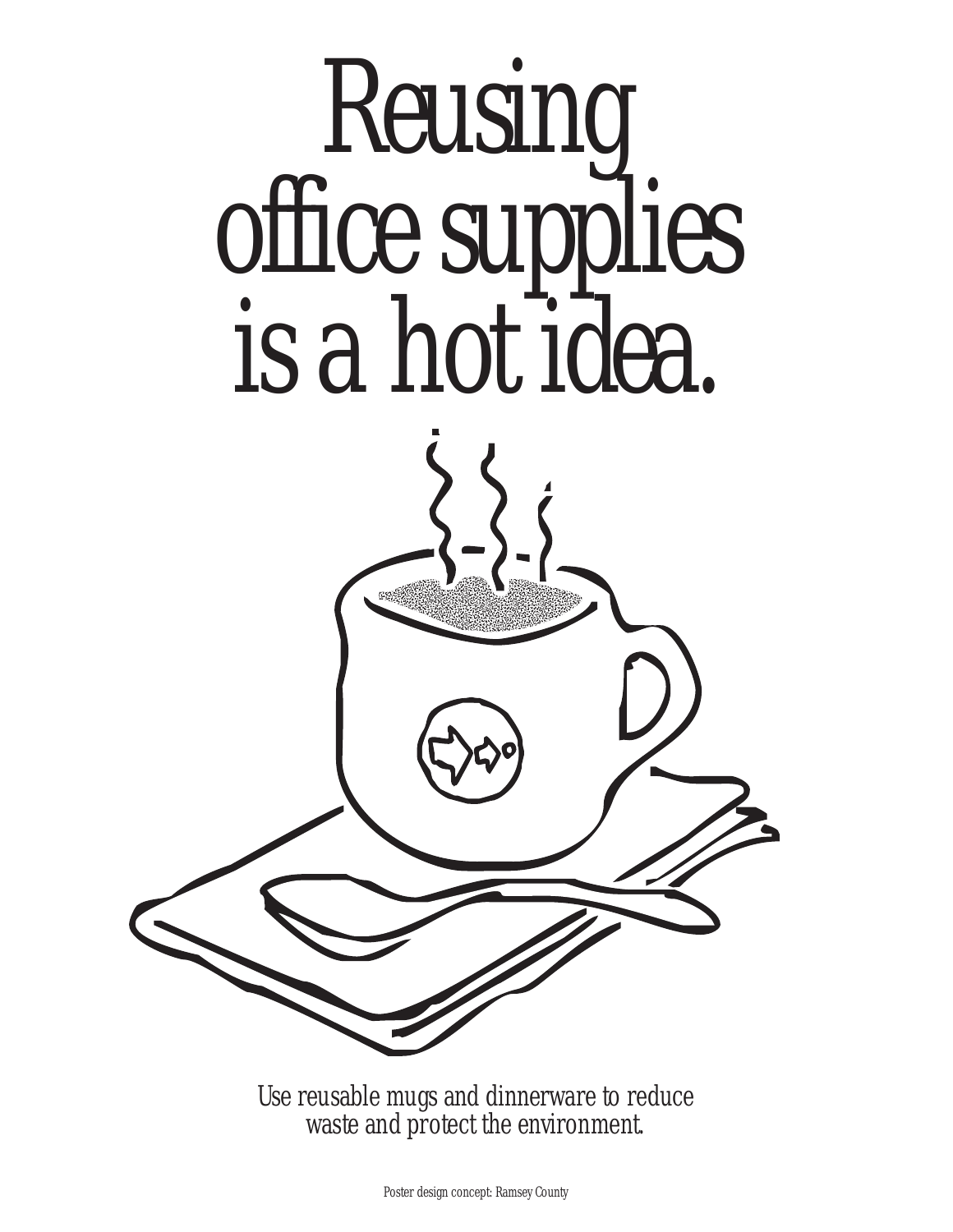